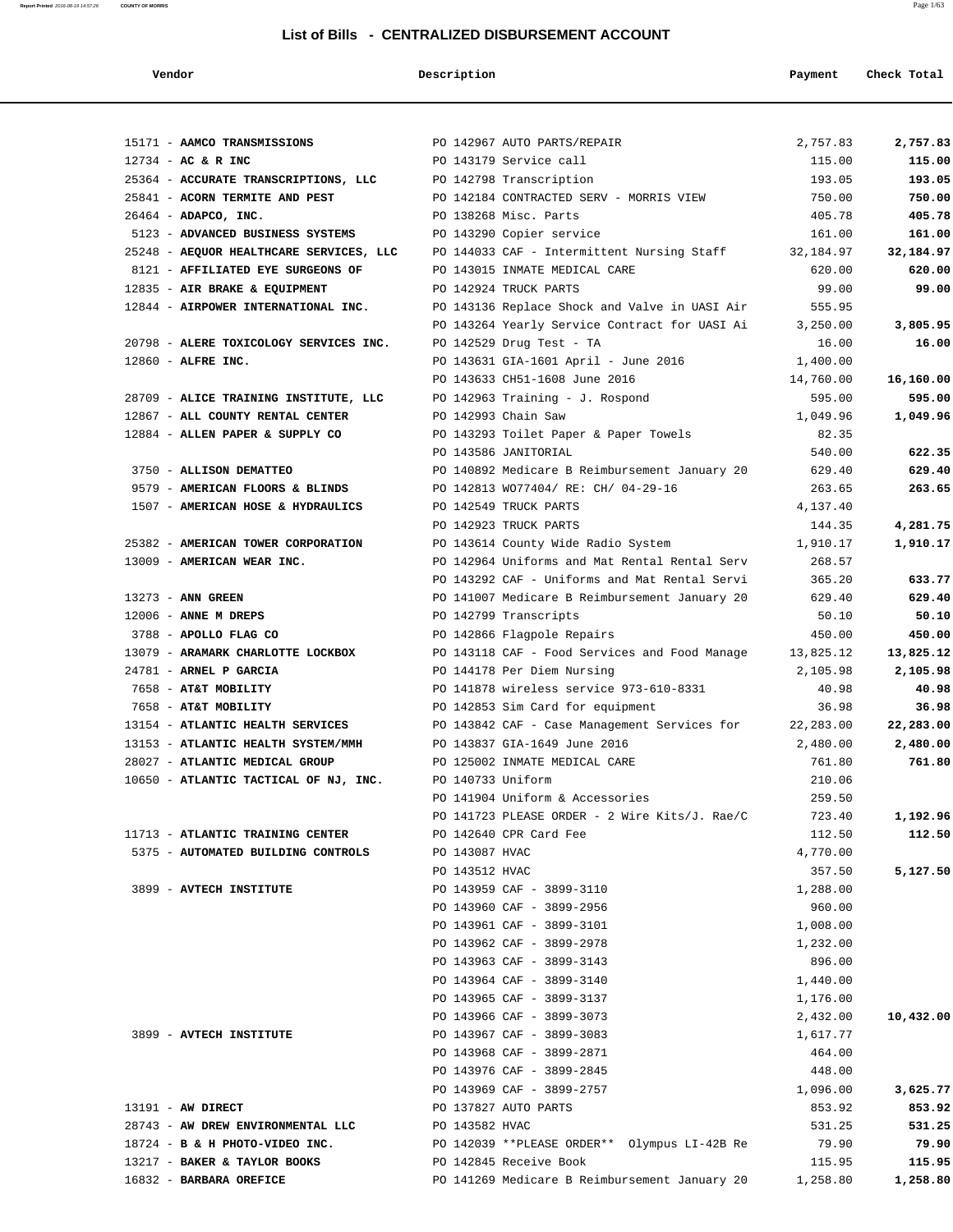| Vendor                                  | Description        |                                               | Payment    | Check Total |
|-----------------------------------------|--------------------|-----------------------------------------------|------------|-------------|
| 776 - BARBARULA LAW OFFICE              |                    | PO 143544 Legal services rendered             | 1,608.00   | 1,608.00    |
| 12060 - BARKEL FLEMMING                 |                    | PO 144179 Per Diem Nursing                    | 941.63     | 941.63      |
| 28422 - BARNWELL HOUSE OF TIRES, INC.   | PO 142925 TIRES    |                                               | 890.42     |             |
|                                         | PO 143416 TIRES    |                                               | 1,144.04   | 2,034.46    |
| 10676 - BEAUTIFUL RAGS                  |                    | PO 143435 MISC SUPPLIES                       | 267.18     | 267.18      |
| 25406 - BERGEN BLENDED ACADEMY          |                    | PO 143980 CAF - 25406-3123                    | 764.00     | 764.00      |
| 6319 - BERNAN                           |                    | PO 143153 Received Crime in the United States | 112.35     | 112.35      |
| 10320 - BETH D DENMEAD                  |                    | PO 143672 aging travel expense                | 107.05     | 107.05      |
| 6327 - BETH DENMEAD                     |                    | PO 144277 Aging travel expense                | 188.05     | 188.05      |
| 8986 - BETTY ANN DERCO                  |                    | PO 142728 Supplemental SANE SART Nurse Pay    | 55.40      | 55.40       |
| 23983 - BEYER FORD                      |                    | PO 143417 CAR PARTS/REPAIRS                   | 287.84     | 287.84      |
| 5866 - BOARD FIRE COMMISSIONERS DIST #3 |                    | PO 143070 June 7, 2016 Primary Election Polli | 50.00      | 50.00       |
| 27011 - BOBBY R BEAVERS                 |                    | PO 141603 Medicare B Reimbursement January 20 | 629.40     | 629.40      |
| 13560 - BOROUGH OF BUTLER               |                    | PO 143739 Butler Borough Electric             | 217.08     | 217.08      |
| 2485 - BOROUGH OF BUTLER                |                    | PO 144123 CAF - Congregate Nutrition Site     | 8,500.00   |             |
|                                         |                    | PO 144325 CAF -2016 Municipal Aliance Funds   | 1,825.00   | 10,325.00   |
| 15946 - BOROUGH OF MADISON              |                    | PO 143974 CAF -2016 Municipal Aliance Funds   | 9,077.08   | 9,077.08    |
| 21703 - BOSWELL ENGINEERING INC         |                    | PO 143667 CAF - Engineering Design Services f | 3,413.80   | 3,413.80    |
| 5645 - BRIAN HAMILTON                   |                    | PO 143602 August 2, 2016 - Board Worker Class | 47.56      | 47.56       |
| 13490 - BRODART CO                      |                    | PO 142840 Confirm Processing Materials        | 348.60     | 348.60      |
| 24321 - BROWN'S HUNTERDON               |                    | PO 142926 TRUCK PARTS/REPAIRS                 | 443.43     | 443.43      |
| 11101 - BROWNELLS INC                   |                    | PO 142707 EAR PROTECTION                      | 461.55     | 461.55      |
| 13856 - CABLEVISION                     |                    | PO 142727 Optimum Online                      | 753.29     | 753.29      |
| 8451 - CABLEVISION                      |                    | PO 143775 Cable Service                       | 242.49     | 242.49      |
| 2820 - CAMILLE ALLEN                    |                    | PO 142803 Medicare B Reimbursement August 201 | 1,153.90   | 1,153.90    |
| 28532 - CANDIDO CAMPOS                  |                    | PO 144180 Per Diem Nursing                    | 293.41     | 293.41      |
| 9273 - CARMAGNOLA & RITARDI LLC         |                    | PO 143936 Various legal services rendered     | 1,955.16   | 1,955.16    |
| 25474 - CARRELLE L CALIXTE              |                    | PO 144181 Per Diem Nursing                    | 3,475.65   | 3,475.65    |
| 4598 - CDW GOVERNMENT LLC               |                    | PO 138974 LPS-Com Center Project              | 854.48     |             |
|                                         |                    | PO 141334 Printer for Medical Records Officer | 314.22     |             |
|                                         |                    | PO 141338 Stock Order                         | 743.81     |             |
|                                         |                    | PO 142849 Telecom Supplies                    | 168.00     |             |
|                                         |                    | PO 142852 LPS-ComCntr - Capital Project       | 1,741.00   | 3,821.51    |
| 26636 - CENTER FOR EVALUATION           |                    | PO 144169 CAF - 2016 State Community Partners | 23, 375.00 | 23,375.00   |
| 20487 - CENTURYLINK                     |                    | PO 143612 Telephone T1 Chester                | 1,785.33   | 1,785.33    |
| 24625 - CFCS - HOPE HOUSE               |                    | PO 143629 GIA-1605 June 2016                  | 4,825.00   | 4,825.00    |
| 24625 - CFCS - HOPE HOUSE               |                    | PO 143630 CH51-1606 June 2016                 | 3,330.00   | 3,330.00    |
| 24625 - CFCS - HOPE HOUSE               |                    | PO 143681 CAF - Grant in Aid Senior 2016 - Ch | 6,133.00   | 6,133.00    |
| 24625 - CFCS - HOPE HOUSE               |                    | PO 143696 CAF - Grant in Aid 2016 - Operation | 3,697.00   | 3,697.00    |
| 24625 - CFCS - HOPE HOUSE               |                    | PO 143698 CAF - Grant in Aid 2016 - Chore Pr  | 3,407.00   | 3,407.00    |
| 13777 - CHATHAM TOWNSHIP                |                    | PO 143536 CAF - 2016 Municipal Aliance Funds  | 14,530.77  | 14,530.77   |
| 5273 - CHEROKEE GLASS INC               |                    | PO 143075 BUILD MAINT                         | 570.00     | 570.00      |
| 13788 - CHERRY WEBER & ASSOC. PC        |                    | PO 143563 CAF - Design Services for County Br | 8,325.67   |             |
|                                         |                    | PO 143564 CAF - Design Services for County Br | 9,986.15   |             |
|                                         |                    | PO 143851 CAF - Construction Inspection servi | 8,480.00   |             |
|                                         |                    | PO 143852 CAF - Construction Inspection Servi | 18,720.00  |             |
|                                         |                    | PO 143853 old Ref# CF09000630000              | 556.60     | 46,068.42   |
| 28373 - CHLIC                           |                    | PO 143505 Aug 2016 - Main County Medical      | 291,590.06 | 291,590.06  |
| 25571 - CLEARY GIACOBBE ALFIERI &       |                    | PO 143539 Legal Services Rendered             | 588.00     | 588.00      |
| 25571 - CLEARY GIACOBBE ALFIERI &       |                    | PO 143940 Legal services rendered             | 10,395.00  | 10,395.00   |
| 25571 - CLEARY GIACOBBE ALFIERI &       |                    | PO 143941 Legal services rendered             | 6,523.00   | 6,523.00    |
| 25571 - CLEARY GIACOBBE ALFIERI &       |                    | PO 143943 Open Space Trust Fund - legal servi | 224.00     | 224.00      |
| 13857 - CLIFFSIDE BODY CORP             |                    | PO 142927 TRUCK PARTS                         | 585.00     | 585.00      |
| 8454 - CLIFTON ELEVATOR SERVICE CO INC  |                    | PO 136088 ELEVATOR IMPROVEMENT                | 11,857.50  |             |
|                                         |                    | PO 142723 CAF - Elevatior Maintenance & Inspe | 1,680.00   |             |
|                                         |                    | PO 143482 CAF - Elevator Maintenance & Inspec | 5,814.00   | 19,351.50   |
| 24252 - COFFEE LOVERS COFFEE SERVICE    | PO 140581 Supplies |                                               | 82.51      | 82.51       |
| 26074 - COMMUNICATIONS SERVICE          |                    | PO 143157 Installation on Vehicles - SHERIFF' | 715.58     | 715.58      |
| 26074 - COMMUNICATIONS SERVICE          |                    | PO 143333 Car Radio Removal                   | 140.00     | 140.00      |
|                                         |                    |                                               |            |             |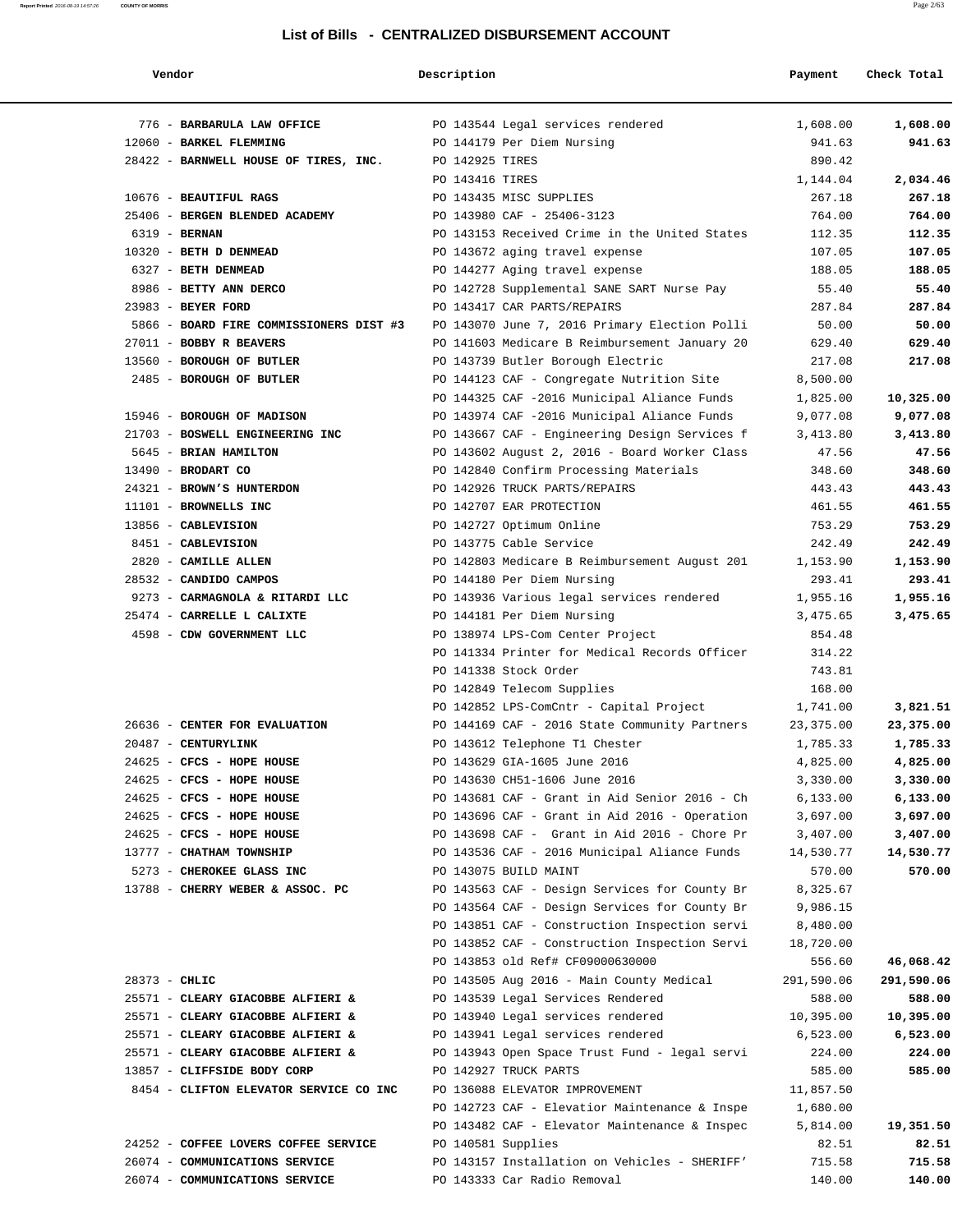| Vendor                                                                                 | Description        |                                                           | Payment    | Check Total |
|----------------------------------------------------------------------------------------|--------------------|-----------------------------------------------------------|------------|-------------|
| 13917 - COMMUNITY HOPE INC.                                                            |                    | PO 143486 CAF - Grant in Aid 2016 - Boonton R             | 19,796.40  | 19,796.40   |
| 9486 - COMPLETE SECURITY SYSTEMS, INC. PO 140367 SECURITY UPGRADES                     |                    |                                                           | 4,740.00   |             |
|                                                                                        | PO 141857 SECURITY |                                                           | 166.00     | 4,906.00    |
| 20901 - COMPUTER INSIGHT LEARNING CENTER PO 143953 CAF - 20901-2849                    |                    |                                                           | 3,200.00   | 3,200.00    |
| 13976 - CONSOLIDATED STEEL                                                             |                    | PO 142957 FENCE REPAIR                                    | 7,420.00   | 7,420.00    |
| 27936 - CONTINENTAL HARDWARE, INC.                                                     |                    | PO 143484 CAF - Doors and Hardware Supplies               | 714.00     | 714.00      |
| 14643 - CORNERSTONE FAMILY                                                             |                    | PO 143678 CAF - Operation of Adult Day Care               | 11,406.15  |             |
|                                                                                        |                    | PO 144121 CAF - Operation of Adult Day Care               | 10,135.30  | 21,541.45   |
| 14644 - CORNERSTONE FAMILY PROGRAMS                                                    |                    | PO 143835 CH51-1620 2nd Quarter 2016                      | 7,062.00   |             |
|                                                                                        |                    | PO 143625 GIA-1646 2nd Quarter 2016                       | 6,276.00   |             |
|                                                                                        |                    | PO 143626 CH51-1616 2nd Quarter 2016                      | 3,850.00   |             |
|                                                                                        |                    | PO 143677 cgi oaa NO CAF #                                | 2,043.00   |             |
|                                                                                        |                    | PO 143679 CAF - Grant in Aid Funding 2016 - T             | 34,110.00  | 53,341.00   |
| 14029 - COUNTY COLLEGE OF MORRIS                                                       |                    | PO 143954 CAF - 14029-2470                                | 845.00     | 845.00      |
| 14022 - COUNTY COLLEGE OF MORRIS                                                       |                    | PO 144288 2ND HALF 8/16 OPERATING BUDGET                  | 492,916.67 | 492,916.67  |
| 8 - COUNTY OF MORRIS                                                                   |                    | PO 143947 Megan's Law Grant Postage Reimburse             | 6.52       | 6.52        |
| 13 - COUNTY OF MORRIS                                                                  |                    | PO 144020 MEDICAL & DENTAL COSTS                          | 42,789.74  | 42,789.74   |
| 13 - COUNTY OF MORRIS                                                                  |                    | PO 144290 1st Half August 2016 Metered Mail               | 10,808.45  | 10,808.45   |
| 13 - COUNTY OF MORRIS                                                                  |                    | PO 144291 1st half August 2016 Metered Mail               | 412.34     | 412.34      |
| 13 - COUNTY OF MORRIS                                                                  |                    | PO 144316 TRANSFER FUNDS FOR DEDICATED WEIGHT             | 98,096.51  | 98,096.51   |
| 13 - COUNTY OF MORRIS                                                                  |                    | PO 144317 TRANSFER FUNDS FOR DEDICATED TRUST              | 109,445.81 | 109,445.81  |
| 14041 - COUNTY WELDING SUPPLY CO                                                       |                    | PO 141342 Acetylene, Oxygen, Propane Hose                 | 195.17     |             |
|                                                                                        |                    | PO 141096 Cylinder Refill                                 | 32.99      | 228.16      |
| 25373 - CREATING WITH CLAY LLC                                                         |                    | PO 143757 Resident Activities                             | 200.00     | 200.00      |
| $14089$ - CURA INC.                                                                    |                    | PO 143786 CH51-1613 June 2016                             | 1,080.00   | 1,080.00    |
| 12523 - D&B AUTO SUPPLY                                                                |                    | PO 142929 AUTO PARTS                                      | 902.50     |             |
|                                                                                        |                    | PO 143421 AUTO PARTS                                      | 1,396.89   | 2,299.39    |
| 14123 - DAILY RECORD                                                                   |                    | PO 143493 ADVERTISEMENT                                   | 77.24      | 77.24       |
| 14123 - DAILY RECORD                                                                   |                    | PO 143623 7/27/16 Meeting Ordinances - Adopt              | 278.16     | 278.16      |
| 14123 - DAILY RECORD                                                                   |                    | PO 143708 Contract Award - $7/27/16$ Meeting              | 61.40      | 61.40       |
| 14123 - DAILY RECORD                                                                   |                    | PO 144046 ADVERTISEMENT                                   | 164.16     | 164.16      |
| 14123 - DAILY RECORD                                                                   | PO 144068 Legal Ad |                                                           | 77.24      | 77.24       |
| 7247 - DAILY RECORD                                                                    |                    | PO 144082 Annual Subscription                             | 293.41     | 293.41      |
| 27177 - DAMACINA L. OKE                                                                |                    | PO 144182 Per Diem Nursing                                | 1,524.82   | 1,524.82    |
| 11155 - DANILO LAPID                                                                   |                    | PO 144183 Per Diem Nursing                                | 1,778.22   | 1,778.22    |
| 27908 - DATA NETWORK SOLUTIONS                                                         |                    | PO 143729 Monthly Local Telephone Service - $J$ 11,847.82 |            | 11,847.82   |
| 25386 - DAVID JEAN-LOUIS                                                               |                    | PO 144184 Per Diem Nursing                                | 2,571.43   | 2,571.43    |
| 11434 - DAWN CENTER FOR INDEPENDENT                                                    |                    | PO 144017 CAF - Grant in Aid Senior 2016 - Ca             | 2,862.00   |             |
|                                                                                        |                    | PO 144018 CAF - Grant in Aid 2016 - Care Mana             | 4,363.00   |             |
|                                                                                        |                    | PO 144019 CAF - Grant in Aid 2016 - Recreatio             | 482.00     | 7,707.00    |
| 11372 - DAWN STIFTER                                                                   |                    | PO 143445 REIMBURSEMENT                                   | 16.95      | 16.95       |
| 20382 - DAY CHEVROLET INC                                                              |                    | PO 124879 CAF - MCCPC #15-a, Item #1 - 2x 201             | 112,397.90 | 112,397.90  |
| 14181 - DAYTOP VILLAGE OF NJ, INC.                                                     |                    | PO 143627 CH51-1607 June 2016                             | 3,020.00   |             |
|                                                                                        |                    | PO 143628 GIA-1662 June 2016                              | 6,972.00   | 9,992.00    |
| 14202 - DECOTIIS, FITZPATRICK &                                                        |                    | PO 143937 Greystone Psychiatric Hospital lega             | 1,641.75   | 1,641.75    |
| 21922 - DEIRDRE'S HOUSE                                                                |                    | PO 144111 CAF - Grant in Aid 2016 - Child Abu             | 2,904.00   | 2,904.00    |
| 14228 - DELL MARKETING L.P.                                                            |                    | PO 138894 MS Annual Support Renewal                       | 50,720.00  |             |
|                                                                                        |                    | PO 140708 MS EA Addon - Advanced Threat Prote             | 14,872.00  |             |
|                                                                                        |                    | PO 140709 Sheriff's Capital Project                       | 2,621.00   | 68,213.00   |
| 28637 - DELTA DENTAL OF NEW JERSEY, INC. PO 143107 July 2016 Delta Dental - Main Count |                    |                                                           | 15,040.68  | 15,040.68   |
| 14265 - DENTRUST DENTAL INC.                                                           |                    | PO 142747 CAF - Dental Services                           | 5,200.00   | 5,200.00    |
| 28051 - DENVILLE SURGERY CENTER, LLC                                                   |                    | PO 143390 INMATE MEDICAL CARE                             | 1,172.58   | 1,172.58    |
| 10267 - DEWBERRY ENGINEERS, INC                                                        |                    | PO 143789 CAF - Replacement of County Bridge              | 15,533.00  | 15,533.00   |
| 26686 - DIEGNAN & BROPHY, LLC.                                                         |                    | PO 143752 APS legal services July, 2016                   | 1,505.91   | 1,505.91    |
| 24349 - DIRECT ENERGY BUSINESS MARKETING PO 143588 NATURAL GAS DIRECT ENERGY ACCOUNT # |                    |                                                           | 557.30     | 557.30      |
| 24349 - DIRECT ENERGY BUSINESS MARKETING                                               |                    | PO 144016 NATURAL GAS                                     | 21.93      | 21.93       |
| 4806 - DIVISION OF CRIMINAL JUSTICE                                                    | PO 142808 Training |                                                           | 4,000.00   | 4,000.00    |
| 24659 - DOROTHY DIFABIO                                                                |                    | PO 142729 Supplemental SANE SART Nurse Pay                | 284.40     | 284.40      |
| 17687 - DOROTHY SMARG                                                                  |                    | PO 141453 Medicare B Reimbursement January 20             | 629.40     | 629.40      |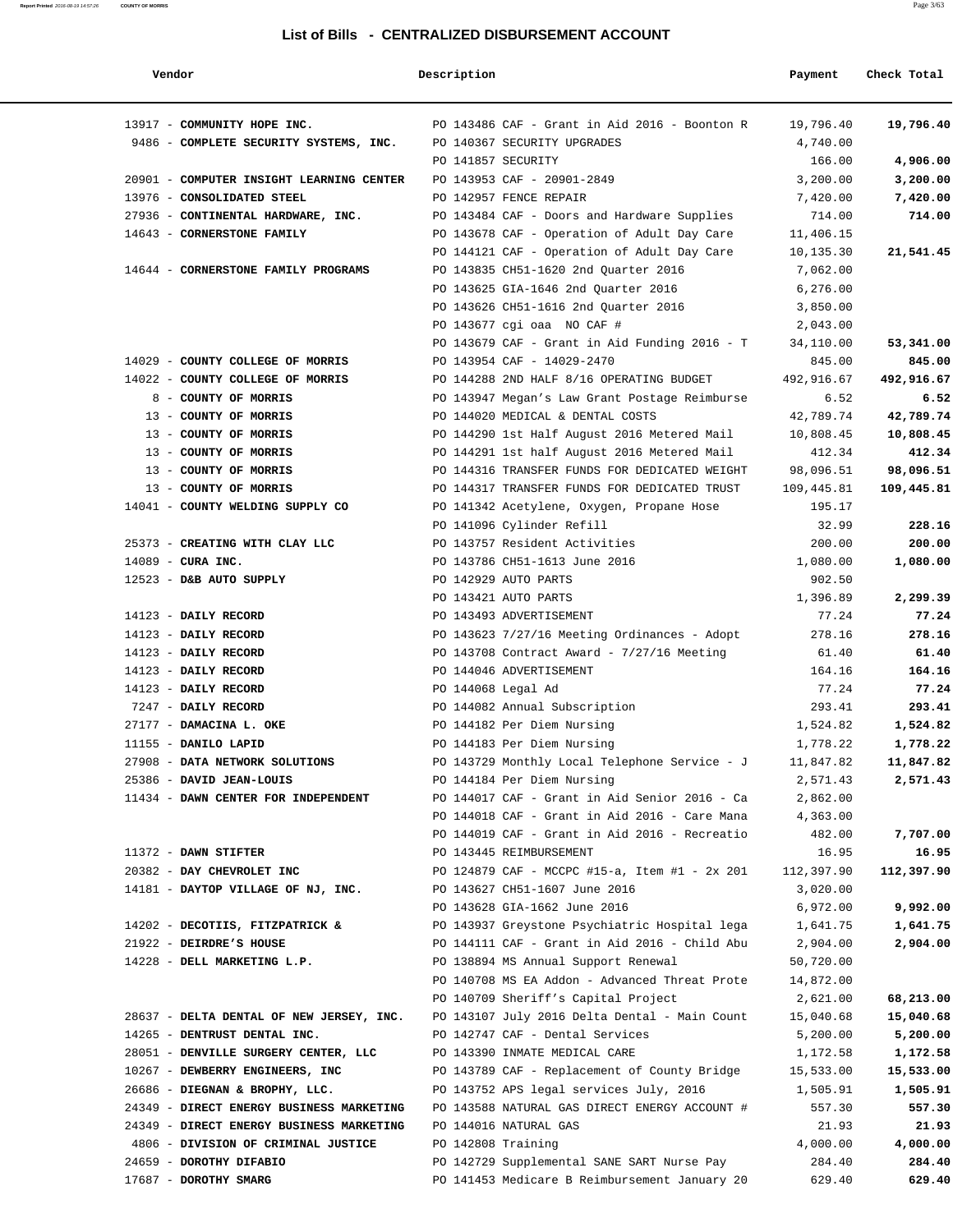| Vendor                                  | Description        |                                               | Payment    | Check Total |
|-----------------------------------------|--------------------|-----------------------------------------------|------------|-------------|
| 10986 - DOTTRIGE SMITH-CAESAR           |                    | PO 141460 Medicare B Reimbursement January 20 | 629.40     | 629.40      |
| 27736 - EDDIE RAYFORD                   |                    | PO 141367 Medicare B Reimbursement January 20 | 629.40     | 629.40      |
| 12467 - EDITHA MARQUEZ                  |                    | PO 144185 Per Diem Nursing                    | 889.11     | 889.11      |
| 3814 - EDWARD J. BUZAK, ESQ.            |                    | PO 143755 Legal services rendered             | 814.20     | 814.20      |
| 21799 - EDWARD SHAPLEY                  |                    | PO 143843 Reimbursement                       | 12.44      | 12.44       |
| 27141 - ELLEN M. NOLL                   |                    | PO 144186 Per Diem Nursing                    | 1,972.87   | 1,972.87    |
| $11345$ - EMBROIDME                     |                    | PO 142669 Public Safety Youth Academy         | 365.75     | 365.75      |
| 2047 - EMPLOYMENT HORIZONS, INC.        |                    | PO 143680 CAF - Grant in Aid Senior 2016 - Su | 19,252.00  |             |
|                                         |                    | PO 143697 CAF - Grant in Aid 2016 - Agency-Ba | 19,036.00  |             |
|                                         |                    | PO 143797 CAF - Office Cleaning               | 45,379.00  | 83,667.00   |
| 6140 - ENVELOPES & PRINTED PROD. INC.   |                    | PO 143605 Envelope order                      | 79.00      | 79.00       |
| 14551 - EQUIFAX INFORMATION SVCS LLC    |                    | PO 144156 Investigative Expense               | 109.36     | 109.36      |
| 18572 - ESTATE OF ENID YEARWOOD         |                    | PO 141678 Medicare B Reimbursement January 20 | 629.40     | 629.40      |
| 6582 - EVELYN NELSON                    |                    | PO 141247 Medicare B Reimbursement January 20 | 1,258.80   | 1,258.80    |
| 20265 - EVELYN TOLENTINO                |                    | PO 144187 Per Diem Nursing                    | 2,057.57   | 2,057.57    |
| 3549 - EZ WHEELS DRIVING SCHOOL         |                    | PO 143956 CAF - 3549-2829                     | 844.20     |             |
|                                         |                    | PO 143958 CAF - 3549-2618                     | 1,226.86   |             |
|                                         |                    | PO 143993 CAF - 3549-2945                     | 550.48     |             |
|                                         |                    | PO 143997 CAF - 3549-2867                     | 1,066.40   |             |
|                                         |                    | PO 144002 CAF - 3549-2909                     | 956.76     | 4,644.70    |
| 12515 - FASTENAL COMPANY                |                    | PO 143077 BUILDING MAINT                      | 339.98     |             |
|                                         |                    | PO 143423 BLDG MAINT/ PLUMBING                | 8,626.64   |             |
|                                         | PO 143409 PLUMBING |                                               | 2,721.54   | 11,688.16   |
| 20423 - FASTER URGENT CARE              |                    | PO 142660 CAF - Comprehensive Medical Service | 37, 355.01 | 37,355.01   |
| $14668$ - FEDEX                         | PO 140731 Postage  |                                               | 25.28      |             |
|                                         |                    | PO 142726 Express Mail                        | 445.59     |             |
|                                         |                    | PO 143342 Express Mail                        | 49.60      |             |
|                                         |                    | PO 143758 Express Shipping                    | 142.55     | 663.02      |
| 9388 - FF1 PROFESSIONAL SAFETY SERVICES |                    | PO 142930 TRUCK PARTS                         | 99.20      | 99.20       |
| 25035 - FIRST NIGHT MORRIS, INC.        |                    | PO 143859 Calendar Year 2016 Countywide Supp  | 1,500.00   | 1,500.00    |
| 28666 - FLAGSHIP HEALTH SYSTEMS, INC.   |                    | PO 143181 July 2016 Flagship-Main County, Mor | 3,583.24   |             |
|                                         |                    | PO 143287 August 2016 Flagship-Main County, M | 3,428.79   | 7,012.03    |
| 12151 - FLEMINGTON BUICK CHEVROLET      |                    | PO 142931 CAR PARTS                           | 187.47     |             |
|                                         |                    | PO 143431 CAR PARTS                           | 642.06     | 829.53      |
| 27167 - FLEMINGTON CHRYSLER             |                    | PO 138624 purchase of vehicle for Employment  | 21,390.80  |             |
|                                         |                    | PO 142558 CAR PARTS                           | 391.61     |             |
|                                         |                    | PO 142932 CAR PARTS                           | 157.74     | 21,940.15   |
| 25330 - FLEMINGTON DEPT STORE INC       |                    | PO 134730 Clean Water Fund Expense            | 1,032.00   | 1,032.00    |
| 2147 - FLEMINGTON DEPT STORE INC        | PO 143057 Uniforms |                                               | 919.66     |             |
|                                         | PO 143321 Uniform  |                                               | 528.00     | 1,447.66    |
| 10484 - FLORHAM PARK POLICE DEPT.       |                    | PO 142778 DRE Grant Reimuburement             | 220.00     | 220.00      |
| 13313 - FORTIS INSTITUTE                |                    | PO 143995 CAF - 13313-2021                    | 800.00     | 800.00      |
| 28260 - FRANKLIN-GRIFFITH LLC           |                    | PO 142106 ELECTRICAL SUPPLIES R28 01-13-16    | 1,229.74   |             |
|                                         |                    | PO 141846 CAF - Electrical Supplies           | 2,262.64   |             |
|                                         |                    | PO 143078 PLANT OPS - MORRIS VIEW             | 254.40     |             |
|                                         |                    | PO 143081 CAF - Electrical Supplies           | 1,830.05   | 5,576.83    |
| 28283 - FRED BEANS PARTS, INC.          |                    | PO 143147 TRUCK PARTS                         | 2,164.18   |             |
|                                         |                    | PO 143430 TRUCK PARTS                         | 1,787.72   | 3,951.90    |
| 14787 - FREEDOM HOUSE INC.              |                    | PO 143785 GIA-1612 June 2016                  | 4,454.00   | 4,454.00    |
| $14839 - GALE$                          |                    | PO 142023 Received Books                      | 649.29     | 649.29      |
| 14841 - GALETON GLOVES                  |                    | PO 142536 VARIOUS SIZES OF GLOVES             | 353.82     | 353.82      |
| $14852$ - GANN LAW BOOKS                |                    | PO 140398 Confirm Order NJ Arrest, Search & S | 138.00     | 138.00      |
| 20886 - GARFIELD COMMUNITY FUNERAL      |                    | PO 144063 Morgue Livery - Morris              | 3,770.00   | 3,770.00    |
| 25078 - GENERATOR JOE INC.              |                    | PO 142888 Generator Fuel Tank Maintenance     | 377.00     | 377.00      |
| 8269 - GEORGINA GRAY-HORSLEY            |                    | PO 144188 Per Diem Nursing                    | 934.67     | 934.67      |
| 4872 - GLAS-TINT, LLC                   |                    | PO 142885 BUILD MAINT                         | 540.00     | 540.00      |
| 21643 - GLORIA HIBBERT                  |                    | PO 131385 Medicare B Reimbursement July 2015  | 629.40     | 629.40      |
| 16566 - GLORIA NIEC                     |                    | PO 141250 Medicare B Reimbursement January 20 | 629.40     | 629.40      |
| $11521$ - GPC, INC.                     |                    | PO 142994 CAF - Labor Rates for Carpentry     | 1,572.00   |             |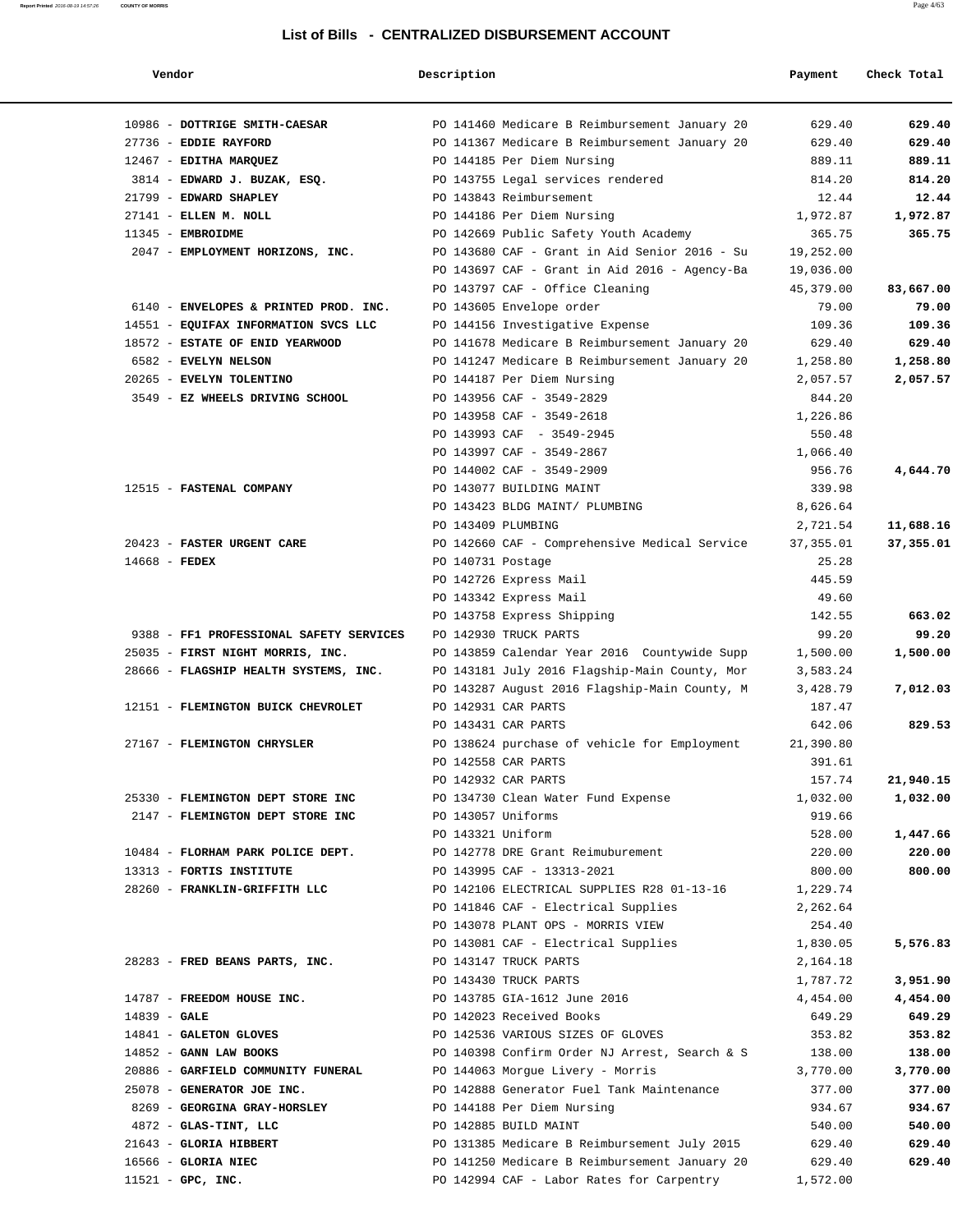| Vendor                                                                             | Description       |                                                                                       | Payment         | Check Total     |
|------------------------------------------------------------------------------------|-------------------|---------------------------------------------------------------------------------------|-----------------|-----------------|
|                                                                                    |                   | PO 144202 CAF - Alteration and Conversion of                                          | 16,410.38       | 17,982.38       |
| $14984$ - GRAINGER                                                                 |                   | PO 141853 BUILD MAINT/ ELECTRICAL                                                     | 1,334.53        |                 |
|                                                                                    |                   | PO 142647 HVAC/ BUILD MAINT/ SMALL TOOLS                                              | 4,998.84        |                 |
|                                                                                    |                   | PO 142812 SMALL TOOLS                                                                 | 541.04          | 6,874.41        |
| $24884$ - GRAINGER                                                                 |                   | PO 142051 Misc. Supplies                                                              | 335.52          | 335.52          |
| $14983$ - GRAINGER                                                                 |                   | PO 142714 MAINTENANCE SUPPLIES                                                        | 9.16            |                 |
|                                                                                    |                   | PO 142746 MAINTENANCE SUPPLIES                                                        | 76.66           |                 |
|                                                                                    |                   | PO 142460 Safety & Security Equipment                                                 | 112.79          |                 |
|                                                                                    |                   | PO 142461 Safety & Security Supplies                                                  | 219.04<br>48.20 |                 |
|                                                                                    |                   | PO 142598 Seal and Gasket Kit<br>PO 142534 PLEASE ORDER - (CIS) SHERIFF'S OFFI        | 174.78          | 640.63          |
| $24884$ - GRAINGER                                                                 |                   | PO 143280 Misc. Supplies                                                              | 290.24          | 290.24          |
| 15010 - GREY HOUSE PUBLISHING                                                      |                   | PO 142846 Confirm Weiss Ratings Guide to Bank                                         | 199.20          | 199.20          |
| 20005 - GROFF TRACTOR NEW JERSEY, LLC                                              |                   | PO 142561 TRUCK PARTS                                                                 | 187.46          | 187.46          |
| $2813 - GSETA$                                                                     |                   | PO 143111 Annual Membership Dues                                                      | 700.00          | 700.00          |
| $15026$ - GSETA                                                                    |                   | PO 143201 Registration for Annual Conference                                          | 600.00          | 600.00          |
| 9728 - HARRIET VALLECER RN                                                         |                   | PO 144189 Per Diem Nursing                                                            | 1,481.48        | 1,481.48        |
| 21697 - HARRY L SCHWARZ & CO                                                       |                   | PO 144117 Appraisal Services                                                          | 8,415.00        | 8,415.00        |
| 25522 - HARRY L. SCHWARZ & CO.                                                     |                   | PO 143545 Appraisal services-Sussex Turnpike                                          | 2,970.00        | 2,970.00        |
| 2084 - HATCH MOTT MACDONALD, LLC                                                   |                   | PO 144125 EROSION CONTROL - ANN STREET                                                | 640.00          | 640.00          |
| 4059 - HEALTH CARE LOGISTICS INC.                                                  |                   | PO 143019 MEDICAL SUPPLIES                                                            | 216.39          | 216.39          |
| 17704 - HELEN SMITH                                                                |                   | PO 141456 Medicare B Reimbursement January 20                                         | 629.40          | 629.40          |
| 8685 - HENRY SCHEIN INC                                                            |                   | PO 142711 CAF - Medical and OTC Supplies BID                                          | 2,339.09        |                 |
|                                                                                    |                   | PO 143014 CAF - Medical and OTC Supplies BID                                          | 2,469.32        |                 |
|                                                                                    |                   | PO 143259 CAF - Medical and OTC Supplies BID                                          | 28.56           | 4,836.97        |
| 28716 - HIAWATHA TOWING INC.                                                       |                   | PO 143312 Investigative Expense                                                       | 132.00          | 132.00          |
| $21940$ - HILLS SIGNS                                                              |                   | PO 140676 EOC Maintenance                                                             | 1,120.00        | 1,120.00        |
| 28404 - HOME DEPOT U.S.A., INC.                                                    |                   | PO 143529 HOME DEPOT SUPPLIES - ACCT# 6035355                                         | 902.73          |                 |
|                                                                                    |                   | PO 143692 HOME DEPOT SUPPLIES - ACCT# 6035355                                         | 373.31          | 1,276.04        |
| 10414 - HUBER & ASSOCIATES                                                         | PO 144039 APS exp |                                                                                       | 700.00          | 700.00          |
| 20545 - HUDSON COUNTY MEADOWVIEW                                                   |                   | PO 143871 County Settlement for Multiple Pati                                         | 22,556.08       | 22,556.08       |
| 26660 - ILIFF-RUGGIERO FUNERAL HOME INC.                                           |                   | PO 143504 Morgue Livery - Sussex                                                      | 4,200.00        | 4,200.00        |
| 10767 - ILLIENE CHARLES, RN                                                        |                   | PO 144190 Per Diem Nursing                                                            | 3,069.52        | 3,069.52        |
| 4592 - INFORMATION & TECHNOLOGY                                                    |                   | PO 143946 CAF - 4592-2914                                                             | 1,080.00        | 1,080.00        |
| 1664 - INGRAM LIBRARY SERVICES                                                     |                   | PO 142828 Ipage Books - XHECK                                                         | 126.70          |                 |
|                                                                                    |                   | PO 142829 Ipage Books                                                                 | 254.77          |                 |
|                                                                                    |                   | PO 142830 Ipage Books                                                                 | 371.16          |                 |
|                                                                                    |                   | PO 142831 Ipage Books - XHECK                                                         | 193.26          |                 |
|                                                                                    |                   | PO 142832 Ipage Books                                                                 | 1,320.80        |                 |
|                                                                                    |                   | PO 142847 i-page books                                                                | 207.19          | 2,473.88        |
| 4859 - INSTITUTE FOR FORENSIC PSYCHOLOGY PO 142710 PSYCH. EVALUATION R-44 01.13.16 |                   |                                                                                       | 1,500.00        | 1,500.00        |
| 6100 - INTER CITY TIRE                                                             | PO 142934 TIRES   |                                                                                       | 1,726.75        |                 |
|                                                                                    | PO 143434 TIRES   |                                                                                       | 2,465.11        | 4,191.86        |
| 25455 - INTERNATIONAL ACADEMIES OF                                                 |                   | PO 141869 6/14/16, (1) each EMD, EFD, EPD rec                                         | 135.00          | 135.00          |
| 25455 - INTERNATIONAL ACADEMIES OF                                                 |                   | PO 142712 Education, School, Training                                                 | 90.00           | 90.00           |
| 7280 - IRRIGATION & LANDSCAPE                                                      |                   | PO 143513 GRNDS MAINT                                                                 | 3,800.00        | 3,800.00        |
| $18422$ - IRVING WEISS                                                             |                   | PO 141655 Medicare B Reimbursement January 20                                         | 1,258.80        | 1,258.80        |
| 15433 - J & D SALES & SERVICE LLC                                                  |                   | PO 142935 SERVICE WATER RECYCLER                                                      | 1,789.78        | 1,789.78        |
| 16779 - J.R. O'DWYER COMPANY, INC.                                                 |                   | PO 142842 Confirm Book                                                                | 103.00          | 103.00          |
| $17228$ - JANE RAE                                                                 |                   | PO 141307 Medicare B Reimbursement January 20                                         | 629.40          | 629.40          |
| $26565$ - JEAN TAYLOR                                                              |                   | PO 141491 Medicare B Reimbursement January 20                                         | 629.40          | 629.40<br>35.23 |
| 26512 - JEFFREY DONNELLY<br>21088 - JENNIFER CARPINTERI                            |                   | PO 143894 Reimbursement for Air Spray<br>PO 143814 Reimbursement of Morris View Petty | 35.23<br>108.98 | 108.98          |
| 1585 - JERSEY BATTERED WOMEN'S                                                     |                   | PO 144168 CAF - 2016 State Community Partners                                         | 1,400.00        | 1,400.00        |
| 960 - JERSEY CENTRAL POWER & LIGHT                                                 |                   | PO 143589 ELECTRIC - CAC COMPLEX                                                      | 10,250.11       | 10,250.11       |
| 960 - JERSEY CENTRAL POWER & LIGHT                                                 |                   | PO 143613 Utility - Electric JCPL                                                     | 3,685.76        | 3,685.76        |
| 960 - JERSEY CENTRAL POWER & LIGHT                                                 | PO 143731 JCP&L   |                                                                                       | 112.33          | 112.33          |
| 960 - JERSEY CENTRAL POWER & LIGHT                                                 | PO 143744 JCP&L   |                                                                                       | 52.99           | 52.99           |
|                                                                                    |                   |                                                                                       |                 |                 |

960 - **JERSEY CENTRAL POWER & LIGHT** PO 143823 ELECTRIC - 0538 REMOTE LOCATIONS 3,917.63 **3,917.63**

**Report Printed** 2016-08-19 14:57:26 **COUNTY OF MORRIS** Page 5/63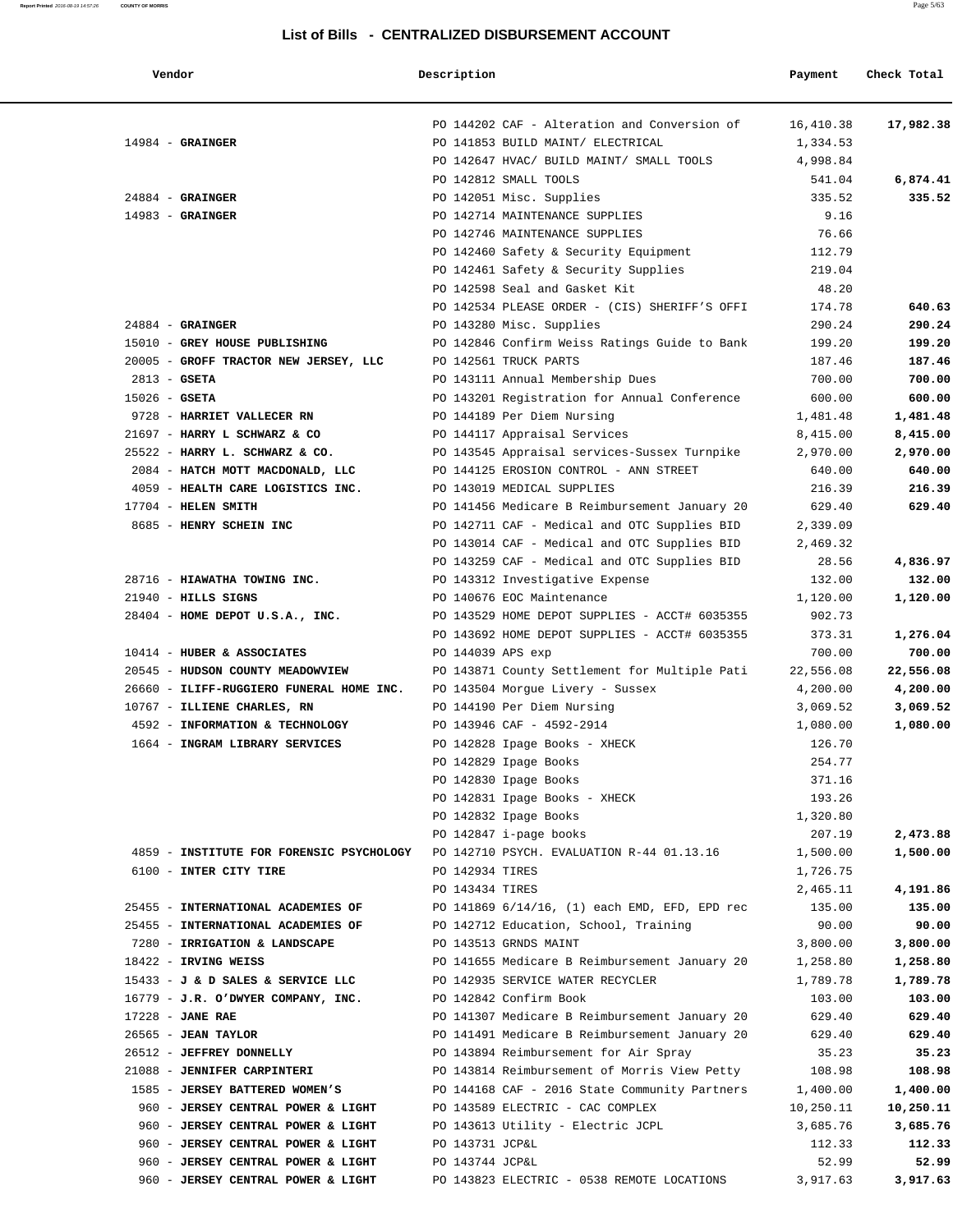| Vendor                                                                                 | Description        |                                               | Payment   | Check Total |
|----------------------------------------------------------------------------------------|--------------------|-----------------------------------------------|-----------|-------------|
| 960 - JERSEY CENTRAL POWER & LIGHT                                                     |                    | PO 143824 ELECTRIC - MASTER ACCOUNT           | 48,824.59 | 48,824.59   |
| 960 - JERSEY CENTRAL POWER & LIGHT                                                     |                    | PO 143825 ELECTRIC - MOSQUITO CONTROL         | 1,074.56  | 1,074.56    |
| 960 - JERSEY CENTRAL POWER & LIGHT                                                     |                    | PO 143826 ELECTRIC - 0537 THE HILL            | 89,534.73 | 89,534.73   |
| 960 - JERSEY CENTRAL POWER & LIGHT                                                     |                    | PO 144024 ELECTRIC - RUTH DAVIS DR / CAC      | 451.95    | 451.95      |
| 960 - JERSEY CENTRAL POWER & LIGHT                                                     | PO 144136 JCP&L    |                                               | 59.31     | 59.31       |
| 960 - JERSEY CENTRAL POWER & LIGHT                                                     | PO 144150 JCP&L    |                                               | 537.51    | 537.51      |
| 960 - JERSEY CENTRAL POWER & LIGHT                                                     | PO 144152 JCP&L    |                                               | 35.45     | 35.45       |
| 16888 - JERSEY PAPER PLUS INC                                                          |                    | PO 142689 CAF - Coarse Paper & Household Supp | 2,809.78  |             |
|                                                                                        | PO 142658 Nut. Exp |                                               | 278.36    |             |
|                                                                                        |                    | PO 142874 Nut. Expense                        | 358.40    | 3,446.54    |
| $1815$ - JESCO INC.                                                                    |                    | PO 142563 EQUIPMENT PARTS                     | 24.93     | 24.93       |
| 15508 - JML MEDICAL INC.                                                               |                    | PO 143813 CAF - Various Medical Supplies      | 1,489.51  | 1,489.51    |
| 21653 - JOHN BARTOW                                                                    |                    | PO 142545 Medicare B Reimbursement January 20 | 629.40    | 629.40      |
| $27016$ - JOHN M KNIGHT                                                                |                    | PO 141109 Medicare B Reimbursement January 20 | 629.40    | 629.40      |
| 28734 - JOHN WOJTASZEK                                                                 |                    | PO 143738 reimbursement for mileage while at  | 44.07     | 44.07       |
| 26888 - JOHNSON CONTROLS INC.                                                          |                    | PO 142745 SECURITY CAMERA INSTALL AND PROGRAM | 2,068.75  | 2,068.75    |
| 2695 - JOHNSTONE SUPPLY                                                                | PO 144043 HVAC     |                                               | 252.26    | 252.26      |
| 1172 - JOSEPH LOSAPIO                                                                  |                    | PO 141154 Medicare B Reimbursement January 20 | 629.40    | 629.40      |
| $25420$ - JOSEPH RYAN                                                                  |                    | PO 141406 Medicare B Reimbursement January 20 | 1,258.80  | 1,258.80    |
| 28347 - JOSEPH SOULIAS                                                                 |                    | PO 144080 Membership                          | 195.00    | 195.00      |
| 7222 - JULIO C. AVELAR                                                                 |                    | PO 142806 2016 WORK BOOTS - NIGHT CREW        | 90.00     | 90.00       |
| 11239 - KAREN WEBSTER                                                                  |                    | PO 144275 Aging Travel Expense                | 42.45     | 42.45       |
| 15565 - KELLER & KIRKPATRICK                                                           |                    | PO 144034 CAF - Engineering Consultants for V | 11,700.00 | 11,700.00   |
| 28720 - KELLYCO METAL DETECTORS                                                        |                    | PO 142702 PLEASE ORDER - Door Batties/Lt. B.  | 18.95     | 18.95       |
| 15574 - KENVIL POWER EQUIPMENT, INC.                                                   |                    | PO 142936 MOWER PARTS                         | 28.99     | 28.99       |
| 15587 - KEYSTONE PUBLIC SAFETY INC.                                                    |                    | PO 142742 R#2 12/21/15, Keystone              | 300.00    | 300.00      |
| 15607 - KINNELON MUNICIPAL ALLIANCE                                                    |                    | PO 143975 CAF - 2016 Municipal Aliance Funds  | 3,911.79  | 3,911.79    |
| 10430 - KLEIZA ENTERPRISES INC                                                         | PO 143076 PLUMBING |                                               | 150.00    | 150.00      |
| 6506 - KLJ TRANSCRIPTION SERVICES                                                      |                    | PO 142797 Transcriptions                      | 682.51    | 682.51      |
| 11406 - KONKUS CORPORATION                                                             |                    | PO 143854 CAF - Replacement of Bridge #1400-1 | 76,253.10 |             |
|                                                                                        |                    | PO 143854 CAF - Replacement of Bridge #1400-1 | 35,026.80 | 111,279.90  |
| 12726 - LANGUAGE LINE SERVICES                                                         |                    | PO 142738 LANGUAGE TRANSLATION SERVICE        | 722.50    | 722.50      |
| 20143 - LASCOMP INSTITUTE                                                              |                    | PO 143957 CAF - 20143-2773                    | 3,200.00  |             |
|                                                                                        |                    | PO 143989 CAF - 20143-3030                    | 3,200.00  |             |
|                                                                                        |                    | PO 143990 CAF - 20143-2832                    | 3,200.00  |             |
|                                                                                        |                    | PO 143991 CAF - 20143-3017                    | 3,200.00  |             |
|                                                                                        |                    | PO 143992 CAF - 20143-2857                    | 3,200.00  | 16,000.00   |
| 25383 - LAW OFFICE OF ROBERT J. GREENBAUM PO 143746 Legal services rendered July, 2016 |                    |                                               | 2,484.00  | 2,484.00    |
| 15709 - LAWMEN SUPPLY CO OF NJ, INC.                                                   |                    | PO 140639 PLEASE ORDER - Emergency Equipment  | 7,023.86  | 7,023.86    |
| 20653 - LEGAL SERVICES OF NORTHWEST                                                    |                    | PO 144122 CAF - Grant in Aid Senior 2016 - Pr | 13,230.00 | 13,230.00   |
| 15775 - LIFESAVERS INC                                                                 |                    | PO 139561 Education, School, Training         | 75.00     |             |
|                                                                                        |                    | PO 140247 Education, School, Training         | 125.50    |             |
|                                                                                        |                    | PO 140321 Education, School, Training         | 10.00     |             |
|                                                                                        |                    | PO 142709 Education, School, Training         | 50.00     |             |
|                                                                                        |                    | PO 142985 Education, School, Training         | 65.00     | 325.50      |
| 28759 - LILLY HYMOWITZ                                                                 |                    | PO 144003 reimbursement of parking expense    | 75.00     | 75.00       |
| 26725 - LINVAL SENIOR                                                                  |                    | PO 141435 Medicare B Reimbursement January 20 | 1,258.80  | 1,258.80    |
| 15816 - LONGFELLOWS SANDWICH DELI                                                      |                    | PO 143300 Dinner for 8 People for Constructio | 87.92     | 87.92       |
| 8307 - LOREEN RAFISURA                                                                 |                    | PO 144191 Per Diem Nursing                    | 883.93    | 883.93      |
| 21100 - LOUISE R. MACCHIA                                                              |                    | PO 144192 Per Diem Nursing                    | 3,194.58  | 3,194.58    |
| 53 - LOVEYS PIZZA & GRILL                                                              | PO 140441 Meals    |                                               | 161.00    | 161.00      |
| 26155 - LS ENGINEERING ASSOCIATES CORP.                                                |                    | PO 143585 MORRIS COUNTY COURTHOUSE MAIN ENTRA | 8,000.00  | 8,000.00    |
| 1928 - LUCILLE BROWN                                                                   |                    | PO 140813 Medicare B Reimbursement January 20 | 629.40    | 629.40      |
| 666 - LUCY CANNIZZO                                                                    |                    | PO 143674 aging travel expense                | 99.50     |             |
|                                                                                        |                    | PO 144276 Aging travel expense                | 48.40     | 147.90      |
| 15850 - LUM, DRASCO & POSITAN LLC                                                      |                    | PO 143749 Legal Services                      | 2,100.00  | 2,100.00    |
| 15919 - M.C. PROSECUTOR'S EMERGENT                                                     |                    | PO 144079 Reimbursement                       | 2,984.20  | 2,984.20    |
| 15926 - M.C. SCHOOL OF TECHNOLOGY                                                      |                    | PO 143996 CAF - 15926-2442                    | 1,073.71  | 1,073.71    |
| $16385 - M.0.M.A.C$                                                                    |                    | PO 143973 CAF - 2016 Municipal Aliance Funds  | 1,680.00  | 1,680.00    |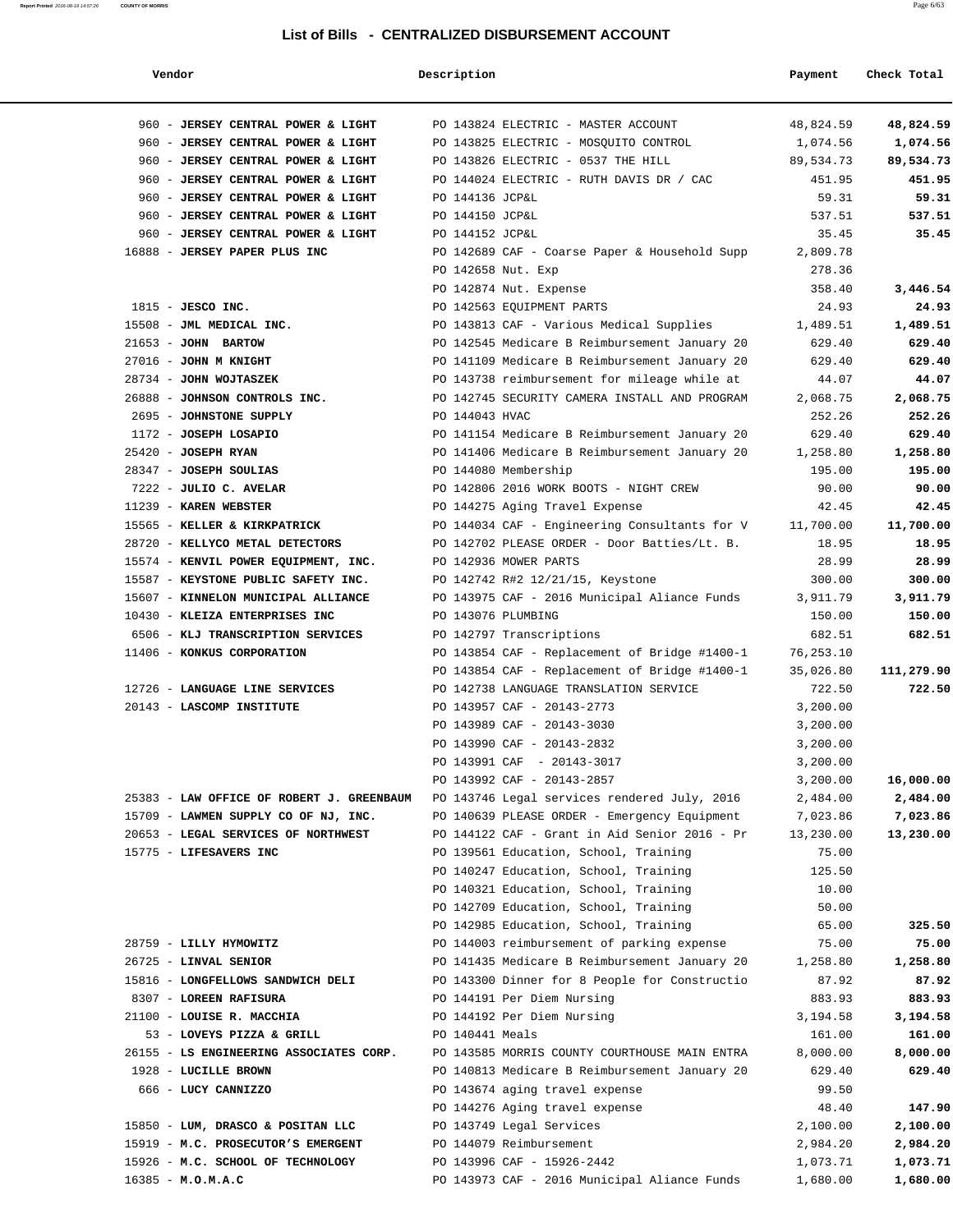**Vendor Description Payment Check Total**

| 28089 - MAARV WATERPROOFING, INC.                                       | PO 143866 CAF - Ann St Parking Garage Repair                                           | 629,929.31       | 629,929.31       |
|-------------------------------------------------------------------------|----------------------------------------------------------------------------------------|------------------|------------------|
| 15938 - MACCULLOCH HALL                                                 | PO 142672 Re-grant Agreements                                                          | 839.40           | 839.40           |
| 26602 - MADISON BAPTIST CHURCH                                          | PO 140274 Primary Election 6/7 Polling Place                                           | 50.00            | 50.00            |
| 7568 - MADUKWE IMO IBOKO, RN                                            | PO 144193 Per Diem Nursing                                                             | 2,369.85         | 2,369.85         |
| 4528 - MALICK AND SCHERER PC                                            | PO 140588 County Right of Way Dedication & De                                          | 360.00           |                  |
|                                                                         | PO 140589 County Right of Way Dedication & Mu                                          | 540.00           | 900.00           |
| 3210 - MANPOWER                                                         | PO 141817 temporary staffing & mileage reimbu                                          | 1,262.77         | 1,262.77         |
| 27024 - MARGARET K RAVO                                                 | PO 141366 Medicare B Reimbursement January 20                                          | 629.40           | 629.40           |
| 25080 - MARIA CARMELITA OBLINA                                          | PO 144194 Per Diem Nursing                                                             | 930.61           | 930.61           |
| $11468$ - MARIA PLA                                                     | PO 141296 Medicare B Reimbursement January 20                                          | 1,258.80         | 1,258.80         |
| 4388 - MARIA ROSARIO                                                    | PO 143673 aging travel expense                                                         | 88.94            | 88.94            |
| 26678 - MARION ENNIS                                                    | PO 144195 Per Diem Nursing                                                             | 2,400.60         | 2,400.60         |
| 496 - MARQUIS WHO'S WHO LLC                                             | PO 142841 Confirm Who Was Who in America 26th                                          | 79.50            | 79.50            |
| $11023$ - MARTHA YAGHI                                                  | PO 144196 Per Diem Nursing                                                             | 305.99           | 305.99           |
| 5667 - MARTIN TARAN                                                     | PO 144118 Travel Expense                                                               | 15.00            | 15.00            |
| 9935 - MASTER DRIVING SCHOOL INC.<br>4132 - MAYO MEDICAL LABORATORIES   | PO 144001 CAF - 9935-2952                                                              | 3,192.00         | 3,192.00         |
|                                                                         | PO 141956 Lab Fees                                                                     | 195.00           | 195.00           |
| 1836 - MC MUA TRANSFER STATION<br>16065 - MC VOCATIONAL SCHOOL DISTRICT | PO 144076 DUMPSTER SERVICE: JULY 2016<br>PO 141775 breakfast for the Municipal clerk's | 350.00<br>400.00 | 350.00<br>400.00 |
| 16096 - MCMASTER-CARR SUPPLY CO                                         | PO 142937 AUTO PARTS                                                                   | 325.07           | 325.07           |
| 12460 - MEDIA SUPPLY, INC.                                              |                                                                                        | 549.00           | 549.00           |
| 4783 - MEDICAL & DENTAL INSTITUTE                                       | PO 142802 Blue Ray Disks<br>PO 144000 CAF - 4783-2657                                  | 3,200.00         | 3,200.00         |
| 20839 - MEDLINE INDUSTRIES INC                                          | PO 142470 Clinical Supplies                                                            | 4,481.60         | 4,481.60         |
| 11905 - MEG RODRIGUEZ                                                   | PO 143396 Travel Expense                                                               | 42.00            | 42.00            |
| 8443 - MELOJANE CELESTINO                                               | PO 144197 Per Diem Nursing                                                             | 889.48           | 889.48           |
| 24004 - MENDHAM BOROUGH                                                 | PO 142768 DRE Grant Reimbursement                                                      | 3,410.00         | 3,410.00         |
| 24005 - MENDHAM TOWNSHIP POLICE DEPT.                                   | PO 142769 DRE Grant Reimbursement                                                      | 220.00           | 220.00           |
| 16129 - MENTAL HEALTH ASSOCIATION OF                                    | PO 143665 CH51-1605 MHFA 2nd quarter 2016                                              | 5,000.00         | 5,000.00         |
| 24951 - MICHELLE CAPILI                                                 | PO 144198 Per Diem Nursing                                                             | 592.74           | 592.74           |
| 295 - MID-ATLANTIC TRUCK CENTRE INC                                     | PO 142938 TRUCK PARTS                                                                  | 645.26           |                  |
|                                                                         | PO 143437 TRUCK PARTS                                                                  | 548.12           | 1,193.38         |
| 11453 - MIDWEST TAPE LLC                                                | PO 142834 Confirm CD's & DVD's                                                         | 1,876.52         | 1,876.52         |
| 6408 - MIRION TECHNOLOGIES (GDS) INC                                    | PO 142817 TLD Badges - SHERIFF'S OFFICE                                                | 669.08           | 669.08           |
| 25428 - MIRLENE ESTRIPLET                                               | PO 144199 Per Diem Nursing                                                             | 6,261.51         | 6,261.51         |
| 6953 - MOBILEX USA                                                      | PO 142722 CAF - On-Site Radiology Services                                             | 482.57           | 482.57           |
| 16248 - MOE DISTRIBUTORS INC.                                           | PO 142946 BUILD MAINT                                                                  | 85.90            | 85.90            |
| 27296 - MONARCH HOUSING ASSOCIATES, INC.                                | PO 144087 CAF - Grant in Aid 2016 - Morris Co                                          | 5,000.00         | 5,000.00         |
| 7313 - MONTAGE ENTERPRISES INC.                                         | PO 142568 LAWN MOWER PARTS                                                             | 1,477.34         | 1,477.34         |
| 24348 - MOONLIGHT DESIGNS                                               | PO 143759 Resident Activities                                                          | 165.00           | 165.00           |
| 1800 - MORRIS COUNTY PARK COMMISSION                                    | PO 143581 LMP - DOE MEADOW ROAD IMPROVEMENTS                                           | 1,000.00         | 1,000.00         |
| 4812 - MORRIS COUNTY PREVENTION                                         | PO 143657 GIA-1615 2nd Quarter 2016                                                    | 7,240.00         |                  |
|                                                                         | PO 143658 CH51-1609 2nd quarter 2016                                                   | 6,180.00         | 13,420.00        |
| 16298 - MORRIS PLAINS MUNICIPAL ALL.                                    | PO 143532 CAF - 2016 Municipal Aliance Funds                                           | 3,846.63         | 3,846.63         |
| 16316 - MORRISTOWN AUTO BODY INC                                        | PO 142939 VEHICLE TOW                                                                  | 115.00           |                  |
|                                                                         | PO 143439 VEHICLE TOW                                                                  | 975.00           | 1,090.00         |
| 14515 - MORRISTOWN EMERGENCY MEDICAL                                    | PO 143024 INMATE MEDICAL CARE                                                          | 1,413.00         | 1,413.00         |
| 16321 - MORRISTOWN LUMBER &                                             | PO 143150 Supplies - E. Hanna/K9                                                       | 88.57            |                  |
|                                                                         | PO 143137 Nuts, Bolts and Screws for Fire Pro                                          | 27.27            | 115.84           |
| 21573 - ATLANTIC CORPORATE                                              | PO 143568 Medical Services for Youth Shelter                                           | 17,066.00        | 17,066.00        |
| 16334 - MORRISTOWN MEDICAL CENTER                                       | PO 143836 CH51-1621 June 2016                                                          | 7,120.00         | 7,120.00         |
| 16323 - MORRISTOWN MEDICAL CENTER                                       | PO 143850 TB Clinic Services                                                           | 10,000.00        | 10,000.00        |
| 16340 - MORRISTOWN PARKING AUTHORITY                                    | PO 143511 PARKING MAINTENANCE FEE                                                      | 5,340.00         | 5,340.00         |
| 21791 - MOTOROLA SOLUTIONS INC                                          | PO 141870 CAF- Trunk Radio Systems Maintenan 109,170.63                                |                  | 109,170.63       |
| 27506 - MOUNT VERNON GROUP                                              | PO 143016 CAF - On-Call Professional Engineer                                          | 644.54           | 644.54           |
| 8608 - MT OLIVE POLICE DEPT.                                            | PO 142773 DRE Grant Reimbursement                                                      | 880.00           | 880.00           |
| 19523 - N.J. NATURAL GAS COMPANY                                        | PO 143804 NATURAL GAS - WHARTON OFF                                                    | 27.76            |                  |
|                                                                         | PO 143805 NATURAL GAS - WHARTON BRIDGES                                                | 264.99           |                  |
|                                                                         | PO 143806 NATURAL GAS - WHARTON ROADS                                                  | 161.35           |                  |
|                                                                         | PO 143807 NATURAL GAS - WHARTON BRIDGE GEN                                             | 26.87            |                  |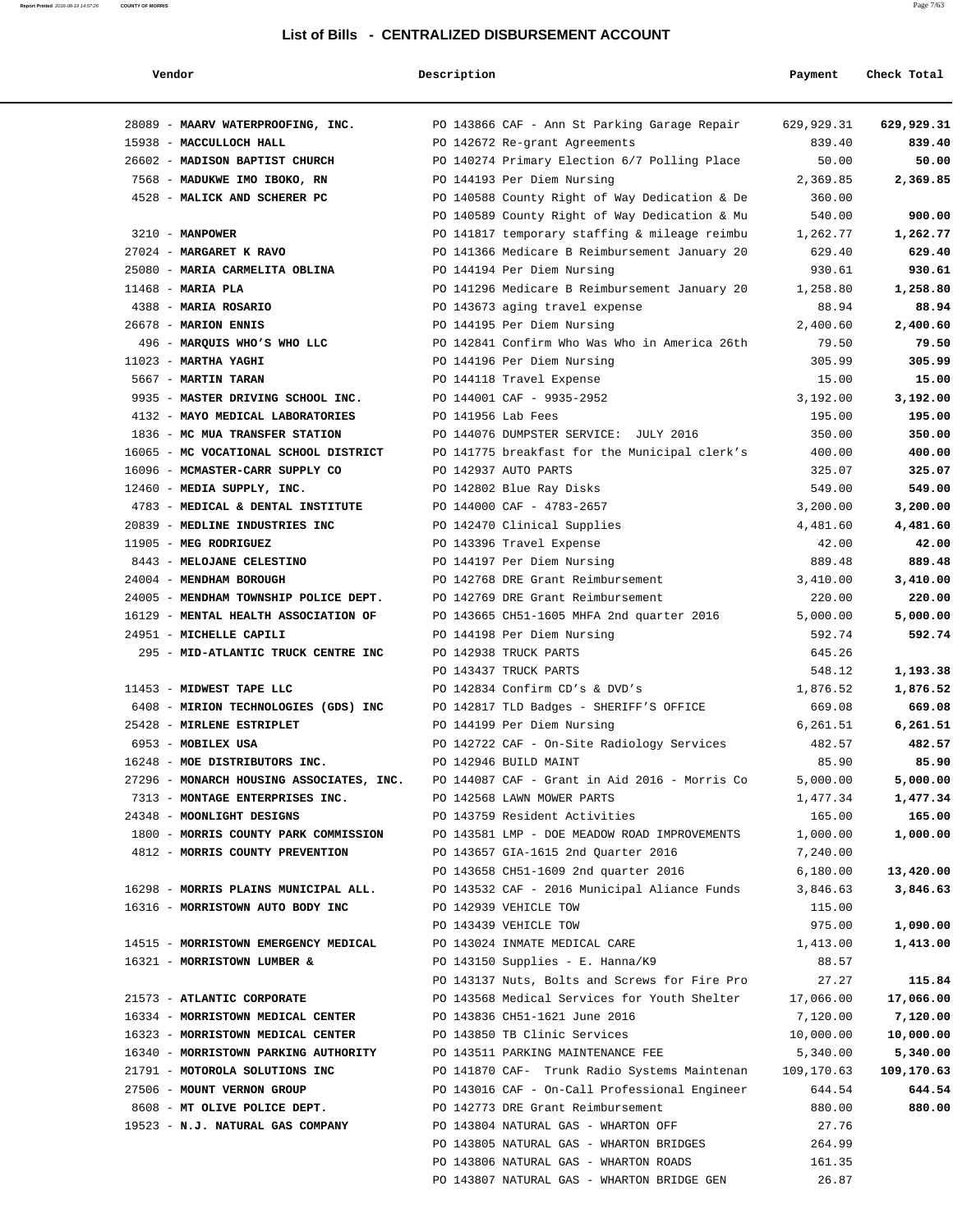| Vendor                                                                                 | Description           |                                               | Payment   | Check Total |
|----------------------------------------------------------------------------------------|-----------------------|-----------------------------------------------|-----------|-------------|
|                                                                                        |                       | PO 143808 NATURAL GAS - DOVER PROBATION       | 20.00     | 500.97      |
| 20443 - NANCY HERNANDEZ                                                                |                       | PO 143023 INMATE MEDICAL CARE                 | 481.25    | 481.25      |
| 4481 - NATIONAL CONFERENCE                                                             |                       | PO 142868 2017 MEMBERSHIP                     | 75.00     | 75.00       |
| 21122 - NATIONAL FUEL OIL INC. PO 144313 FUEL CHARGES 7/16                             |                       |                                               | 32,132.94 |             |
|                                                                                        |                       | PO 144313 FUEL CHARGES 7/16                   | 6,017.45  | 38,150.39   |
| 28330 - NESTLE WATERS NORTH AMERICA INC. PO 143500 2016 Dept. of Human Services Office |                       |                                               | 14.95     |             |
|                                                                                        |                       | PO 143452 Office Water                        | 369.40    |             |
|                                                                                        |                       | PO 143228 Bottled water                       | 67.30     |             |
|                                                                                        |                       | PO 143283 Water & cups for machines           | 29.50     |             |
|                                                                                        |                       | PO 143134 Monthly Water Delivery              | 42.85     |             |
|                                                                                        |                       | PO 143441 WATER COOLER RENTAL                 | 103.96    |             |
|                                                                                        |                       | PO 143299 DRINKING WATER                      | 11.46     |             |
|                                                                                        |                       | PO 143565 for MC Youth Shelter water.         | 96.21     | 735.63      |
| 28330 - NESTLE WATERS NORTH AMERICA INC. PO 144077 DRINKING WATER: JULY 2016           |                       |                                               | 26.41     |             |
|                                                                                        |                       | PO 144051 Treasurer Water & Cooler            | 32.40     | 58.81       |
| 16533 - NEW HOPE FOUNDATION INC.                                                       |                       | PO 143661 GIA-1603 June 2016                  | 1,400.00  |             |
|                                                                                        |                       | PO 143662 CH51-1622 DETOX June 2016           | 3,628.00  |             |
|                                                                                        |                       | PO 143663 CH51-1604 June 2016                 | 10,878.00 |             |
|                                                                                        |                       | PO 143664 CH51-1618 June 2016                 | 513.00    | 16,419.00   |
| 14560 - NEW JERSEY AIDS SERVICES                                                       |                       | PO 143656 GIA-1645 2nd quarter 2016 11,140.00 |           | 11,140.00   |
| 28348 - NEW JERSEY OVERHEAD DOOR LLC                                                   |                       | PO 140490 CAF - Labor Rates Garage & Overhead | 1,280.00  |             |
|                                                                                        |                       | PO 140573 CAF - Labor Rates Garage & Overhead | 1,280.00  |             |
|                                                                                        |                       | PO 142651 CAF - Labor Rates Garage & Overhead | 1,650.00  | 4,210.00    |
| 16552 - NEWBRIDGE SERVICES INC                                                         |                       | PO 143632 CH51-1623 April - June 2016         | 7,562.00  |             |
|                                                                                        |                       | PO 143695 CAF - Grant in Aid 2016 - Operation | 1,548.00  |             |
|                                                                                        |                       | PO 143699 CAF - Grant in Aid Funding 2016 - C | 6,229.00  |             |
|                                                                                        |                       | PO 143979 CAF - NEWSER-16M-WIA                | 460.00    |             |
|                                                                                        |                       | PO 144167 CAF - 2016 State Community Partners | 21,522.00 | 37,321.00   |
| 24712 - NICHOLAS L. ROCCAFORTE                                                         |                       | PO 143760 Resident Activities                 | 75.00     | 75.00       |
| $23981$ - NIELSEN DODGE - C-J-R PO 142941 AUTO PARTS                                   |                       |                                               | 476.04    | 476.04      |
| $23981$ - NIELSEN DODGE - C-J-R PO 143442 AUTO PARTS                                   |                       |                                               | 697.52    | 697.52      |
| 17819 - NJ ADVANCE MEDIA, LLC PO 143676 aging expense                                  |                       |                                               | 192.20    | 192.20      |
| 17819 - NJ ADVANCE MEDIA, LLC                                                          |                       | PO 143822 Display Add - Acct # XMORR3200900   | 132.02    | 132.02      |
| 21704 - NJ DEPARTMENT OF TREASURY                                                      | PO 143848 SEWER - CAC |                                               | 108.50    | 108.50      |
| 16664 - NJ STATE BAR ASSOCIATION                                                       | PO 140414 Training    |                                               | 210.00    | 210.00      |
| 16670 - NJ STATE LEAGUE OF                                                             |                       | PO 143090 Magazine Subscription Renewal for O | 25.00     | 25.00       |
| 20296 - NJBIZ                                                                          |                       | PO 141880 52 issues postage and handling      | 64.95     | 64.95       |
| 12317 - NJICLE                                                                         |                       | PO 140386 Registration Fee for NJICLE Seminar | 180.00    | 180.00      |
| 6058 - NORMA URQUIA                                                                    |                       | PO 143479 2016 WORK BOOTS - NIGHT CREW        | 89.99     | 89.99       |
| 26357 - NORTHEAST COMMUNICATIONS, INC.                                                 |                       | PO 143402 Radio Repair                        | 356.50    | 356.50      |
| 16738 - NORTHEASTERN HARDWARE CO INC                                                   | PO 143061 Coolers     |                                               | 63.90     | 63.90       |
| 16742 - NORTHERN SAFETY CO. INC.                                                       |                       | PO 142600 Mesh Vest                           | 215.86    | 215.86      |
| 16752 - NORWESCAP INC                                                                  |                       | PO 143838 CAF - Grant in Aid Funding 2016 - S | 4,308.00  |             |
|                                                                                        |                       | PO 143839 CAF - Older Americans Act - RSVP/He | 2,620.00  |             |
|                                                                                        |                       | PO 143840 CAF - Older Americans Act - RSVP    | 12,831.00 | 19,759.00   |
| 21565 - OCLC ONLINE COMPUTER                                                           |                       | PO 142835 Confirm Online Service for Period J | 2,101.86  | 2,101.86    |
| 26726 - OFFICE CONCEPTS GROUP, INC.                                                    |                       | PO 143026 OFFICE SUPPLIES                     | 24.20     | 24.20       |
| 26726 - OFFICE CONCEPTS GROUP, INC.                                                    |                       | PO 143105 OFFICE SUPPLIES                     | 25.45     | 25.45       |
| 26726 - OFFICE CONCEPTS GROUP, INC.                                                    |                       | PO 143148 Office Supplies - SHERIFF'S OFFICE  | 242.64    | 242.64      |
| 26726 - OFFICE CONCEPTS GROUP, INC.                                                    |                       | PO 143149 Office Supplies - SHERIFF'S OFFICE  | 729.28    | 729.28      |
| 26726 - OFFICE CONCEPTS GROUP, INC.                                                    |                       | PO 143154 Office Supplies - SHERIFF'S OFFICE  | 384.14    | 384.14      |
| 26726 - OFFICE CONCEPTS GROUP, INC.                                                    |                       | PO 143319 Office Supplies                     | 382.85    | 382.85      |
| 26726 - OFFICE CONCEPTS GROUP, INC.                                                    |                       | PO 143324 Office Supplies                     | 53.37     | 53.37       |
| 25021 - ONE SOURCE OF NEW JERSEY LLC                                                   | PO 142574 HARDWARE    |                                               | 438.81    | 438.81      |
| 25021 - ONE SOURCE OF NEW JERSEY LLC                                                   | PO 142942 HARDWARE    |                                               | 420.01    | 420.01      |
| 28703 - OSBURN ASSOCIATES, INC.                                                        |                       | PO 142524 Various Traffic Sign Materials      | 4,945.75  | 4,945.75    |
| 2624 - PAMELA REYNOLDS                                                                 |                       | PO 141375 Medicare B Reimbursement January 20 | 629.40    | 629.40      |
| 10287 - PANCIELLO CONSTRUCTION LLC                                                     |                       | PO 143790 CAF - Labor Rates Masonry & Concret | 4,370.00  |             |
|                                                                                        |                       | PO 144008 CAF - Labor Rates Masonry & Concret | 1,440.00  | 5,810.00    |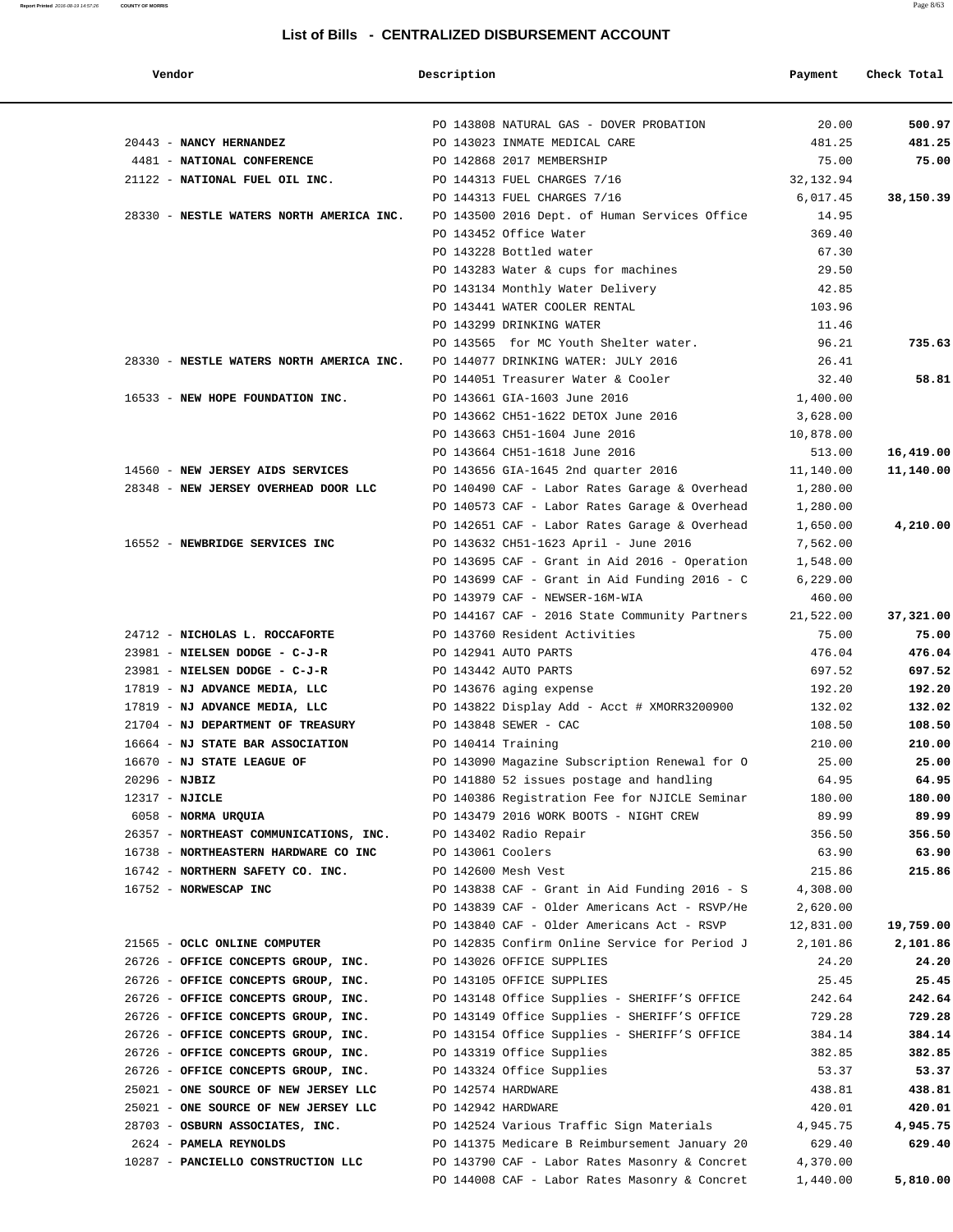|  | ı |
|--|---|
|  |   |

| Vendor                                 | Description        |                                               | Payment   | Check Total |
|----------------------------------------|--------------------|-----------------------------------------------|-----------|-------------|
| 16887 - PAPER MART INC                 |                    | PO 143538 Administrator's Office - Copy Paper | 43.30     | 43.30       |
| 3881 - PARSIPPANY-TROY HILLS POLICE    |                    | PO 143316 DWI Grant Reimbursement             | 1,500.00  | 1,500.00    |
| 9779 - PAST PERFECT SOFTWARE, INC.     |                    | PO 143006 software maintenance fee            | 440.00    | 440.00      |
| 12648 - PAT SCANLAN LANDSCAPING, INC.  |                    | PO 143530 CAF - Lawn Maintenance & Fall Clean | 4,432.50  | 4,432.50    |
| 24836 - PEIRCE EQUIPMENT CO.           |                    | PO 142943 TRUCK PARTS                         | 126.99    | 126.99      |
| 3916 - PEMBERTON FABRICATORS, INC.     |                    | PO 143362 SPECIAL ORDER TEST MEASURE CART FOR | 777.00    | 777.00      |
| 18102 - PEQUANNOCK TOWNSHIP            |                    | PO 143502 CAF - 2016 Municipal Aliance Funds  | 685.92    | 685.92      |
| 18102 - PEQUANNOCK TOWNSHIP            |                    | PO 143869 CAF - 2016 Municipal Aliance Funds  | 6,642.74  | 6,642.74    |
| 28715 - Perselay Associates, Inc.      |                    | PO 143736 Assessment of Morris View Healthcar | 25,000.00 | 25,000.00   |
| 7632 - PESI INC.                       | PO 143011 TRAINING |                                               | 398.99    | 398.99      |
| 9849 - PETER LIMONE JR                 |                    | PO 144025 Nutrition Expense                   | 100.00    | 100.00      |
| 17059 - PITNEY BOWES INC               |                    | PO 142342 2Q16 Mailroom Postage Equipment     | 2,097.00  | 2,097.00    |
| 17066 - PLAINSMAN AUTO SUPPLY          |                    | PO 143446 AUTO PARTS                          | 1,948.52  | 1,948.52    |
| 17117 - POWER PLACE INC                |                    | PO 143083 GROUNDS EQUIP                       | 510.69    | 510.69      |
| 26363 - PRAXAIR DISTRIBUTION           |                    | PO 142476 Helium Tank for Recreation          | 105.50    | 105.50      |
| 26363 - PRAXAIR DISTRIBUTION           |                    | PO 143443 WELDING SUPPLIES                    | 176.40    | 176.40      |
| 25535 - PRECIOUS GEMS MUSIC, LLC       |                    | PO 143763 Resident Activities                 | 125.00    | 125.00      |
| 28417 - PLIC SBD GRAND ISLAND          |                    | PO 143330 group life insurance for ETS        | 261.58    | 261.58      |
| 17189 - PSE&G CO                       |                    | PO 143762 Gas Usage at Morris View Healthcare | 2,112.29  |             |
|                                        |                    | PO 143803 GAS - PSE & G - MOSOUITO            | 44.62     |             |
|                                        |                    | PO 144124 GAS - PSE & G - MOMBAG              | 2,639.70  | 4,796.61    |
| 26416 - PUSH TO WALK A NEW JERSEY      |                    | PO 143844 CAF - Grant in Aid 2016 - Disablity | 6,808.00  | 6,808.00    |
| 7872 - QUENCH USA, INC.                |                    | PO 143621 Quench cooler, Comm Div break rm, E | 156.00    | 156.00      |
| 264 - R & J CONTROL, INC.              |                    | PO 142724 GENERATOR MONITORING AND REMOTE STA | 155.00    |             |
|                                        |                    | PO 142744 GENERATOR MAINTENANCE               | 800.00    | 955.00      |
| 12473 - R.D. SALES DOOR & HARDWARE LLC |                    | PO 143514 AUTOMATIC DOOR REPAIR               | 6,050.00  | 6,050.00    |
| 15620 - R.S. KNAPP CO INC              |                    | PO 143167 Design Jet rental                   | 66.64     | 66.64       |
| 26445 - RENEE M. BISSON                |                    | PO 142990 Education, School, Training         | 164.00    |             |
|                                        |                    | PO 143917 CALEA Conference                    | 1,029.51  | 1,193.51    |
| 1542 - RESIDEX, LLC                    |                    | PO 142042 supplies for weed & Pest Control De | 706.19    | 706.19      |
| 12034 - RICCIARDI BROTHERS OF          |                    | PO 142539 paint, rollers & all other painting | 3,180.03  | 3,180.03    |
| 28265 - RICHARD FARRELL INC.           |                    | PO 143103 KITCHEN EQUIPMENT MAINTENANCE & REP | 13,976.74 |             |
|                                        |                    | PO 143212 SERVICE AGREEMENT - COOKING & REFRI | 1,500.00  | 15,476.74   |
| 19765 - RICOH AMERICAS CORPORATION     |                    | PO 138698 Office Machine Rental - copier      | 639.12    |             |
|                                        |                    | PO 141702 2016 Department of Human Services O | 754.09    |             |
|                                        |                    | PO 143068 RICOH COPIER                        | 911.92    |             |
|                                        |                    | PO 143281 color & BW copies                   | 72.87     |             |
|                                        |                    | PO 143268 Offcie of County Counsel - RICOH Co | 15.05     |             |
|                                        |                    | PO 143399 LEASE PAYMENT FOR COPIERS           | 3,299.25  |             |
|                                        |                    | PO 143507 Ricoh Contract 14613 Inv. 14613-07  | 224.85    |             |
|                                        |                    | PO 143508 Ricoh Contract 13199 Inv. 13199-10  | 225.52    | 6,142.67    |
| 19765 - RICOH AMERICAS CORPORATION     |                    | PO 143490 Ricoh copies                        | 1,452.77  |             |
|                                        |                    | PO 143833 Ricoh Copier Lease                  | 872.10    |             |
|                                        |                    | PO 143834 lease contract on ricoh Mp4002sp f  | 626.01    |             |
|                                        |                    | PO 143547 Copier lease payment                | 589.96    |             |
|                                        |                    | PO 143858 Ricoh MPC5503SP                     | 1,137.42  |             |
|                                        | PO 143855 Copier   |                                               | 692.04    | 5,370.30    |
| $28741$ - RICOH USA, INC.              |                    | PO 143480 Color copies                        | 403.41    |             |
|                                        | PO 143617 Supplies |                                               | 96.50     | 499.91      |
| 12090 - ROBERT REIDMILLER              |                    | PO 144154 Work Boots                          | 90.00     | 90.00       |
| 17369 - ROCKAWAY BOROUGH               |                    | PO 143534 CAF - 2016 Municipal Aliance Funds  | 2,703.86  | 2,703.86    |
| 2544 - ROCKAWAY TOWNSHIP POLICE DEPT   |                    | PO 142772 DRE Reimbursement                   | 220.00    | 220.00      |
| 26509 - ROGER ARMSTRONG                |                    | PO 143893 Reimbursement for Air Spray         | 94.48     | 94.48       |
| 28259 - ROSARIO PATINO                 |                    | PO 141279 Medicare B Reimbursement January 20 | 629.40    | 629.40      |
| 7805 - ROSE DUMAPIT                    |                    | PO 144200 Per Diem Nursing                    | 1,783.03  | 1,783.03    |
| 24397 - ROSEMARY BATANE COBCOBO        |                    | PO 144172 Per Diem Nursing                    | 894.66    | 894.66      |
| 20498 - ROSETTA STONE LTD              |                    | PO 140897 Software for Learning Link          | 2,394.00  | 2,394.00    |
| 5345 - ROUTE 23 AUTOMALL LLC           |                    | PO 142947 AUTO PARTS                          | 721.34    |             |
|                                        |                    | PO 143074 CAF - One New, Unused 2016 Ford F55 | 74,927.10 |             |
|                                        |                    |                                               |           |             |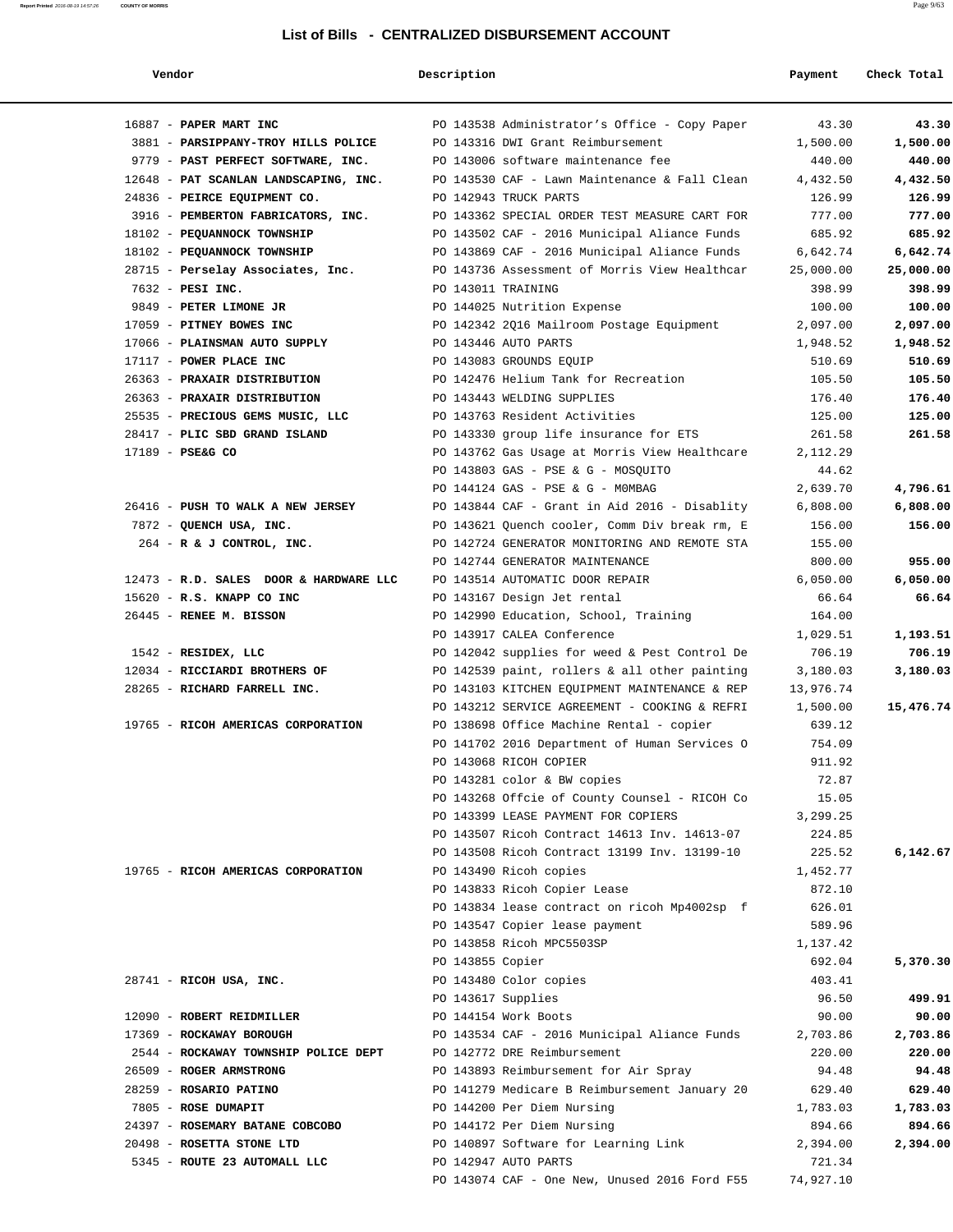| Report Printed 2016-08-19 14:57:26 | <b>COUNTY OF MORRIS</b>                                    |                 | List of Bills - CENTRALIZED DISBURSEMENT ACCOUNT                                               |                      | Page 10/63          |
|------------------------------------|------------------------------------------------------------|-----------------|------------------------------------------------------------------------------------------------|----------------------|---------------------|
|                                    | Vendor                                                     | Description     |                                                                                                | Payment              | Check Total         |
|                                    |                                                            |                 | PO 143428 AUTO REPAIRS                                                                         | 2,273.06             |                     |
|                                    |                                                            |                 | PO 143447 AUTO PARTS                                                                           | 1,200.66             | 79,122.16           |
|                                    | 11827 - RUBBERCYCLE                                        |                 | PO 143448 TIRE DISPOSAL                                                                        | 674.00               | 674.00              |
|                                    | 9938 - RUTGERS CENTER FOR CONTINUING                       |                 | PO 143955 CAF - 9938-3139                                                                      | 2,876.00             | 2,876.00            |
|                                    | 24895 - RUTGERS OCPE                                       |                 | PO 142483 Flod Hazard Course                                                                   | 275.00               | 275.00              |
|                                    | 17446 - RUTGERS THE STATE UNIVERSITY                       |                 | PO 144318 Extension Faculty Salaries 1/1/16-6                                                  | 17,894.09            | 17,894.09           |
|                                    | 20329 - RUTGERS UNIVERSITY                                 |                 | PO 144203 NJ UASI OMRI                                                                         | 149,529.05           | 149,529.05          |
|                                    | 27044 - RUTGERS, THE STATE UNIVERSITY                      |                 | PO 143998 CAF - 27044-3037                                                                     | 3,196.00             | 3,196.00            |
|                                    | 13447 - RUTH BOWSER                                        |                 | PO 140797 Medicare B Reimbursement January 20                                                  | 629.40               | 629.40              |
|                                    | 9506 - SALLY VANORSKI                                      |                 | PO 141623 Medicare B Reimbursement January 20                                                  | 629.40               | 629.40              |
|                                    | 28764 - SAMANTHA POLANCO                                   |                 | PO 143986 travel reimbursement                                                                 | 160.08               | 160.08              |
|                                    | 10234 - SAMSON METAL SERVICES                              | PO 142948 METAL |                                                                                                | 523.61               | 523.61              |
|                                    | 28657 - SANS INSTITUTE                                     |                 | PO 142014 End User Security Training                                                           | 2,940.00             | 2,940.00            |
|                                    | 3032 - SCIENTIFIC BOILER WATER                             |                 | PO 142869 3RD QUARTER WATER GUARD SERVICE 201                                                  | 175.00               | 175.00              |
|                                    | 4306 - SCOTT KOSTER                                        |                 | PO 144170 Work Boots                                                                           | 90.00                | 90.00               |
|                                    | 20899 - SGS TESTCOM INC                                    |                 | PO 142584 MONTHLY INSPECTION MAINTENANCE                                                       | 189.41               | 189.41              |
|                                    | 27853 - SHELLEY REINER                                     |                 | PO 144173 Per Diem Nursing                                                                     | 568.11               | 568.11              |
|                                    | 17635 - SHERWIN WILLIAMS<br>17726 - SHI INTERNATIONAL CORP |                 | PO 142540 paint supplies                                                                       | 241.42               | 241.42              |
|                                    | 17726 - SHI INTERNATIONAL CORP                             |                 | PO 134265 Unitronix Server Migration - Linix<br>PO 135995 Contracted Services                  | 583.48<br>16,187.50  | 583.48<br>16,187.50 |
|                                    | 17726 - SHI INTERNATIONAL CORP                             |                 | PO 140249 SHI - Proprietary Software                                                           | 25,000.00            | 25,000.00           |
|                                    | 17726 - SHI INTERNATIONAL CORP                             |                 | PO 140339 Capital Project - Networking - Chec                                                  | 69,871.85            | 69,871.85           |
|                                    | 17726 - SHI INTERNATIONAL CORP                             |                 | PO 142020 Annual Maintenance - Telecom Paging                                                  | 4,640.00             | 4,640.00            |
|                                    | 17726 - SHI INTERNATIONAL CORP                             |                 | PO 142680 Maintenance Contract                                                                 | 60,000.00            | 60,000.00           |
|                                    | 17662 - SIMPLEXGRINNELL LP                                 |                 | PO 143001 service call on time clock in Elect                                                  | 481.00               | 481.00              |
|                                    | 17699 - SMITH MOTOR CO., INC.                              |                 | PO 142949 AUTO PARTS                                                                           | 184.29               |                     |
|                                    |                                                            |                 | PO 143449 AUTO PARTS                                                                           | 328.18               | 512.47              |
|                                    | 7722 - SNAP-ON INDUSTRIAL                                  | PO 142950 TOOLS |                                                                                                | 144.48               | 144.48              |
|                                    | 6981 - SODEXO INC & AFFILIATES                             |                 | PO 143537 2016 Department of Human Services M                                                  | 115.98               | 115.98              |
|                                    | 6981 - SODEXO INC & AFFILIATES                             |                 | PO 143594 Youth Shelter Food                                                                   | 7,453.36             | 7,453.36            |
|                                    | 6981 - SODEXO INC & AFFILIATES                             |                 | PO 143750 Breakfast for 75 people for the edu                                                  | 233.50               | 233.50              |
|                                    | 6981 - SODEXO INC & AFFILIATES                             |                 | PO 143753 CAF - Dietary Services                                                               | 5,526.99             | 5,526.99            |
|                                    | 6981 - SODEXO INC & AFFILIATES                             |                 | PO 143764 CAF - Laundry Services                                                               | 74,805.88            | 74,805.88           |
|                                    | 6981 - SODEXO INC & AFFILIATES                             |                 | PO 143777 CAF - Housekeeping, Facility & Boil                                                  | 189,492.96           | 189,492.96          |
|                                    | 6981 - SODEXO INC & AFFILIATES                             |                 | PO 143815 CAF - Dietary Services                                                               | 279,988.82           | 279,988.82          |
|                                    | 12459 - SOLAR TECHNOLOGY INC.                              |                 | PO 143509 VMS Cell Service                                                                     | 349.65               | 349.65              |
|                                    | 17755 - SOUTHEAST MORRIS COUNTY                            |                 | PO 143816 Water Service for Morris View                                                        | 7,535.28             | 7,535.28            |
|                                    | 5031 - SPRINT NEXTEL                                       |                 | PO 140076 cell phone for Jack Patten, WDB dir                                                  | 32.48                | 32.48               |
|                                    | 5031 - SPRINT NEXTEL                                       |                 | PO 143129 Jack Patten's cell phone                                                             | 32.54                | 32.54               |
|                                    | 17800 - ST. CLARE'S HOSPITAL                               |                 | PO 143659 GIA-1614 April - June 2016                                                           | 18,645.00            | 18,645.00           |
|                                    | 17798 - ST. CLARE'S HOSPITAL                               |                 | PO 143660 CH51-1624 DETOX 4/1/16- 6/30/16                                                      | 8,976.00             | 8,976.00            |
|                                    | 3959 - ST. JOHN EPISCOPAL CHURCH                           |                 | PO 144011 CAF - Congregate Nutrition Site                                                      | 2,000.00             | 2,000.00            |
|                                    | $19919$ - STAR LEDGER                                      |                 | PO 143767 Newspaper Delivery for Coffee Shop                                                   | 66.25                | 66.25               |
|                                    | 5021 - AEROFUND FINANCIAL INC.                             |                 | PO 143977 CAF - ETS Transportation Services f                                                  | 3,732.40             |                     |
|                                    |                                                            |                 | PO 143978 CAF - ETS Transportaion Services fo                                                  | 3,720.36             |                     |
|                                    |                                                            |                 | PO 143987 CAF - ETS Transportaion Services fo<br>PO 143988 CAF - ETS Transportaion Services fo | 3,178.56<br>4,057.48 | 14,688.80           |
|                                    |                                                            |                 |                                                                                                |                      |                     |

| 16675 - STATE TOXICOLOGY LABORATORY | PO 142214 Drug Testing Fees for Alternate Rou | 405.00    | 405.00    |
|-------------------------------------|-----------------------------------------------|-----------|-----------|
| 15211 - STEVEN B. HODES, DVM PA     | PO 143155 Medical K-9<br>SHERIFF'S OFFICE     | 1,210.19  | 1,210.19  |
| 13152 - STEWART & STEVENSON         | PO 142587 TRUCK PARTS                         | 2,067.39  | 2,067.39  |
| 17874 - STORR TRACTOR CO.           | PO 143450 TRUCK PARTS                         | 389.82    | 389.82    |
| 17901 - SUBURBAN CONSULTING         | PO 143651 old Ref# CF08000826000              | 712.50    | 712.50    |
| 8621 - SUBURBAN PROPANE -2347       | PO 142867 PROPANE DELIVERY - BACK UP GENERATO | 350.32    |           |
|                                     | PO 143263 Propane Delivery                    | 215.60    | 565.92    |
| 11429 - SUSSEX COUNTY MUA           | PO 143064 Street Sweeping                     | 784.65    | 784.65    |
| 6265 - T & M ASSOCIATES             | PO 143861 CAF - Remedial Investigation to del | 10,744.75 | 10,744.75 |
| 18096 - TAX COLLECTOR               | PO 143595 SEWER - MORRISTOWN                  | 52,403.98 | 52,403.98 |
| 27658 - TECHLINE TECHNOLOGIES, INC. | PO 143914 Tactical Medical Training Per Bid # | 9,600.00  | 9,600.00  |
| 7574 - TELE-MEASUREMENTS, INC.      | PO 143069 Replace TechPod VGA Cable           | 49.00     | 49.00     |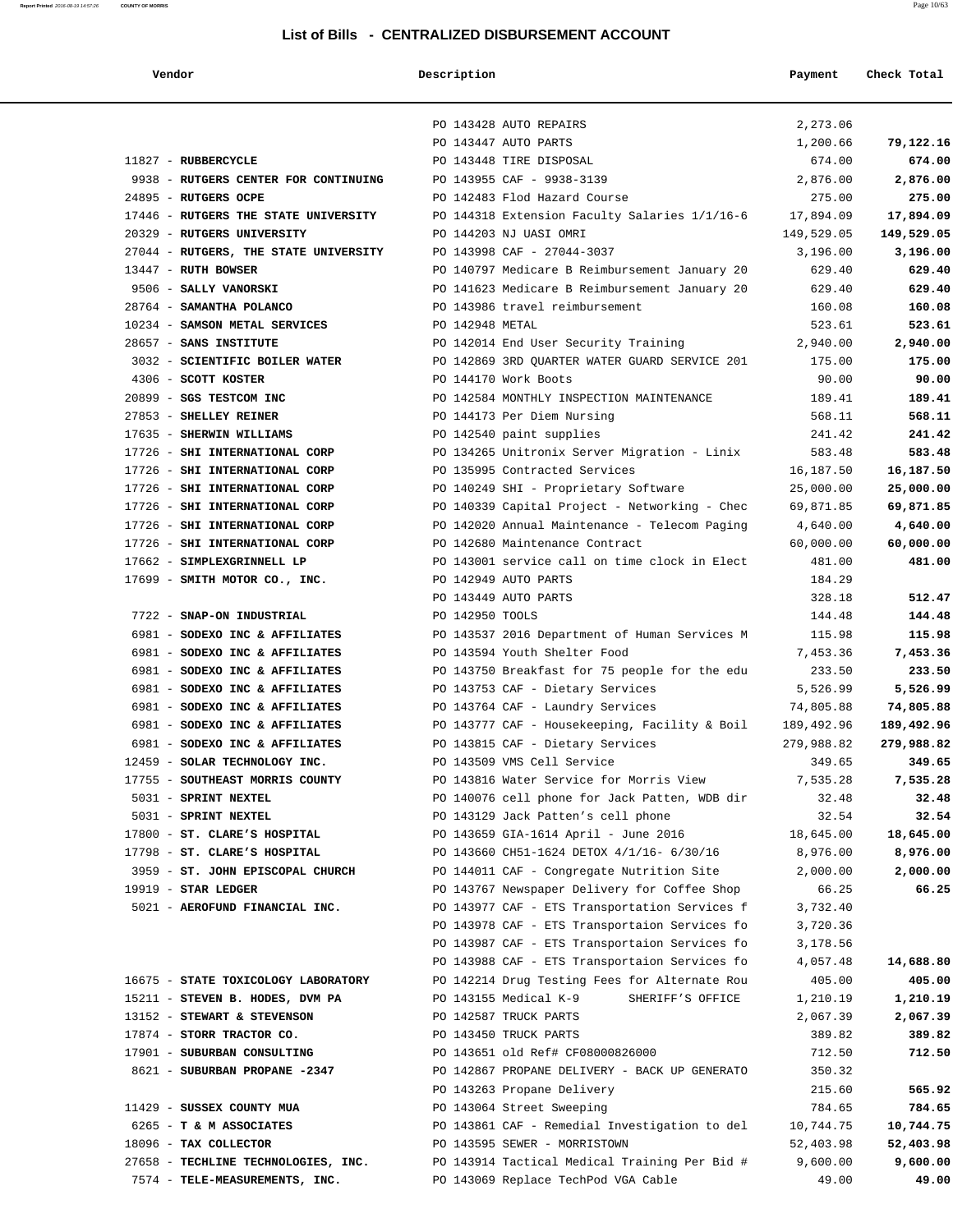| Vendor                                                                            | Description       |                                                                                        | Payment              | Check Total          |
|-----------------------------------------------------------------------------------|-------------------|----------------------------------------------------------------------------------------|----------------------|----------------------|
| 17990 - TELESEARCH INC                                                            |                   | PO 143119 temporary staffing                                                           | 491.40               |                      |
|                                                                                   |                   | PO 143112 temporary staffing                                                           | 2,168.95             |                      |
|                                                                                   |                   | PO 143126 temporary staffing                                                           | 614.25               |                      |
|                                                                                   |                   | PO 143687 temporary services weekend 7/24/16                                           | 1,728.25             |                      |
|                                                                                   |                   | PO 143709 temporary services weekend 7/31/16                                           | 1,595.70             |                      |
|                                                                                   |                   | PO 144007 temporary services in thebookkeepin                                          | 2,387.40             | 8,985.95             |
| 26677 - TEODORA O. DELEON                                                         |                   | PO 144174 Per Diem Nursing                                                             | 308.21               | 308.21               |
| 21294 - TETRA TECH INC                                                            |                   | PO 143599 NJ UASI Emer Mgt and Homeland Secur                                          | 34,551.00            | 34,551.00            |
| 21214 - TEW FUNERAL SERVICES INC.                                                 |                   | PO 143481 Morgue Transportation - Warren                                               | 1,500.00             | 1,500.00             |
| 20797 - THE MUSIAL GROUP PA                                                       |                   | PO 144009 JURY ASSEMBLY ROOM - CRIMINAL JUSTI                                          | 3,267.00             | 3,267.00             |
| 19739 - THE RBA GROUP INC.                                                        |                   | PO 143580 old Ref# CF09001500000                                                       | 17,062.99            | 17,062.99            |
| 24933 - THOMAS POLLIO                                                             |                   | PO 143756 Petty Cash Youth Shelter July                                                | 170.59               | 170.59               |
| 17538 - THOMAS SCERBO                                                             |                   | PO 141423 Medicare B Reimbursement January 20                                          | 629.40               | 629.40               |
| 11740 - THOMAS WALLACE                                                            |                   | PO 143732 Work Boots                                                                   | 90.00                | 90.00                |
| 10812 - THOMSON REUTER-WEST                                                       |                   | PO 142302 west information charges 6-1-16-6-                                           | 570.45               | 570.45               |
| 10812 - THOMSON REUTER-WEST                                                       | PO 142751 Westlaw |                                                                                        | 3,991.94             | 3,991.94             |
| 10812 - THOMSON REUTER-WEST                                                       |                   | PO 142756 Database Westlaw Library - SHERIFF'                                          | 238.00               | 238.00               |
| 10812 - THOMSON REUTER-WEST                                                       |                   | PO 142765 Clear Law - SHERIFF'S OFFICE                                                 | 990.00               | 990.00               |
| 18437 - THOMSON REUTERS-WEST                                                      |                   | PO 142839 Confirm On-Line Service for Period                                           | 1,544.38             | 1,544.38             |
| 10812 - THOMSON REUTER-WEST                                                       |                   | PO 142997 subscription charges account # 1000                                          | 696.00               | 696.00               |
| 122 - TILCON NEW YORK INC.                                                        |                   | PO 142919 Bituminous Concrete                                                          | 568.04               |                      |
|                                                                                   |                   | PO 143067 Bituminous Concrete                                                          | 1,670.21             | 2,238.25             |
| 21479 - TIOGA SOLAR MORRIS COUNTY 1 LLC                                           |                   | PO 142216 Electric / Solar Energy                                                      | 2,704.79             | 2,704.79             |
| 18067 - TJ'S SPORTWIDE TROPHY                                                     |                   | PO 142697 PLAQUE AND ENGRAVING                                                         | 97.95                |                      |
|                                                                                   |                   | PO 142719 PLAQUE AND ENGRAVING                                                         | 50.30                | 148.25               |
| 28760 - TOM SERETIS                                                               |                   | PO 143847 MC CBA Refund of Appeal Fee Case MC                                          | 200.00               | 200.00               |
| 281 - TOMAR INDUSTRIES INC                                                        |                   | PO 143082 JANITORIAL                                                                   | 950.00               | 950.00               |
| 13419 - TOWN OF BOONTON                                                           |                   | PO 143865 CAF - 2016 Municipal Aliance Funds                                           | 7,217.18             | 7,217.18             |
| 18099 - TOWNSHIP OF MENDHAM                                                       |                   | PO 143819 CAF - 2016 Municipal Aliance Funds                                           | 10,234.08            | 10,234.08            |
| 1122 - TOWNSHIP OF MORRIS                                                         |                   | PO 143533 CAF - 2016 Municipal Aliance Funds                                           | 7,770.55             | 7,770.55             |
| 17379 - TOWNSHIP OF ROXBURY                                                       |                   | PO 143501 CAF - 2016 Municipal Aliance Funds                                           | 1,695.33             | 1,695.33             |
| 3486 - TREASURER, STATE OF NEW JERSEY                                             |                   | PO 141698 Hazardous Waste Compliance Monitori                                          | 30.00                | 30.00                |
| 19990 - TREASURER-STATE OF NEW JERSEY                                             |                   | PO 143010 REGISTRATION RENEWAL FOR MEDICAL WA                                          | 500.00               | 500.00               |
| 12333 - TRIMBOLI & PRUSINOWSKI, LLC                                               |                   | PO 143543 Legal services rendered                                                      | 1,104.00             |                      |
|                                                                                   |                   | PO 143754 Legal Services Rendered-MCPO                                                 | 36.00                |                      |
|                                                                                   |                   | PO 143747 Legal services Sheriff's Office                                              | 24.00                | 1,164.00             |
| 9285 - U.S. SECURITY ASSOCIATES, INC.                                             |                   | PO 142482 CAF - Unarmed Security Guards                                                | 19,803.78            | 19,803.78            |
| 478 - UCPO POLICE ACADEMY TRAINING                                                |                   | PO 142800 Megan's Law Grant Training                                                   | 240.00               | 240.00               |
| 28640 - UNITED AD LABEL                                                           |                   | PO 140129 MEDICAL LABELS                                                               | 41.03                | 41.03                |
| 18232 - UNITED PARCEL SERVICE                                                     |                   | PO 143053 Pick up fee                                                                  | 7.04                 | 7.04                 |
| 15732 - UNIVERSAL UNIFORM SALES CO INC                                            |                   | PO 142741 CAF - Contract Renewal uniforms                                              | 285.50               | 285.50               |
| 15732 - UNIVERSAL UNIFORM SALES CO INC                                            |                   | PO 142763 CAF - Contract Renewal uniforms                                              | 248.00               | 248.00               |
| 15732 - UNIVERSAL UNIFORM SALES CO INC<br>15732 - UNIVERSAL UNIFORM SALES CO INC  |                   | PO 143017 CAF - Contract Renewal uniforms<br>PO 143104 CAF - Contract Renewal uniforms | 199.00<br>105.00     | 199.00<br>105.00     |
| 15732 - UNIVERSAL UNIFORM SALES CO INC                                            |                   |                                                                                        |                      |                      |
| 20035 - UNIVERSAL UNIFORM SALES CO.INC                                            |                   | PO 143158 Uniforms - SHERIFF'S OFFICE<br>PO 143215 2015 UNIFORMS                       | 1,405.95<br>78.00    | 1,405.95<br>78.00    |
|                                                                                   |                   | PO 142537 Prepare repair/rehab bid documents                                           |                      |                      |
| 18285 - VAN CLEEF ENGINEERING ASSOC<br>25245 - VEOLIA ES TECHNICAL SOLUTIONS, LLC |                   | PO 143055 Chemical waste disposal                                                      | 2,095.40<br>2,843.92 | 2,095.40<br>2,843.92 |
| $1286 - VERIZON$                                                                  |                   | PO 140730 telephone - 4 T1's                                                           | 12,470.10            | 12,470.10            |
| $1286 - VERIZON$                                                                  |                   | PO 143120 July bill for Phillipsburg                                                   | 286.21               | 286.21               |
| $1286$ - VERIZON                                                                  |                   | PO 143608 Telephone pobox4833                                                          | 120.17               | 120.17               |
|                                                                                   |                   |                                                                                        |                      |                      |
| $1286$ - VERIZON                                                                  |                   | PO 143611 telephone - $4$ Tl's                                                         | 12,470.10            | 12,470.10            |
| $1286$ - VERIZON                                                                  |                   | PO 143769 Telephone Service at Morris View                                             | 30.05                | 30.05                |
| $1286$ - VERIZON                                                                  |                   | PO 143802 PENTHOUSE- A & R BLDG                                                        | 67.22                | 67.22                |
| 1348 - VERIZON WIRELESS                                                           |                   | PO 142103 GPS TRACKING SERVICE                                                         | 90.12                |                      |

PO 142716 CELL SERVICE 419.59 PO 142962 Monthly Statement - Acct #482559458 1,663.71 PO 142781 Cell phones 9,048.30 PO 142786 Cell Phones 830.30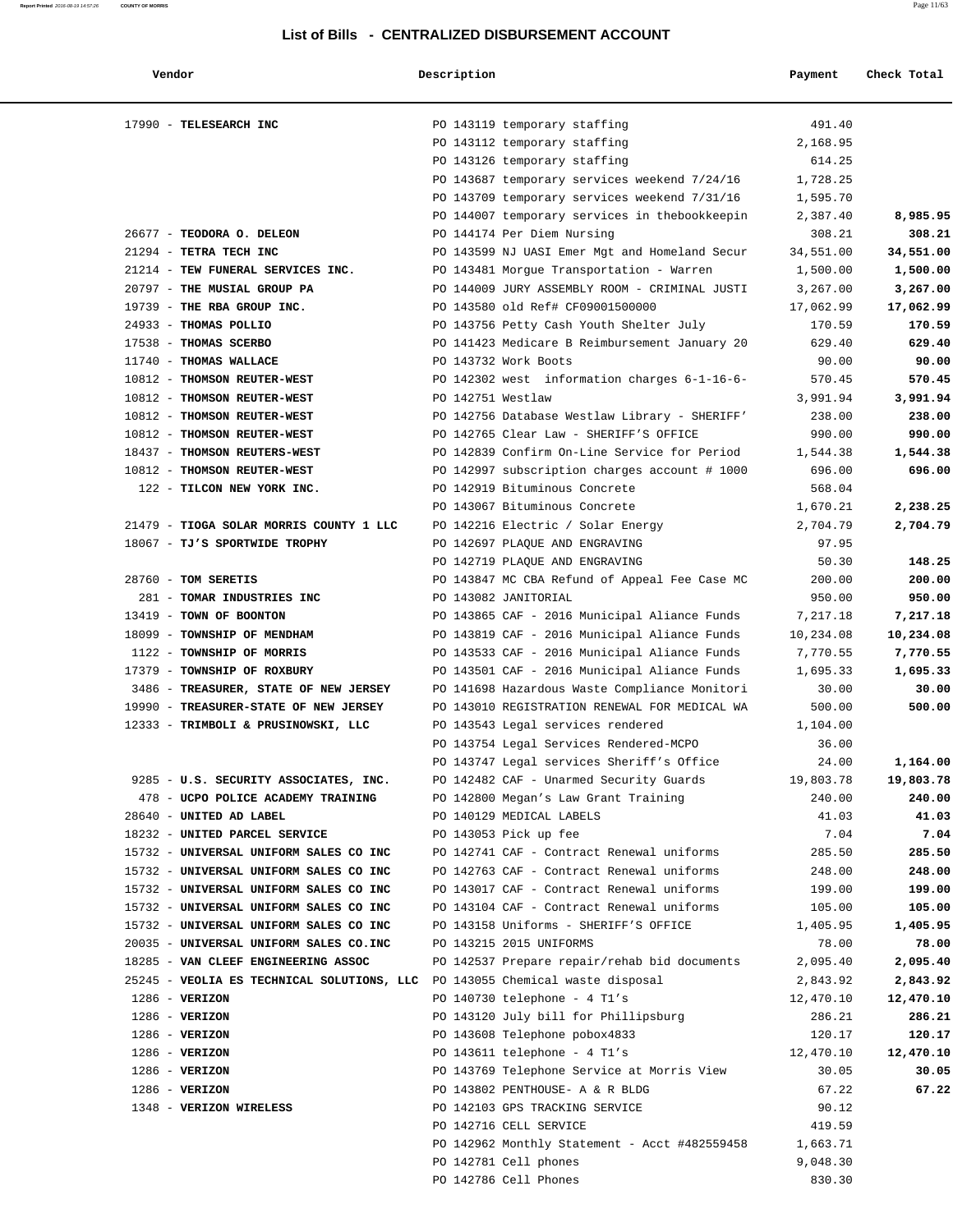| Vendor                                   | Description                                   | Payment   | Check Total    |
|------------------------------------------|-----------------------------------------------|-----------|----------------|
|                                          | PO 142787 Cell Phones                         | 59.75     | 12,111.77      |
| 7037 - VILLAGE SUPER MARKET, INC.        | PO 143510 Exercise Expense                    | 389.76    |                |
|                                          | PO 144057 Freeholder Meeting                  | 102.44    | 492.20         |
| 14319 - VISITING NURSE ASSOC. OF         | PO 143675 CAF - Older Americans Act - Affilia | 6,597.00  |                |
|                                          | PO 143682 CAF - Grant in Aid Senior 2016 - Fr | 41,470.00 |                |
|                                          | PO 143693 CAF - Grant in Aid Senior 2016 - Co | 15,691.00 |                |
|                                          | PO 143694 CAF - Grant in Aid 2016 - Community | 10,739.00 | 74,497.00      |
| 6146 - W.B. MASON COMPANY INC            | PO 136454 NUTRITION SUPPLIES                  | 259.83    |                |
|                                          | PO 141993 COFFEE RENTAL                       | 68.07     |                |
|                                          | PO 142440 Misc. Supplies                      | 146.09    |                |
|                                          | PO 143177 office supplies for ETS             | 952.42    |                |
|                                          | PO 143317 Data Processing Supplies            | 1,237.21  |                |
|                                          | PO 143712 Confirm Supply Orders               | 446.15    |                |
|                                          | PO 143214 JANITORIAL                          | 524.70    |                |
|                                          | PO 143394 JANITORIAL SUPPLIES                 | 388.70    | 4,023.17       |
| 6146 - W.B. MASON COMPANY INC            | PO 143393 OFFICE SUPPLIES                     | 599.99    |                |
|                                          | PO 143425 OFFICE SUPPLIES                     | 140.68    |                |
|                                          | PO 143341 Office Supplies                     | 216.97    |                |
|                                          | PO 143546 County Counsel Office - Office Supp | 271.57    |                |
|                                          | PO 143587 Office Supplies - SHERIFF'S OFFICE  | 985.00    |                |
|                                          | PO 143590 Office Supplies                     | 86.31     |                |
|                                          | PO 143592 Office Supplies - D. Blank/Legal    | 688.73    |                |
|                                          | PO 143593 Office Supplies - K. Lehman/Admin   | 13.03     | 3,002.28       |
| 6146 - W.B. MASON COMPANY INC            | PO 143671 Nutrition expense                   | 14.99     |                |
|                                          | PO 143670 7/16 office supplies                | 120.78    |                |
|                                          | PO 143810 Treasurer's & Adjuster's Office Sup | 345.00    |                |
|                                          | PO 143821 Office Supplies                     | 381.70    |                |
|                                          | PO 143895 Wooden rulers                       | 603.42    | 1,465.89       |
| 18388 - WARREN COUNTY COMMUNITY COLL.    | PO 143994 CAF - 18388-2495                    | 1,000.00  | 1,000.00       |
| 18396 - WASHINGTON TWP POLICE DEPT       | PO 142774 DRE Grant Reimbursement             | 440.00    | 440.00         |
| 18402 - WATCHUNG / LONG HILL             | PO 143535 CAF - 2016 Municipal Aliance Funds  | 560.00    |                |
|                                          | PO 143870 CAF - 2016 Municipal Aliance Funds  | 4,232.48  | 4,792.48       |
| 24231 - WATERS, MCPHERSON, MCNEILL, P.C. | PO 143792 Legal services Schooley's Mountain, | 815.55    | 815.55         |
| 24231 - WATERS, MCPHERSON, MCNEILL, P.C. | PO 143794 Flanders Netcong Rd. Soil Erosion C | 1,698.37  | 1,698.37       |
| 24231 - WATERS, MCPHERSON, MCNEILL, P.C. | PO 143811 Legal services various acquisitions | 3,006.01  | 3,006.01       |
| 13392 - WEBSTER PLUMBING &               | PO 141838 CAF - Labor Rates Plumbing & Heatin | 345.38    |                |
|                                          | PO 142203 CAF - Labor Rates Plumbing & Heatin | 7,206.00  | 7,551.38       |
| 20093 - WELDON QUARRY CO., LLC           | PO 141930 Bituminous Concrete                 | 2,850.00  | 2,850.00       |
| 4677 - WHITEMARSH CORPORATION            | PO 142952 GAS PUMP EQUIPMENT                  | 359.11    | 359.11         |
| 13246 - WILLIAM F. BARNISH               | PO 143531 CAF - Use of Property located at 91 | 8,607.50  | 8,607.50       |
| 7524 - WILLIAM G. STEPHENS               | PO 144155 Work Boots                          | 90.00     | 90.00          |
| 1885 - WILLIAM HIBLER                    | PO 141043 Medicare B Reimbursement January 20 | 1,258.80  | 1,258.80       |
| 8335 - WILLIAM PATERSON UNIVERSITY       | PO 143999 CAF - 8335-2899                     | 1,400.00  | 1,400.00       |
| 11042 - WILLIAM SERGENT                  | PO 143707 Work Boots                          | 90.00     | 90.00          |
| 3793 - WOODRUFF ENERGY                   | PO 143771 Gas Service at Morris View          | 6,945.73  | 6,945.73       |
| 20820 - Y-PERS INC                       | PO 142953 SHOP SUPPLIES                       | 196.28    | 196.28         |
|                                          |                                               |           | -------------- |

 **Total to be paid from Fund 01 Current Fund 2,991,749.83 Total to be paid from Fund 02 Grant Fund 615,259.77 Total to be paid from Fund 04 County Capital 1,125,453.77 Total to be paid from Fund 13 Dedicated Trust 211,098.32 -------------**

 **4,943,561.69**

**Report Printed** 2016-08-19 14:57:26 **COUNTY OF MORRIS** Page 12/63

TOTAL **4,943,561.69**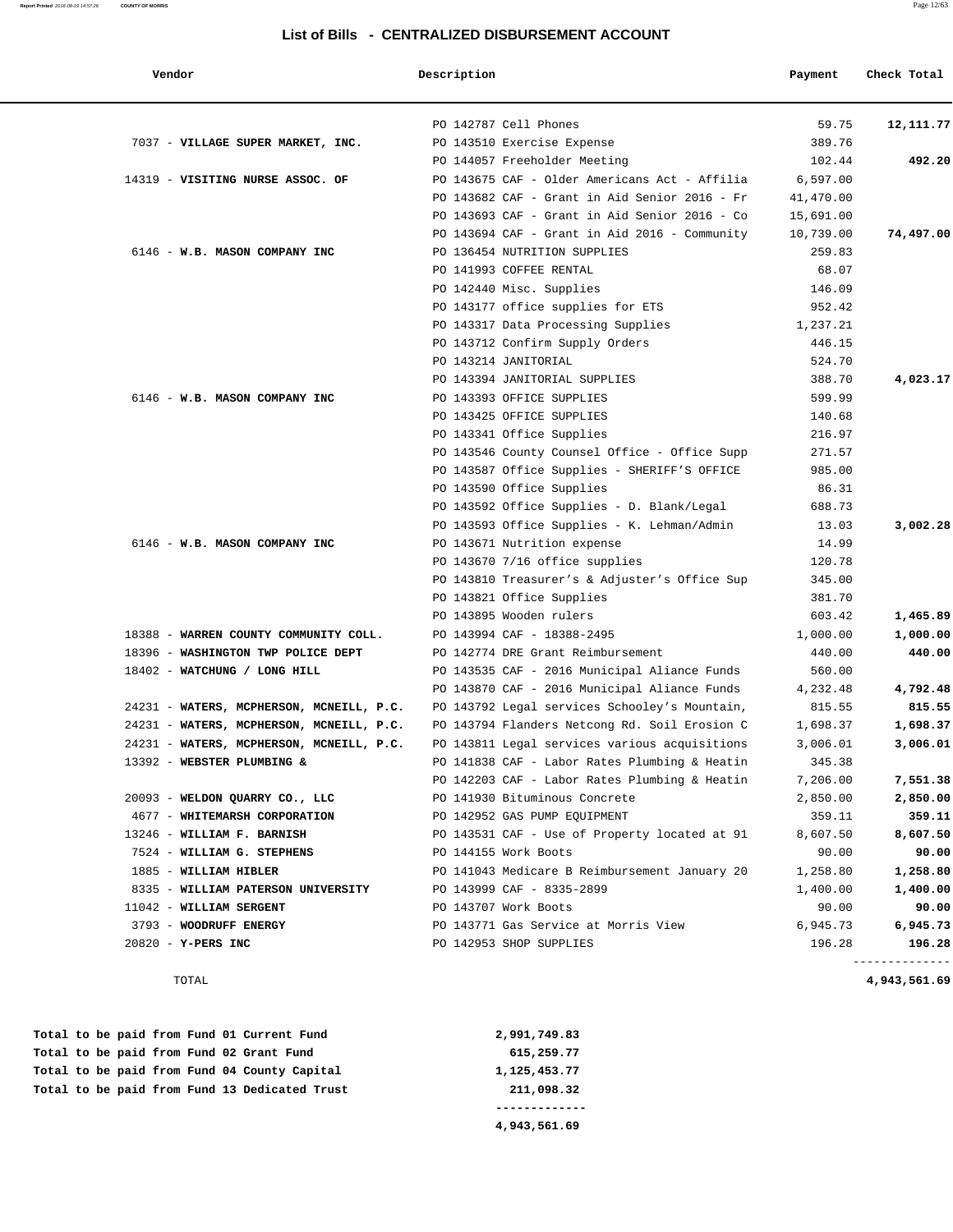**Report Printed** 2016-08-19 14:57:38 **COUNTY OF MORRIS** Page 13/63

| List of Bills (Department/Account Detail) - CENTRALIZED DISBURSEMENT ACCOUNT |                       |                                                   |  |                                                         |         |                        |  |
|------------------------------------------------------------------------------|-----------------------|---------------------------------------------------|--|---------------------------------------------------------|---------|------------------------|--|
| Account                                                                      | P0 #                  | Vendor                                            |  | Description                                             | Payment | Account Total          |  |
| <b>Current Fund</b><br><b>County Administrator</b>                           |                       |                                                   |  |                                                         |         |                        |  |
| 01-201-20-100100-058                                                         | 143538 PAPER MART INC | Office Supplies & Stationery                      |  | Copy paper supply Product #5778116<br>TOTAL FOR ACCOUNT | 43.30   | 43.30                  |  |
| 01-201-20-100100-068                                                         |                       | 144290 COUNTY OF MORRIS<br>Postage & Metered Mail |  | 1ST HALF AUGUST 2016 METERED MAIL<br>TOTAL FOR ACCOUNT  | 111.09  | 111.09                 |  |
|                                                                              |                       | TOTAL for County Administrator                    |  |                                                         |         | ============<br>154.39 |  |
|                                                                              |                       |                                                   |  |                                                         |         |                        |  |

 **Personnel** 

| 144290 COUNTY OF MORRIS<br>Postage & Metered Mail<br>01-201-20-105100-068             | 1ST HALF AUGUST 2016 METERED MAIL<br>TOTAL FOR ACCOUNT        | 28.35<br>28.35       |
|---------------------------------------------------------------------------------------|---------------------------------------------------------------|----------------------|
| 143858 RICOH AMERICAS CORPORATION<br>Office Machines - Rental<br>01-201-20-105100-164 | Payment for July August and September 20<br>TOTAL FOR ACCOUNT | 1,137.42<br>1,137.42 |
| TOTAL for Personnel                                                                   |                                                               | 1,165.77             |

 **DEPARTMENT 105115** 

| 142660 FASTER URGENT CARE                      | Delivery of Medical Services | 32,128.01 |
|------------------------------------------------|------------------------------|-----------|
| 142660 FASTER URGENT CARE                      | Diagnostic/Lab Tests         | 5,227.00  |
| Other Outside Services<br>01-201-20-105115-084 | TOTAL FOR ACCOUNT            | 37,355.01 |
|                                                |                              |           |
|                                                |                              |           |
| TOTAL for DEPARTMENT 105115                    |                              | 37,355.01 |
|                                                |                              |           |

### **Board of Chosen Freeholders**

| 143605 ENVELOPES & PRINTED PROD. INC.                | Envelopes                                | 79.00  |
|------------------------------------------------------|------------------------------------------|--------|
| Office Supplies & Stationery<br>01-201-20-110100-058 | TOTAL FOR ACCOUNT                        | 79.00  |
| 144290 COUNTY OF MORRIS                              | 1ST HALF AUGUST 2016 METERED MAIL        | 80.77  |
| 144290 COUNTY OF MORRIS                              | 1ST HALF AUGUST 2016 METERED MAIL        | 134.26 |
| Postage & Metered Mail<br>01-201-20-110100-068       | TOTAL FOR ACCOUNT                        | 215.03 |
| 142669 EMBROIDME                                     | Academy participant gear per attached In | 365.75 |
| 144057 VILLAGE SUPER MARKET, INC.                    | 8/10/16 Freeholder Rating Agency Review  | 102.44 |
| Special Projects<br>01-201-20-110100-079             | TOTAL FOR ACCOUNT                        | 468.19 |
|                                                      |                                          |        |
|                                                      |                                          |        |

**TOTAL for Board of Chosen Freeholders 762.22**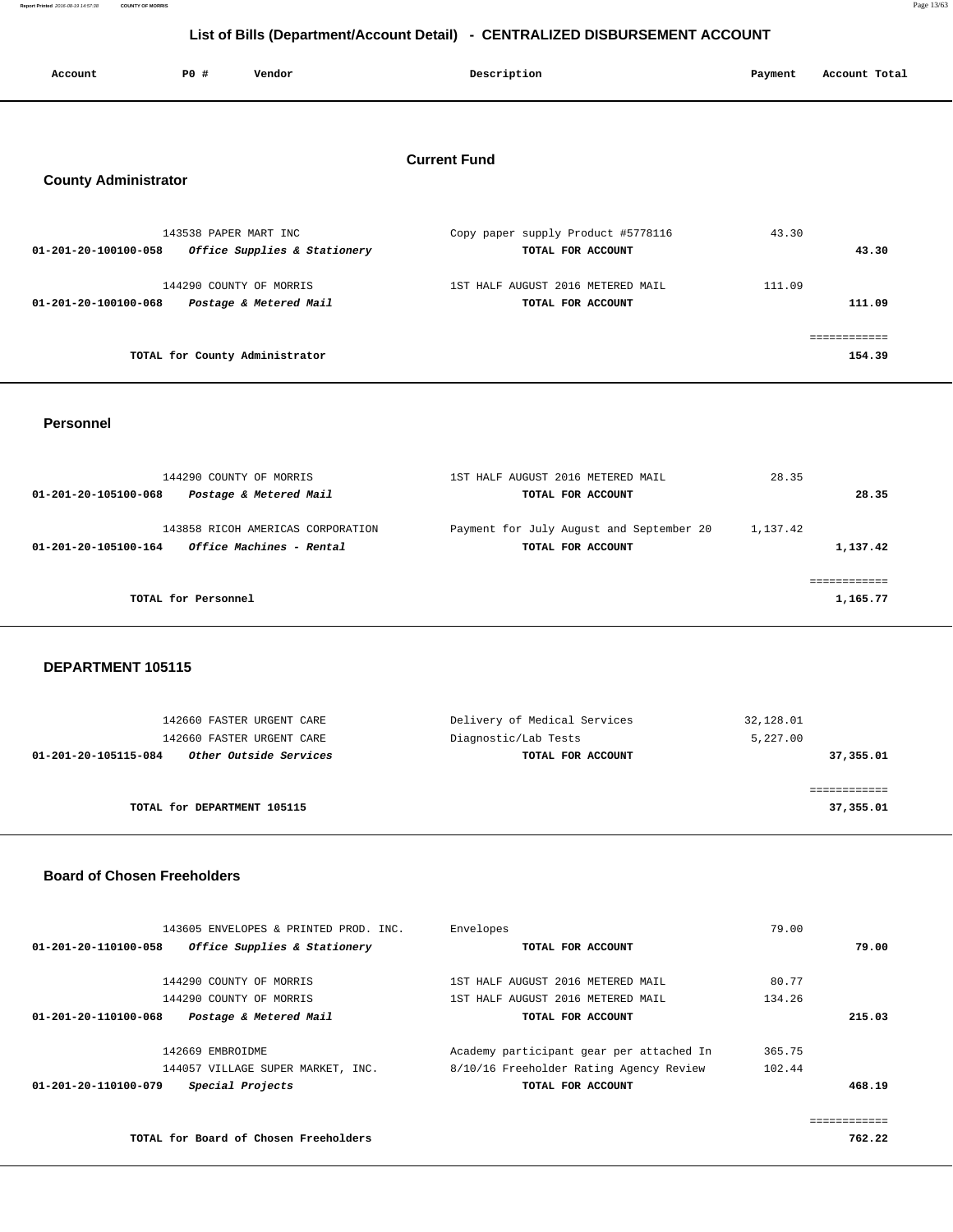| Report Printed 2016-08-19 14:57:38 | <b>COUNTY OF MORRIS</b> |  |  |  | Page 14/63 |
|------------------------------------|-------------------------|--|--|--|------------|
|                                    |                         |  |  |  |            |
|                                    |                         |  |  |  |            |

|                           |     |        | List of Bills (Department/Account Detail) - CENTRALIZED DISBURSEMENT ACCOUNT |         |               |
|---------------------------|-----|--------|------------------------------------------------------------------------------|---------|---------------|
| Account                   | PO# | Vendor | Description                                                                  | Payment | Account Total |
| <b>Clerk of the Board</b> |     |        |                                                                              |         |               |

| TOTAL for Clerk of the Board        |                                           | 580.96       |
|-------------------------------------|-------------------------------------------|--------------|
|                                     |                                           | ------------ |
| Advertising<br>01-201-20-110105-022 | TOTAL FOR ACCOUNT                         | 580.96       |
| 143493 DAILY RECORD                 | ASB-03668474 CC#16-08 7/28/16             | 77.24        |
| 143623 DAILY RECORD                 | 4. BOND ORDINANCE PROVIDING FOR THE ACOUI | 71.08        |
| 143623 DAILY RECORD                 | 3. BOND ORDINANCE PROVIDING FOR THE REPLA | 71.08        |
| 143623 DAILY RECORD                 | 2. BOND ORDINANCE PROVIDING FOR THE REPLA | 71.08        |
| 143623 DAILY RECORD                 | ASB-70021774 - 1. CAPITAL IMPROVEMENT FUN | 64.92        |
| 143708 DAILY RECORD                 | ASB-70021774 T & M Associates $(p/d 8/2)$ | 61.40        |
| 144046 DAILY RECORD                 | ASB-03668474 BID #M16-69 MILLING & RESU   | 82.52        |
| 144046 DAILY RECORD                 | ASB-03668474 BID 16-71 CANINE PATROL IN   | 81.64        |
|                                     |                                           |              |

# **County Clerk**

|              | 911.25   | temporary services in the bookkeeping de | 143687 TELESEARCH INC             |                                |
|--------------|----------|------------------------------------------|-----------------------------------|--------------------------------|
|              | 911.25   | temporary services Lori Condon in bookke | 143709 TELESEARCH INC             |                                |
|              | 911.25   | temp. services weekend 8/7/16 in the boo | 144007 TELESEARCH INC             |                                |
| 2,733.75     |          | TOTAL FOR ACCOUNT                        | Outside Salaries & Wages          | $01 - 201 - 20 - 120100 - 016$ |
|              | 64.95    | 52 issues of NJBIZ order #7564569        | 141880 NJBIZ                      |                                |
|              | 570.45   | west information charges on account # 10 | 142302 THOMSON REUTER-WEST        |                                |
|              | 696.00   | subscription charges nj PRv34,35,35A ref | 142997 THOMSON REUTER-WEST        |                                |
| 1,331.40     |          | TOTAL FOR ACCOUNT                        | <b>Books &amp; Periodicals</b>    | $01 - 201 - 20 - 120100 - 028$ |
|              | 40.98    | wireless statement on account #973-610-8 | 141878 AT&T MOBILITY              |                                |
| 40.98        |          | TOTAL FOR ACCOUNT                        | Cellular Phones/Pagers            | $01 - 201 - 20 - 120100 - 031$ |
|              | 2,276.28 | 1ST HALF AUGUST 2016 METERED MAIL        | 144290 COUNTY OF MORRIS           |                                |
| 2,276.28     |          | TOTAL FOR ACCOUNT                        | Postage & Metered Mail            | 01-201-20-120100-068           |
|              | 44.07    | reimbursement to John while at COANJ mee | 143738 JOHN WOJTASZEK             |                                |
| 44.07        |          | TOTAL FOR ACCOUNT                        | Travel Expense                    | $01 - 201 - 20 - 120100 - 082$ |
|              | 626.01   | lease contract on the ricoh MP4002SP in  | 143834 RICOH AMERICAS CORPORATION |                                |
| 626.01       |          | TOTAL FOR ACCOUNT                        | Office Machines - Rental          | $01 - 201 - 20 - 120100 - 164$ |
| ============ |          |                                          |                                   |                                |
| 7,052.49     |          |                                          | TOTAL for County Clerk            |                                |

# **County Board of Elections**

| 140274 MADISON BAPTIST CHURCH                  | June 7, 2016 Primary Election Polling Pl | 50.00    |
|------------------------------------------------|------------------------------------------|----------|
| 143070 BOARD FIRE COMMISSIONERS DIST #3        | June 7, 2016 Primary Election Polling Pl | 50.00    |
| Polling Place Rental<br>01-201-20-121100-067   | TOTAL FOR ACCOUNT                        | 100.00   |
|                                                |                                          |          |
| 144290 COUNTY OF MORRIS                        | 1ST HALF AUGUST 2016 METERED MAIL        | 3,199.69 |
| Postage & Metered Mail<br>01-201-20-121100-068 | TOTAL FOR ACCOUNT                        | 3,199.69 |
|                                                |                                          |          |
|                                                |                                          |          |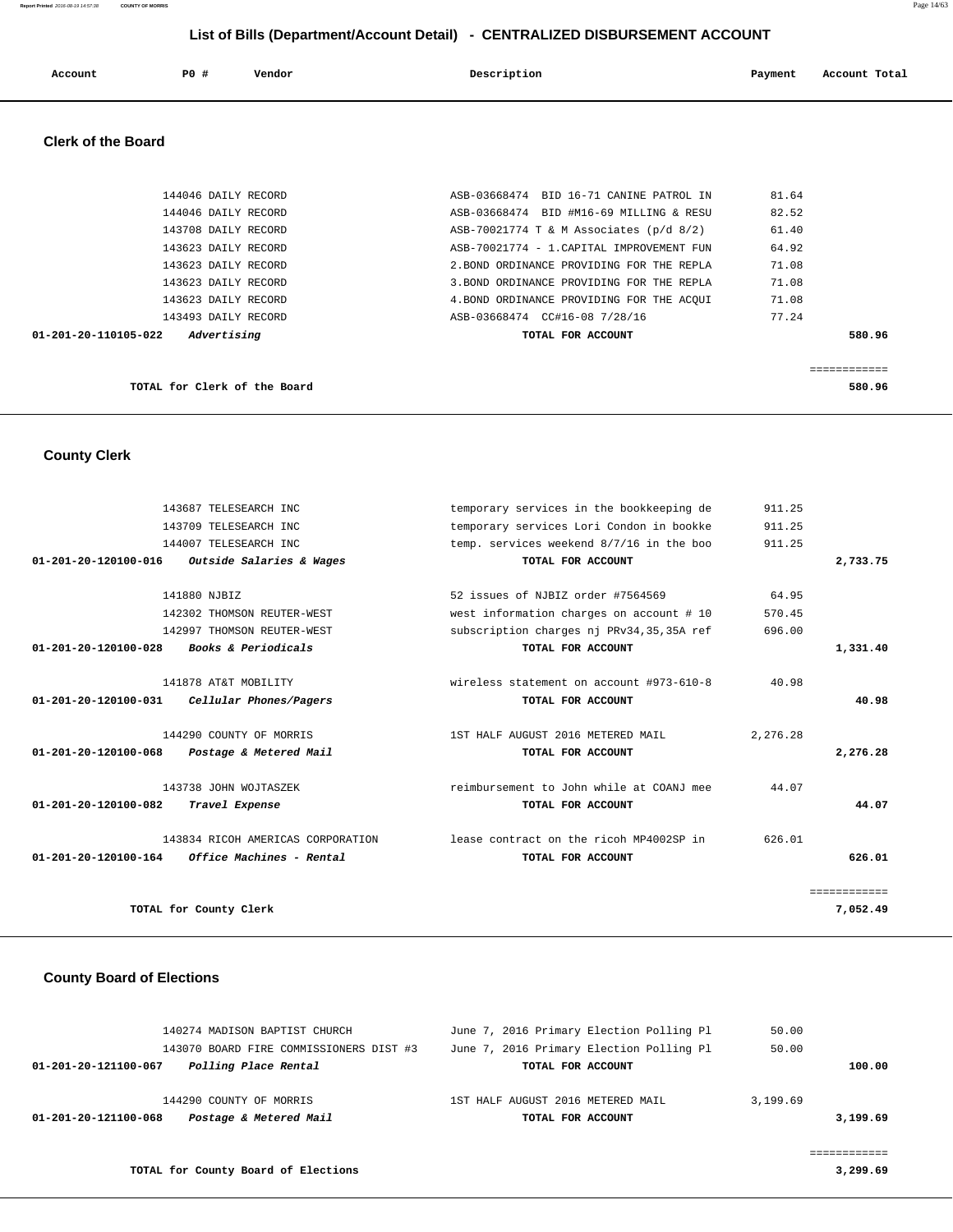**Report Printed** 2016-08-19 14:57:38 **COUNTY OF MORRIS** Page 15/63

# **List of Bills (Department/Account Detail) - CENTRALIZED DISBURSEMENT ACCOUNT**

| Account | P0 # | Vendor | Description | Payment | Account Total |
|---------|------|--------|-------------|---------|---------------|
| .       |      | .      | .           |         |               |
|         |      |        |             |         |               |

# **Superintendent of Elections**

| TOTAL for Superintendent of Elections                                                            |                                                               |        | 559.14 |
|--------------------------------------------------------------------------------------------------|---------------------------------------------------------------|--------|--------|
| 143508 RICOH AMERICAS CORPORATION<br>$01 - 201 - 20 - 121105 - 104$<br>Electronic Voting Machine | Contract 13199 Inv. July, August, Septem<br>TOTAL FOR ACCOUNT | 225.52 | 225.52 |
| 144290 COUNTY OF MORRIS<br>01-201-20-121105-068<br>Postage & Metered Mail                        | 1ST HALF AUGUST 2016 METERED MAIL<br>TOTAL FOR ACCOUNT        | 61.21  | 61.21  |
| 01-201-20-121105-057<br>National Voter Registration                                              | TOTAL FOR ACCOUNT                                             |        | 272.41 |
| 143602 BRIAN HAMILTON                                                                            | Greg Brown-1 Cesar Chix                                       | 14.87  |        |
| 143602 BRIAN HAMILTON                                                                            | Robert Kennedy - Lemonade, 1 Gr Chix San                      | 16.75  |        |
| 143602 BRIAN HAMILTON                                                                            | August 2, 2016 - 7PM Board Worker Class                       | 15.94  |        |
| 143507 RICOH AMERICAS CORPORATION                                                                | Contract 14613 Inv. June, July, August 2                      | 224.85 |        |
|                                                                                                  |                                                               |        |        |

## **County Elections (Cty Clerk)**

|                                | TOTAL for County Elections (Cty Clerk)                           |                                                                                     |                    | ============<br>4,041.08 |
|--------------------------------|------------------------------------------------------------------|-------------------------------------------------------------------------------------|--------------------|--------------------------|
| 01-201-20-121110-185           | 141775 MC VOCATIONAL SCHOOL DISTRICT<br>Food                     | Breakfast for the Municipal clerk's 10-1<br>TOTAL FOR ACCOUNT                       | 400.00             | 400.00                   |
| $01 - 201 - 20 - 121110 - 068$ | 144290 COUNTY OF MORRIS<br>Postage & Metered Mail                | 1ST HALF AUGUST 2016 METERED MAIL<br>TOTAL FOR ACCOUNT                              | 182.48             | 182.48                   |
| 01-201-20-121110-044           | 143001 SIMPLEXGRINNELL LP<br><i>Equipment Service Agreements</i> | service call on the time clock in the el<br>TOTAL FOR ACCOUNT                       | 481.00             | 481.00                   |
| 01-201-20-121110-016           | Outside Salaries & Wages                                         | TOTAL FOR ACCOUNT                                                                   |                    | 2,977.60                 |
|                                | 143709 TELESEARCH INC<br>144007 TELESEARCH INC                   | temporary services Glen Treslar weekend<br>temp services weekend 8/7/16 in the Elec | 684.45<br>1,476.15 |                          |
|                                | 143687 TELESEARCH INC                                            | temporary services in the Election dept.                                            | 817.00             |                          |

# **County Treasurer**

| 143810 W.B. MASON COMPANY INC                        | Tape, Correction, 10/pk, WH       | 26.10  |        |
|------------------------------------------------------|-----------------------------------|--------|--------|
| 143810 W.B. MASON COMPANY INC                        | Toner, CMPT, F/HP4250-10K (42A)   | 204.62 |        |
| 143810 W.B. MASON COMPANY INC                        | Staple, STD SZ 5M/BX (66000)      | 4.40   |        |
| 143810 W.B. MASON COMPANY INC                        | Clip, PPR, JMBO, SMTH, 10BX/PK    | 7.35   |        |
| 143810 W.B. MASON COMPANY INC                        | Cup, Plas, 9oz, 100 PK, TR        | 7.94   |        |
| 143810 W.B. MASON COMPANY INC                        | Roll, ADD/Calc, 2.25W 1C/CN       | 94.59  |        |
| Office Supplies & Stationery<br>01-201-20-130100-058 | TOTAL FOR ACCOUNT                 |        | 345.00 |
|                                                      |                                   |        |        |
| 144290 COUNTY OF MORRIS                              | 1ST HALF AUGUST 2016 METERED MAIL | 334.29 |        |
| Postage & Metered Mail<br>01-201-20-130100-068       | TOTAL FOR ACCOUNT                 |        | 334.29 |
|                                                      |                                   |        |        |
|                                                      |                                   |        |        |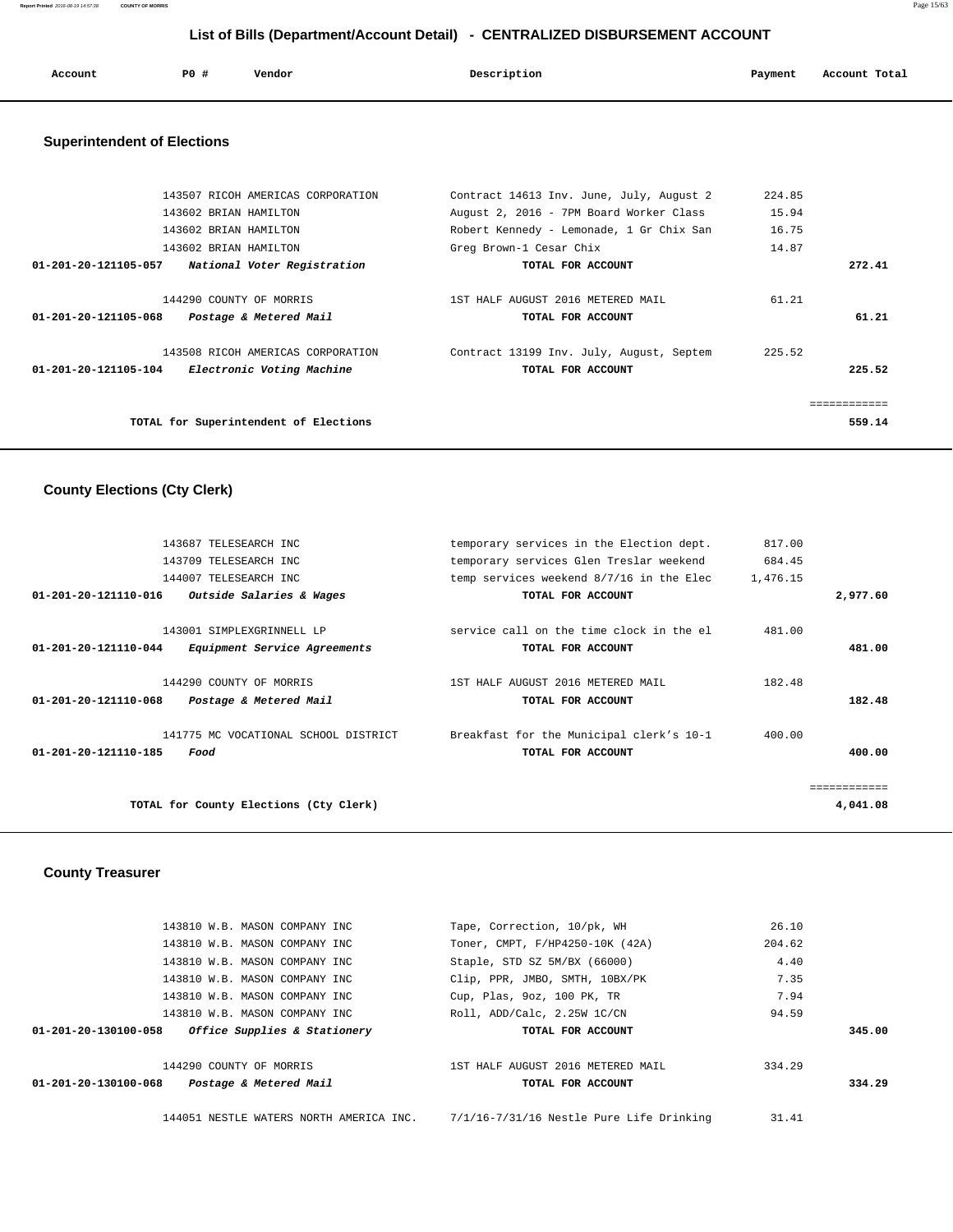**Report Printed** 2016-08-19 14:57:38 **COUNTY OF MORRIS** Page 16/63

# **List of Bills (Department/Account Detail) - CENTRALIZED DISBURSEMENT ACCOUNT**

| Account                 | PO#                        | Vendor                 | Description       | Payment | Account Total |
|-------------------------|----------------------------|------------------------|-------------------|---------|---------------|
| <b>County Treasurer</b> |                            |                        |                   |         |               |
| 01-201-20-130100-084    |                            | Other Outside Services | TOTAL FOR ACCOUNT |         | 32.40         |
|                         |                            |                        |                   |         | ============  |
|                         | TOTAL for County Treasurer |                        |                   |         | 711.69        |

## **Purchasing Division**

| 144290 COUNTY OF MORRIS                        | 1ST HALF AUGUST 2016 METERED MAIL | 159.66 |
|------------------------------------------------|-----------------------------------|--------|
| Postage & Metered Mail<br>01-201-20-130105-068 | TOTAL FOR ACCOUNT                 | 159.66 |
|                                                |                                   |        |
|                                                |                                   |        |
| TOTAL for Purchasing Division                  |                                   | 159.66 |
|                                                |                                   |        |

### **Office Services**

| 142342 PITNEY BOWES INC                                 | 2016 Mailroom Postage Equipment | 2,097.00 |
|---------------------------------------------------------|---------------------------------|----------|
| <i>Office Machines - Rental</i><br>01-201-20-130110-164 | TOTAL FOR ACCOUNT               | 2,097.00 |
|                                                         |                                 |          |
|                                                         |                                 |          |
| TOTAL for Office Services                               |                                 | 2,097.00 |

# **Information Technology Div**

|                                | 135995 SHI INTERNATIONAL CORP           | Office 365 Assessment and Planning Servi | 16,187.50 |           |
|--------------------------------|-----------------------------------------|------------------------------------------|-----------|-----------|
|                                | 138894 DELL MARKETING L.P.              | Microsoft Premier Support Renewal (6/08/ | 50,720.00 |           |
| $01 - 201 - 20 - 140100 - 036$ | Contracted Services                     | TOTAL FOR ACCOUNT                        |           | 66,907.50 |
|                                | 142014 SANS INSTITUTE                   | STH. EndUser Video Courseware Training   | 2,940.00  |           |
| $01 - 201 - 20 - 140100 - 039$ | Education Schools & Training            | TOTAL FOR ACCOUNT                        |           | 2,940.00  |
|                                | 143134 NESTLE WATERS NORTH AMERICA INC. | Account 0419423314 5/31/16-6/30/16       | 42.85     |           |
| $01 - 201 - 20 - 140100 - 058$ | Office Supplies & Stationery            | TOTAL FOR ACCOUNT                        |           | 42.85     |
|                                | 144290 COUNTY OF MORRIS                 | 1ST HALF AUGUST 2016 METERED MAIL        | 2.33      |           |
| $01 - 201 - 20 - 140100 - 068$ | Postage & Metered Mail                  | TOTAL FOR ACCOUNT                        |           | 2.33      |
|                                | 140708 DELL MARKETING L.P.              | Advanced Threat Protection ATP Govt Clou | 14,872.00 |           |
| $01 - 201 - 20 - 140100 - 078$ | Software Maintenance                    | TOTAL FOR ACCOUNT                        |           | 14,872.00 |
|                                | 141338 CDW GOVERNMENT LLC               | StarTech.com Mini Bluetooth Dongle Netwo | 109.68    |           |
|                                | 141338 CDW GOVERNMENT LLC               | Kensington KP400 Switchable Micro USB Wi | 60.96     |           |
|                                | 141338 CDW GOVERNMENT LLC               | Logitech K810 Wireless Keyboard          | 92.40     |           |
|                                | 141338 CDW GOVERNMENT LLC               | I/OMagic Magictouch - keyboard           | 123.83    |           |
|                                | 141338 CDW GOVERNMENT LLC               | Microsoft Arc Touch Mouse - Surface Edit | 356.94    |           |
|                                | 134265 SHI INTERNATIONAL CORP           | SuSE Linux Enterprise Server x86 and x86 | 583.48    |           |
| $01 - 201 - 20 - 140100 - 098$ | Other Operating&Repair Supply           | TOTAL FOR ACCOUNT                        |           | 1,327.29  |
|                                |                                         |                                          |           |           |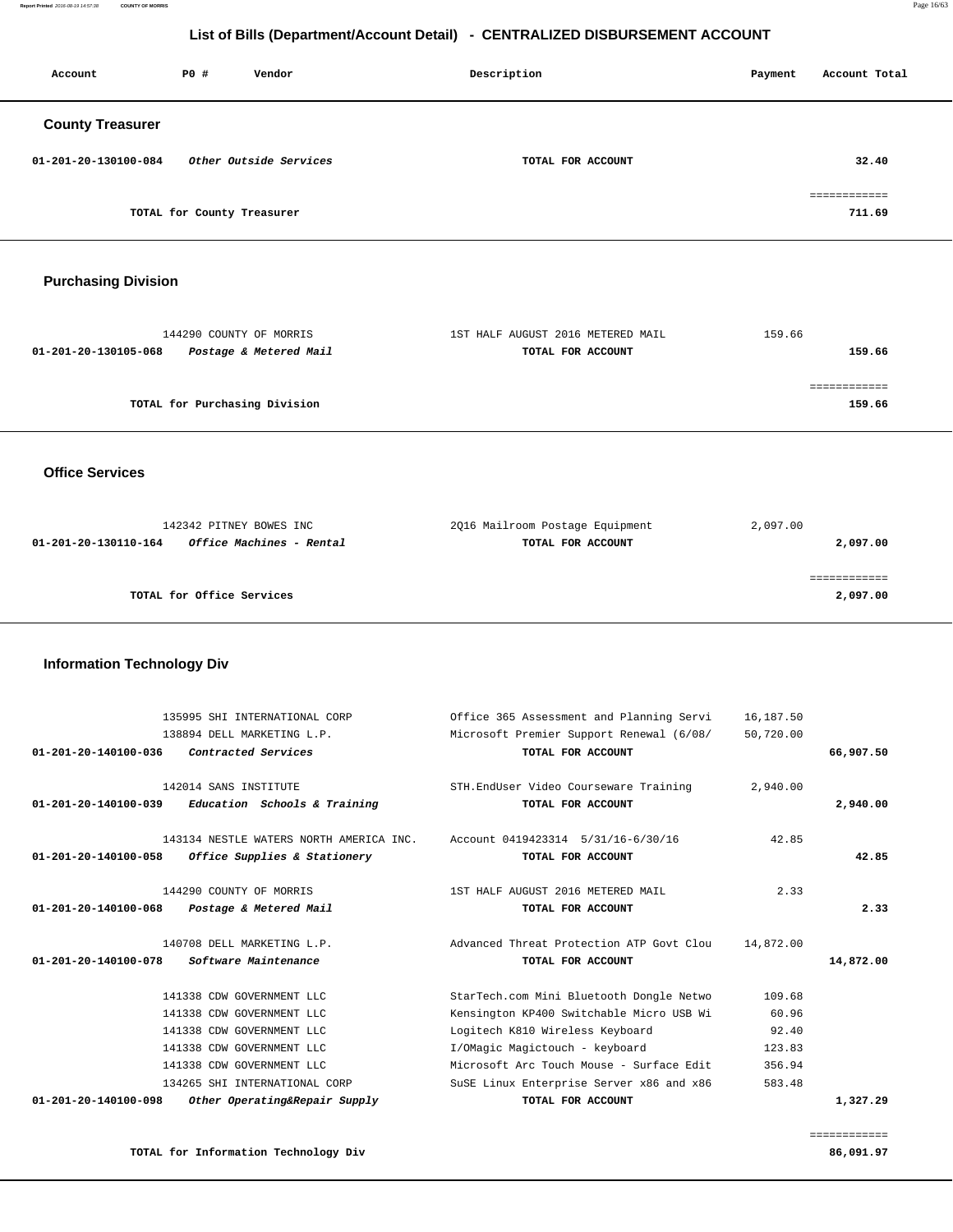**Report Printed** 2016-08-19 14:57:38 **COUNTY OF MORRIS** Page 17/63

# **List of Bills (Department/Account Detail) - CENTRALIZED DISBURSEMENT ACCOUNT**

| Account | <b>PO #</b> | Vendor | Description | Payment | Account Total<br>. |
|---------|-------------|--------|-------------|---------|--------------------|
|         |             |        |             |         |                    |

# **County Board of Taxation**

| 143290 ADVANCED BUSINESS SYSTEMS<br>01-201-20-150100-059<br>Other General Expenses    | Copier service<br>TOTAL FOR ACCOUNT                    | 161.00<br>161.00 |
|---------------------------------------------------------------------------------------|--------------------------------------------------------|------------------|
| 144290 COUNTY OF MORRIS<br>01-201-20-150100-068<br>Postage & Metered Mail             | 1ST HALF AUGUST 2016 METERED MAIL<br>TOTAL FOR ACCOUNT | 162.58<br>162.58 |
| 143855 RICOH AMERICAS CORPORATION<br>Office Machines - Rental<br>01-201-20-150100-164 | Copier payment 07,08,09/2016<br>TOTAL FOR ACCOUNT      | 692.04<br>692.04 |
| TOTAL for County Board of Taxation                                                    |                                                        | 1,015.62         |

# **County Counsel**

| 140386 NJICLE                                       | W.Randall Bush, registration for NJICLE  | 180.00    |           |
|-----------------------------------------------------|------------------------------------------|-----------|-----------|
| $01-201-20-155100-039$ Education Schools & Training | TOTAL FOR ACCOUNT                        |           | 180.00    |
|                                                     |                                          |           |           |
| 143539 CLEARY GIACOBBE ALFIERI &                    | Labor-Morris County                      | 588.00    |           |
| 143940 CLEARY GIACOBBE ALFIERI &                    | General Counsel thru 7.23.16             | 10,395.00 |           |
| 143941 CLEARY GIACOBBE ALFIERI &                    | Sheriff's SOA                            | 1,842.00  |           |
| 143941 CLEARY GIACOBBE ALFIERI &                    | General - Morris County                  | 4,681.00  |           |
| 143754 TRIMBOLI & PRUSINOWSKI, LLC                  | PBA 327 Grv. step increments             | 36.00     |           |
| 143755 EDWARD J. BUZAK, ESQ.                        | County - COAH-HUD                        | 814.20    |           |
| 143747 TRIMBOLI & PRUSINOWSKI, LLC                  | Juan Munoz                               | 24.00     |           |
| 143543 TRIMBOLI & PRUSINOWSKI, LLC                  | Roa, Jose (removal appeal)               | 24.00     |           |
| 143543 TRIMBOLI & PRUSINOWSKI, LLC                  | General                                  | 936.00    |           |
| 143543 TRIMBOLI & PRUSINOWSKI, LLC                  | Corrections. Spinosa                     | 144.00    |           |
| 143746 LAW OFFICE OF ROBERT J. GREENBAUM            | Echevarria-Civil Service Corrections     | 48.00     |           |
| 143746 LAW OFFICE OF ROBERT J. GREENBAUM            | MCCF                                     | 1,536.00  |           |
| 143746 LAW OFFICE OF ROBERT J. GREENBAUM            | Gutierez -Civil Service-Academy          | 96.00     |           |
| 143746 LAW OFFICE OF ROBERT J. GREENBAUM            | Valencia - OAL                           | 180.00    |           |
| 143746 LAW OFFICE OF ROBERT J. GREENBAUM            | John Reed-Civil Service                  | 72.00     |           |
| 143746 LAW OFFICE OF ROBERT J. GREENBAUM            | Joyce Reed-OAL                           | 204.00    |           |
| 143746 LAW OFFICE OF ROBERT J. GREENBAUM            | Johnson-Civil Service-Academy            | 48.00     |           |
| 143746 LAW OFFICE OF ROBERT J. GREENBAUM            | Denis-EEOC                               | 132.00    |           |
| 143746 LAW OFFICE OF ROBERT J. GREENBAUM            | Holmes-EEOC                              | 48.00     |           |
| 143746 LAW OFFICE OF ROBERT J. GREENBAUM            | Restreppo-Civil Service                  | 72.00     |           |
| 143746 LAW OFFICE OF ROBERT J. GREENBAUM            | Carberry                                 | 48.00     |           |
| 143544 BARBARULA LAW OFFICE                         | M. Schaller-County Clerk                 | 576.00    |           |
| 143544 BARBARULA LAW OFFICE                         | OPRA request-County Clerk                | 228.00    |           |
| 143544 BARBARULA LAW OFFICE                         | Jenny Valvano                            | 48.00     |           |
| 143544 BARBARULA LAW OFFICE                         | Civil commitment hearings-St. Clare's Ho | 756.00    |           |
| 143936 CARMAGNOLA & RITARDI LLC                     | Clancy v. Jefferson                      | 72.00     |           |
| 143936 CARMAGNOLA & RITARDI LLC                     | Correa v. MCPO                           | 360.00    |           |
| 143936 CARMAGNOLA & RITARDI LLC                     | General Labor matters                    | 24.00     |           |
| 143936 CARMAGNOLA & RITARDI LLC                     | Lane v. Koloski (MCPO)                   | 875.16    |           |
| 143936 CARMAGNOLA & RITARDI LLC                     | Schaeffer v. Tracey (MCPO)               | 624.00    |           |
| 143752 DIEGNAN & BROPHY, LLC.                       | Raymond Colfax                           | 444.00    |           |
| 143752 DIEGNAN & BROPHY, LLC.                       | Mary Stehling                            | 677.91    |           |
| 143752 DIEGNAN & BROPHY, LLC.                       | Owen Keefe                               | 36.00     |           |
| 143752 DIEGNAN & BROPHY, LLC.                       | William Wood                             | 348.00    |           |
| 01-201-20-155100-051<br>Legal                       | TOTAL FOR ACCOUNT                        |           | 27,037.27 |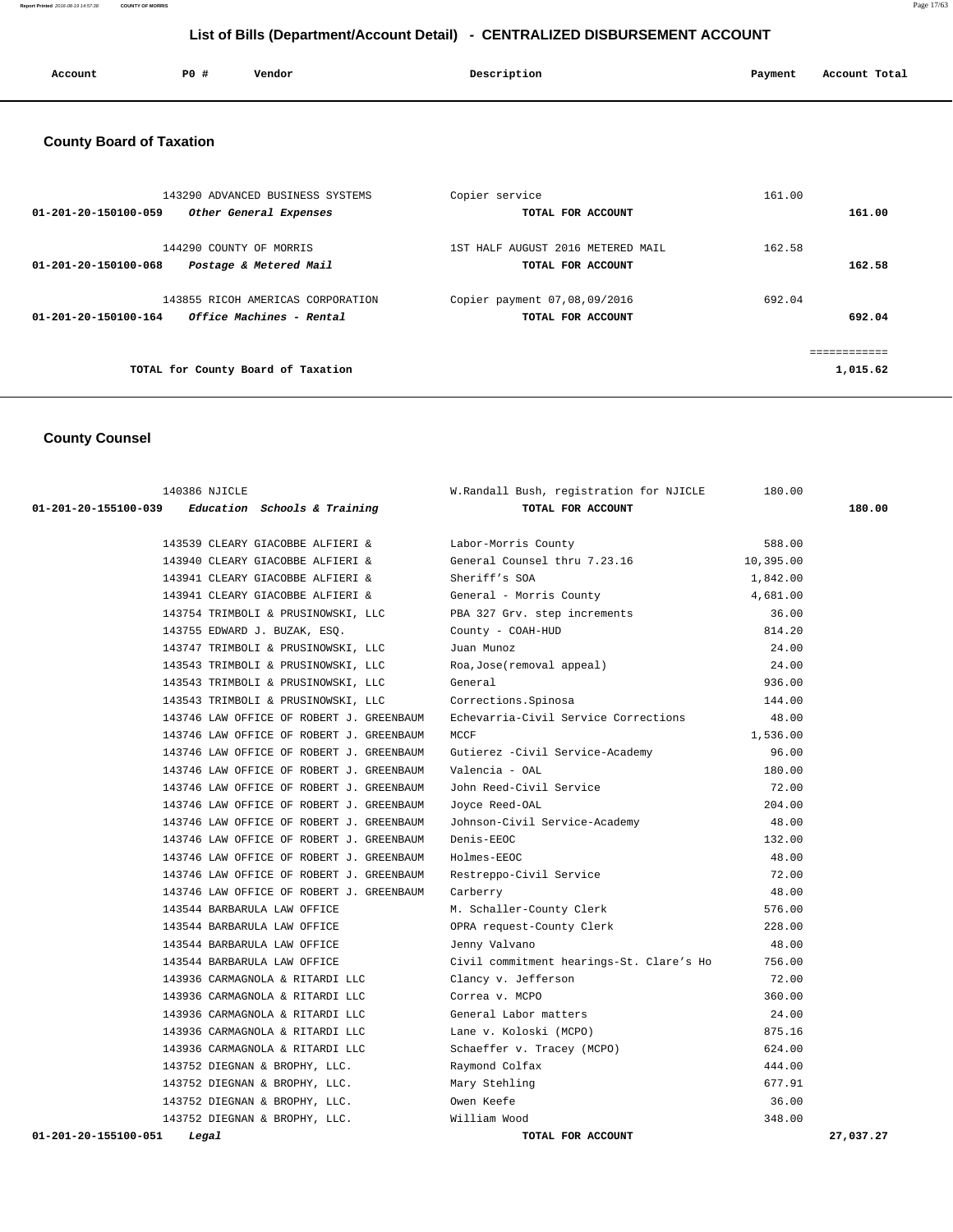**Report Printed** 2016-08-19 14:57:38 **COUNTY OF MORRIS** Page 18/63

# **List of Bills (Department/Account Detail) - CENTRALIZED DISBURSEMENT ACCOUNT**

| Account               | PO#                      | Vendor                            | Description                              | Payment | Account Total |
|-----------------------|--------------------------|-----------------------------------|------------------------------------------|---------|---------------|
| <b>County Counsel</b> |                          |                                   |                                          |         |               |
| 01-201-20-155100-058  |                          | Office Supplies & Stationery      | TOTAL FOR ACCOUNT                        |         | 271.57        |
|                       |                          | 144290 COUNTY OF MORRIS           | 1ST HALF AUGUST 2016 METERED MAIL        | 11.98   |               |
| 01-201-20-155100-068  |                          | Postage & Metered Mail            | TOTAL FOR ACCOUNT                        |         | 11.98         |
|                       |                          | 143268 RICOH AMERICAS CORPORATION | Ricoh Contract T-2075 Color Copies for 4 | 15.05   |               |
| 01-201-20-155100-163  |                          | <i><b>Office Machines</b></i>     | TOTAL FOR ACCOUNT                        |         | 15.05         |
|                       |                          |                                   |                                          |         | ------------  |
|                       | TOTAL for County Counsel |                                   |                                          |         | 27,515.87     |
|                       |                          |                                   |                                          |         |               |

# **County Surrogate**

| 144290 COUNTY OF MORRIS                        | 1ST HALF AUGUST 2016 METERED MAIL | 318.21 |
|------------------------------------------------|-----------------------------------|--------|
| Postage & Metered Mail<br>01-201-20-160100-068 | TOTAL FOR ACCOUNT                 | 318.21 |
|                                                |                                   |        |
|                                                |                                   |        |
| TOTAL for County Surrogate                     |                                   | 318.21 |
|                                                |                                   |        |

# **Engineering**

| 143283 NESTLE WATERS NORTH AMERICA INC.              | 0434495495 6/15/16-7/14/16 Water & cups  | 29.50  |              |
|------------------------------------------------------|------------------------------------------|--------|--------------|
| 01-201-20-165100-058<br>Office Supplies & Stationery | TOTAL FOR ACCOUNT                        |        | 29.50        |
| 144290 COUNTY OF MORRIS                              | 1ST HALF AUGUST 2016 METERED MAIL        | 12.02  |              |
| 144290 COUNTY OF MORRIS                              | 1ST HALF AUGUST 2016 METERED MAIL        | 42.07  |              |
| 144290 COUNTY OF MORRIS                              | 1ST HALF AUGUST 2016 METERED MAIL        | 6.32   |              |
| Postage & Metered Mail<br>01-201-20-165100-068       | TOTAL FOR ACCOUNT                        |        | 60.41        |
| 142853 AT&T MOBILITY                                 | Wireless (973-610-3850) SimCard for Engi | 36.98  |              |
| 143167 R.S. KNAPP CO INC                             | HP Desinjet, Monthly Service Contract fr | 66.64  |              |
| $01-201-20-165100-164$ Office Machines - Rental      | TOTAL FOR ACCOUNT                        |        | 103.62       |
| 142042 RESIDEX, LLC                                  | B&G Extenda-Ban 1 Gallon Sprayer " exten | 574.58 |              |
| 142042 RESIDEX, LLC                                  | PT Advance Granular Carpenter Ant Bait   | 47.98  |              |
| 142042 RESIDEX, LLC                                  | Advion Ant Bait Arena (30 per bag, 4 bag | 57.68  |              |
| 142042 RESIDEX, LLC                                  | Niban-FG Fine Granular Bait12 bottles pe | 25.95  |              |
| $01 - 201 - 20 - 165100 - 225$<br>Chemicals & Sprays | TOTAL FOR ACCOUNT                        |        | 706.19       |
|                                                      |                                          |        |              |
|                                                      |                                          |        | ------------ |
| TOTAL for Engineering                                |                                          |        | 899.72       |

# **Heritage Commission**

|                      | 144290 COUNTY OF MORRIS | 1ST HALF AUGUST 2016 METERED MAIL |  |
|----------------------|-------------------------|-----------------------------------|--|
| 01-201-20-175100-068 | Postage & Metered Mail  | TOTAL FOR ACCOUNT                 |  |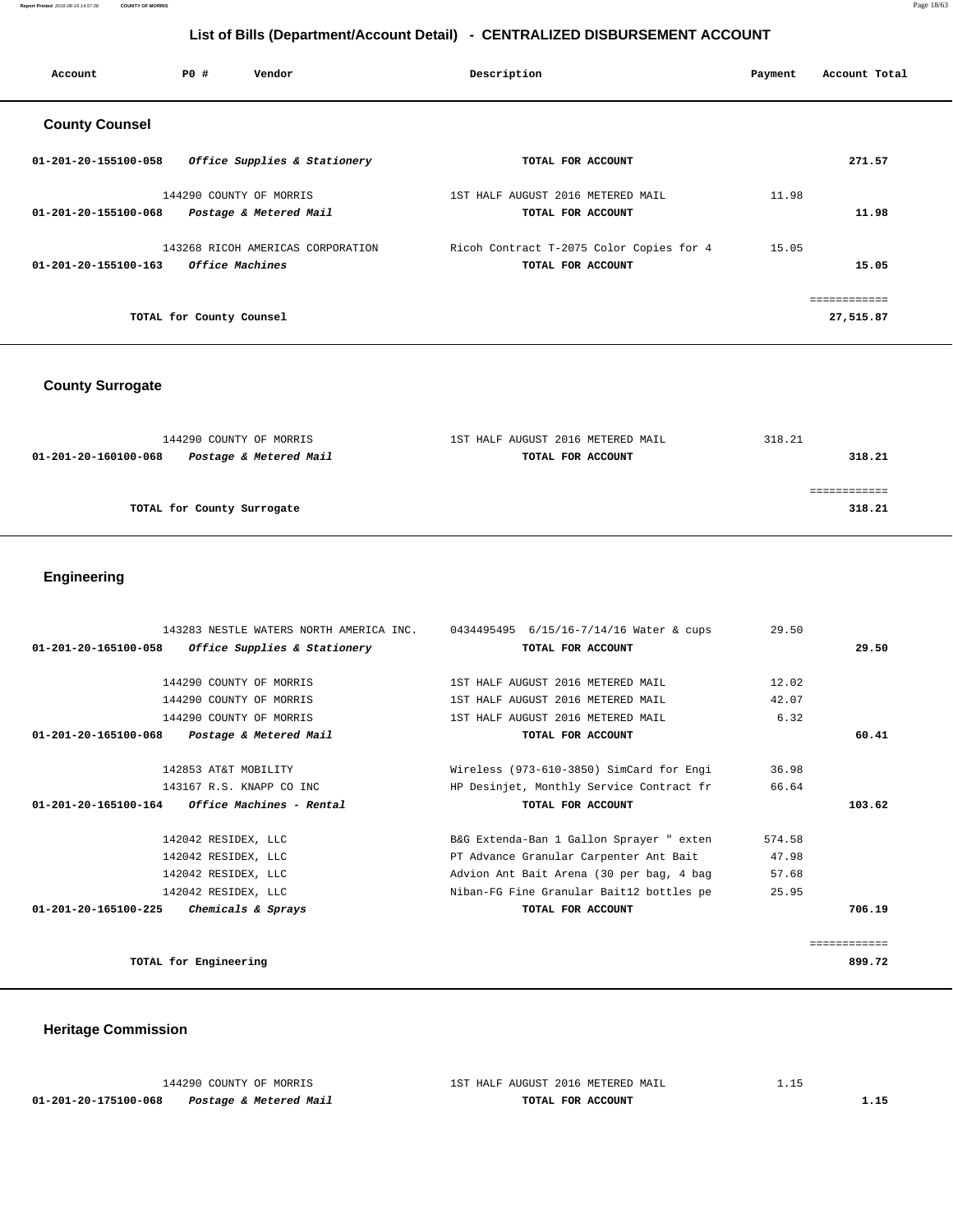**Report Printed** 2016-08-19 14:57:38 **COUNTY OF MORRIS** Page 19/63

# **List of Bills (Department/Account Detail) - CENTRALIZED DISBURSEMENT ACCOUNT**

| Account                    | PO# | Vendor                            | Description                              | Payment | Account Total |
|----------------------------|-----|-----------------------------------|------------------------------------------|---------|---------------|
| <b>Heritage Commission</b> |     |                                   |                                          |         |               |
| 01-201-20-175100-079       |     | Special Projects                  | TOTAL FOR ACCOUNT                        |         | 440.00        |
|                            |     | 143281 RICOH AMERICAS CORPORATION | color & BW copies                        | 72.87   |               |
| 01-201-20-175100-095       |     | Other Administrative Supplies     | TOTAL FOR ACCOUNT                        |         | 72.87         |
|                            |     | 143547 RICOH AMERICAS CORPORATION | lease payment for July, August, Sept 201 | 589.96  |               |
| 01-201-20-175100-164       |     | Office Machines - Rental          | TOTAL FOR ACCOUNT                        |         | 589.96        |
|                            |     |                                   |                                          |         | ------------  |
|                            |     | TOTAL for Heritage Commission     |                                          |         | 1,103.98      |
|                            |     |                                   |                                          |         |               |

# **Planning Board**

|                      | 142039 B & H PHOTO-VIDEO INC.    | Olympus LI-42B Rechargeable Lithium-ion  | 79.90        |
|----------------------|----------------------------------|------------------------------------------|--------------|
| 01-201-20-180100-058 | Office Supplies & Stationery     | TOTAL FOR ACCOUNT                        | 79.90        |
|                      |                                  |                                          |              |
|                      | 143300 LONGFELLOWS SANDWICH DELI | Dinner & Assorted Drinks for 8 people fo | 87.92        |
| 01-201-20-180100-059 | Other General Expenses           | TOTAL FOR ACCOUNT                        | 87.92        |
|                      |                                  |                                          |              |
|                      | 144290 COUNTY OF MORRIS          | 1ST HALF AUGUST 2016 METERED MAIL        | 45.54        |
| 01-201-20-180100-068 | Postage & Metered Mail           | TOTAL FOR ACCOUNT                        | 45.54        |
|                      | 143090 NJ STATE LEAGUE OF        | Renewal of NJ Municipalities Magazine Pe | 25.00        |
| 01-201-20-180100-070 | Publication & Subscriptions      | TOTAL FOR ACCOUNT                        | 25.00        |
|                      |                                  |                                          |              |
|                      |                                  |                                          | ============ |
|                      | TOTAL for Planning Board         |                                          | 238.36       |
|                      |                                  |                                          |              |

# **County Weights & Measures**

| 142868 NATIONAL CONFERENCE                                     | MEMBER ID# 24249 ROBERT ALVIENE 10/01/2 | 75.00   |        |
|----------------------------------------------------------------|-----------------------------------------|---------|--------|
| $01 - 201 - 22 - 201100 - 023$<br>Associations and Memberships | TOTAL FOR ACCOUNT                       |         | 75.00  |
| 144290 COUNTY OF MORRIS                                        | 1ST HALF AUGUST 2016 METERED MAIL       | 12.50   |        |
|                                                                |                                         |         | 12.50  |
| 01-201-22-201100-068 Postage & Metered Mail                    | TOTAL FOR ACCOUNT                       |         |        |
| 142869 SCIENTIFIC BOILER WATER                                 | JULY, AUGUST, SEPTEMBER 2016            | 175.00  |        |
| 144076 MC MUA TRANSFER STATION                                 | CUSTOMER# WEIGHTS & MEA                 | 350.00  |        |
| 144077 NESTLE WATERS NORTH AMERICA INC.                        | $0426700738$ $06/15/16$ - $7/14/16$     | 32.99   |        |
| 144077 NESTLE WATERS NORTH AMERICA INC.                        | Less plastic cups                       | $-6.58$ |        |
| 01-201-22-201100-084<br><i>Other Outside Services</i>          | TOTAL FOR ACCOUNT                       |         | 551.41 |
| 143824 JERSEY CENTRAL POWER & LIGHT                            | 100 007 051 277 WEIGHTS & MEASURES      | 998.95  |        |
| 01-201-22-201100-137<br><i>Electricity</i>                     | TOTAL FOR ACCOUNT                       |         | 998.95 |
| 144313 NATIONAL FUEL OIL INC.                                  | FUEL CHARGES 7/16                       | 585.41  |        |
| $01 - 201 - 22 - 201100 - 140$<br>Gas Purchases                | TOTAL FOR ACCOUNT                       |         | 585.41 |
| 144124 PSE&G CO                                                | REF # MOMBAG/ 65-513-961-00 W & M       | 110.91  |        |
| $01 - 201 - 22 - 201100 - 141$<br>Natural Gas                  | TOTAL FOR ACCOUNT                       |         | 110.91 |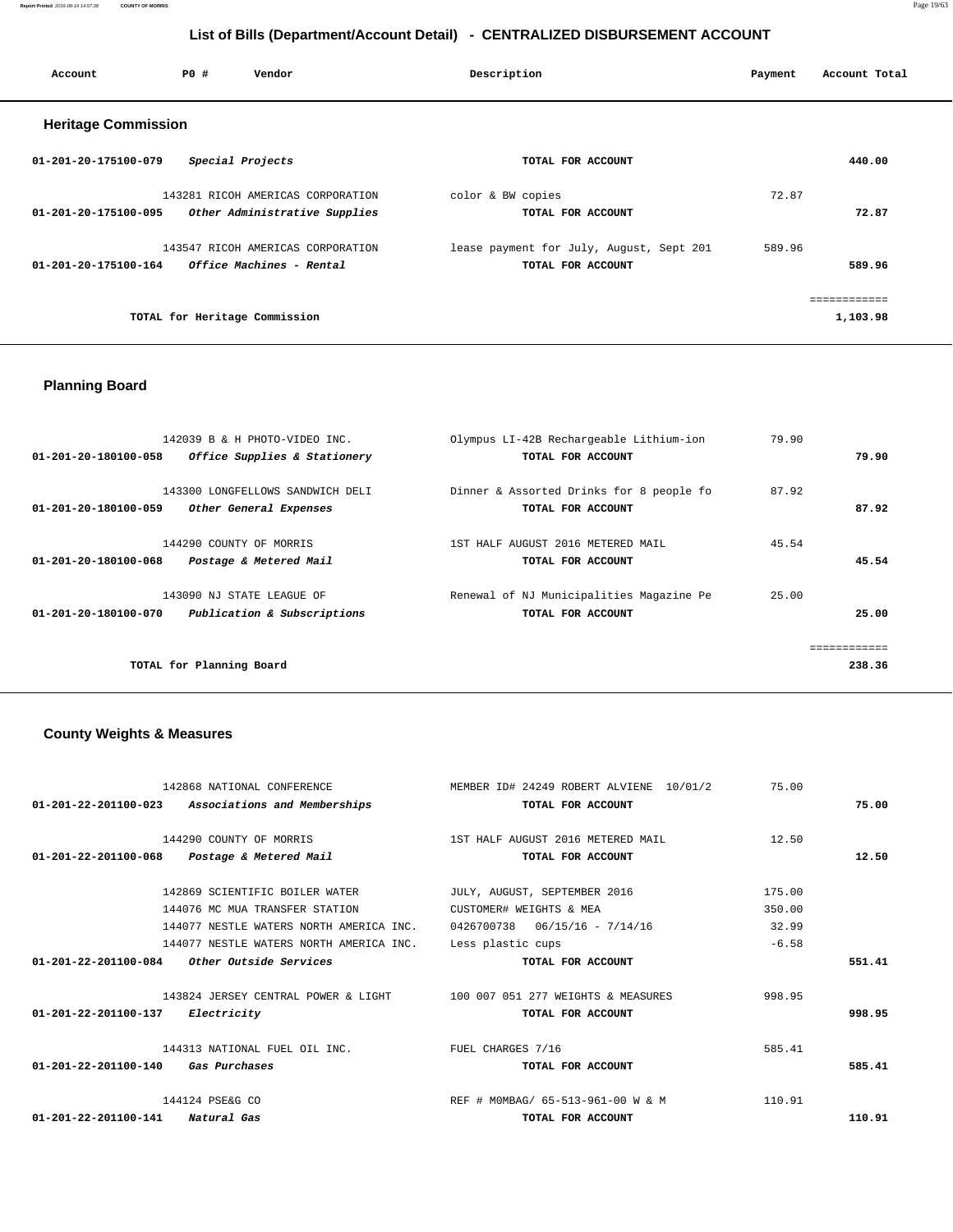**Report Printed** 2016-08-19 14:57:38 **COUNTY OF MORRIS** Page 20/63

# **List of Bills (Department/Account Detail) - CENTRALIZED DISBURSEMENT ACCOUNT**

| Account                              | PO#       | Vendor                              | Description                              | Payment   | Account Total |
|--------------------------------------|-----------|-------------------------------------|------------------------------------------|-----------|---------------|
| <b>County Weights &amp; Measures</b> |           |                                     |                                          |           |               |
|                                      |           | 142867 SUBURBAN PROPANE -2347       | ACCOUNT# 2347-454702 DEL. DATE 7/18/16   | 168.73    |               |
|                                      |           | 143362 PEMBERTON FABRICATORS, INC.  | E300117PT - DUAL TEST MEASURE CART       | 752.00    |               |
|                                      |           | 143362 PEMBERTON FABRICATORS, INC.  | SHIPPING & HANDLING                      | 25.00     |               |
| $01 - 201 - 22 - 201100 - 258$       | Equipment |                                     | TOTAL FOR ACCOUNT                        |           | 1,127.32      |
|                                      |           | 144020 COUNTY OF MORRIS             | WEIGHTS & MEASURES<br>- MEDICAL & DENTAL | 42,789.74 |               |
| $01 - 201 - 22 - 201100 - 329$       |           | Hospital Insurance Premiums         | TOTAL FOR ACCOUNT                        |           | 42,789.74     |
|                                      |           |                                     |                                          |           | ============  |
|                                      |           | TOTAL for County Weights & Measures |                                          |           | 46,251.24     |

## **Employee Group Insurance**

| 141367 EDDIE RAYFORD                 | Medicare B - January 2016 through June 2 | 629.40     |
|--------------------------------------|------------------------------------------|------------|
| 141247 EVELYN NELSON                 | Medicare B - January 2016 through June 2 | 1,258.80   |
| 141296 MARIA PLA                     | Medicare B - January 2016 through June 2 | 1,258.80   |
| 141366 MARGARET K RAVO               | Medicare B - January 2016 through June 2 | 629.40     |
| 143505 CHLIC                         | Aug 2016 - Main County Medical, Client I | 291,638.44 |
| 143505 CHLIC                         | Aug 2016 - Main County Medical, Client I | $-48.38$   |
| 142803 CAMILLE ALLEN                 | Medicare B - January 2016 through June 2 | 629.40     |
| 143181 FLAGSHIP HEALTH SYSTEMS, INC. | July 2016 Flagship - Main County Dental, | 2,378.53   |
| 143181 FLAGSHIP HEALTH SYSTEMS, INC. | July 2016 Flagship - Main County Cobra D | 92.67      |
| 143181 FLAGSHIP HEALTH SYSTEMS, INC. | July 2016 Flagship - Morris View Dental, | 895.81     |
| 143181 FLAGSHIP HEALTH SYSTEMS, INC. | July 2016 Flagship - Morris View Cobra D | 185.34     |
| 143181 FLAGSHIP HEALTH SYSTEMS, INC. | July 2016 Flagship - Mosquito Dental, Gr | 30.89      |
| 143287 FLAGSHIP HEALTH SYSTEMS, INC. | August 2016 Flagship - Main County Denta | 2,316.75   |
| 143287 FLAGSHIP HEALTH SYSTEMS, INC. | August 2016 Flagship - Main County Cobra | 92.67      |
| 143287 FLAGSHIP HEALTH SYSTEMS, INC. | August 2016 Flagship - Morris View Denta | 895.81     |
| 143287 FLAGSHIP HEALTH SYSTEMS, INC. | August 2016 Flagship - Morris View Cobra | 92.67      |
| 143287 FLAGSHIP HEALTH SYSTEMS, INC. | August 2016 Flagship - Mosquito Dental,  | 30.89      |
| 141043 WILLIAM HIBLER                | Medicare B - January 2016 through June 2 | 1,258.80   |
| 141456 HELEN SMITH                   | Medicare B - January 2016 through June 2 | 629.40     |
| 141250 GLORIA NIEC                   | Medicare B - January 2016 through June 2 | 629.40     |
| 141007 ANN GREEN                     | Medicare B - January 2016 through June 2 | 629.40     |
| 140892 ALLISON DEMATTEO              | Medicare B - January 2016 through June 2 | 629.40     |
| 141423 THOMAS SCERBO                 | Medicare B - January 2016 through June 2 | 629.40     |
| 140797 RUTH BOWSER                   | Medicare B - January 2016 through June 2 | 629.40     |
| 141279 ROSARIO PATINO                | Medicare B - January 2016 through June 2 | 629.40     |
| 141623 SALLY VANORSKI                | Medicare B - January 2016 through June 2 | 629.40     |
| 141154 JOSEPH LOSAPIO                | Medicare B - January 2016 through June 2 | 629.40     |
| 141491 JEAN TAYLOR                   | Medicare B - January 2016 through June 2 | 629.40     |
| 141307 JANE RAE                      | Medicare B - January 2016 through June 2 | 629.40     |
| 141109 JOHN M KNIGHT                 | Medicare B - January 2016 through June 2 | 629.40     |
| 141406 JOSEPH RYAN                   | Medicare B - January 2016 through June 2 | 1,258.80   |
| 141435 LINVAL SENIOR                 | Medicare B - January 2016 through June 2 | 1,258.80   |
| 140813 LUCILLE BROWN                 | Medicare B - January 2016 through June 2 | 629.40     |
| 142545 JOHN BARTOW                   | Medicare B - January 2016 through June 2 | 629.40     |
| 141375 PAMELA REYNOLDS               | Medicare B - January 2016 through June 2 | 629.40     |
| 141678 ESTATE OF ENID YEARWOOD       | Medicare B - January 2016 through June 2 | 629.40     |
| 141269 BARBARA OREFICE               | Medicare B - January 2016 through June 2 | 1,258.80   |
| 141603 BOBBY R BEAVERS               | Medicare B - January 2016 through June 2 | 629.40     |
| 141453 DOROTHY SMARG                 | Medicare B - January 2016 through June 2 | 629.40     |
| 141655 IRVING WEISS                  | Medicare B - January 2016 through June 2 | 1,258.80   |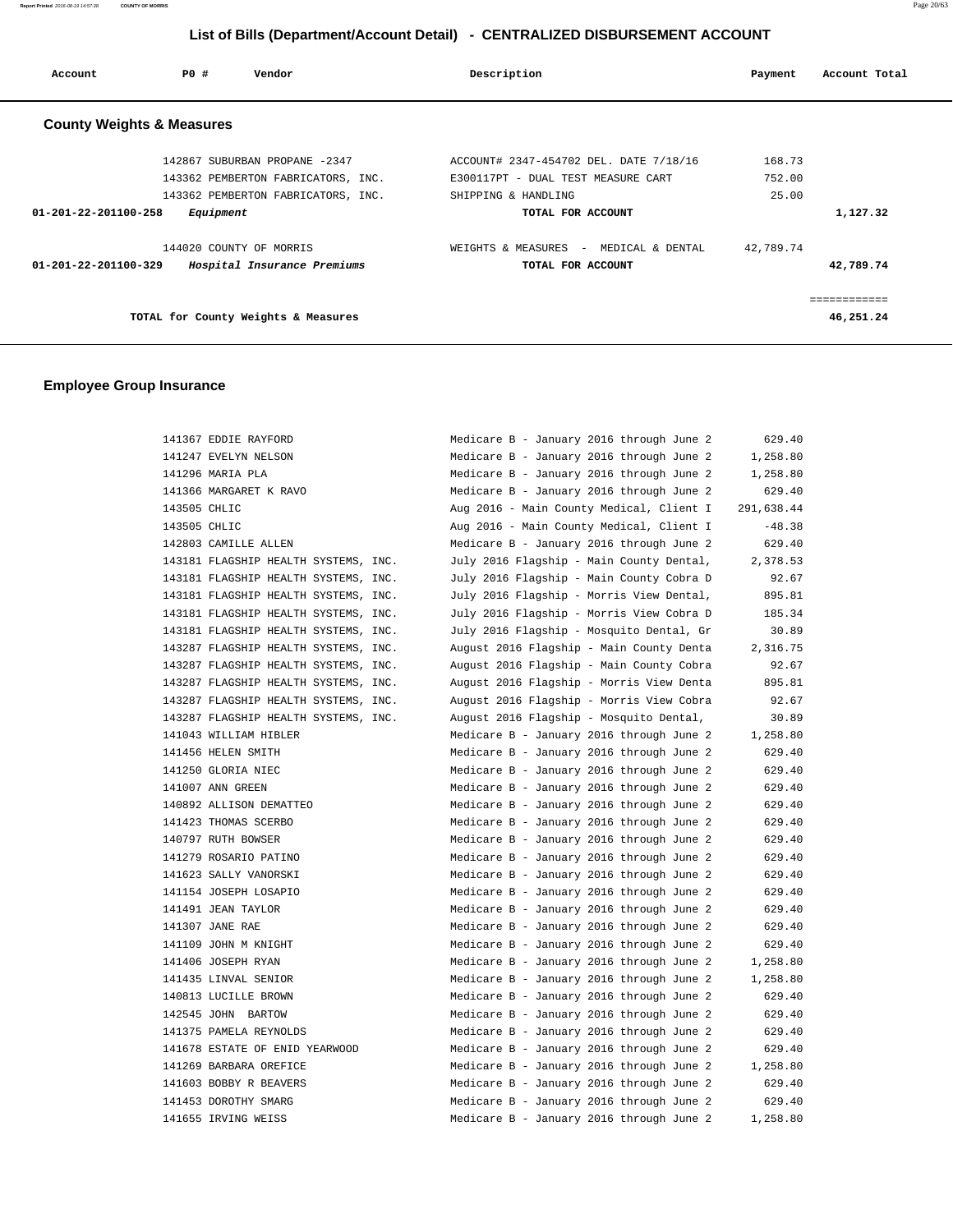**Report Printed** 2016-08-19 14:57:38 **COUNTY OF MORRIS** Page 21/63

## **List of Bills (Department/Account Detail) - CENTRALIZED DISBURSEMENT ACCOUNT**

| Account                                                         | PO#                   | Vendor                                  |                                         | Description                                    | Payment  | Account Total |
|-----------------------------------------------------------------|-----------------------|-----------------------------------------|-----------------------------------------|------------------------------------------------|----------|---------------|
| <b>Employee Group Insurance</b>                                 |                       |                                         |                                         |                                                |          |               |
|                                                                 |                       |                                         | 143107 DELTA DENTAL OF NEW JERSEY, INC. | July 2016 - Main County, Acct #09480, In       | 4,557.34 |               |
|                                                                 |                       |                                         | 143107 DELTA DENTAL OF NEW JERSEY, INC. | July 2016 - Main County Cobra, Acct #094       | 246.33   |               |
|                                                                 |                       |                                         | 143107 DELTA DENTAL OF NEW JERSEY, INC. | July 2016- Main County Cobra, Acct #0948       | 50.92    |               |
|                                                                 |                       | 143107 DELTA DENTAL OF NEW JERSEY, INC. |                                         | July 2016 - Morris View, Acct #09480, In       | 437.92   |               |
|                                                                 |                       | 143107 DELTA DENTAL OF NEW JERSEY, INC. |                                         | July 2016 - Morris View, Acct #09480, In       | 280.06   |               |
|                                                                 |                       |                                         | 143107 DELTA DENTAL OF NEW JERSEY, INC. | July 2016 - Mosquito, Acct #09480, Inv #       | 191.59   |               |
|                                                                 |                       |                                         | 143107 DELTA DENTAL OF NEW JERSEY, INC. | July 2016 - Mosquito, Acct #09480, Inv # 25.46 |          |               |
|                                                                 |                       | 141460 DOTTRIGE SMITH-CAESAR            |                                         | Medicare B - January 2016 through June 2       | 629.40   |               |
| 01-201-23-220100-090                                            |                       |                                         | Employee Group Insurance Expenditures   | TOTAL FOR ACCOUNT                              |          | 336,301.17    |
|                                                                 | 142803 CAMILLE ALLEN  |                                         |                                         | Medicare B - August 2015 through Decembe       | 524.50   |               |
|                                                                 | 131385 GLORIA HIBBERT |                                         |                                         | Medicare B - July 2015 through December        | 629.40   |               |
| $01-203-23-220100-090$ (2015) Employee Group Insurance Expendit |                       |                                         |                                         | TOTAL FOR ACCOUNT                              |          | 1,153.90      |
|                                                                 |                       |                                         |                                         |                                                |          | ============  |
|                                                                 |                       | TOTAL for Employee Group Insurance      |                                         |                                                |          | 337,455.07    |

## **Office of Emergency Management**

| 143509 SOLAR TECHNOLOGY INC.                        | Monthly Solarnet Cell Service / 3 Months                                       | 349.65   |              |
|-----------------------------------------------------|--------------------------------------------------------------------------------|----------|--------------|
| 01-201-25-252100-031 Cellular Phones/Pagers         | TOTAL FOR ACCOUNT                                                              |          | 349.65       |
| 143510 VILLAGE SUPER MARKET, INC.                   | Tabletop Sheltering Exercise - EOC, Inv                                        | 389.76   |              |
|                                                     |                                                                                |          |              |
| $01-201-25-252100-039$ Education Schools & Training | TOTAL FOR ACCOUNT                                                              |          | 389.76       |
| 140581 COFFEE LOVERS COFFEE SERVICE                 | AC#PaulJ002, 6/20/16, Case Grn MTN Blnd,                                       | 82.51    |              |
| 143480 RICOH USA, INC.                              | Mach id#6215, 7/6/16, 4/1-6/30/16 2nd qt                                       | 403.41   |              |
| 143590 W.B. MASON COMPANY INC                       | Cust#C1033751, 7/21/16                                                         | 86.31    |              |
| 143821 W.B. MASON COMPANY INC                       | Cust#C1033751, 7/29/16                                                         | 296.84   |              |
| 143821 W.B. MASON COMPANY INC                       | Cust#C1033751, 7/28/16                                                         | 112.70   |              |
| 143821 W.B. MASON COMPANY INC                       | Cust#C1033751, 7/20/16                                                         | $-27.84$ |              |
| $01-201-25-252100-058$ Office Supplies & Stationery | TOTAL FOR ACCOUNT                                                              |          | 953.93       |
| 144290 COUNTY OF MORRIS                             | 1ST HALF AUGUST 2016 METERED MAIL                                              | 2.79     |              |
| 01-201-25-252100-068 Postage & Metered Mail         | TOTAL FOR ACCOUNT                                                              |          | 2.79         |
|                                                     | 143402 NORTHEAST COMMUNICATIONS, INC. Cust#M03500EM, Service Report #70560, In | 356.50   |              |
| 01-201-25-252100-072 Radio Repairs                  | TOTAL FOR ACCOUNT                                                              |          | 356.50       |
|                                                     |                                                                                |          | ============ |
| TOTAL for Office of Emergency Management            |                                                                                |          | 2,052.63     |

# **Communications Center**

| 142712 INTERNATIONAL ACADEMIES OF | 6/29/16, Expired EMD & EPD Certification        | 60.00  |
|-----------------------------------|-------------------------------------------------|--------|
| 142712 INTERNATIONAL ACADEMIES OF | 7/11/16, EFD Retesting, J.Olsyn                 | 30.00  |
| 141869 INTERNATIONAL ACADEMIES OF | $6/14/16$ , $(1)$ each EMD, EFD, EPD recertif   | 135.00 |
| 142990 RENEE M. BISSON            | 7/26/16, 7/30/16, train to/from CALEA Co        | 164.00 |
| 139561 LIFESAVERS INC             | $5/27/16$ , BLS DVD Set                         | 75.00  |
| 140247 LIFESAVERS INC             | $6/2/16$ , $(2)$ BLS Instructor Manual, $(4)$ B | 125.50 |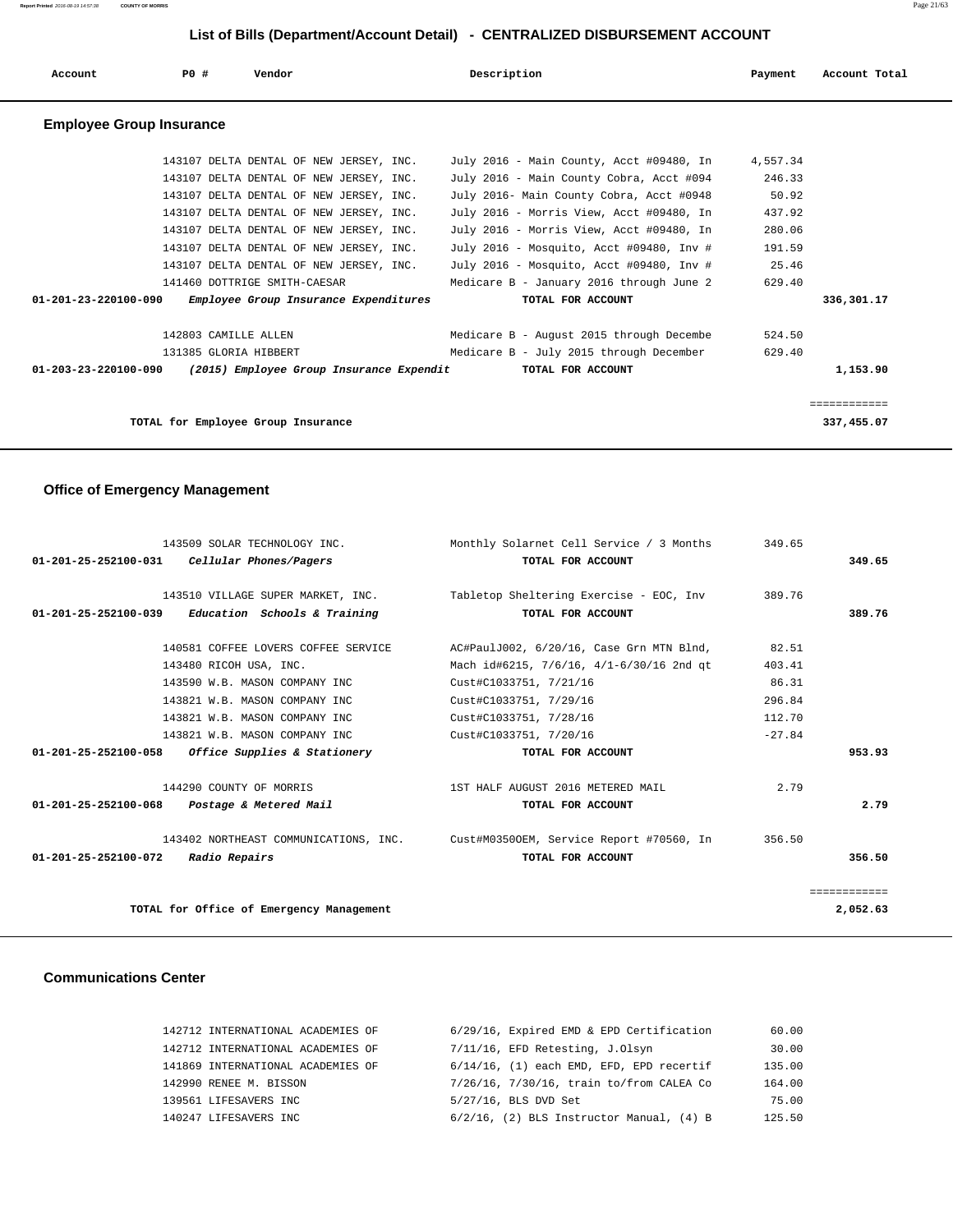| Account                        | <b>PO #</b>  | Vendor                              | Description                                   | Payment    | Account Total |
|--------------------------------|--------------|-------------------------------------|-----------------------------------------------|------------|---------------|
| <b>Communications Center</b>   |              |                                     |                                               |            |               |
|                                |              | 142709 LIFESAVERS INC               | 7/5/16, Administration fee for CPR Cards      | 50.00      |               |
|                                |              | 142985 LIFESAVERS INC               | 7/21/16, Instructor recertification fee,      | 65.00      |               |
|                                |              | 143917 RENEE M. BISSON              | 7/26/16-7/30/16 CALEA Conference              | 1,029.51   |               |
| $01 - 201 - 25 - 252105 - 039$ |              | Education Schools & Training        | TOTAL FOR ACCOUNT                             |            | 1,744.01      |
|                                |              | 143621 QUENCH USA, INC.             | D060586, 8/1/16, Chiller3-UV-U N00006297      | 48.00      |               |
|                                |              | 143621 OUENCH USA, INC.             | D048914, 8/1/16, 720-UV-HC N000061882, E      | 108.00     |               |
|                                |              | 143617 RICOH USA, INC.              | 4/26/16, 430347 Toner type 1160               | 96.50      |               |
| 01-201-25-252105-058           |              | Office Supplies & Stationery        | TOTAL FOR ACCOUNT                             |            | 252.50        |
|                                | 140731 FEDEX |                                     | 3876-2044-3, 6/20/16, tracking ID# 80703      | 25.28      |               |
|                                |              | 144290 COUNTY OF MORRIS             | 1ST HALF AUGUST 2016 METERED MAIL             | 31.04      |               |
| $01 - 201 - 25 - 252105 - 068$ |              | Postage & Metered Mail              | TOTAL FOR ACCOUNT                             |            | 56.32         |
|                                |              | 142742 KEYSTONE PUBLIC SAFETY INC.  | SOW#144245, 5/24/16, Move the ALS cancel      | 300.00     |               |
|                                |              | 140249 SHI INTERNATIONAL CORP       | Quote# 11696736, 6/8/16, Quarterly maint      | 25,000.00  |               |
| 01-201-25-252105-078           |              | Software Maintenance                | TOTAL FOR ACCOUNT                             |            | 25,300.00     |
|                                |              | 141870 MOTOROLA SOLUTIONS INC       | $1/7/16 - 9/30/16$ , Quarterly payment per Mo | 109,170.63 |               |
|                                |              | 143614 AMERICAN TOWER CORPORATION   | Tower rental for August 2016, Green Pond      | 1,910.17   |               |
| 01-201-25-252105-131           |              | County Wide Radio System            | TOTAL FOR ACCOUNT                             |            | 111,080.80    |
|                                |              | 143613 JERSEY CENTRAL POWER & LIGHT | 100 097 970 519, 7/21/16, W Hanover Dr R      | 1,282.81   |               |
|                                |              | 143613 JERSEY CENTRAL POWER & LIGHT | 100 082 995 745, 7/26/16, Conkling Rd An      | 9.96       |               |
|                                |              | 143613 JERSEY CENTRAL POWER & LIGHT | 100 078 770 714, 7/27/16, Conkling Rd Fl      | 948.70     |               |
|                                |              | 143613 JERSEY CENTRAL POWER & LIGHT | 100 078 774 427, 7/27/16, Ross Dr Boonto      | 668.77     |               |
|                                |              | 143613 JERSEY CENTRAL POWER & LIGHT | 100 078 772 546, 7/28/16, Weldon Rd Oak       | 775.52     |               |
| 01-201-25-252105-137           | Electricity  |                                     | TOTAL FOR ACCOUNT                             |            | 3,685.76      |
|                                |              | 138698 RICOH AMERICAS CORPORATION   | Ricoh MP4054SP Copier, new lease beginni      | 639.12     |               |
| 01-201-25-252105-164           |              | Office Machines - Rental            | TOTAL FOR ACCOUNT                             |            | 639.12        |

# **County Medical Examiner Office**

|          | 4,200.00 | Sussex Livery 7/16                | 143504 ILIFF-RUGGIERO FUNERAL HOME INC. |                                                |  |
|----------|----------|-----------------------------------|-----------------------------------------|------------------------------------------------|--|
|          | 1,500.00 | Warren County Livery, 7/16        | 143481 TEW FUNERAL SERVICES INC.        |                                                |  |
|          | 3,770.00 | Morris Livery 7/16                | 144063 GARFIELD COMMUNITY FUNERAL       |                                                |  |
| 9,470.00 |          | TOTAL FOR ACCOUNT                 |                                         | Other General Expenses<br>01-201-25-254100-059 |  |
|          |          |                                   |                                         |                                                |  |
|          | 27.89    | 1ST HALF AUGUST 2016 METERED MAIL |                                         | 144290 COUNTY OF MORRIS                        |  |
| 27.89    |          | TOTAL FOR ACCOUNT                 |                                         | 01-201-25-254100-068<br>Postage & Metered Mail |  |
|          |          |                                   |                                         |                                                |  |
|          | 195.00   | AC#7024512, 6/30/16, 14160386     | 141956 MAYO MEDICAL LABORATORIES        |                                                |  |
| 195.00   |          | TOTAL FOR ACCOUNT                 | X-Ray & Medical Supplies                | $01 - 201 - 25 - 254100 - 203$                 |  |
|          |          |                                   |                                         |                                                |  |
|          |          |                                   |                                         |                                                |  |
| 9,692.89 |          |                                   |                                         | TOTAL for County Medical Examiner Office       |  |

**Report Printed** 2016-08-19 14:57:38 **COUNTY OF MORRIS** Page 22/63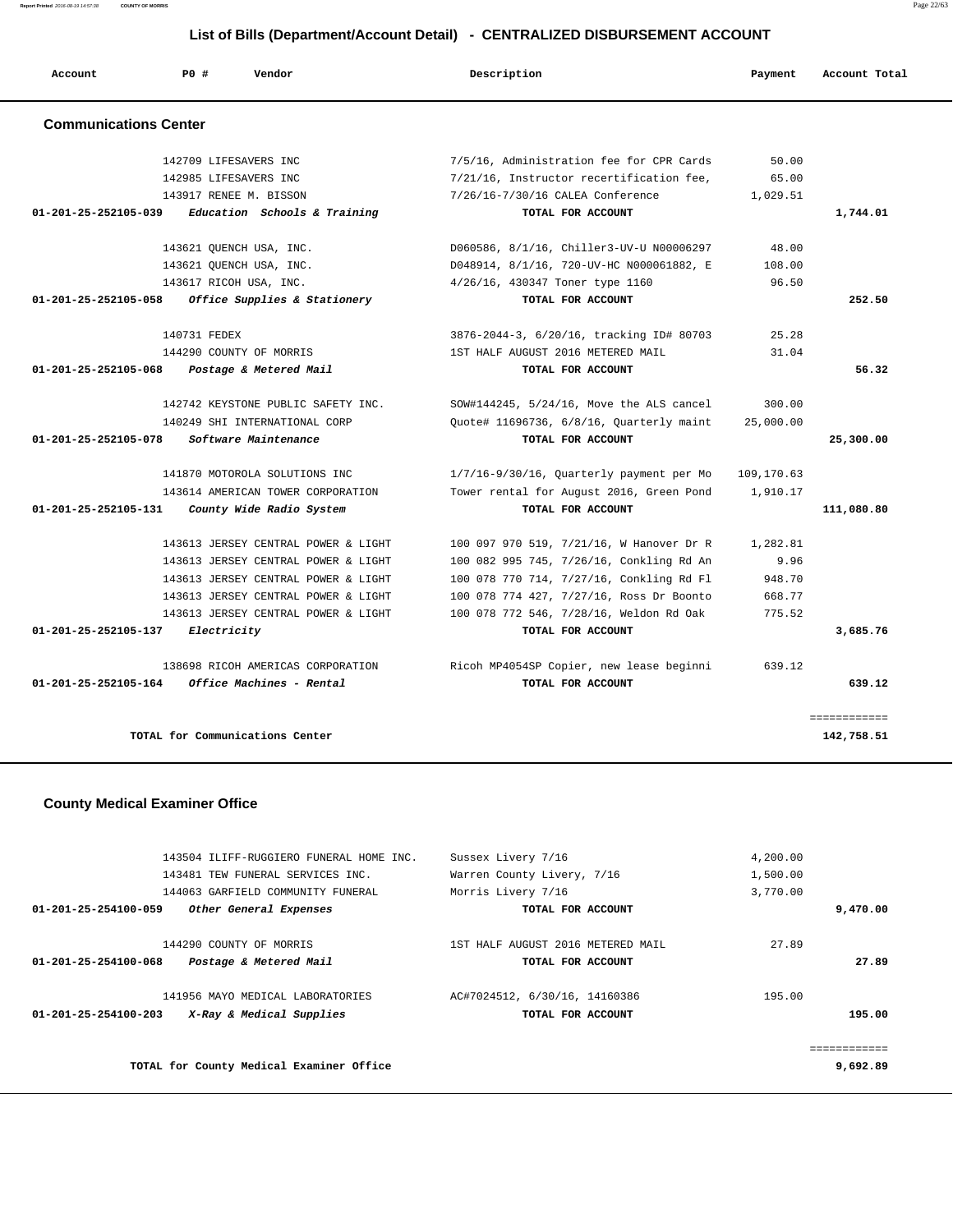**Report Printed** 2016-08-19 14:57:38 **COUNTY OF MORRIS** Page 23/63

# **List of Bills (Department/Account Detail) - CENTRALIZED DISBURSEMENT ACCOUNT**

| Account                        | P0 #<br>Vendor                                                                 | Description                                                   | Payment            | Account Total |
|--------------------------------|--------------------------------------------------------------------------------|---------------------------------------------------------------|--------------------|---------------|
|                                |                                                                                |                                                               |                    |               |
| 01-201-25-270100-039           | 142963 ALICE TRAINING INSTITUTE, LLC<br>Education Schools & Training           | "Advanced ALICE Instructor Certification<br>TOTAL FOR ACCOUNT | 595.00             | 595.00        |
|                                | 142756 THOMSON REUTER-WEST                                                     | 1000692998 NJ Essentials Library on West                      | 238.00             |               |
| $01 - 201 - 25 - 270100 - 050$ | Law Books                                                                      | TOTAL FOR ACCOUNT                                             |                    | 238.00        |
|                                | 143593 W.B. MASON COMPANY INC                                                  | Supplies - Cust #1033751, Order #S035570                      | 341.47             |               |
| 01-201-25-270100-059           | 143593 W.B. MASON COMPANY INC<br>Other General Expenses                        | CREDIT - Return #CR3234219<br>TOTAL FOR ACCOUNT               | $-328.44$          | 13.03         |
|                                |                                                                                |                                                               |                    |               |
|                                | 143587 W.B. MASON COMPANY INC                                                  | Supplies - K. Rogers/CIS, Cust #C1033751                      | 319.90             |               |
|                                | 143587 W.B. MASON COMPANY INC                                                  | Supplies - K. Rogers/CIS, Cust #1033751,                      | 665.10             |               |
|                                | 143148 OFFICE CONCEPTS GROUP, INC.                                             | Office Supplies - D. Ackerman, Inv dtd 1                      | 75.48              |               |
|                                | 143148 OFFICE CONCEPTS GROUP, INC.                                             | Office Supplies - D. Ackerman, Inv dtd 1                      | 36.87              |               |
|                                | 143148 OFFICE CONCEPTS GROUP, INC.                                             | Office Supplies - K. Lehman, Inv dtd 1/1                      | 54.81              |               |
|                                | 143148 OFFICE CONCEPTS GROUP, INC.                                             | Office Supplies - D. Ackerman, Inv dtd 4                      | 75.48              |               |
| 01-201-25-270100-064           | Photographic Suppies                                                           | TOTAL FOR ACCOUNT                                             |                    | 1,227.64      |
|                                | 144290 COUNTY OF MORRIS                                                        | 1ST HALF AUGUST 2016 METERED MAIL                             | 496.01             |               |
| 01-201-25-270100-068           | Postage & Metered Mail                                                         | TOTAL FOR ACCOUNT                                             |                    | 496.01        |
|                                | 142765 THOMSON REUTER-WEST                                                     | $1000269337$ - CLEAR Database, $6/1/16$ - $6/$                | 990.00             |               |
| 01-201-25-270100-078           | Software Maintenance                                                           | TOTAL FOR ACCOUNT                                             |                    | 990.00        |
|                                | 143592 W.B. MASON COMPANY INC                                                  | Office Supplies - Acct #1033751, Order d                      | 688.73             |               |
|                                | 143149 OFFICE CONCEPTS GROUP, INC.                                             | Supplies - K. Lehman/Admin, Inv dtd 1/29                      | 167.03             |               |
|                                | 143149 OFFICE CONCEPTS GROUP, INC.                                             | Supplies - K. Lehman/Admin, Inv dtd 4/25                      | 237.48             |               |
|                                | 143149 OFFICE CONCEPTS GROUP, INC.                                             | Supplies - K. Lehman/Admin, Inv dtd 1/19                      | 385.65             |               |
|                                | 143149 OFFICE CONCEPTS GROUP, INC.                                             | CREDIT - Returned (2) Toners BRT-TN420 o                      | $-60.88$           |               |
|                                | 143154 OFFICE CONCEPTS GROUP, INC.                                             | Supplies - K. Lehman/Admin, Inv dtd 6/14                      | 124.09             |               |
|                                | 143154 OFFICE CONCEPTS GROUP, INC.                                             | Supplies - K. Lehman/Admin, Inv dtd 6/29                      | 119.00             |               |
|                                | 143154 OFFICE CONCEPTS GROUP, INC.                                             | Supplies - K. Lehman/Admin, Inv dtd 6/29                      | 277.85             |               |
|                                | 143154 OFFICE CONCEPTS GROUP, INC.                                             | CREDIT - RETURN C-670379-0                                    | $-253.40$          |               |
| 01-201-25-270100-095           | Other Administrative Supplies                                                  | TOTAL FOR ACCOUNT                                             |                    | 1,685.55      |
|                                | 142962 VERIZON WIRELESS                                                        | $482559481 - 00001 - 06/2/16 - 07/1/16$ , Inv                 | 1,663.71           |               |
| 01-201-25-270100-161           | Communications Equipment                                                       | TOTAL FOR ACCOUNT                                             |                    | 1,663.71      |
|                                | 143155 STEVEN B. HODES, DVM PA                                                 | NEW DOG - Examine & Vaccines, 6/24/16, I                      | 502.00             |               |
|                                | 143155 STEVEN B. HODES, DVM PA                                                 | FINN - Examine & medicate to induce vomi                      | 568.00             |               |
|                                | 143155 STEVEN B. HODES, DVM PA                                                 | UDIN - Medication $6/24/15$                                   | 84.00              |               |
|                                | 143155 STEVEN B. HODES, DVM PA                                                 | KIARA - Vaccine $6/2/16$                                      | 46.69              |               |
|                                | 143155 STEVEN B. HODES, DVM PA                                                 | KAISER - Fecal & Giardia Test 6/8/16                          | 86.00              |               |
|                                | 143155 STEVEN B. HODES, DVM PA                                                 | WILLIE - Medication 6/18/16                                   | 141.00<br>$-69.30$ |               |
|                                | 143155 STEVEN B. HODES, DVM PA<br>143155 STEVEN B. HODES, DVM PA               | Extended Discount<br>Dr. Hodes Special Discount               | $-99.00$           |               |
|                                | 143155 STEVEN B. HODES, DVM PA                                                 | SPECIAL POLICE DISC.                                          | $-49.20$           |               |
| 01-201-25-270100-189           | Medical                                                                        | TOTAL FOR ACCOUNT                                             |                    | 1,210.19      |
|                                |                                                                                | M. PUZIO - Boots, POS #2-27091, Inv dtd                       |                    |               |
|                                | 143158 UNIVERSAL UNIFORM SALES CO INC<br>143158 UNIVERSAL UNIFORM SALES CO INC | S. RICE - Pants/Polo Shirts/Cuffs/Holste                      | 119.95<br>296.00   |               |
|                                | 143158 UNIVERSAL UNIFORM SALES CO INC                                          | N. RICCIOTTI - Pant's/Shirt, POS #2-271                       | 107.00             |               |
|                                | 143158 UNIVERSAL UNIFORM SALES CO INC                                          | F. PIROG - Name Plates/Pants, POS #2-272                      | 64.00              |               |
|                                | 143158 UNIVERSAL UNIFORM SALES CO INC                                          | M. MINOVICH - Name Plate/Pants/Badge Tab                      | 399.00             |               |
|                                | 143158 UNIVERSAL UNIFORM SALES CO INC                                          | J. MUNOZ - Name Plate/Keeper, POS #2-272                      | 29.00              |               |
|                                | 143158 UNIVERSAL UNIFORM SALES CO INC                                          | R. OSTER - Name Plates/Pants/Keeper, POS                      | 133.00             |               |
|                                | 143158 UNIVERSAL UNIFORM SALES CO INC                                          | P. DELUCA - Name Plates/Pants/Shirt, POS                      | 121.00             |               |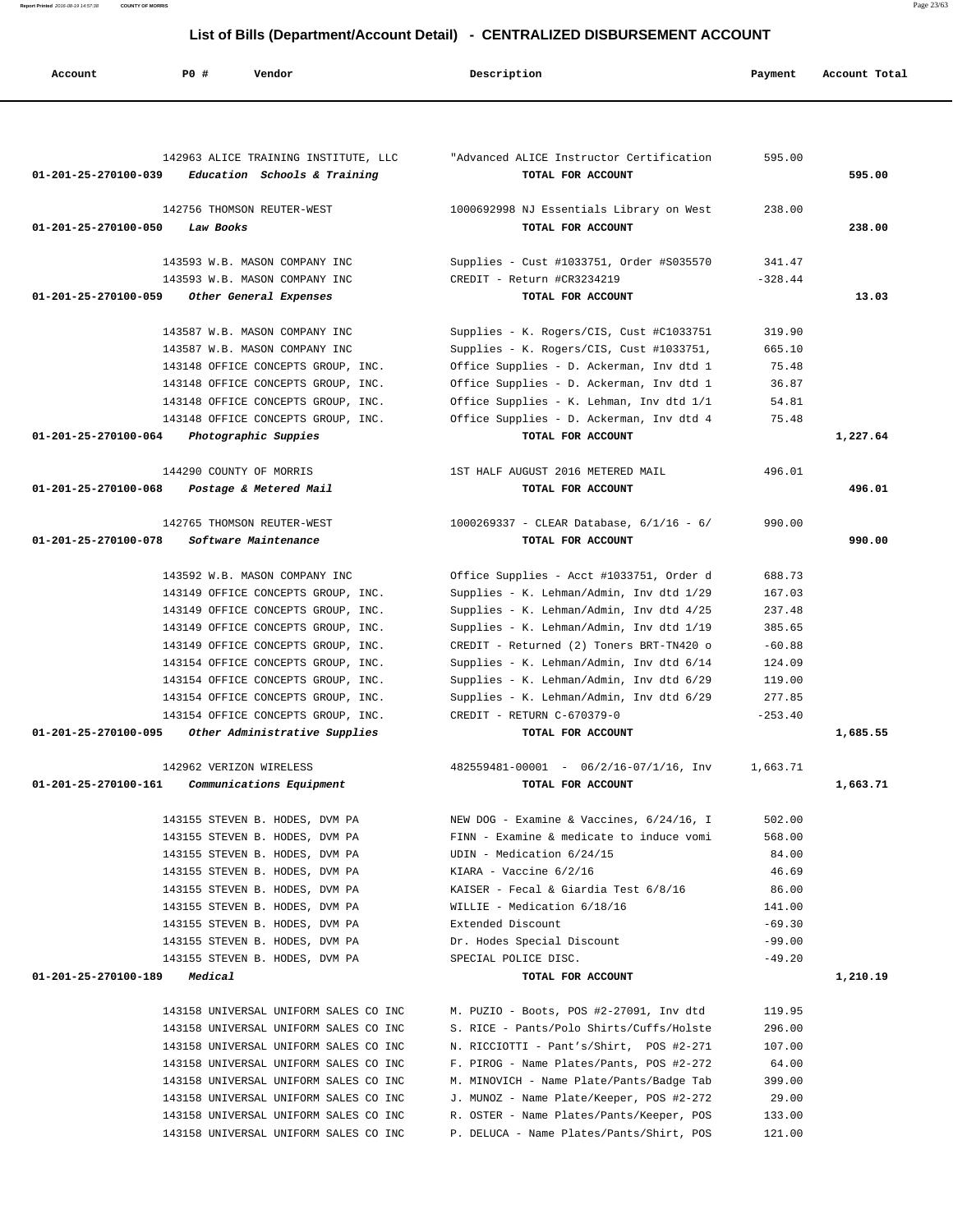**Report Printed** 2016-08-19 14:57:38 **COUNTY OF MORRIS** Page 24/63

# **List of Bills (Department/Account Detail) - CENTRALIZED DISBURSEMENT ACCOUNT**

| Account                        | PO#<br>Vendor                                                    | Description                                                   | Payment | Account Total             |
|--------------------------------|------------------------------------------------------------------|---------------------------------------------------------------|---------|---------------------------|
| $01 - 201 - 25 - 270100 - 202$ | Uniform And Accessories                                          | TOTAL FOR ACCOUNT                                             |         | 1,405.95                  |
| $01 - 201 - 25 - 270100 - 203$ | 142817 MIRION TECHNOLOGIES (GDS) INC<br>X-Ray & Medical Supplies | 11512S - 90 Days TLD Badges: Dover Machi<br>TOTAL FOR ACCOUNT | 669.08  | 669.08                    |
|                                | 143150 MORRISTOWN LUMBER &                                       | Hose & Deck Brush, Inv dtd 7/21/16, Cust                      | 88.57   |                           |
| 01-201-25-270100-239           | Small Tools                                                      | TOTAL FOR ACCOUNT                                             |         | 88.57                     |
|                                | 143157 COMMUNICATIONS SERVICE                                    | Install two-way radio/Antenna/Kit in #5-                      | 220.75  |                           |
|                                | 143157 COMMUNICATIONS SERVICE                                    | Replace Lightbar Lens #8-43, Auth #16-03                      | 217.16  |                           |
|                                | 143157 COMMUNICATIONS SERVICE                                    | Install Mobile Radio & Parts #16-39, Aut                      | 197.67  |                           |
|                                | 143157 COMMUNICATIONS SERVICE                                    | Remove Radio #9-7, Auth #16-029, Inv dtd                      | 80.00   |                           |
| 01-201-25-270100-258           | Equipment                                                        | TOTAL FOR ACCOUNT                                             |         | 715.58                    |
|                                | 142702 KELLYCO METAL DETECTORS                                   | Battery Door (1280x)                                          | 10.00   |                           |
|                                | 142702 KELLYCO METAL DETECTORS                                   | Battery Door Gasket (1280x-Cz-20-Cz21)                        | 8.95    |                           |
|                                | 142534 GRAINGER                                                  | ITEM #10/5H914 - Inverted Marking Paint                       | 49.80   |                           |
|                                | 142534 GRAINGER                                                  | ITEM #20/5H911 - Inverted Marking Paint,                      | 25.38   |                           |
|                                | 142534 GRAINGER                                                  | ITEM #30/5H912 - Inverted Marking Paint,                      | 49.80   |                           |
|                                | 142534 GRAINGER                                                  | ITEM #4CH78 - Inverted Marking Paint, FL                      | 49.80   |                           |
| $01 - 201 - 25 - 270100 - 262$ | Machinery Repairs & Parts                                        | TOTAL FOR ACCOUNT                                             |         | 193.73                    |
|                                | 143154 OFFICE CONCEPTS GROUP, INC.                               | Supplies - K. Lehman/Admin, Inv dtd 12/1                      | 116.60  |                           |
| $01 - 203 - 25 - 270100 - 095$ | (2015) Other Administrative Supplies                             | TOTAL FOR ACCOUNT                                             |         | 116.60                    |
|                                | TOTAL for County Sheriff's Department                            |                                                               |         | ============<br>11,308.64 |
|                                |                                                                  |                                                               |         |                           |

 **County Prosecutor's Office**

| 142729 DOROTHY DIFABIO                                     | Regular On Call - June 2016                | 46.40    |          |
|------------------------------------------------------------|--------------------------------------------|----------|----------|
| 142729 DOROTHY DIFABIO                                     | Holiday/Wknd                               | 13.00    |          |
| 142729 DOROTHY DIFABIO                                     | Supplemental Case Pay- (#160607MRMM15, 1   | 225.00   |          |
| 142728 BETTY ANN DERCO                                     | Reg. On Call - June 2016                   | 46.40    |          |
| 142728 BETTY ANN DERCO                                     | Holiday/Wknd.                              | 9.00     |          |
| $01 - 201 - 25 - 275100 - 016$<br>Outside Salaries & Wages | TOTAL FOR ACCOUNT                          |          | 339.80   |
| 144080 JOSEPH SOULIAS                                      | Association of Certified Anti-Money Laun   | 195.00   |          |
| 01-201-25-275100-023 Associations and Memberships          | TOTAL FOR ACCOUNT                          |          | 195.00   |
| 142786 VERIZON WIRELESS                                    | Account #982471570-00001 June 13-July 12   | 830.30   |          |
| 142781 VERIZON WIRELESS                                    | Account #242004961-00001 - $(5/24-6/23/16$ | 9,048.30 |          |
| 142787 VERIZON WIRELESS                                    | Account #882249917-00001 Jun 10 - Jul 0    | 59.75    |          |
| Cellular Phones/Pagers<br>01-201-25-275100-031             | TOTAL FOR ACCOUNT                          |          | 9,938.35 |
| 143317 W.B. MASON COMPANY INC                              | Account #C1033751 Ink & Toner              | 1,237.21 |          |
| 01-201-25-275100-037 Data Processing Supplies              | TOTAL FOR ACCOUNT                          |          | 1,237.21 |
| 140414 NJ STATE BAR ASSOCIATION                            | Cyber Security Conference- June 14, 2016   | 210.00   |          |
| 142808 DIVISION OF CRIMINAL JUSTICE                        | Basic Course for Investigators ** Detect   | 4,000.00 |          |
| 01-201-25-275100-039<br>Education Schools & Training       | TOTAL FOR ACCOUNT                          |          | 4,210.00 |
| 142751 THOMSON REUTER-WEST                                 | Account #1000176025- Law Library - June    | 2,430.72 |          |
| 142751 THOMSON REUTER-WEST                                 | Account#1003917278 - Westlaw- Appellate    | 1,561.22 |          |
| $01 - 201 - 25 - 275100 - 050$<br>Law Books                | TOTAL FOR ACCOUNT                          |          | 3,991.94 |
|                                                            |                                            |          |          |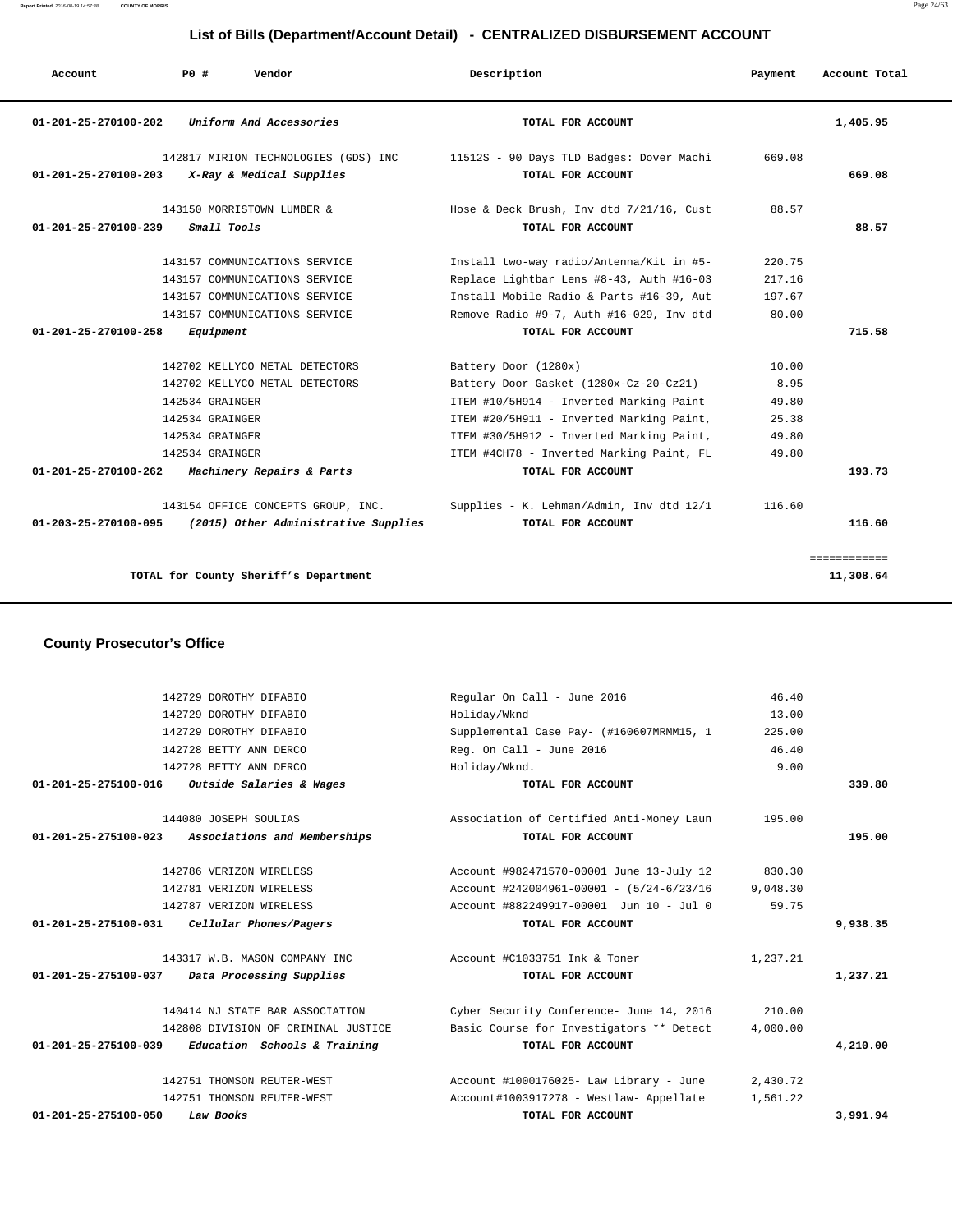**Report Printed** 2016-08-19 14:57:38 **COUNTY OF MORRIS** Page 25/63

# **List of Bills (Department/Account Detail) - CENTRALIZED DISBURSEMENT ACCOUNT**

| Account                           | PO#<br>Vendor                                                | Description                                                                | Payment         | Account Total |
|-----------------------------------|--------------------------------------------------------------|----------------------------------------------------------------------------|-----------------|---------------|
| <b>County Prosecutor's Office</b> |                                                              |                                                                            |                 |               |
|                                   | 143324 OFFICE CONCEPTS GROUP, INC.                           | Account#16868 - Gloss Tape & Lithium Bat                                   | 53.37           |               |
|                                   | 143319 OFFICE CONCEPTS GROUP, INC.                           | Account#16868 - Batteries                                                  | 280.13          |               |
|                                   | 143319 OFFICE CONCEPTS GROUP, INC.                           | Account#16868 - Office Supplies                                            | 102.72          |               |
| 01-201-25-275100-058              | Office Supplies & Stationery                                 | TOTAL FOR ACCOUNT                                                          |                 | 653.19        |
|                                   | 142726 FEDEX                                                 | Account #105105762 -June Mailings                                          | 125.98          |               |
|                                   | 142726 FEDEX                                                 | Account #105105762                                                         | 257.59          |               |
|                                   | 142726 FEDEX                                                 | Account#105105762(7/1 & 7/6)                                               | 62.02           |               |
|                                   | 143342 FEDEX<br>144290 COUNTY OF MORRIS                      | Account #1051-0576-2 (7/15 & 7/20/16)<br>1ST HALF AUGUST 2016 METERED MAIL | 49.60<br>947.18 |               |
| 01-201-25-275100-068              | Postage & Metered Mail                                       | TOTAL FOR ACCOUNT                                                          |                 | 1,442.37      |
|                                   |                                                              |                                                                            |                 |               |
|                                   | 143333 COMMUNICATIONS SERVICE                                | Radio/Lighting/Siren removal- Fugitive U                                   | 140.00          |               |
| 01-201-25-275100-072              | Radio Repairs                                                | TOTAL FOR ACCOUNT                                                          |                 | 140.00        |
|                                   | 142680 SHI INTERNATIONAL CORP                                | Maintenance Services for Infoshare Case                                    | 60,000.00       |               |
| 01-201-25-275100-078              | Software Maintenance                                         | TOTAL FOR ACCOUNT                                                          |                 | 60,000.00     |
|                                   | 144079 M.C. PROSECUTOR'S EMERGENT                            | MCPO Confidential Fund Replenishment for                                   | 2,984.20        |               |
| 01-201-25-275100-079              | Special Projects                                             | TOTAL FOR ACCOUNT                                                          |                 | 2,984.20      |
|                                   | 142797 KLJ TRANSCRIPTION SERVICES                            | State v Willadsen, A. ** Req. SAP Melanie                                  | 515.20          |               |
|                                   | 142797 KLJ TRANSCRIPTION SERVICES                            | State v Cooper, M.** Req.AP LaQuaglia                                      | 167.31          |               |
|                                   | 142799 ANNE M DREPS                                          | State v Terpstra, Wayne ** Req.AP Thomas                                   | 50.10           |               |
|                                   | 142798 ACCURATE TRANSCRIPTIONS, LLC                          | State v Gauthier, C.** Req. AP LaQuaglia                                   | 193.05          |               |
| 01-201-25-275100-081              | Transcripts                                                  | TOTAL FOR ACCOUNT                                                          |                 | 925.66        |
|                                   | 143396 MEG RODRIGUEZ                                         | State v Muir, Cameron - Parking for Pas                                    | 42.00           |               |
|                                   | 144118 MARTIN TARAN                                          | Fuel for Sex Crimes AP Pool Car-YNY89A                                     | 15.00           |               |
| 01-201-25-275100-082              | Travel Expense                                               | TOTAL FOR ACCOUNT                                                          |                 | 57.00         |
|                                   | 142727 CABLEVISION                                           | Account #07876616338017- MCPO                                              | 195.59          |               |
|                                   | 142727 CABLEVISION                                           | Account #07876625785019-SOD                                                | 251.23          |               |
|                                   | 142727 CABLEVISION                                           | Account#07876629289017-SOD                                                 | 96.28           |               |
|                                   | 142727 CABLEVISION                                           | Account#07876634130015                                                     | 43.99           |               |
|                                   | 142727 CABLEVISION                                           | Account#07876629490010-MCPO                                                | 166.20          |               |
|                                   | 144082 DAILY RECORD                                          | 8/1/16-7/31/17 Account #DR1147202 delive                                   | 293.41          |               |
|                                   | 143312 HIAWATHA TOWING INC.                                  | State v 2016X-00010 (Chrysler Sebring to                                   | 132.00          |               |
| 01-201-25-275100-118              | 144156 EQUIFAX INFORMATION SVCS LLC<br>Investigation Expense | Equifax Account #0004/444VC00947 Usage d<br>TOTAL FOR ACCOUNT              | 109.36          | 1,288.06      |
|                                   |                                                              |                                                                            |                 |               |
| 01-201-25-275100-126              | 142802 MEDIA SUPPLY, INC.<br>Court Expenses-Extradition      | Blu-Ray 6X, DL, 50GB, DataLife 25Pk Spin<br>TOTAL FOR ACCOUNT              | 549.00          | 549.00        |
|                                   |                                                              |                                                                            |                 |               |
|                                   | 143452 NESTLE WATERS NORTH AMERICA INC.                      | Account #0434996856 Water delivery 6/16-                                   | 375.98          |               |
|                                   | 143452 NESTLE WATERS NORTH AMERICA INC.                      | Less plastic cups                                                          | $-6.58$         |               |
| 01-201-25-275100-147              | Water                                                        | TOTAL FOR ACCOUNT                                                          |                 | 369.40        |
|                                   | 143321 FLEMINGTON DEPT STORE INC                             | Uniform/clothing for Det.Steve Carro                                       | 528.00          |               |
|                                   | 141904 ATLANTIC TACTICAL OF NJ, INC.                         | Quote #SQ-80471146***Dress Leather Case                                    | 129.75          |               |
|                                   | 141904 ATLANTIC TACTICAL OF NJ, INC.                         | Dress Leather Case- Dbl ID & IMPRINT-BAD                                   | 129.75          |               |
| 01-201-25-275100-202              | Uniform And Accessories                                      | TOTAL FOR ACCOUNT                                                          |                 | 787.50        |
|                                   |                                                              |                                                                            |                 | ============  |

**TOTAL for County Prosecutor's Office 89,108.68**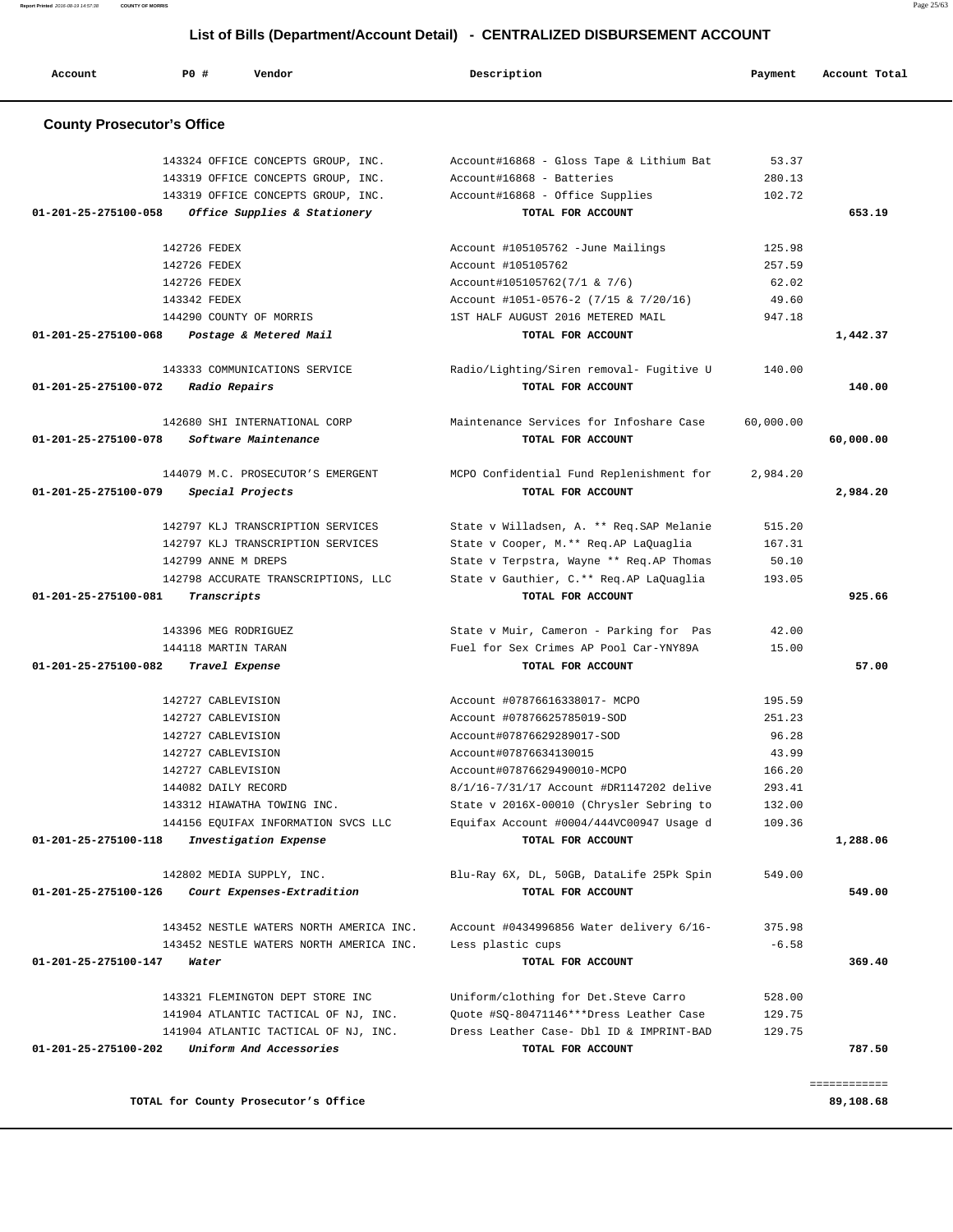| Account                   | <b>PO #</b><br>Vendor                               | Description                                                                    | Payment         | Account Total |
|---------------------------|-----------------------------------------------------|--------------------------------------------------------------------------------|-----------------|---------------|
|                           |                                                     |                                                                                |                 |               |
|                           | 142716 VERIZON WIRELESS                             | 885699058-00001 CELL SERVICE DATED 6.26                                        | 419.59          |               |
|                           | 01-201-25-280100-031 Cellular Phones/Pagers         | TOTAL FOR ACCOUNT                                                              |                 | 419.59        |
|                           | 143011 PESI INC.                                    | TRAINING FOR R.EARLS ON 9.14.16                                                | 199.99          |               |
|                           | 143011 PESI INC.                                    | TRAINING FOR L.GRAHAM ON 9.14.16                                               | 199.00          |               |
|                           | $01-201-25-280100-039$ Education Schools & Training | TOTAL FOR ACCOUNT                                                              |                 | 398.99        |
|                           | 142745 JOHNSON CONTROLS INC.                        | INSTALLATION AND PROGRAMMING OF 2 SECURI                                       | 2,068.75        |               |
|                           | 01-201-25-280100-044 Equipment Service Agreements   | TOTAL FOR ACCOUNT                                                              |                 | 2,068.75      |
|                           | 143393 W.B. MASON COMPANY INC                       | REFRIGERATOR DATED 7.18.16                                                     | 599.99          |               |
|                           | 143105 OFFICE CONCEPTS GROUP, INC.                  | OFFICE SUPPLIES DATED 7.22.16                                                  | 25.45           |               |
|                           | 143026 OFFICE CONCEPTS GROUP, INC.                  | CUSTOM STAMP DATED 6.20.16                                                     | 24.20           |               |
| 01-201-25-280100-058      | Office Supplies & Stationery                        | TOTAL FOR ACCOUNT                                                              |                 | 649.64        |
|                           | 142103 VERIZON WIRELESS                             | 742028358-00001 - GPS TRACKING SERVICE D                                       | 90.12           |               |
|                           | 142738 LANGUAGE LINE SERVICES                       | LANGUAGE TRANSLATION SER                                                       | 722.50          |               |
| 01-201-25-280100-059      | Other General Expenses                              | TOTAL FOR ACCOUNT                                                              |                 | 812.62        |
|                           | 144290 COUNTY OF MORRIS                             | 1ST HALF AUGUST 2016 METERED MAIL                                              | 55.86           |               |
|                           | 01-201-25-280100-068 Postage & Metered Mail         | TOTAL FOR ACCOUNT                                                              |                 | 55.86         |
|                           | 142719 TJ'S SPORTWIDE TROPHY                        | PLAQUE AND ENGRAVING DATED 6.29.16                                             | 50.30           |               |
|                           | 142697 TJ'S SPORTWIDE TROPHY                        | PLAQUE AND ENGRAVING DATED 6.15.16                                             | 97.95           |               |
|                           | 142723 CLIFTON ELEVATOR SERVICE CO INC              | ELEVATOR MAINTENANCE FOR JULY 2016 DATED                                       | 1,680.00        |               |
|                           | 143103 RICHARD FARRELL INC.                         | REPAIR/PARTS FOR WALK IN FREEZER DATED 6                                       | 360.00          |               |
|                           | 143103 RICHARD FARRELL INC.                         | REPAIR/PARTS FOR WALK IN FREEZER DATED 7                                       | 180.00          |               |
|                           | 143103 RICHARD FARRELL INC.                         | REPAIR/PARTS FOR WALK IN REFRIGERATOR DA                                       | 358.00          |               |
|                           | 143103 RICHARD FARRELL INC.                         | REPAIR/PARTS FOR COFFEE MACHINE DATED 7.                                       | 736.14          |               |
|                           | 143103 RICHARD FARRELL INC.                         | REPAIR/PARTS FOR DISHWASHER DATED 6.30.1                                       | 12,342.60       |               |
| 01-201-25-280100-084      | Other Outside Services                              | TOTAL FOR ACCOUNT                                                              |                 | 15,804.99     |
|                           | 143399 RICOH AMERICAS CORPORATION                   | COPIER LEASE PAYMENT FOR COPIERS IN RECO                                       | 3,299.25        |               |
| 01-201-25-280100-164      | Office Machines - Rental                            | TOTAL FOR ACCOUNT                                                              |                 | 3,299.25      |
|                           | 143118 ARAMARK CHARLOTTE LOCKBOX                    | 200334000 - STAFF & INMATE MEALS DATED 7 13,124.77                             |                 |               |
|                           | 143118 ARAMARK CHARLOTTE LOCKBOX                    | 200334000 - STAFF MEALS DATED 7.20.16                                          | 649.35          |               |
|                           |                                                     | 143118 ARAMARK CHARLOTTE LOCKBOX  200334000 - STAFF MEALS DATED 7.20.16  51.00 |                 |               |
| 01-201-25-280100-185 Food |                                                     | TOTAL FOR ACCOUNT                                                              |                 | 13,825.12     |
|                           | 143023 NANCY HERNANDEZ                              | MEDICAL CARE FOR J.MEDINA DATED 5.16,23.                                       | 481.25          |               |
|                           | 143445 DAWN STIFTER                                 | REIMBURSEMENT FOR MEDICAL GAUZE DATED 7.                                       | 16.95           |               |
|                           | 143010 TREASURER-STATE OF NEW JERSEY                | REGISTRATION RENEWAL FOR MEDICAL WASTE F                                       | 500.00          |               |
|                           | 143019 HEALTH CARE LOGISTICS INC.                   | MEDICAL SUPPLIES PLUS FREIGHT DATED 7.7.                                       | 216.39          |               |
|                           | 143390 DENVILLE SURGERY CENTER, LLC                 | MEDICAL CARE FOR V. VERTITIS DATED 5.4.16 1,172.58                             |                 |               |
|                           | 143015 AFFILIATED EYE SURGEONS OF                   | MEDICAL CARE FOR K.REED DATED 7.1.16                                           | 620.00          |               |
|                           | 142722 MOBILEX USA                                  | INMATE XRAYS FOR JUNE 2016 DATED 7.1.16                                        | 340.00          |               |
|                           | 142722 MOBILEX USA                                  | INMATE XRAYS FOR JUNE 2016 DATED 7.1.16                                        | 142.57          |               |
|                           | 143259 HENRY SCHEIN INC                             | MEDICAL SUPPLIES DATED 7.21.16                                                 | 28.56           |               |
|                           | 143024 MORRISTOWN EMERGENCY MEDICAL                 | MEDICAL CARE FOR M.FISCHER DATED 5.21.16 1,413.00                              |                 |               |
|                           | 142711 HENRY SCHEIN INC<br>142711 HENRY SCHEIN INC  | MEDICAL SUPPLIES DATED 6.3.16<br>MEDICAL SUPPLIES DATED 6.15.16                | 285.26<br>28.63 |               |
|                           | 142711 HENRY SCHEIN INC                             | MEDICAL SUPPLIES DATED 6.15.16                                                 | 28.63           |               |
|                           | 142711 HENRY SCHEIN INC                             | MEDICAL SUPPLIES DATED 6.15.16                                                 | 57.26           |               |
|                           | 142711 HENRY SCHEIN INC                             | MEDICAL SUPPLIES DATED 6.9.16                                                  | 26.86           |               |
|                           | 142711 HENRY SCHEIN INC                             | MEDICAL SUPPLIES DATED 6.7.16                                                  | 1,912.45        |               |
|                           | 143014 HENRY SCHEIN INC                             | MEDICAL SUPPLIES DATED 7.8.16                                                  | 2,404.65        |               |

**Report Printed** 2016-08-19 14:57:38 **COUNTY OF MORRIS** Page 26/63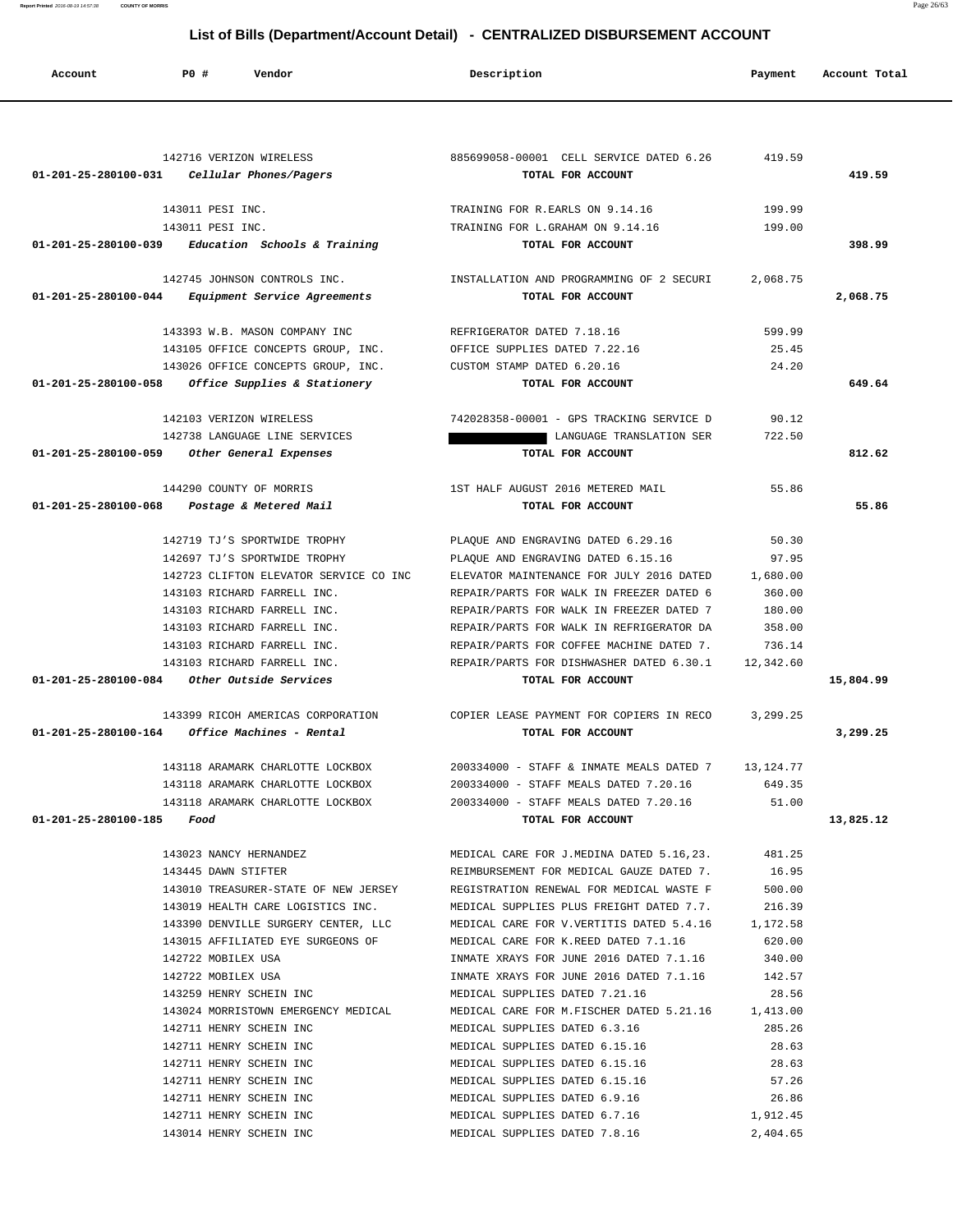**Report Printed** 2016-08-19 14:57:38 **COUNTY OF MORRIS** Page 27/63

# **List of Bills (Department/Account Detail) - CENTRALIZED DISBURSEMENT ACCOUNT**

| Account                        | PO#<br>Vendor                            | Description                              | Payment  | Account Total |
|--------------------------------|------------------------------------------|------------------------------------------|----------|---------------|
|                                | 143014 HENRY SCHEIN INC                  | MEDICAL SUPPLIES DATED 7.14.16           | 21.59    |               |
|                                | 143014 HENRY SCHEIN INC                  | MEDICAL SUPPLIES DATED 7.14.16           | 28.16    |               |
|                                | 142747 DENTRUST DENTAL INC.              | INMATE DENTAL CARE FOR JUNE 2016 DATED 7 | 5,200.00 |               |
| 01-201-25-280100-189           | Medical                                  | TOTAL FOR ACCOUNT                        |          | 14,939.71     |
|                                | 142710 INSTITUTE FOR FORENSIC PSYCHOLOGY | PSYCH. EVALUATION DATED 6.8.16           | 1,500.00 |               |
| 01-201-25-280100-198           | Psychiatric Services                     | TOTAL FOR ACCOUNT                        |          | 1,500.00      |
|                                | 143104 UNIVERSAL UNIFORM SALES CO INC    | UNIFORMS FOR PEREZ DATED 7.19.16         | 105.00   |               |
|                                | 143017 UNIVERSAL UNIFORM SALES CO INC    | UNIFORMS FOR ANDICO DATED 7.12.16        | 199.00   |               |
|                                | 142763 UNIVERSAL UNIFORM SALES CO INC    | UNIFORMS FOR KOSTYSZYN DATED 5.16.16     | 243.00   |               |
|                                | 142763 UNIVERSAL UNIFORM SALES CO INC    | UNIFORMS FOR KOSTYSZYN DATED 5.16.16     | 5.00     |               |
|                                | 142741 UNIVERSAL UNIFORM SALES CO INC    | UNIFORMS FOR CAROVILLANO DATED 5.17.16   | 178.00   |               |
|                                | 142741 UNIVERSAL UNIFORM SALES CO INC    | UNIFORMS FOR CAROVILLANO DATED 5.17.16   | 2.50     |               |
|                                | 142741 UNIVERSAL UNIFORM SALES CO INC    | UNIFORMS FOR YURIK DATED 6.1.16          | 105.00   |               |
| 01-201-25-280100-202           | Uniform And Accessories                  | TOTAL FOR ACCOUNT                        |          | 837.50        |
|                                | 142106 FRANKLIN-GRIFFITH LLC             | ELECTRICAL SUPPLIES DATED 5.12.16        | 538.01   |               |
|                                | 142106 FRANKLIN-GRIFFITH LLC             | ELECTRICAL SUPPLIES DATED 5.3.16         | 76.86    |               |
|                                | 142106 FRANKLIN-GRIFFITH LLC             | ELECTRICAL SUPPLIES DATED 4.30.16        | 614.87   |               |
|                                | 142746 GRAINGER                          | MAINTENANCE SUPPLIES - CPU CORD DATED 7. | 49.60    |               |
|                                | 142746 GRAINGER                          | MAINTENANCE SUPPLIES DATED 7.5.16        | 27.06    |               |
|                                | 142714 GRAINGER                          | MAINTENANCE SUPPLIES - FILTER CARTRIDGE  | 9.16     |               |
| 01-201-25-280100-249           | Bldg Maintenance Supplies                | TOTAL FOR ACCOUNT                        |          | 1,315.56      |
|                                | 143394 W.B. MASON COMPANY INC            | SQUEEGEES AND HANDLES DATED 7.18.16      | 388.70   |               |
|                                | 142689 JERSEY PAPER PLUS INC             | FACILITY PAPER PRODUCTS DATED 7.1.16     | 1,502.00 |               |
|                                | 142689 JERSEY PAPER PLUS INC             | FACILITY PAPER AND JANITORIAL PRODUCTS D | 1,307.78 |               |
| 01-201-25-280100-252           | Janitorial Supplies                      | TOTAL FOR ACCOUNT                        |          | 3,198.48      |
|                                |                                          |                                          |          |               |
|                                | 142744 R & J CONTROL, INC.               | GENERATOR MAINTENANCE DATED 7.8.16       | 800.00   |               |
|                                | 142724 R & J CONTROL, INC.               | GENERATOR MONITORING AND REMOTE STARTING | 155.00   |               |
| 01-201-25-280100-262           | Machinery Repairs & Parts                | TOTAL FOR ACCOUNT                        |          | 955.00        |
|                                | 142707 BROWNELLS INC                     | EAR PROTECTION PLUS SHIPPING DATED 6.30. | 461.55   |               |
| $01 - 201 - 25 - 280100 - 266$ | Safety Items                             | TOTAL FOR ACCOUNT                        |          | 461.55        |
|                                | 125002 ATLANTIC MEDICAL GROUP            | MEDICAL CARE FOR J.BRINK DATED 4.22.15   | 200.20   |               |
|                                | 125002 ATLANTIC MEDICAL GROUP            | MEDICAL CARE FOR J.BRINK DATED 4.30.15   | 75.40    |               |
|                                | 125002 ATLANTIC MEDICAL GROUP            | MEDICAL CARE FOR G.GERGATSOULIS DATED 5. | 172.25   |               |
|                                | 125002 ATLANTIC MEDICAL GROUP            | MEDICAL CARE FOR J.BRINK DATED 5.27.15   | 313.95   |               |
|                                | 140129 UNITED AD LABEL                   | MEDICAL LABELS DATED 9.9.15              | 41.03    |               |
| 01-203-25-280100-189           | (2015) Medical                           | TOTAL FOR ACCOUNT                        |          | 802.83        |
|                                |                                          |                                          |          | ============  |
|                                | TOTAL for County Jail                    |                                          |          | 61,345.44     |

# **County Youth Detention Facilit**

| 143843 EDWARD SHAPLEY                                | Science cooking project                 | 12.44    |          |
|------------------------------------------------------|-----------------------------------------|----------|----------|
| Education Schools & Training<br>01-201-25-281100-039 | TOTAL FOR ACCOUNT                       |          | 12.44    |
| 144290 COUNTY OF MORRIS                              | 1ST HALF AUGUST 2016 METERED MAIL       | 25.00    |          |
| Postage & Metered Mail<br>01-201-25-281100-068       | TOTAL FOR ACCOUNT                       |          | 25.00    |
| 143490 RICOH AMERICAS CORPORATION                    | (2) Ricoh MP4002SP Copiers, JDC Payment | 1,452.77 |          |
| Office Machines - Rental<br>01-201-25-281100-164     | TOTAL FOR ACCOUNT                       |          | 1,452.77 |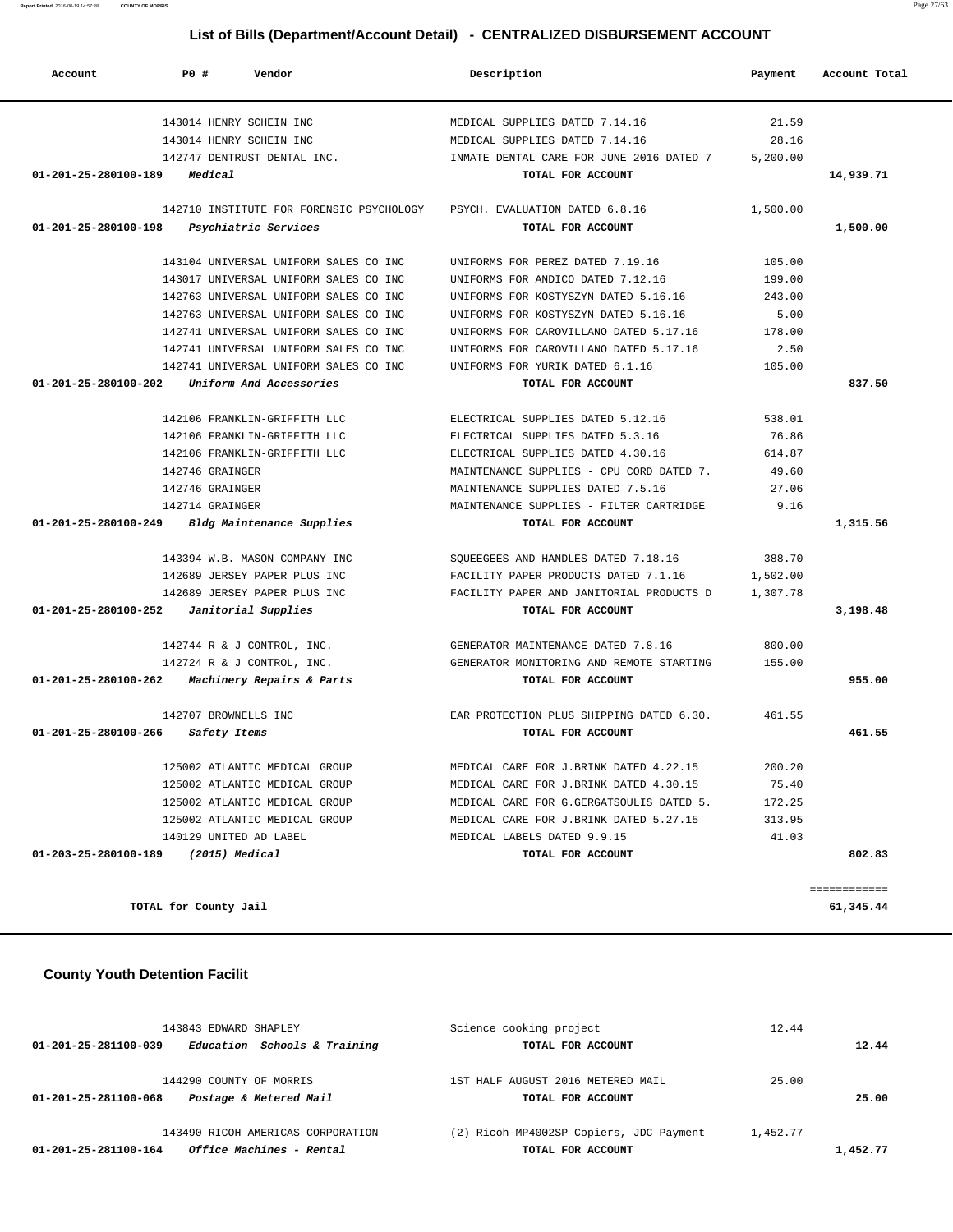**Report Printed** 2016-08-19 14:57:38 **COUNTY OF MORRIS** Page 28/63

# **List of Bills (Department/Account Detail) - CENTRALIZED DISBURSEMENT ACCOUNT**

| Account              | PO#                                   | Vendor                                         | Description                              | Payment  | Account Total |
|----------------------|---------------------------------------|------------------------------------------------|------------------------------------------|----------|---------------|
|                      | <b>County Youth Detention Facilit</b> |                                                |                                          |          |               |
|                      |                                       | 143228 NESTLE WATERS NORTH AMERICA INC.        | 19 5 Gal NPL Drinking water, 19 5 Gal NP | 66.31    |               |
|                      |                                       | 143228 NESTLE WATERS NORTH AMERICA INC.        | Rent                                     | 0.99     |               |
|                      |                                       | 143753 SODEXO INC & AFFILIATES                 | Contractual Charge                       | 2,315.80 |               |
|                      |                                       | 143753 SODEXO INC & AFFILIATES                 | Congregate Meals: 765 x 2.81/meal        | 2,149.65 |               |
|                      |                                       | 143753 SODEXO INC & AFFILIATES                 | AFI and Other                            | 1,061.54 |               |
| 01-201-25-281100-185 | Food                                  |                                                | TOTAL FOR ACCOUNT                        |          | 5,594.29      |
|                      |                                       | 142529 ALERE TOXICOLOGY SERVICES INC.          | Drug Test - T.A.                         | 16.00    |               |
| 01-201-25-281100-189 | Medical                               |                                                | TOTAL FOR ACCOUNT                        |          | 16.00         |
|                      | 143179 AC & R INC                     |                                                | 30 minute service call                   | 115.00   |               |
|                      |                                       | 01-201-25-281100-262 Machinery Repairs & Parts | TOTAL FOR ACCOUNT                        |          | 115.00        |
|                      |                                       |                                                |                                          |          | ============  |
|                      |                                       | TOTAL for County Youth Detention Facilit       |                                          |          | 7,215.50      |

# **Road Repairs**

|                                          | 144290 COUNTY OF MORRIS                                        | 1ST HALF AUGUST 2016 METERED MAIL                                               | 15.95    |          |
|------------------------------------------|----------------------------------------------------------------|---------------------------------------------------------------------------------|----------|----------|
|                                          | 01-201-26-290100-068  Postage & Metered Mail                   | TOTAL FOR ACCOUNT                                                               |          | 15.95    |
|                                          |                                                                |                                                                                 |          |          |
|                                          | 144313 NATIONAL FUEL OIL INC. TUEL CHARGES 7/16                |                                                                                 | 2,992.48 |          |
| 01-201-26-290100-140 Gas Purchases       |                                                                | TOTAL FOR ACCOUNT                                                               |          | 2,992.48 |
|                                          | 140441 LOVEYS PIZZA & GRILL                                    | Meals 2/12 - 5/17/2016                                                          | 140.00   |          |
|                                          | 140441 LOVEYS PIZZA & GRILL 15% Gratuity                       |                                                                                 | 21.00    |          |
| 01-201-26-290100-188                     | <i>Meals</i>                                                   | TOTAL FOR ACCOUNT                                                               |          | 161.00   |
|                                          |                                                                |                                                                                 |          |          |
|                                          | 143732 THOMAS WALLACE                                          | work boots per contract                                                         | 90.00    |          |
|                                          | 144154 ROBERT REIDMILLER                                       | work boots per contract                                                         | 90.00    |          |
|                                          | 144170 SCOTT KOSTER                                            | work boots per contract                                                         | 90.00    |          |
|                                          | 144155 WILLIAM G. STEPHENS                                     | work boots per contract                                                         | 90.00    |          |
|                                          | 143707 WILLIAM SERGENT                                         | work boots per contract                                                         | 90.00    |          |
|                                          | $01-201-26-290100-207$ Uniform & Clothing Allowance            | TOTAL FOR ACCOUNT                                                               |          | 450.00   |
|                                          |                                                                |                                                                                 |          |          |
|                                          |                                                                | 141930 WELDON OUARRY CO., LLC rap tandem/concrete tandem 6/3-6/30/2016 2,850.00 |          |          |
|                                          | 142919 TILCON NEW YORK INC.                                    | I-6 Skin Patch                                                                  | 568.04   |          |
|                                          | 143067 TILCON NEW YORK INC.                                    | $I-5$ FABC                                                                      | 461.75   |          |
|                                          | 143067 TILCON NEW YORK INC.                                    | I-5 FABC, I-6 Skin Patch                                                        | 1,208.46 |          |
| 01-201-26-290100-222 Bituminous Concrete |                                                                | TOTAL FOR ACCOUNT                                                               |          | 5,088.25 |
|                                          |                                                                |                                                                                 |          |          |
|                                          | 141342 COUNTY WELDING SUPPLY CO                                | acetylene, oxygen                                                               | 8.85     |          |
|                                          | 141342 COUNTY WELDING SUPPLY CO                                | oxygen compress, acetylene                                                      | 50.98    |          |
|                                          | 141342 COUNTY WELDING SUPPLY CO                                | oxygen compress                                                                 | 27.64    |          |
|                                          | 141342 COUNTY WELDING SUPPLY CO                                | bulk 3/8" ID propane hose twin hose end                                         | 107.70   |          |
|                                          | 142524 OSBURN ASSOCIATES, INC.                                 | OM-3L 12x36 R 1.5 left object marker                                            | 150.30   |          |
|                                          | 142524 OSBURN ASSOCIATES, INC.                                 | OM-3R 12x36 R 1.5 right obj. marker                                             | 150.30   |          |
|                                          | 142524 OSBURN ASSOCIATES, INC.                                 | OM-3L 18x36 R 1.5 left obj. marker                                              | 225.45   |          |
|                                          | 142524 OSBURN ASSOCIATES, INC.                                 | OM-3R 18x36 R 1.5 right obj. marker                                             | 225.45   |          |
|                                          | 142524 OSBURN ASSOCIATES, INC.                                 | WI-8 18x24 R 1.5 chevron alignment sign                                         | 400.80   |          |
|                                          | 142524 OSBURN ASSOCIATES, INC. R2-1 24x30 R 1.5 speed limit 30 |                                                                                 | 501.00   |          |
|                                          |                                                                | 142524 OSBURN ASSOCIATES, INC. R2-1 24x30 R 1.5 speed limit 40                  | 501.00   |          |
|                                          | 142524 OSBURN ASSOCIATES, INC.                                 | R2-1 24x30 R 1.5 speed limit 35                                                 | 501.00   |          |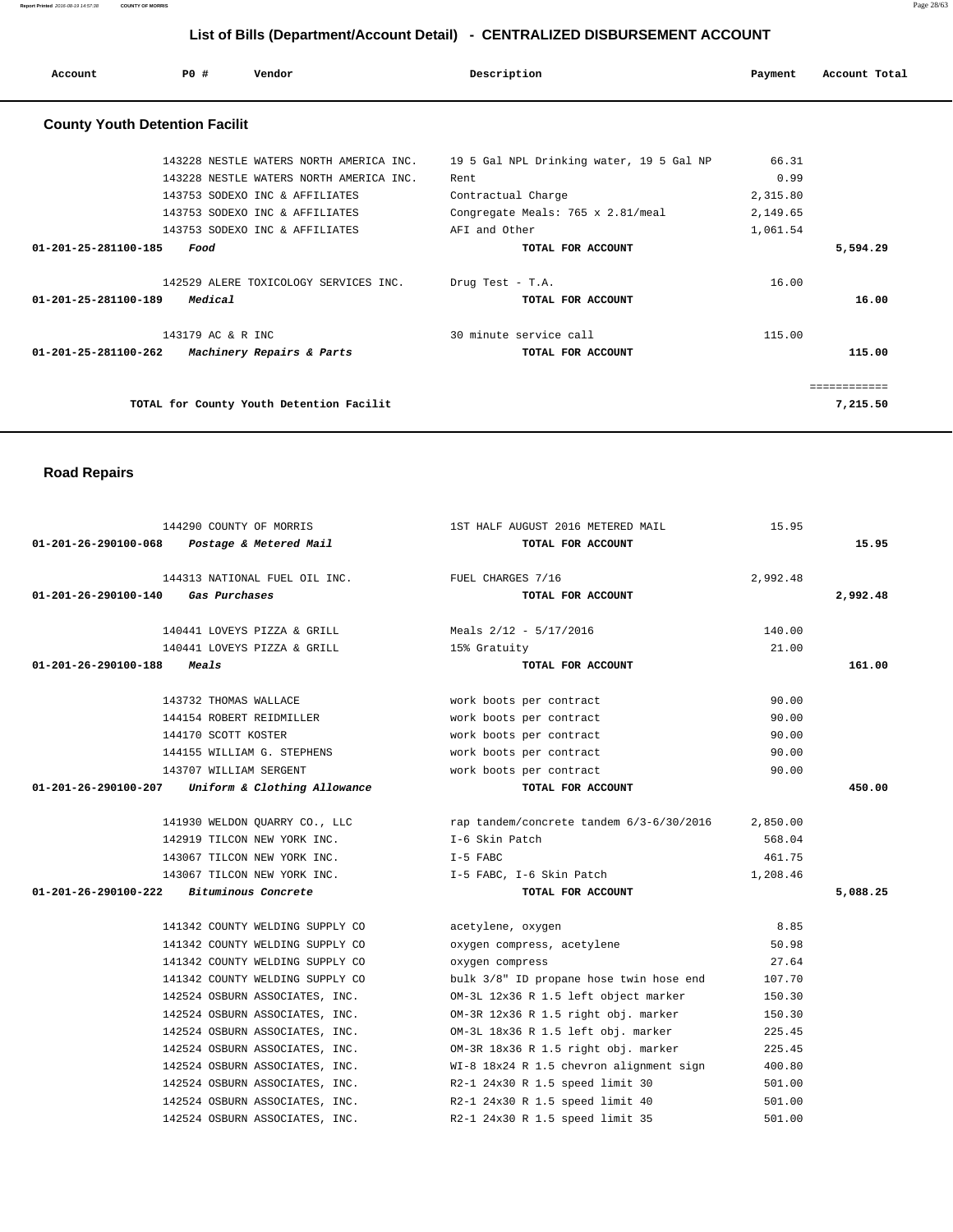### **Report Printed** 2016-08-19 14:57:38 **COUNTY OF MORRIS** Page 29/63

### **List of Bills (Department/Account Detail) - CENTRALIZED DISBURSEMENT ACCOUNT**

| Account                        | PO#                      | Vendor                              | Description                               | Payment | Account Total |
|--------------------------------|--------------------------|-------------------------------------|-------------------------------------------|---------|---------------|
| <b>Road Repairs</b>            |                          |                                     |                                           |         |               |
|                                |                          | 142524 OSBURN ASSOCIATES, INC.      | 12x18 R 1.5 white w/red border only       | 250.50  |               |
|                                |                          | 142524 OSBURN ASSOCIATES, INC.      | 24x24 R 1.5 emergency medical services    | 80.16   |               |
|                                |                          | 142524 OSBURN ASSOCIATES, INC.      | 24x6 R 1.5 250feet type XI Revbl/W        | 20.04   |               |
|                                |                          | 142524 OSBURN ASSOCIATES, INC.      | R3-7L 30x30 R 1.875 left lane must turn   | 835.20  |               |
|                                |                          | 142524 OSBURN ASSOCIATES, INC.      | R3-7R 30x30 R 1.875 right lane must turn  | 835.20  |               |
|                                |                          | 142524 OSBURN ASSOCIATES, INC.      | R3-H8CA 48x30 lane use control sign (L-T  | 52.40   |               |
|                                |                          | 142524 OSBURN ASSOCIATES, INC.      | R3-H8CB 48x30 lane use control sign (T-T) | 52.40   |               |
|                                |                          | 142524 OSBURN ASSOCIATES, INC.      | D1-1 30x18 R 1.5 left arrow Rt 10         | 19.65   |               |
|                                |                          | 142524 OSBURN ASSOCIATES, INC.      | D1-1 30x18 left arrow Rt 46 left          | 19.65   |               |
| $01 - 201 - 26 - 290100 - 238$ | Signage                  |                                     | TOTAL FOR ACCOUNT                         |         | 5,140.92      |
|                                | 142598 GRAINGER          |                                     | seal and gasket kit # 6-1945-9            | 48.20   |               |
|                                | 143064 SUSSEX COUNTY MUA |                                     | CTM00001CM Street Sweeping 7/12           | 217.80  |               |
|                                | 143064 SUSSEX COUNTY MUA |                                     | St Sweeping 7/12                          | 220.95  |               |
|                                | 143064 SUSSEX COUNTY MUA |                                     | St Sweeping 7/15                          | 159.30  |               |
|                                | 143064 SUSSEX COUNTY MUA |                                     | St Sweeping 7/15                          | 186.60  |               |
| $01 - 201 - 26 - 290100 - 260$ |                          | Construction Materials              | TOTAL FOR ACCOUNT                         |         | 832.85        |
|                                |                          | 142600 NORTHERN SAFETY CO. INC.     | Economy Class 2 Mesh Vest                 | 215.86  |               |
|                                |                          | 143061 NORTHEASTERN HARDWARE CO INC | 5 gallon coolers                          | 63.90   |               |
| $01 - 201 - 26 - 290100 - 266$ | Safety Items             |                                     | TOTAL FOR ACCOUNT                         |         | 279.76        |
|                                |                          |                                     |                                           |         | ============  |

```
 TOTAL for Road Repairs 14,961.21
```
 **Bridges and Culverts** 

| 142539 RICCIARDI BROTHERS OF            | bm urethane safety black galbm dtm acryl | 3,180.03 |          |
|-----------------------------------------|------------------------------------------|----------|----------|
| 142540 SHERWIN WILLIAMS                 | plastic trau liner, blue tray liners, ec | 241.42   |          |
| Paint<br>$01 - 201 - 26 - 292100 - 234$ | TOTAL FOR ACCOUNT                        |          | 3,421.45 |
| 142536 GALETON GLOVES                   | SAFETY GLOVES, SAFETY VESTS, HEAR PLUGS, | 353.82   |          |
| 01-201-26-292100-266<br>Safety Items    | TOTAL FOR ACCOUNT                        |          | 353.82   |
|                                         |                                          |          |          |
|                                         |                                          |          |          |
| TOTAL for Bridges and Culverts          |                                          |          | 3,775.27 |
|                                         |                                          |          |          |

### **Shade Tree Commission**

| 240.00 | Shirt, Carpenter Pants, RIPSTOP Pant     | 143057 FLEMINGTON DEPT STORE INC                     |
|--------|------------------------------------------|------------------------------------------------------|
| 235.91 | Shirts, Gloves,, Liner Hat, Fitted Jeans | 143057 FLEMINGTON DEPT STORE INC                     |
| 216.90 | Chr/Khaki/Blk Cargo Pants, helmet liners | 143057 FLEMINGTON DEPT STORE INC                     |
| 226.85 | Shirts, Pants, Jeans Traditional Fit,    | 143057 FLEMINGTON DEPT STORE INC                     |
| 919.66 | TOTAL FOR ACCOUNT                        | Uniform & Clothing Allowance<br>01-201-26-300100-207 |
|        |                                          |                                                      |
|        |                                          |                                                      |
| 919.66 |                                          | TOTAL for Shade Tree Commission                      |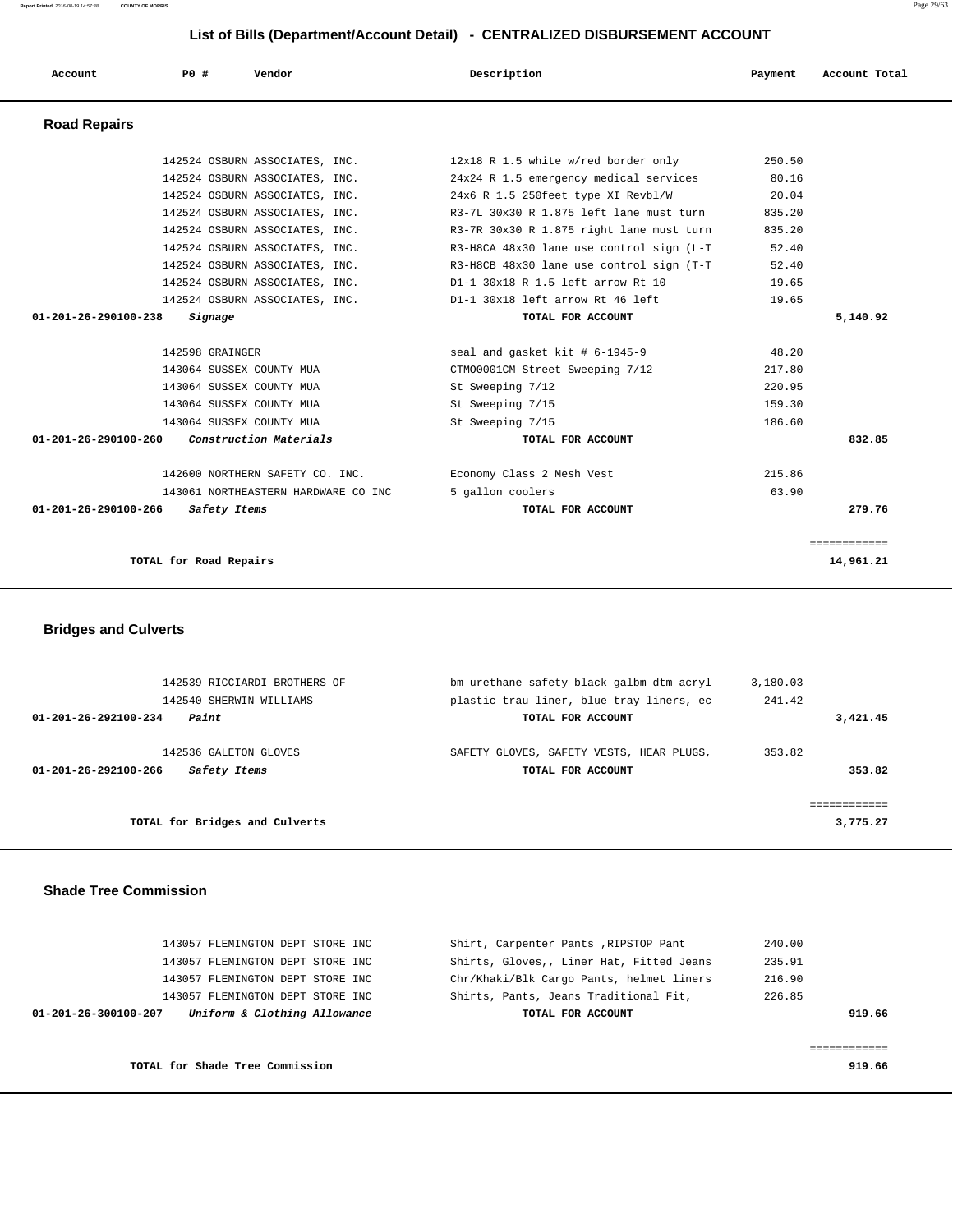**List of Bills (Department/Account Detail) - CENTRALIZED DISBURSEMENT ACCOUNT Account P0 # Vendor Description Payment Account Total** 143531 WILLIAM F. BARNISH RENT FOR DOVER PROBATION / SEPTEMBER 201 8,607.50  **01-201-26-310100-029 Building Rental TOTAL FOR ACCOUNT 8,607.50** 142184 ACORN TERMITE AND PEST RE: PEST CONTROL - JUNE 2016/ DATED 06-2 750.00  **01-201-26-310100-036 Contracted Services TOTAL FOR ACCOUNT 750.00** 142203 WEBSTER PLUMBING & RE: COUNTY GARAGE/ 07-05-16 4,368.00 142203 WEBSTER PLUMBING & RE: REMOTE LOCATIONS - CLEAN SEWER MAINS 1,494.00 142203 WEBSTER PLUMBING & RE: CH/ 06-29-16 1,344.00 141838 WEBSTER PLUMBING & RE: JDC/ 06-16-16 345.38 143212 RICHARD FARRELL INC. RE: QUARTERLY SERVICE AGREEMENT/ 3Q16/ 0 1,500.00  **01-201-26-310100-044 Equipment Service Agreements TOTAL FOR ACCOUNT 9,051.38** 143511 MORRISTOWN PARKING AUTHORITY PARKING MAINTENANCE FEE/ AUGUST 2016 5,340.00  **01-201-26-310100-062 Parking Lot Rental TOTAL FOR ACCOUNT 5,340.00** 143797 EMPLOYMENT HORIZONS, INC. CLEANING SERVICES - JULY 2016/ DATED 07- 45,379.00 142651 NEW JERSEY OVERHEAD DOOR LLC RE: SHERIFF/ 05-17-16 1,650.00 140490 NEW JERSEY OVERHEAD DOOR LLC RE: PSTA/ 05-25-16 1,280.00 140573 NEW JERSEY OVERHEAD DOOR LLC RE: PSTA/05-02-16 1,280.00 142994 GPC, INC. RE: CH/ 07-19-16 1,572.00 143530 PAT SCANLAN LANDSCAPING, INC. RE: LANDSCAPING/ 07-01-16 4,432.50  **01-201-26-310100-084 Other Outside Services TOTAL FOR ACCOUNT 55,593.50** 141857 COMPLETE SECURITY SYSTEMS, INC. RE: DOVER PROBATION - CHANGE CAMERA VIEW 166.00  **01-201-26-310100-128 Security Equipment TOTAL FOR ACCOUNT 166.00** 143078 FRANKLIN-GRIFFITH LLC WO77752/ RE: MV/ 06-16-16 254.40 143214 W.B. MASON COMPANY INC C1019843/ RE: MORRIS VIEW/ 07-15-16 524.70  **01-201-26-310100-204 Plant Operations TOTAL FOR ACCOUNT 779.10** 143215 UNIVERSAL UNIFORM SALES CO.INC RE: SAM MENDEZ- 2016 UNIFORMS-07-12-16 78.00 143479 NORMA URQUIA RE: 2016 WORK BOOTS - NIGHT CREW/ 07-29- 89.99 142806 JULIO C. AVELAR RE: 2016 WORK BOOTS - NIGHT CREW/ 07-17- 90.00  **01-201-26-310100-207 Uniform & Clothing Allowance TOTAL FOR ACCOUNT 257.99** 142813 AMERICAN FLOORS & BLINDS WO77404/ RE: CH/ 04-29-16 263.65 144125 HATCH MOTT MACDONALD, LLC PROFESSIONAL ENGINEERING SERVICES EROSIO 640.00  **01-201-26-310100-223 Building Repairs TOTAL FOR ACCOUNT 903.65** 143076 KLEIZA ENTERPRISES INC RE: YOUTH SHELTER/ 07-19-16 150.00 143409 FASTENAL COMPANY WO77528/ RE:ROADS/ 07-20-16 19.31 143409 FASTENAL COMPANY WO77528/ RE:ROADS/ 07-25-16 4.63 143409 FASTENAL COMPANY WO77528/ RE:ROADS/ 07-27-16 2,697.60 143423 FASTENAL COMPANY WO77528/ RE: ROADS/ 07-26-16 2,558.55 143423 FASTENAL COMPANY WO77528/ RE: ROADS/ 07-26-16 67.49 142812 GRAINGER WO78047/ RE: SMALL TOOLS/ 07-13-16 414.73  **01-201-26-310100-235 Pipes - Others TOTAL FOR ACCOUNT 5,912.31** 142647 GRAINGER WO78042/ RE: SMALL TOOLS/ 07-12-16 729.00 142812 GRAINGER WO78047/ RE: SMALL TOOLS/ 07-13-16 27.24 142812 GRAINGER WO78047/ RE: SMALL TOOLS/ 07-13-16 30.90 142812 GRAINGER WO78047/ RE: SMALL TOOLS/ 07-13-16 68.17  **01-201-26-310100-239 Small Tools TOTAL FOR ACCOUNT 855.31** 142946 MOE DISTRIBUTORS INC. WO78071/ RE: SHADE TREE/ 07-19-16 85.90 143075 CHEROKEE GLASS INC WO78034/ RE: PSTA/ 07-22-16 570.00

**Report Printed** 2016-08-19 14:57:38 **COUNTY OF MORRIS** Page 30/63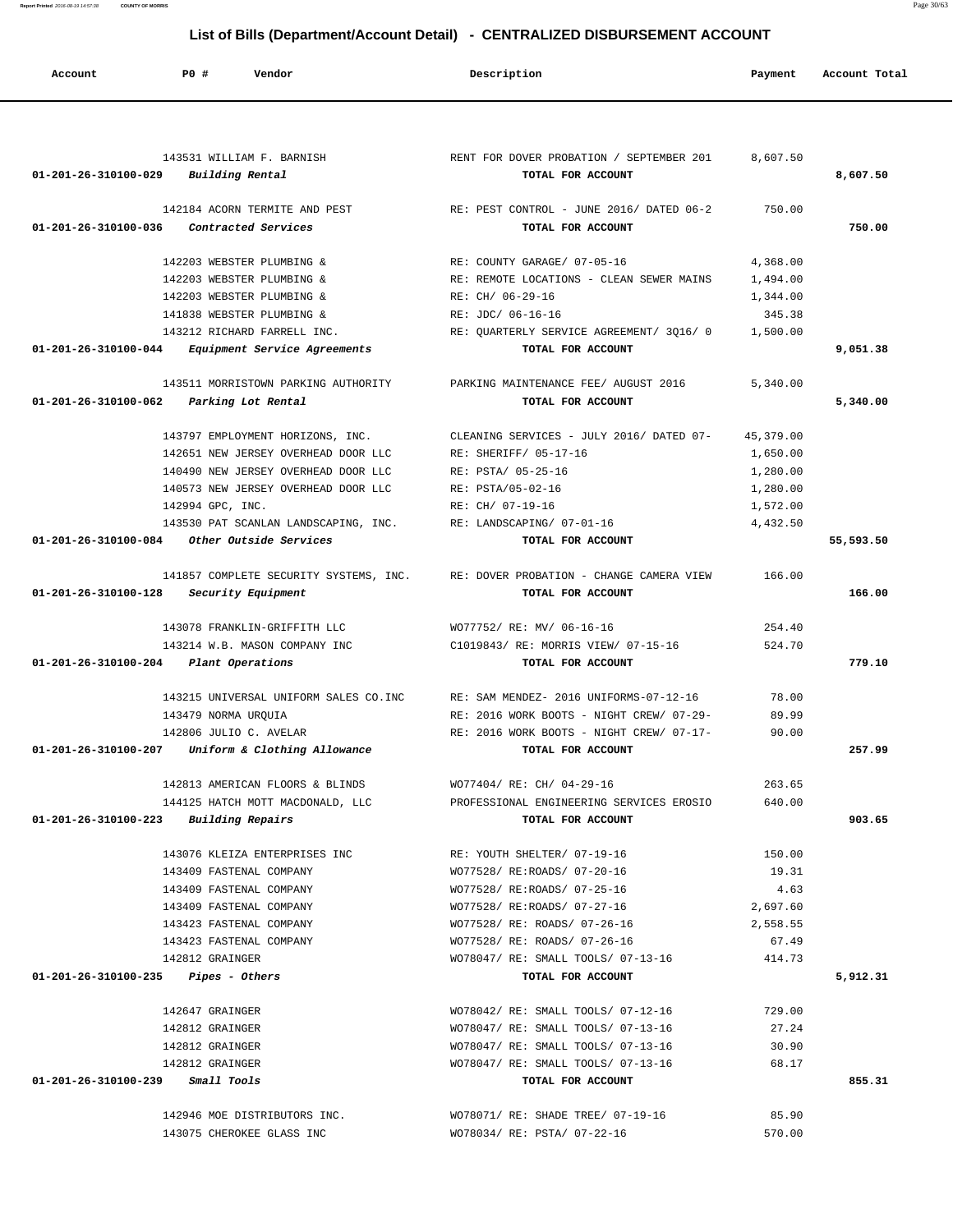**Report Printed** 2016-08-19 14:57:38 **COUNTY OF MORRIS** Page 31/63

# **List of Bills (Department/Account Detail) - CENTRALIZED DISBURSEMENT ACCOUNT**

| Account                                    | PO#                           | Vendor                                             | Description                                                                          | Payment         | Account Total |
|--------------------------------------------|-------------------------------|----------------------------------------------------|--------------------------------------------------------------------------------------|-----------------|---------------|
|                                            |                               |                                                    |                                                                                      |                 |               |
|                                            |                               | 143423 FASTENAL COMPANY                            | WO78061/ RE: B&G - HILL/ 07-18-16                                                    | 574.56          |               |
|                                            |                               | 143423 FASTENAL COMPANY                            | WO78028/ COUNTY LIB/ 07-22-16                                                        | 5,192.64        |               |
|                                            |                               | 143423 FASTENAL COMPANY                            | WO78061/ RE: B&G - HILL/ 07-26-16                                                    | 48.32           |               |
|                                            |                               | 143423 FASTENAL COMPANY                            | WO78060/ RE: B&G - HILL/ 07-26-16                                                    | 168.25          |               |
|                                            |                               | 143077 FASTENAL COMPANY<br>143077 FASTENAL COMPANY | WO77267/ RE: PSTA/ 07-14-16                                                          | 315.14<br>24.84 |               |
|                                            |                               | 143484 CONTINENTAL HARDWARE, INC.                  | WO78081/ RE: CTY LIBRARY/ 07-21-16<br>WO78029/RE: LAW & PUBLIC SAFETY/ 07-12-        | 714.00          |               |
|                                            |                               | 143529 HOME DEPOT U.S.A., INC.                     | WO78126/ RE: K-9/ 07-27-16                                                           | 138.32          |               |
|                                            |                               | 143529 HOME DEPOT U.S.A., INC.                     | WO78126/ RE: K-9/ 07-28-16                                                           | 384.38          |               |
|                                            |                               | 143529 HOME DEPOT U.S.A., INC.                     | WO78126/ RE: K-9/ 07-30-16                                                           | 162.81          |               |
|                                            |                               |                                                    | 143529 HOME DEPOT U.S.A., INC. WO78126/RE: K-9/08-02-16                              | 217.22          |               |
|                                            |                               |                                                    |                                                                                      | 19.88           |               |
|                                            | 142885 GLAS-TINT, LLC         |                                                    | 143692 HOME DEPOT U.S.A., INC. WO78126/RE: K-9/08-02-16<br>RE: MORRIS VIEW/ 07-19-16 | 540.00          |               |
|                                            | 142647 GRAINGER               |                                                    | RE: L&PS/ 07-12-16                                                                   | 356.40          |               |
|                                            | 141853 GRAINGER               |                                                    | RE: B&G/ -6-16-16                                                                    | 48.92           |               |
|                                            | 141853 GRAINGER               |                                                    | WO77970/ RE: B&G/ 06-24-16                                                           | 272.95          |               |
|                                            |                               | 01-201-26-310100-249 Bldg Maintenance Supplies     | TOTAL FOR ACCOUNT                                                                    |                 | 9,851.36      |
|                                            |                               |                                                    |                                                                                      |                 |               |
|                                            |                               |                                                    | 143692 HOME DEPOT U.S.A., INC. WO78173/RE:CH/08-04-16                                | 353.43          |               |
|                                            |                               | 143513 IRRIGATION & LANDSCAPE                      | RE: 911 - INSTALLATION OF SPRINKLER SYST 3,800.00                                    |                 |               |
|                                            |                               | 01-201-26-310100-251 Ground Maintenance Supplies   | TOTAL FOR ACCOUNT                                                                    |                 | 4,153.43      |
|                                            |                               | 143586 ALLEN PAPER & SUPPLY CO                     | WO77938/ RE: B&G - HILL/ 07-05-16                                                    | 540.00          |               |
|                                            |                               | 143082 TOMAR INDUSTRIES INC                        | WO77976/ RE: B&G/ 07-18-16                                                           | 950.00          |               |
| $01-201-26-310100-252$ Janitorial Supplies |                               |                                                    | TOTAL FOR ACCOUNT                                                                    |                 | 1,490.00      |
|                                            |                               | 143083 POWER PLACE INC                             | WO78005/ RE: B&G / 07-06-16                                                          | 510.69          |               |
| $01 - 201 - 26 - 310100 - 258$ Equipment   |                               |                                                    | TOTAL FOR ACCOUNT                                                                    |                 | 510.69        |
|                                            |                               | 143582 AW DREW ENVIRONMENTAL LLC                   | RE: NJDEP AIR PERMITTING FOR B&G/ 08-02-                                             | 531.25          |               |
|                                            | 142647 GRAINGER               |                                                    | WO77885/ RE: PSTA/ 07-11-16                                                          | 3,913.44        |               |
|                                            |                               | 144043 JOHNSTONE SUPPLY                            | WO78099/ RE: L&PS/ 07-22-16                                                          | 118.59          |               |
|                                            |                               | 144043 JOHNSTONE SUPPLY                            | WO78162/ RE: GREYSTONE/ 08-01-16                                                     | 36.77           |               |
|                                            |                               | 144043 JOHNSTONE SUPPLY                            | WO77192/ RE: B&G/ 08-03-16                                                           | 96.90           |               |
| 01-201-26-310100-264 Heat & A/C            |                               |                                                    | TOTAL FOR ACCOUNT                                                                    |                 | 4,696.95      |
|                                            |                               |                                                    |                                                                                      |                 |               |
|                                            |                               | 143081 FRANKLIN-GRIFFITH LLC                       | WO77970/ RE: B&G/ 07-01-16                                                           | 76.25           |               |
|                                            |                               | 143081 FRANKLIN-GRIFFITH LLC                       | WO78003/ RE: B&G/ 07-06-16                                                           | 132.32          |               |
|                                            |                               | 143081 FRANKLIN-GRIFFITH LLC                       | WO78003/ RE: B&G/ 07-06-16                                                           | 1,621.48        |               |
|                                            |                               | 141846 FRANKLIN-GRIFFITH LLC                       | WO77970/ RE: B&G/ 06-27-16                                                           | 283.88          |               |
|                                            |                               | 141846 FRANKLIN-GRIFFITH LLC                       | WO77970/ RE: B&G/ 06-27-16                                                           | 914.89          |               |
|                                            |                               | 141846 FRANKLIN-GRIFFITH LLC                       | WO77970/ RE: B&G/ 06-29-16                                                           | 20.80           |               |
|                                            |                               | 141846 FRANKLIN-GRIFFITH LLC                       | WO77970/ RE: B&G/ 06-28-16                                                           | 9.70            |               |
|                                            |                               | 141846 FRANKLIN-GRIFFITH LLC                       | WO77338/ RE: SHERIFF/ 06-22-16                                                       | 1,033.37        |               |
|                                            | 141853 GRAINGER               |                                                    | WO77970/ RE: B&G/ 06-24-16                                                           | 692.74          |               |
|                                            | 141853 GRAINGER               |                                                    | WO77970/ RE: B&G/ 06-24-16                                                           | 304.04          |               |
|                                            | 141853 GRAINGER               |                                                    | WO77970/ RE: B&G/ 06-28-16                                                           | 15.88           |               |
| 01-201-26-310100-265 Electrical            |                               |                                                    | TOTAL FOR ACCOUNT                                                                    |                 | 5,105.35      |
|                                            |                               |                                                    |                                                                                      |                 | ============  |
|                                            | TOTAL for Buildings & Grounds |                                                    |                                                                                      |                 | 114,024.52    |

 **Motor Services Center** 

 143425 W.B. MASON COMPANY INC INK CARTRIDGE,LABEL,TAPE,PLANNER. 140.68  **01-201-26-315100-058 Office Supplies & Stationery TOTAL FOR ACCOUNT 140.68**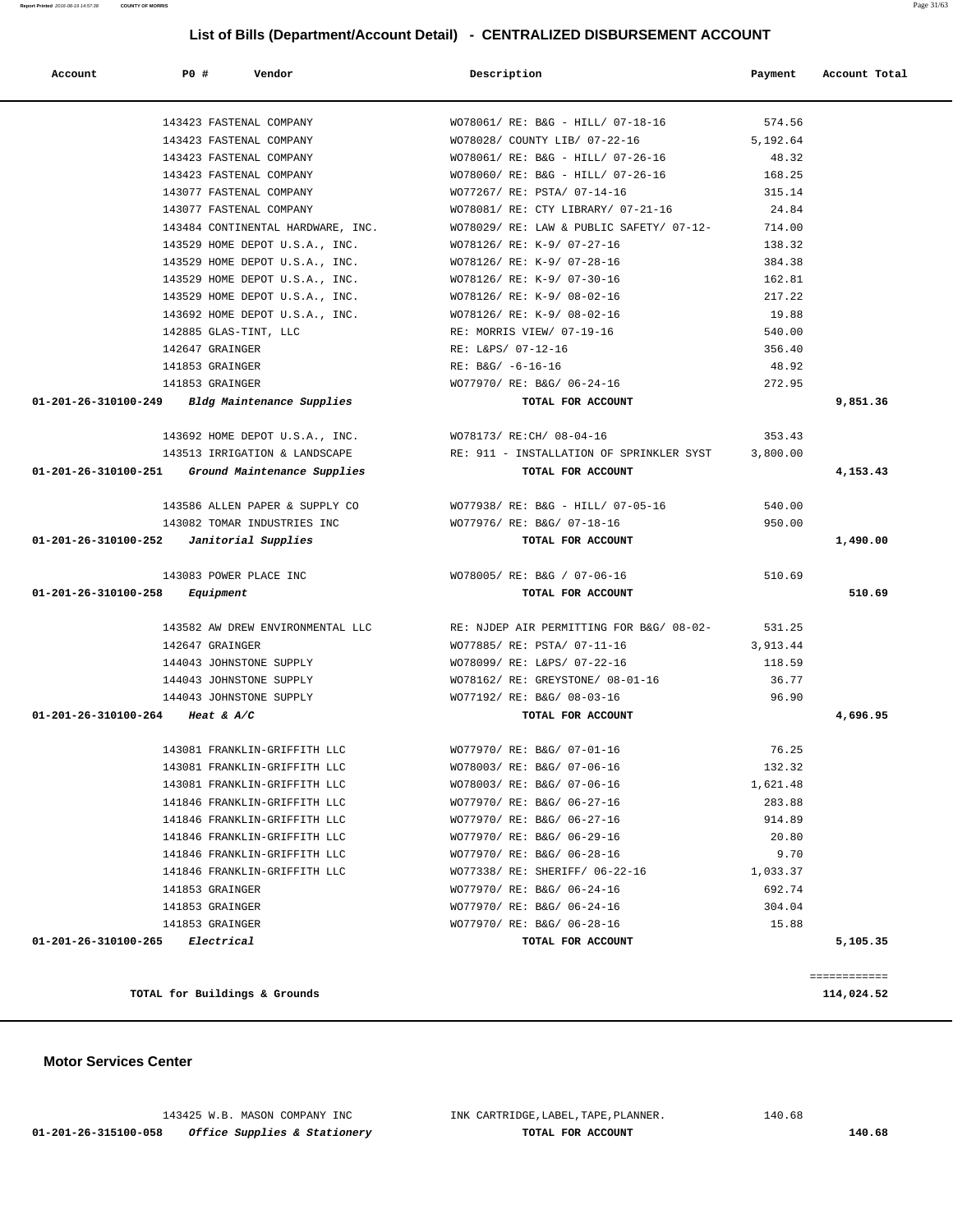| 141993 W.B. MASON COMPANY INC                                            | COFFEE RENTAL FEE                         | 11.99       |          |
|--------------------------------------------------------------------------|-------------------------------------------|-------------|----------|
| 141993 W.B. MASON COMPANY INC                                            | COFFEE                                    | 56.08       |          |
| 142952 WHITEMARSH CORPORATION                                            | COAX NOZZLE.                              | 350.00      |          |
| 142952 WHITEMARSH CORPORATION                                            | freight                                   | 9.11        |          |
| 143441 NESTLE WATERS NORTH AMERICA INC. 0435051180, 06/15/16 - 07/14/16  |                                           | 103.96      |          |
| 143448 RUBBERCYCLE                                                       | TIRES DISPOSAL                            | 674.00      |          |
| 142584 SGS TESTCOM INC                                                   | MONTHLY INSPECTION MAINTENANCE - JULY 20  | 189.41      |          |
| 142935 J & D SALES & SERVICE LLC                                         | SERVICE WATER RECYCLER                    | 306.90      |          |
| 142935 J & D SALES & SERVICE LLC                                         | SERVICE WATER RECYCLER                    | 878.88      |          |
| 142935 J & D SALES & SERVICE LLC                                         | 55 GALLON DRUM ALUMINIUMSULFATE, 55 GALLO | 604.00      |          |
| 142942 ONE SOURCE OF NEW JERSEY LLC ZINK COATED WEIGHTS - ASSORTED SIZES |                                           | 420.01      |          |
| 142574 ONE SOURCE OF NEW JERSEY LLC WHEEL WEIGHTS.                       |                                           | 438.81      |          |
| 143435 BEAUTIFUL RAGS                                                    | WHITE SHOP TOWEL                          | 267.18      |          |
| 01-201-26-315100-098 Other Operating&Repair Supply                       | TOTAL FOR ACCOUNT                         |             | 4,506.61 |
| 142964 AMERICAN WEAR INC.                                                | Uniforms and Mat Rental Services          | 268.57      |          |
| $01-201-26-315100-207$ Uniform & Clothing Allowance                      | TOTAL FOR ACCOUNT                         |             | 268.57   |
| 143434 INTER CITY TIRE                                                   | TIRES                                     | 507.20      |          |
| 143434 INTER CITY TIRE                                                   | TIRES                                     | 302.22      |          |
| 143434 INTER CITY TIRE                                                   | TIRES                                     | 654.02      |          |
| 143434 INTER CITY TIRE                                                   | TIRES                                     | 334.05      |          |
| 143434 INTER CITY TIRE                                                   | TIRES                                     | 667.62      |          |
| 142934 INTER CITY TIRE                                                   | TIRES                                     | 1,424.57    |          |
| 142934 INTER CITY TIRE                                                   | TIRES                                     | 302.18      |          |
| 143416 BARNWELL HOUSE OF TIRES, INC.                                     | TIRES                                     | 1,020.15    |          |
| 143416 BARNWELL HOUSE OF TIRES, INC.                                     | TIRES                                     | 123.89      |          |
| 142925 BARNWELL HOUSE OF TIRES, INC.                                     | TIRES                                     | 180.00      |          |
| 142925 BARNWELL HOUSE OF TIRES, INC.                                     | TIRES                                     | 211.92      |          |
| 142925 BARNWELL HOUSE OF TIRES, INC.                                     | TIRES                                     | 237.16      |          |
| 142925 BARNWELL HOUSE OF TIRES, INC.                                     | TIRES                                     | 261.34      |          |
| $01 - 201 - 26 - 315100 - 245$ Tires                                     | TOTAL FOR ACCOUNT                         |             | 6,226.32 |
| 142950 SNAP-ON INDUSTRIAL                                                | MET RTHR TAP, MINI RED SD.                | 20.77       |          |
| 142950 SNAP-ON INDUSTRIAL                                                | 8PC COMBO INS S/GR GRN SD SET.            | 123.71      |          |
| $01-201-26-315100-246$ Tools - Others                                    | TOTAL FOR ACCOUNT                         |             | 144.48   |
| 143443 PRAXAIR DISTRIBUTION                                              | WELD ROD.                                 | 163.41      |          |
| 143443 PRAXAIR DISTRIBUTION                                              | LENS.                                     | 12.99       |          |
| 01-201-26-315100-248 Welding-Oxygen-Acetylene Etc                        | TOTAL FOR ACCOUNT                         |             | 176.40   |
| 142936 KENVIL POWER EQUIPMENT, INC.                                      | REWIND STARTER.                           | 28.99       |          |
| 143437 MID-ATLANTIC TRUCK CENTRE INC                                     | TRAY, COVER, BOLT, RETAINER, SCREW, NUT.  | 548.12      |          |
| 142938 MID-ATLANTIC TRUCK CENTRE INC                                     | TIE ROD.                                  | 278.80      |          |
| 142938 MID-ATLANTIC TRUCK CENTRE INC                                     | COOLER.                                   | 366.46      |          |
| 142568 MONTAGE ENTERPRISES INC.                                          | CREDIT.                                   | $-1,968.36$ |          |
| 142568 MONTAGE ENTERPRISES INC.                                          | JOYSTICK.                                 | 172.70      |          |
| 142568 MONTAGE ENTERPRISES INC.                                          | ROLLER.                                   | 801.50      |          |
| 142568 MONTAGE ENTERPRISES INC.                                          | BEARING.                                  | 189.60      |          |
| 142568 MONTAGE ENTERPRISES INC.                                          | PIN, BLADE.                               | 183.62      |          |
| 142568 MONTAGE ENTERPRISES INC.                                          | ROLLER, BRACKET, BEARING.                 | 1,968.36    |          |
| 142568 MONTAGE ENTERPRISES INC.                                          | RING.                                     | 109.00      |          |
| 142568 MONTAGE ENTERPRISES INC.                                          | SHOE.                                     | 20.92       |          |
| 142927 CLIFFSIDE BODY CORP                                               | (UNIT 16-47) INSTALL SPREADER VALVE.      | 585.00      |          |
| 143430 FRED BEANS PARTS, INC.                                            | MODULE, HOSE.                             | 283.50      |          |
| 143430 FRED BEANS PARTS, INC.                                            | HOSE.                                     | 194.33      |          |

### **Motor Services Center**

# **List of Bills (Department/Account Detail) - CENTRALIZED DISBURSEMENT ACCOUNT**

 **Account P0 # Vendor Description Payment Account Total**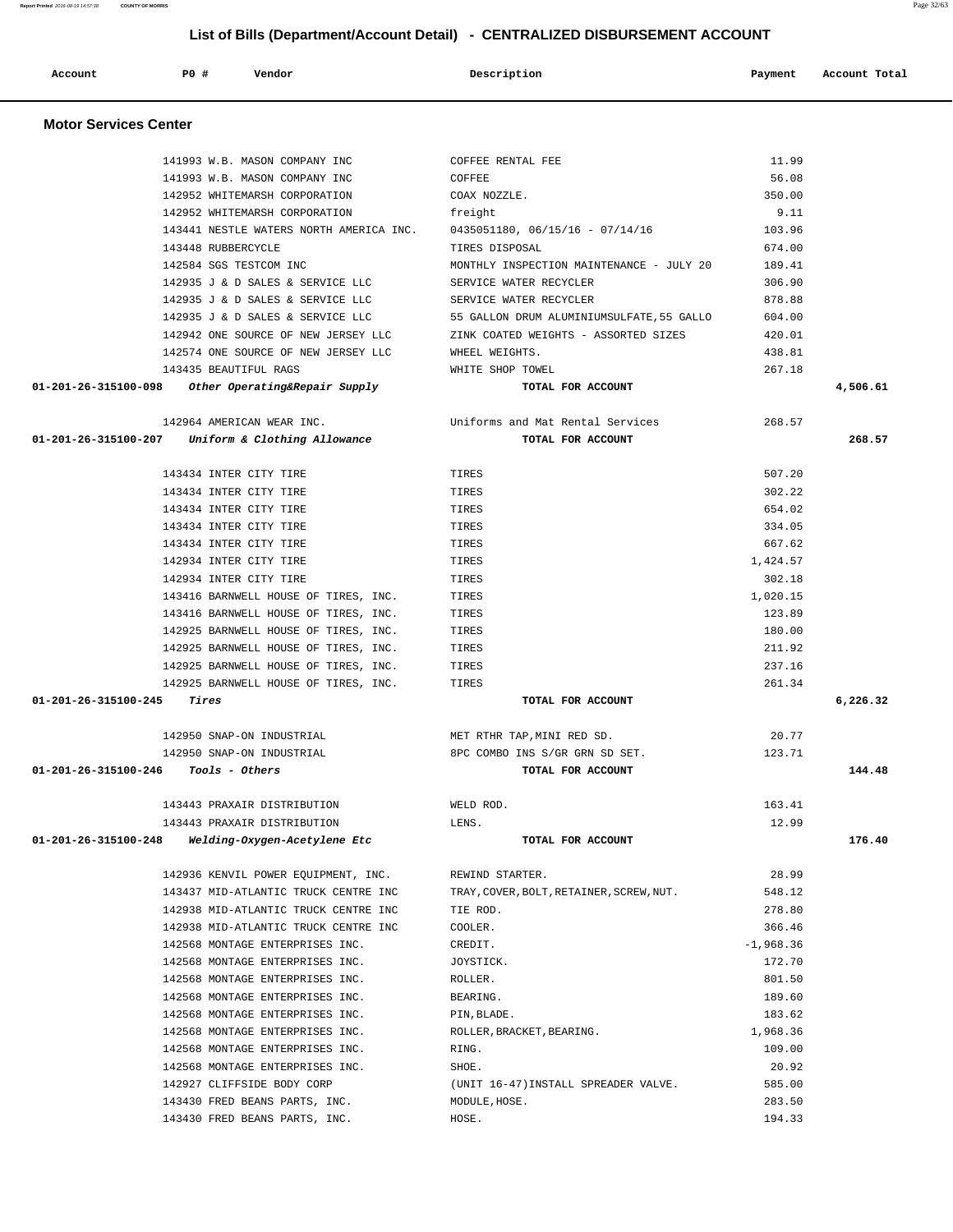| Account<br>. | P0 # | Vendor | Description | Payment | Account Total |
|--------------|------|--------|-------------|---------|---------------|
|              |      |        |             |         |               |

## **Motor Services Center**

| 143430 FRED BEANS PARTS, INC.                            |                                                  | 443.39    |           |
|----------------------------------------------------------|--------------------------------------------------|-----------|-----------|
| 143430 FRED BEANS PARTS, INC.                            | CLUTCH.<br>CONNECTION, ACTUATOR.                 | 368.40    |           |
| 143430 FRED BEANS PARTS, INC. ROTOR, KIT, SEAL.          |                                                  | 287.22    |           |
| 143430 FRED BEANS PARTS, INC.                            | SEAL.                                            | 85.22     |           |
| 143430 FRED BEANS PARTS, INC.                            | DEFLECTOR.                                       | 31.30     |           |
| 143430 FRED BEANS PARTS, INC.                            | SEAL.                                            | 85.22     |           |
| 143147 FRED BEANS PARTS, INC.                            | TURBO, KIY, SENSOR, TUBE, CONNECTOR, DUCT.       | 243.53    |           |
| 143147 FRED BEANS PARTS, INC.                            | END, ROD, DAMPER.                                | 331.86    |           |
| 143147 FRED BEANS PARTS, INC.                            | TURBO, TUBE, DUCT.                               | 1,367.75  |           |
| 143147 FRED BEANS PARTS, INC.                            | BEARING, SEAL, GASKET, ROTOR.                    | 221.04    |           |
| 142930 FF1 PROFESSIONAL SAFETY SERVICES CAMLOCK FITTING. |                                                  | 99.20     |           |
| 142561 GROFF TRACTOR NEW JERSEY, LLC                     | ALTERNATOR, BELT.                                | 187.46    |           |
| 142924 AIR BRAKE & EQUIPMENT                             | WIPER BLADES.                                    | 99.00     |           |
| 142549 AMERICAN HOSE & HYDRAULICS                        | NEW REPLACEMENT HYDRAULIC MOTOR.                 | 2,782.40  |           |
| 142549 AMERICAN HOSE & HYDRAULICS                        | (UNIT 99-9) FABRICATE NEW ROD. REPLACED          | 1,355.00  |           |
| 142923 AMERICAN HOSE & HYDRAULICS                        | COUPLER, NIPPLE, ADAPTER.                        | 144.35    |           |
| 143450 STORR TRACTOR CO.                                 | FITTING.                                         | 389.82    |           |
| 142587 STEWART & STEVENSON                               | (UNIT 5-1) PIPE, CLAMP. CLEAN DPF. 1, 419.48     |           |           |
| 142587 STEWART & STEVENSON                               | AIR FILTER.                                      | 259.29    |           |
| 142587 STEWART & STEVENSON                               | AIR FILTER.                                      | 388.62    |           |
| 142948 SAMSON METAL SERVICES                             | 2" SQUARE TUBING,21/2 SQUARE TUBING.             | 523.61    |           |
| 142563 JESCO INC.                                        | 26769 HOSE.                                      | 24.93     |           |
| 142943 PEIRCE EQUIPMENT CO.                              | (UNIT 13-7) HOSE COUPLING. CUT OFF DAMAGE 126.99 |           |           |
| 142926 BROWN'S HUNTERDON                                 | SEAT.                                            | 443.43    |           |
| $01-201-26-315100-261$ Spare Parts for Equipment         | TOTAL FOR ACCOUNT                                |           | 15,480.19 |
|                                                          |                                                  |           |           |
| 143439 MORRISTOWN AUTO BODY INC                          | TOWING (13-34) 07/19/16                          | 625.00    |           |
| 143439 MORRISTOWN AUTO BODY INC                          | TOWING (11-20) 7/22/16                           | 350.00    |           |
| 142937 MCMASTER-CARR SUPPLY CO                           | WORK BENCH, DRAWER.                              | 325.07    |           |
| 143431 FLEMINGTON BUICK CHEVROLET                        | ROD KIT.                                         | 87.44     |           |
| 143431 FLEMINGTON BUICK CHEVROLET                        | FILTER, BATTERY.                                 | 228.64    |           |
| 143431 FLEMINGTON BUICK CHEVROLET                        | RECEPTACLE.                                      | 43.26     |           |
| 143431 FLEMINGTON BUICK CHEVROLET                        | HOUSING, CAM, MODULE.                            | 282.72    |           |
| 142932 FLEMINGTON CHRYSLER                               | BLOWER MOTOR, RESISTOR.                          | 157.74    |           |
| 142558 FLEMINGTON CHRYSLER                               |                                                  |           |           |
|                                                          | CREDIT.                                          | $-97.02$  |           |
| 142558 FLEMINGTON CHRYSLER                               | CREDIT.                                          | $-200.00$ |           |
| 142558 FLEMINGTON CHRYSLER                               | CREDIT.                                          | $-18.00$  |           |
| 142558 FLEMINGTON CHRYSLER                               | FILTERS.                                         | 116.92    |           |
| 142558 FLEMINGTON CHRYSLER                               | TRANS COVER, BOLTS.                              | 71.85     |           |
| 142558 FLEMINGTON CHRYSLER                               | BATTERY RACK.                                    | 107.34    |           |
| 142558 FLEMINGTON CHRYSLER                               | MUFFLER.                                         | 410.52    |           |
| 142931 FLEMINGTON BUICK CHEVROLET                        | CREDIT.                                          | $-11.00$  |           |
| 142931 FLEMINGTON BUICK CHEVROLET                        | CREDIT.                                          | $-273.00$ |           |
| 142931 FLEMINGTON BUICK CHEVROLET                        | PUMP KIT, CAP.                                   | 60.28     |           |
| 142931 FLEMINGTON BUICK CHEVROLET                        | SHAFT.                                           | 336.40    |           |
| 142931 FLEMINGTON BUICK CHEVROLET                        | NUT, BOLT, PIPE.                                 | 74.79     |           |
| 143442 NIELSEN DODGE - C-J-R                             | MANIFOLD, GASKET, WIRES.                         | 380.60    |           |
| 143442 NIELSEN DODGE - C-J-R                             | MODULE.                                          | 284.95    |           |
| 143442 NIELSEN DODGE - C-J-R                             | A/C LINE.                                        | 31.97     |           |
| 142941 NIELSEN DODGE - C-J-R                             | OIL PAN, GASKET, SCREWS.                         | 202.33    |           |
| 142941 NIELSEN DODGE - C-J-R                             | CABLE.                                           | 139.16    |           |
| 142941 NIELSEN DODGE - C-J-R                             | LATCH.                                           | 134.55    |           |
| 142939 MORRISTOWN AUTO BODY INC                          | TOWING (13-29) 07/08/16                          | 115.00    |           |
| 137827 AW DIRECT                                         | WARNING LIGHT AMBER                              | 426.96    |           |
| 137827 AW DIRECT                                         | WARNING LIGHT AMBER                              | 426.96    |           |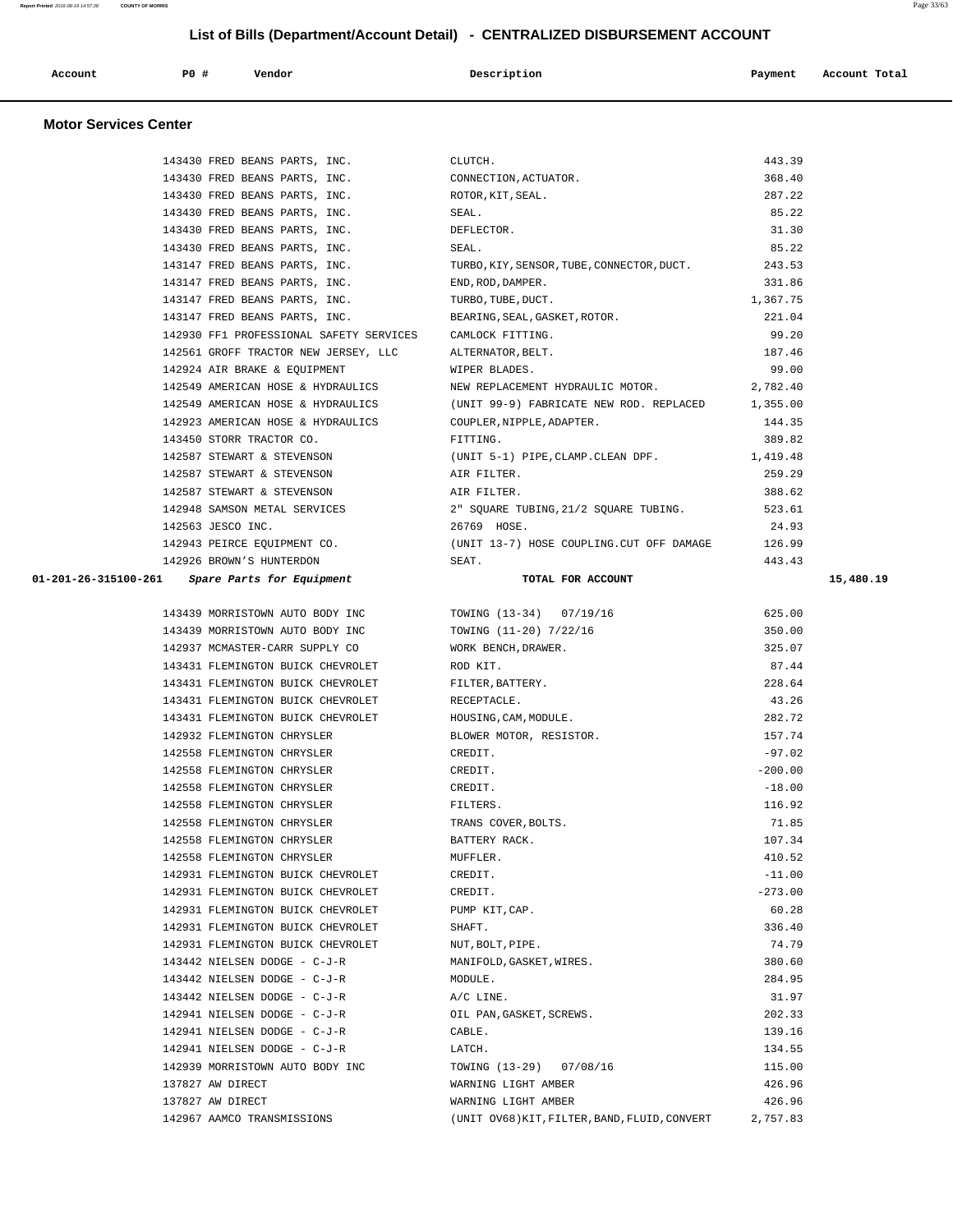| Account | PO# | Vendor | Description | Payment | Account Total<br>. |
|---------|-----|--------|-------------|---------|--------------------|
|         |     |        |             |         |                    |

# **Motor Services Center**

| 01-201-26-315100-291    Vehicle Repairs |                                             | TOTAL FOR ACCOUNT                                                                                                                                                                        | 16,822.54 |
|-----------------------------------------|---------------------------------------------|------------------------------------------------------------------------------------------------------------------------------------------------------------------------------------------|-----------|
|                                         | 142929 D&B AUTO SUPPLY                      | VALVE, AIR FILTER, SENSOR.                                                                                                                                                               | 247.03    |
|                                         | 142929 D&B AUTO SUPPLY                      | SILICONE, BATTERY, BATTERY BOX, ACCUMULATOR                                                                                                                                              | 315.17    |
|                                         | 142929 D&B AUTO SUPPLY                      | WINDOW REGULATOR, VALVE, A/C DRYER.                                                                                                                                                      | 104.81    |
|                                         | 142929 D&B AUTO SUPPLY                      | OIL FILTER, BRAKE PAD, AIR FILTER, DYE, PB B                                                                                                                                             | 235.49    |
|                                         | 143421 D&B AUTO SUPPLY                      | WHEEL NUT, OIL FILTER, CLAMP, AIR FILTER, BA                                                                                                                                             | 308.94    |
|                                         | 143421 D&B AUTO SUPPLY                      | OIL FILTER, WD-40, FUNNEL, DRAIN PAN, ROTOR                                                                                                                                              | 639.03    |
|                                         | 143421 D&B AUTO SUPPLY                      | BRAKE CALIPER, SENSOR, AIR FILTER, OIL FILT 615.58                                                                                                                                       |           |
|                                         | 143421 D&B AUTO SUPPLY                      | CREDIT                                                                                                                                                                                   | $-166.66$ |
|                                         | 143417 BEYER FORD                           | (UNIT# 13-14) VALVE. REPLACED PURGE VALV 287.84                                                                                                                                          |           |
|                                         | 143446 PLAINSMAN AUTO SUPPLY                | GREASE, BULB, LAMP, FUSE, SENSOR, HOSE, PIGTAI                                                                                                                                           | 361.12    |
|                                         | 143446 PLAINSMAN AUTO SUPPLY                | GASKET, SENSOR, CAP, GREASE, BRAKE PAD, ROTOR                                                                                                                                            | 306.68    |
|                                         | 143446 PLAINSMAN AUTO SUPPLY                | KIT, RESONATOR.                                                                                                                                                                          | 28.39     |
|                                         | 143446 PLAINSMAN AUTO SUPPLY                | MUFFLER, GASKET, ALTERNATOR.                                                                                                                                                             | 274.89    |
|                                         | 143446 PLAINSMAN AUTO SUPPLY                | BELT KIT, GASKET, BOLT, BELT, HOSE, THERMOSTA                                                                                                                                            | 957.28    |
|                                         | 143446 PLAINSMAN AUTO SUPPLY                | WHEEL COVER, GASKET.                                                                                                                                                                     | 20.16     |
|                                         | 142949 SMITH MOTOR CO., INC. EXHAUST VALVE. |                                                                                                                                                                                          | 184.29    |
|                                         |                                             | 143449 SMITH MOTOR CO., INC. NUT, SEAL, STUD, STARTER, BOLT, FLYWHEEL, TRAN                                                                                                              | 328.18    |
|                                         | 142947 ROUTE 23 AUTOMALL LLC                | MIRROR.                                                                                                                                                                                  | 434.86    |
|                                         | 142947 ROUTE 23 AUTOMALL LLC BRAKE PAD.     |                                                                                                                                                                                          | 114.04    |
|                                         | 142947 ROUTE 23 AUTOMALL LLC                | BOLT.                                                                                                                                                                                    | 49.92     |
|                                         | 142947 ROUTE 23 AUTOMALL LLC                | HOSE.                                                                                                                                                                                    | 28.08     |
|                                         | 142947 ROUTE 23 AUTOMALL LLC                | LOUVRE SET.                                                                                                                                                                              | 69.40     |
|                                         | 142947 ROUTE 23 AUTOMALL LLC                | OIL FILTER.                                                                                                                                                                              | 56.28     |
|                                         | 142947 ROUTE 23 AUTOMALL LLC                | CREDIT.                                                                                                                                                                                  | $-31.24$  |
|                                         |                                             | 143428 ROUTE 23 AUTOMALL LLC (UNIT 6-85) ANTI-FREEZE, NOZZLE, KIT, TUBE, 2, 273.06                                                                                                       |           |
|                                         | 143447 ROUTE 23 AUTOMALL LLC                | SEAL.                                                                                                                                                                                    | 80.22     |
|                                         |                                             | 143447 ROUTE 23 AUTOMALL LLC CONNECTION.<br>143447 ROUTE 23 AUTOMALL LLC SENSOR, SCREEN, GASKET.<br>143447 ROUTE 23 AUTOMALL LLC CONVERTER.<br>143447 ROUTE 23 AUTOMALL LLC WIPER BLADE. | 21.32     |
|                                         |                                             |                                                                                                                                                                                          | 625.89    |
|                                         |                                             |                                                                                                                                                                                          | 326.99    |
|                                         |                                             |                                                                                                                                                                                          | 38.30     |

**TOTAL for Motor Services Center 43,765.79**

 **Mosquito Extermination** 

| 142483 RUTGERS OCPE                                 | NJDEP Flood Hazard Area Control Act Rule   | 275.00   |        |
|-----------------------------------------------------|--------------------------------------------|----------|--------|
| 143895 W.B. MASON COMPANY INC                       | Wooden rulers                              | 603.42   |        |
| $01-201-26-320100-039$ Education Schools & Training | TOTAL FOR ACCOUNT                          |          | 878.42 |
|                                                     |                                            |          |        |
| 143822 NJ ADVANCE MEDIA, LLC                        | XMORR3200900 ULV Spray Notice - Inserti    | 132.02   |        |
| 144068 DAILY RECORD                                 | ULV Spray Notice - Insertion Date 8-8-16   | 77.24    |        |
| $01 - 201 - 26 - 320100 - 051$<br>Legal             | TOTAL FOR ACCOUNT                          |          | 209.26 |
| 142440 W.B. MASON COMPANY INC                       | USB Cord #TRPU030006                       | 4.69     |        |
| 142440 W.B. MASON COMPANY INC                       | Paper, Pads, Bandaids, etc.                | 141.40   |        |
| 142051 GRAINGER                                     | Cut Resistant Gloves, XL, Blue/Gray, PR    | 57.00    |        |
| 142051 GRAINGER                                     | Safety Glasses, Amber, Scratch-Resistant   | 18.42    |        |
| $01-201-26-320100-058$ Office Supplies & Stationery | TOTAL FOR ACCOUNT                          |          | 221.51 |
| 142051 GRAINGER                                     | Snatch Block, Sheave OD $3-1/32$ " #8-501- | 260.10   |        |
| 142993 ALL COUNTY RENTAL CENTER                     | Chain Saw - #SAWMS661CM-32                 | 1,249.95 |        |
|                                                     |                                            |          |        |

============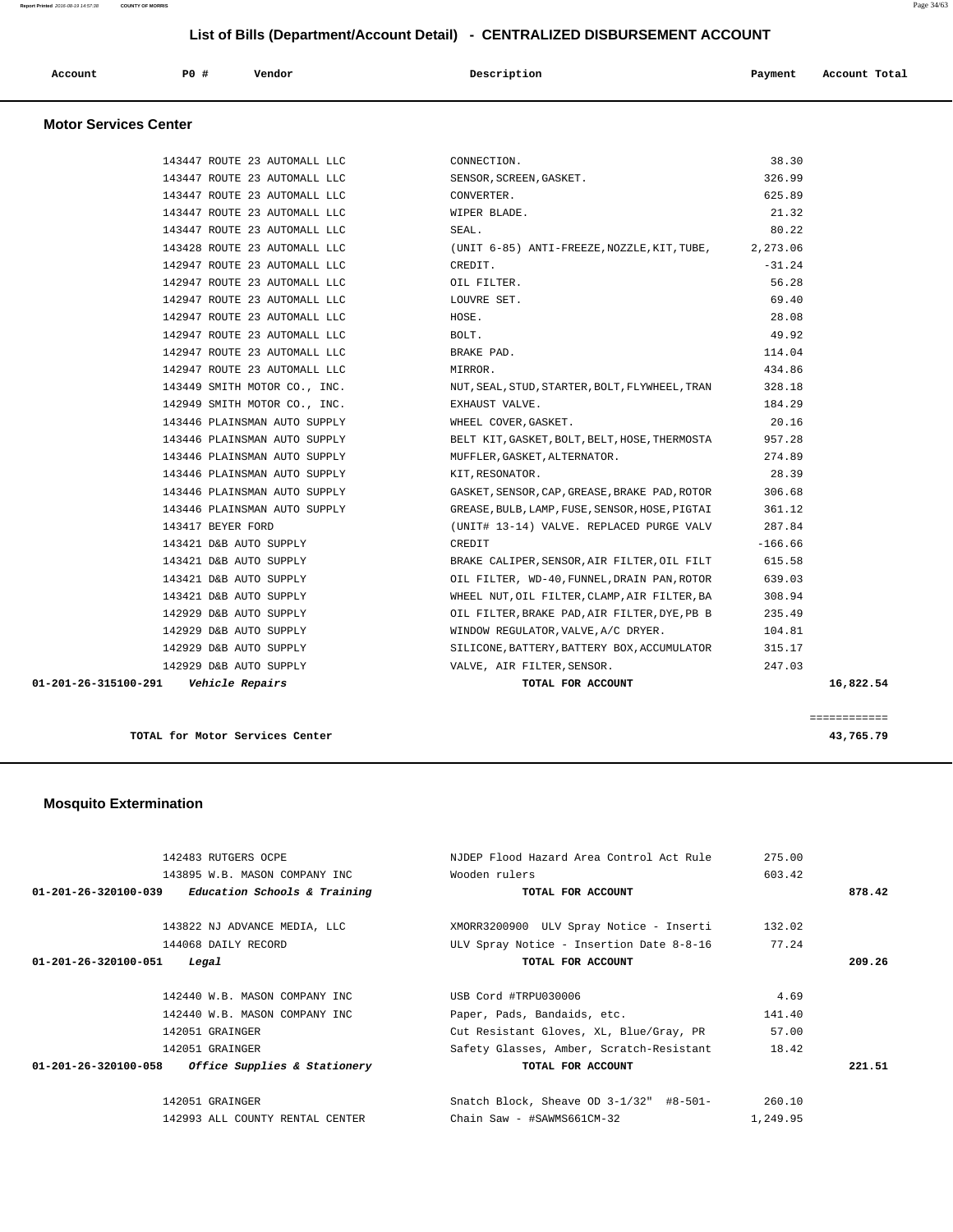| Account                       | PO# | Vendor | Description | Payment | Account Total |
|-------------------------------|-----|--------|-------------|---------|---------------|
| <b>Mosquito Extermination</b> |     |        |             |         |               |

| 01-201-26-320100-098 | Other Operating & Repair Supply                | TOTAL FOR ACCOUNT                        |        | 1,310.06 |
|----------------------|------------------------------------------------|------------------------------------------|--------|----------|
|                      | 143833 RICOH AMERICAS CORPORATION              | Ricoh MPC4503SP, Copier S/N E175MC63195  | 872.10 |          |
| 01-201-26-320100-163 | <i><b>Office Machines</b></i>                  | TOTAL FOR ACCOUNT                        |        | 872.10   |
|                      | 143293 ALLEN PAPER & SUPPLY CO                 | Spring Grove Toilet Tissue Ply (4.5X3) ( | 31.15  |          |
|                      | 143293 ALLEN PAPER & SUPPLY CO                 | C Fold Towel White (2400/CS) #4819C      | 51.20  |          |
|                      | 01-201-26-320100-249 Bldg Maintenance Supplies | TOTAL FOR ACCOUNT                        |        | 82.35    |
|                      | 143292 AMERICAN WEAR INC.                      | Clean Uniforms 7-7-16                    | 91.30  |          |
|                      | 143292 AMERICAN WEAR INC.                      | Clean Uniforms 7-14-16                   | 91.30  |          |
|                      | 143292 AMERICAN WEAR INC.                      | Clean Uniforms 7-21-16                   | 91.30  |          |
|                      | 143292 AMERICAN WEAR INC.                      | Clean Uniforms 7-28-16                   | 91.30  |          |
|                      | 141698 TREASURER, STATE OF NEW JERSEY          | NJ DEP Hazardous Waste Compliance Monito | 30.00  |          |
|                      | 143893 ROGER ARMSTRONG                         | Reimbursement for Air Spray Drinks and L | 94.48  |          |
|                      | 143894 JEFFREY DONNELLY                        | Reimbursement for Air Spray Coffee & Don | 35.23  |          |
| 01-201-26-320100-251 | Ground Maintenance Supplies                    | TOTAL FOR ACCOUNT                        |        | 524.91   |
|                      |                                                |                                          |        |          |
|                      | 143280 GRAINGER                                | White Lithium Grease, 10oz. #4ZF09       | 21.90  |          |
|                      | 143280 GRAINGER                                | Bypass Lopper, 1-25/32 In, Aluminum #2R  | 102.16 |          |
|                      | 143280 GRAINGER                                | Cut Resistant Gloves, XL, Blue/Gray, PR  | 57.00  |          |
|                      | 143280 GRAINGER                                | General Purpose Spotlight, LED Yellow #  | 109.18 |          |
|                      | 138268 ADAPCO, INC.                            | #17 Pioneer Cover                        | 133.35 |          |
|                      | 138268 ADAPCO, INC.                            | #18 Pioneer self locking block           | 13.50  |          |
|                      | 138268 ADAPCO, INC.                            | #30 Pioneer self locking stand           | 13.50  |          |
|                      | 138268 ADAPCO, INC.                            | 1865-618A Guardian 55ES knurled ring for | 26.25  |          |
|                      | 138268 ADAPCO, INC.                            | 1865-618 Guardian 55ES nozzle main body  | 106.44 |          |
|                      | 138268 ADAPCO, INC.                            | 1865-617 Guardian 55ES nozzle air cap    | 78.54  |          |
|                      | 138268 ADAPCO, INC.                            | 1865-619 Guardian 55ES nozzle gasket     | 34.20  |          |
| 01-201-26-320100-258 | Equipment                                      | TOTAL FOR ACCOUNT                        |        | 696.02   |
|                      |                                                |                                          |        |          |

**TOTAL for Mosquito Extermination 4,794.63**

 **Health Management** 

| 143850 MORRISTOWN MEDICAL CENTER                              | for the month of July 2016              | 10,000.00 |           |
|---------------------------------------------------------------|-----------------------------------------|-----------|-----------|
| Special Projects<br>01-201-27-330100-079                      | TOTAL FOR ACCOUNT                       |           | 10,000.00 |
|                                                               |                                         |           |           |
| 143053 UNITED PARCEL SERVICE                                  | Same day pick up                        | 7.04      |           |
| 144290 COUNTY OF MORRIS                                       | 1ST HALF AUGUST 2016 METERED MAIL       | 17.54     |           |
| 01-201-27-330100-210<br>Environmental Compliance              | TOTAL FOR ACCOUNT                       |           | 24.58     |
|                                                               |                                         |           |           |
| 143055 VEOLIA ES TECHNICAL SOLUTIONS, LLC                     | Transportation and disposal of chemical | 2,843.92  |           |
| Hazardous Material Disposal<br>$01 - 201 - 27 - 330100 - 231$ | TOTAL FOR ACCOUNT                       |           | 2,843.92  |
|                                                               |                                         |           |           |
|                                                               |                                         |           |           |
| TOTAL for Health Management                                   |                                         |           | 12,868.50 |
|                                                               |                                         |           |           |

============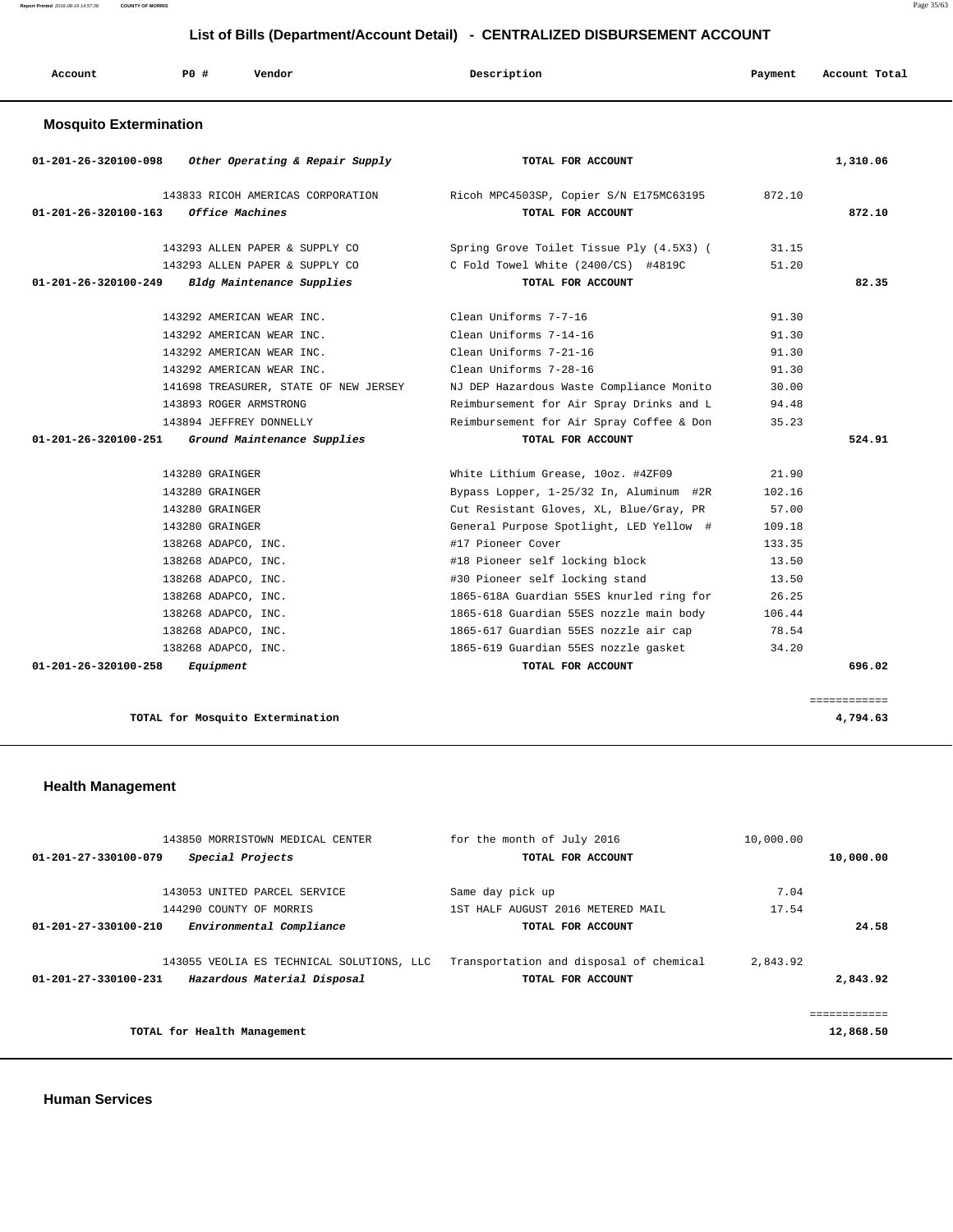**Report Printed** 2016-08-19 14:57:38 **COUNTY OF MORRIS** Page 36/63

# **List of Bills (Department/Account Detail) - CENTRALIZED DISBURSEMENT ACCOUNT**

| Account                        | PO#                      | Vendor                            | Description                              | Payment | Account Total |
|--------------------------------|--------------------------|-----------------------------------|------------------------------------------|---------|---------------|
| <b>Human Services</b>          |                          |                                   |                                          |         |               |
| 01-201-27-331100-058           |                          | Office Supplies & Stationery      | TOTAL FOR ACCOUNT                        |         | 14.95         |
|                                |                          | 144290 COUNTY OF MORRIS           | 1ST HALF AUGUST 2016 METERED MAIL        | 289.16  |               |
| 01-201-27-331100-068           |                          | Postage & Metered Mail            | TOTAL FOR ACCOUNT                        |         | 289.16        |
|                                |                          | 143537 SODEXO INC & AFFILIATES    | 2016 Meeting Refreshments. Department o  | 115.98  |               |
| 01-201-27-331100-088           |                          | Meeting Exp Advisory Board Etc    | TOTAL FOR ACCOUNT                        |         | 115.98        |
|                                |                          | 141702 RICOH AMERICAS CORPORATION | Ricoh MPC3503R Copier Rental for 5/26/16 | 754.09  |               |
| $01 - 201 - 27 - 331100 - 164$ |                          | Office Machines - Rental          | TOTAL FOR ACCOUNT                        |         | 754.09        |
|                                |                          |                                   |                                          |         | ============  |
|                                | TOTAL for Human Services |                                   |                                          |         | 1,174.18      |
|                                |                          |                                   |                                          |         |               |

## **Youth Shelter**

| 143756 THOMAS POLLIO                                       | 7/25/16 4 H fair                         | 49.59    |              |
|------------------------------------------------------------|------------------------------------------|----------|--------------|
| 143756 THOMAS POLLIO                                       | 8/14/16 Mt Creek                         | 15.00    |              |
| 143756 THOMAS POLLIO                                       | 7/31/16 Parking and tolls                | 57.00    |              |
| 143756 THOMAS POLLIO                                       | $7/22/16$ Shoperite                      | 19.20    |              |
| 143756 THOMAS POLLIO                                       | 7/20/16 Laminating for shelter           | 4.80     |              |
| 143756 THOMAS POLLIO                                       | 7/20/16 Ort Farms                        | 21.00    |              |
| 143756 THOMAS POLLIO                                       | 7/20/16 Tolls                            | 4.00     |              |
| 01-201-27-331110-059<br>Other General Expenses             | TOTAL FOR ACCOUNT                        |          | 170.59       |
| 144290 COUNTY OF MORRIS                                    | 1ST HALF AUGUST 2016 METERED MAIL        | 6.70     |              |
| $01 - 201 - 27 - 331110 - 068$<br>Postage and Metered Mail | TOTAL FOR ACCOUNT                        |          | 6.70         |
| 143565 NESTLE WATERS NORTH AMERICA INC.                    | 0434508388 Billing period June 15,2016-  | 96.21    |              |
| 143594 SODEXO INC & AFFILIATES                             | Dietary Services for July 2016 Contractu | 2,975.60 |              |
| 143594 SODEXO INC & AFFILIATES                             | Congregate Meals                         | 1,775.92 |              |
| 143594 SODEXO INC & AFFILIATES                             | AFI and Other                            | 2,701.84 |              |
| 01-201-27-331110-185<br>Food                               | TOTAL FOR ACCOUNT                        |          | 7,549.57     |
| 143568 ATLANTIC CORPORATE                                  | Medical Services for Youth Shelter for t | 8,533.00 |              |
| 143568 ATLANTIC CORPORATE                                  | Medical Services for Youth Shelter for t | 8,533.00 |              |
| $01 - 201 - 27 - 331110 - 189$<br>Medical                  | TOTAL FOR ACCOUNT                        |          | 17,066.00    |
|                                                            |                                          |          | ============ |
| TOTAL for Youth Shelter                                    |                                          |          | 24,792.86    |

# **Office on Aging**

| 01-201-27-333100-048<br>Insurance | TOTAL FOR ACCOUNT           | 60.00 |
|-----------------------------------|-----------------------------|-------|
| 144277 BETH DENMEAD               | Car Ins Reimb for July 2016 | 12.00 |
| 144276 LUCY CANNIZZO              | Car Ins Reimb               | 12.00 |
| 144275 KAREN WEBSTER              | Car Ins Reimb June 2016     | 12.00 |
| 143672 BETH D DENMEAD             | car ins reimb               | 12.00 |
| 143674 LUCY CANNIZZO              | car ins reimb               | 12.00 |
|                                   |                             |       |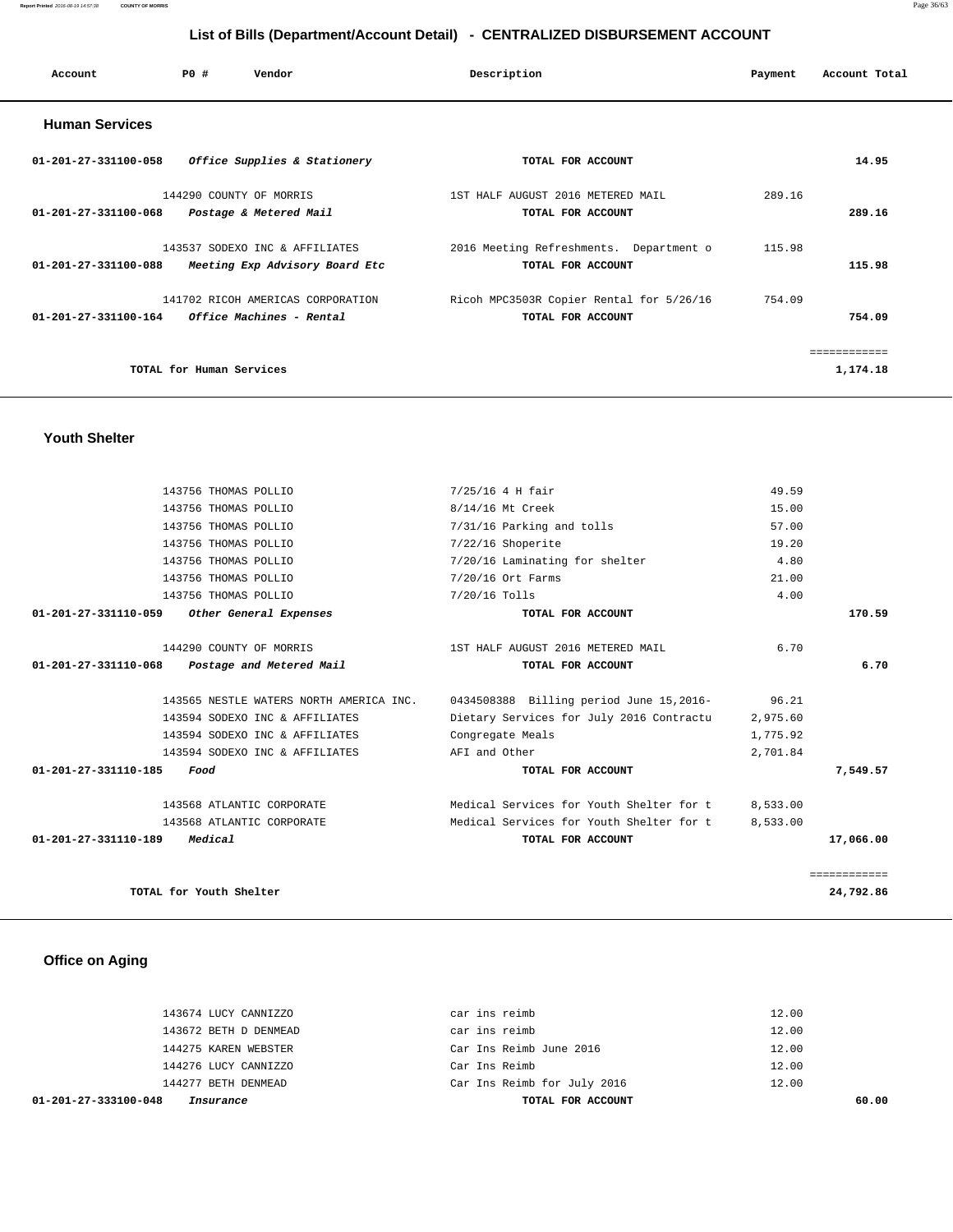**01-201-27-342000-454 Grant in Aid GIA: ERIC JOHNSON TOTAL FOR ACCOUNT 11,140.00** 143844 PUSH TO WALK A NEW JERSEY GIA 1667 Disability Per. 4/1/16-6/30/16 6,808.00  **01-201-27-342000-458 Grant in Aid GIA:PUSH TO WALK TOTAL FOR ACCOUNT 6,808.00** 143625 CORNERSTONE FAMILY PROGRAMS 171 Social Work Hours 6,276.00  **01-201-27-342000-462 Grant in Aid GIA: FAMILY SERVICES TOTAL FOR ACCOUNT 6,276.00** 143697 EMPLOYMENT HORIZONS, INC. GIA#1624 E&T Per. 4/1/16-6/30/16 19,036.00  **01-201-27-342000-463 Grant in Aid GIA: EMPLOYMENT HORIZONS TOTAL FOR ACCOUNT 19,036.00** 143837 ATLANTIC HEALTH SYSTEM/MMH Evaluation 200.00 143837 ATLANTIC HEALTH SYSTEM/MMH IOP 2,030.00 143837 ATLANTIC HEALTH SYSTEM/MMH Aftercare 200.00 143837 ATLANTIC HEALTH SYSTEM/MMH Drug Screen 50.00  **01-201-27-342000-464 Grant in Aid GIA: MORR MEMOR. HOSPITAL TOTAL FOR ACCOUNT 2,480.00** 143486 COMMUNITY HOPE INC. GIA-1635 Boonton Residential Services fr 19,796.40  **01-201-27-342000-468 Grant in Aid GIA:COMMUNITY HOPE TOTAL FOR ACCOUNT 19,796.40** 144019 DAWN CENTER FOR INDEPENDENT GIA 1657 R&S Per. 7/1/16-7/31/16 482.00 144018 DAWN CENTER FOR INDEPENDENT GIA 1658 Per. 7/1/16-7/31/16 4,363.00  **01-201-27-342000-473 Grant in Aid GIA:DAWN INC TOTAL FOR ACCOUNT 4,845.00**

### **Grant in Aid**

| <b>Office on Aging</b>                                   |                                        |        |              |
|----------------------------------------------------------|----------------------------------------|--------|--------------|
| 143676 NJ ADVANCE MEDIA, LLC                             | public notice ad 6/1 thru 6/2 SL 06012 | 192.20 |              |
| 143672 BETH D DENMEAD                                    | Parking                                | 3.00   |              |
| 01-201-27-333100-059<br>Other General Expenses           | TOTAL FOR ACCOUNT                      |        | 199.20       |
| 144290 COUNTY OF MORRIS                                  | 1ST HALF AUGUST 2016 METERED MAIL      | 208.12 |              |
| $01 - 201 - 27 - 333100 - 068$<br>Postage & Metered Mail | TOTAL FOR ACCOUNT                      |        | 208.12       |
| 143673 MARIA ROSARIO                                     | mileage 7/16                           | 84.94  |              |
| 143674 LUCY CANNIZZO                                     | mileage 6/2016                         | 87.50  |              |
| 143672 BETH D DENMEAD                                    | Mileage 6/16                           | 92.05  |              |
| 144275 KAREN WEBSTER                                     | Mileage for June 2016                  | 30.45  |              |
| 144276 LUCY CANNIZZO                                     | Mileage for July                       | 36.40  |              |
| 144277 BETH DENMEAD                                      | Mileage for July 2016                  | 176.05 |              |
| $01 - 201 - 27 - 333100 - 082$<br>Travel Expense         | TOTAL FOR ACCOUNT                      |        | 507.39       |
| 144039 HUBER & ASSOCIATES                                | Comp. Eval APS client WW 7/8/16        | 700.00 |              |
| 01-201-27-333100-084<br>Other Outside Services           | TOTAL FOR ACCOUNT                      |        | 700.00       |
|                                                          |                                        |        | ============ |
| TOTAL for Office on Aging                                |                                        |        | 1,674.71     |

 143631 ALFRE INC. Med Monitorings 100.00 143631 ALFRE INC. Pre-Admin assessment 800.00 143631 ALFRE INC. Psych eval 500.00  **01-201-27-342000-453 Grant in Aid GIA: ALFRE INC TOTAL FOR ACCOUNT 1,400.00**

143656 NEW JERSEY AIDS SERVICES Counseling Sessions 11,140.00

# **List of Bills (Department/Account Detail) - CENTRALIZED DISBURSEMENT ACCOUNT**

 **Account P0 # Vendor Description Payment Account Total**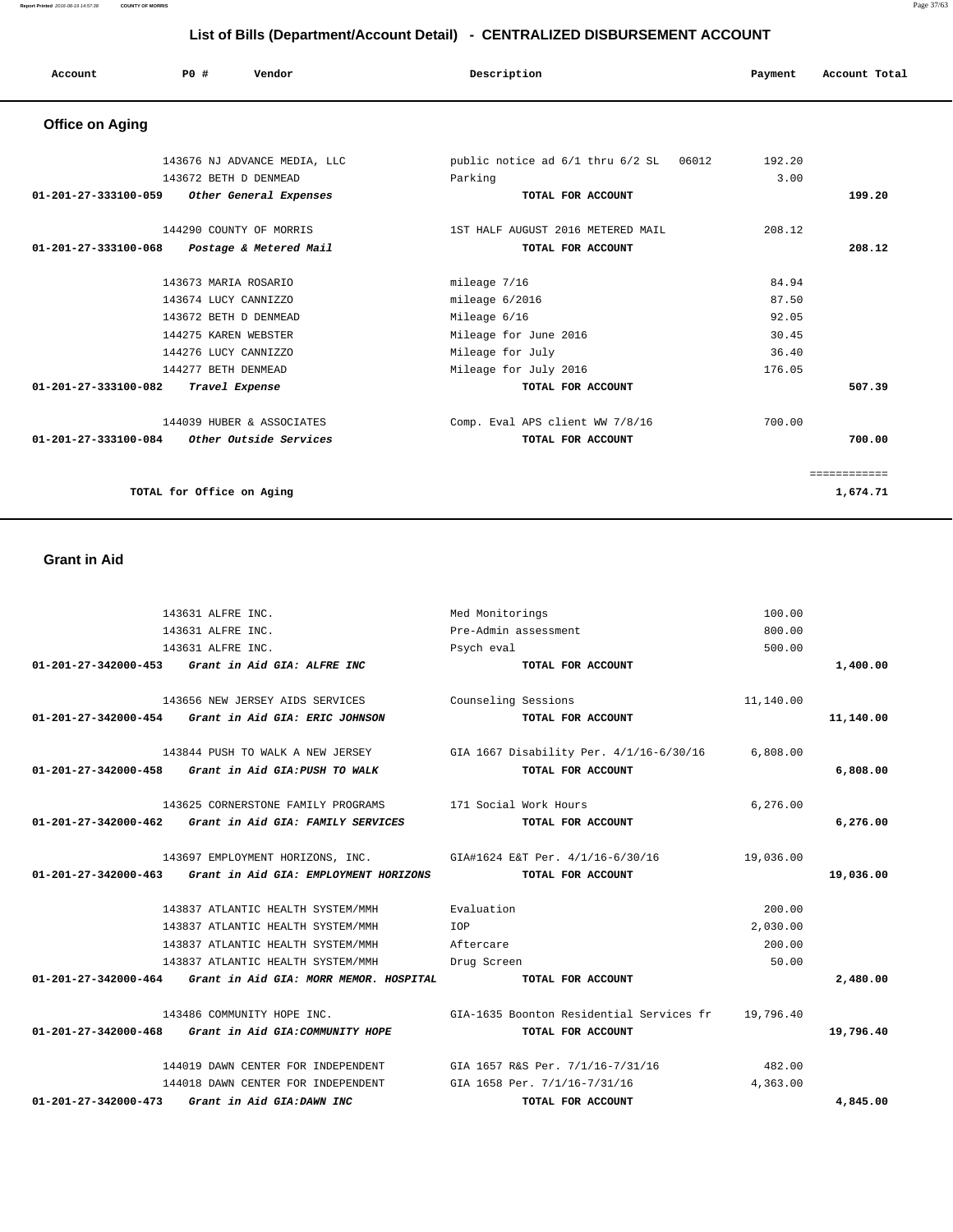**Report Printed** 2016-08-19 14:57:38 **COUNTY OF MORRIS** Page 38/63

# **List of Bills (Department/Account Detail) - CENTRALIZED DISBURSEMENT ACCOUNT**

| Account              | <b>PO #</b>            | Vendor                                    |                | Description                              | Payment   | Account Total              |
|----------------------|------------------------|-------------------------------------------|----------------|------------------------------------------|-----------|----------------------------|
| <b>Grant in Aid</b>  |                        |                                           |                |                                          |           |                            |
|                      |                        | 143698 CFCS - HOPE HOUSE                  |                | GIA#1639 CHORE Per. 6/1/16-6/30/16       | 3,407.00  |                            |
|                      |                        | 143629 CFCS - HOPE HOUSE                  |                | Extended evaluation                      | 90.00     |                            |
|                      |                        | 143629 CFCS - HOPE HOUSE                  | Ind. Case mgmt |                                          | 4,320.00  |                            |
|                      |                        | 143629 CFCS - HOPE HOUSE                  | Group          |                                          | 340.00    |                            |
|                      |                        | 143629 CFCS - HOPE HOUSE                  |                | Urine Screenings                         | 75.00     |                            |
| 01-201-27-342000-480 |                        | Grant in Aid GIA: HOPEHOUSEOPERTNFIXIT    |                | TOTAL FOR ACCOUNT                        |           | 11,929.00                  |
|                      |                        | 143694 VISITING NURSE ASSOC. OF           |                | GIA 1619 CHAP Per. 4/1/16-6/30/16        | 10,739.00 |                            |
| 01-201-27-342000-481 |                        | Grant in Aid GIA: VNAANJ                  |                | TOTAL FOR ACCOUNT                        |           | 10,739.00                  |
|                      |                        | 143785 FREEDOM HOUSE INC.                 |                | Halfway House bed days                   | 5,160.00  |                            |
|                      |                        | 143785 FREEDOM HOUSE INC.                 |                | Less client share                        | $-706.00$ |                            |
| 01-201-27-342000-482 |                        | Grant in Aid: Freedom House               |                | TOTAL FOR ACCOUNT                        |           | 4,454.00                   |
|                      |                        | 143695 NEWBRIDGE SERVICES INC             |                | GIA#1659 OS Per. 4/1/16-6/30/16          | 1,548.00  |                            |
| 01-201-27-342000-483 |                        | Grant in Aid Aid Ment Hlth Cnt-New Bridg  |                | TOTAL FOR ACCOUNT                        |           | 1,548.00                   |
|                      |                        | 143659 ST. CLARE'S HOSPITAL               | IOP Sessions   |                                          | 6,370.00  |                            |
|                      |                        | 143659 ST. CLARE'S HOSPITAL               |                | Relapse prevention                       | 250.00    |                            |
|                      |                        | 143659 ST. CLARE'S HOSPITAL               |                | Individual sessions                      | 1,170.00  |                            |
|                      |                        | 143659 ST. CLARE'S HOSPITAL               |                | Family Support and Ed                    | 3,900.00  |                            |
|                      |                        | 143659 ST. CLARE'S HOSPITAL               | Transportation |                                          | 6,480.00  |                            |
|                      |                        | 143659 ST. CLARE'S HOSPITAL               | Psych evals    |                                          | 375.00    |                            |
|                      |                        | 143659 ST. CLARE'S HOSPITAL               |                | Psych med monitoring                     | 100.00    |                            |
| 01-201-27-342000-484 |                        | Grant in Aid Aid Ment Hlth Cnt-St Clares  |                | TOTAL FOR ACCOUNT                        |           | 18,645.00                  |
|                      | 144111 DEIRDRE'S HOUSE |                                           |                | 2nd quarter 28 group hours               | 2,904.00  |                            |
| 01-201-27-342000-487 |                        | Grant in Aid: DEIDRE OBRIEN CHILD ADV CTR |                | TOTAL FOR ACCOUNT                        |           | 2,904.00                   |
|                      |                        | 143628 DAYTOP VILLAGE OF NJ, INC.         |                | Outpatient - Adolescent                  | 2,688.00  |                            |
|                      |                        | 143628 DAYTOP VILLAGE OF NJ, INC.         |                | Outpatient - Adult                       | 4,224.00  |                            |
|                      |                        | 143628 DAYTOP VILLAGE OF NJ, INC.         | Urine Screens  |                                          | 60.00     |                            |
| 01-201-27-342000-490 |                        | Grant in Aid: Daytop                      |                | TOTAL FOR ACCOUNT                        |           | 6,972.00                   |
|                      |                        | 143661 NEW HOPE FOUNDATION INC.           | Workshops      |                                          | 1,400.00  |                            |
| 01-201-27-342000-491 |                        | Grant in Aid: New Hope                    |                | TOTAL FOR ACCOUNT                        |           | 1,400.00                   |
|                      |                        | 144087 MONARCH HOUSING ASSOCIATES, INC.   |                | GIA-1604 Morris County Continuum of Care | 5,000.00  |                            |
| 01-201-27-342000-495 |                        | Grant in Aid: Monarch Housing Associates  |                | TOTAL FOR ACCOUNT                        |           | 5,000.00                   |
|                      |                        | 143657 MORRIS COUNTY PREVENTION           |                | Recovery Support contacts                | 7,240.00  |                            |
| 01-201-27-342000-497 |                        | Grant in Aid: MC Prevention               |                | TOTAL FOR ACCOUNT                        |           | 7,240.00                   |
|                      | TOTAL for Grant in Aid |                                           |                |                                          |           | ------------<br>142,612.40 |
|                      |                        |                                           |                |                                          |           |                            |

## **Seniors, Disabled & Veterans**

| 143678 CORNERSTONE FAMILY                                    | MVADC per. June 2016      | 11,406.15 |
|--------------------------------------------------------------|---------------------------|-----------|
| 144121 CORNERSTONE FAMILY                                    | MVADC Per. 7/1/16-7/31/16 | 10,135.30 |
| Contracted Services - Adult Day Care<br>01-201-27-343100-036 | TOTAL FOR ACCOUNT         | 21,541.45 |
|                                                              |                           |           |
|                                                              |                           |           |
| TOTAL for Seniors, Disabled & Veterans                       |                           | 21,541.45 |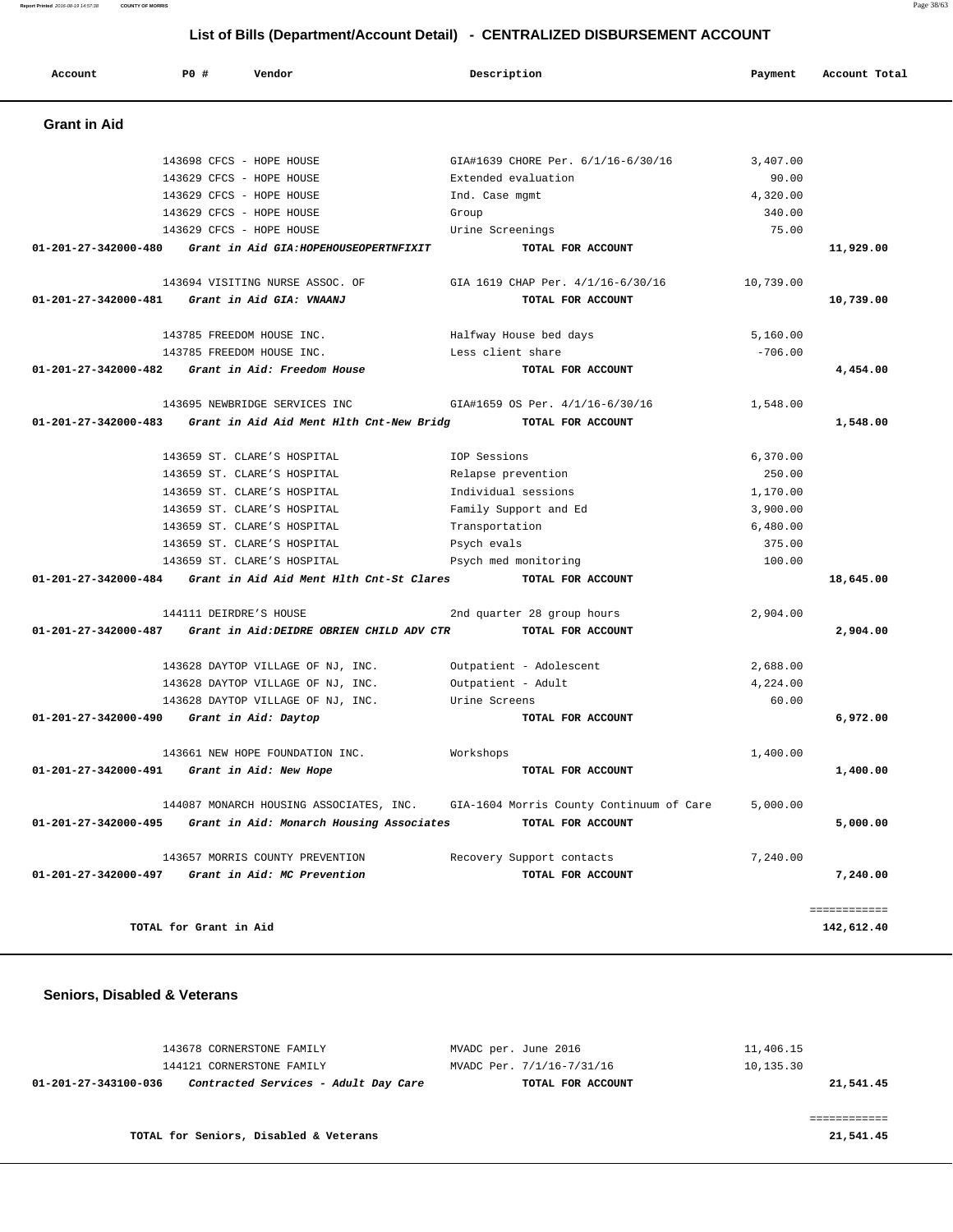**Report Printed** 2016-08-19 14:57:38 **COUNTY OF MORRIS** Page 39/63

# **List of Bills (Department/Account Detail) - CENTRALIZED DISBURSEMENT ACCOUNT**

| Account                         | PO#          | Vendor                                 | Description                                         | Payment   | Account Total             |
|---------------------------------|--------------|----------------------------------------|-----------------------------------------------------|-----------|---------------------------|
| <b>Morristown MemorHosp-SCS</b> |              |                                        |                                                     |           |                           |
| $01 - 201 - 27 - 343170 - 090$  | Expenditures | 143842 ATLANTIC HEALTH SERVICES        | SCHS #1601 Per. 4/1/16-6/30/16<br>TOTAL FOR ACCOUNT | 22,283.00 | 22,283.00                 |
|                                 |              | TOTAL for Morristown MemorHosp-SCS     |                                                     |           | ============<br>22,283.00 |
| DEPARTMENT 349110               |              |                                        |                                                     |           |                           |
|                                 |              | 143871 HUDSON COUNTY MEADOWVIEW        | $T.A. 4/1/14-5/31/14$                               | 7,999.54  |                           |
|                                 |              | 143871 HUDSON COUNTY MEADOWVIEW        | $J.C. 4/1/14-5/31/14$                               | 7,999.54  |                           |
|                                 |              | 143871 HUDSON COUNTY MEADOWVIEW        | $D.T. 4/1/14-5/28/14$                               | 6,557.00  |                           |
| 01-204-55-349110-514            |              | Cty Psych Patients in Cty Hosp CP:2014 | TOTAL FOR ACCOUNT                                   |           | 22,556.08                 |
|                                 |              |                                        |                                                     |           | ============              |

**TOTAL for DEPARTMENT 349110 22,556.08**

### **MV:Administration**

|                                                         | 144033 AEOUOR HEALTHCARE SERVICES, LLC agency Nursing 7-10 thru 7-16-2016 6 16.497.58 |           |
|---------------------------------------------------------|---------------------------------------------------------------------------------------|-----------|
| $01-201-27-350100-013$ Temporary Help - Per Diem Nurses | TOTAL FOR ACCOUNT                                                                     | 44,479.66 |
| 144187 EVELYN TOLENTINO                                 | RN,7-31 thru 8-13-2016                                                                | 2,057.57  |
| 144186 ELLEN M. NOLL                                    | LPN, 7-31 thru 8-13-2016                                                              | 1,972.87  |
| 144185 EDITHA MARQUEZ                                   | RN, 7-31 thru 8-13-2016                                                               | 889.11    |
| 144184 DAVID JEAN-LOUIS                                 | LPN,7-31 thru 8-13-2016                                                               | 2,571.43  |
| 144183 DANILO LAPID                                     | RN,7-31 thru 8-13-2016                                                                | 1,778.22  |
| 144182 DAMACINA L. OKE                                  | LPN,7-31 thru 8-13-2016                                                               | 1,524.82  |
|                                                         | 144181 CARRELLE L CALIXTE <b>144181</b> CARRELLE LPN, 7-31 thru 8-13-2016             | 3,475.65  |
| 144180 CANDIDO CAMPOS                                   | RN,7-31 thru 8-13-2016                                                                | 293.41    |
| 144179 BARKEL FLEMMING                                  | LPN, 7-31 thru 8-13-2016                                                              | 941.63    |
|                                                         | 144178 ARNEL P GARCIA CHARGE LEN, 7-31 thru 8-13-2016                                 | 2,105.98  |
| 144174 TEODORA O. DELEON                                | RN,7-31 thru 8-13-2016                                                                | 308.21    |
| 144173 SHELLEY REINER                                   | LPN, 7-31 thru 8-13-2016                                                              | 568.11    |
|                                                         | 144172 ROSEMARY BATANE COBCOBO RN, 7-31 thru 8-13-2016                                | 894.66    |
| 144200 ROSE DUMAPIT                                     | RN,7-31 thru 8-13-2016                                                                | 1,783.03  |
|                                                         | 144199 MIRLENE ESTRIPLET RN, 7-31 thru 8-13-2016                                      | 6,261.51  |
|                                                         | 144198 MICHELLE CAPILI RN, 7-31 thru 8-13-2016                                        | 592.74    |
| 144197 MELOJANE CELESTINO                               | RN,7-31 thru 8-13-2016                                                                | 889.48    |
| 144196 MARTHA YAGHI                                     | RN,7-31 thru 8-13-2016                                                                | 305.99    |
| 144195 MARION ENNIS                                     | LPN,7-31 thru 8-13-2016                                                               | 2,400.60  |
|                                                         | 144194 MARIA CARMELITA OBLINA LPN, 7-31 thru 8-13-2016                                | 930.61    |
|                                                         | 144193 MADUKWE IMO IBOKO, RN RN, 7-31 thru 8-13-2016                                  | 2,369.85  |
| 144192 LOUISE R. MACCHIA                                | RN,7-31 thru 8-13-2016                                                                | 3,194.58  |
|                                                         | 144191 LOREEN RAFISURA NO RN, 7-31 thru 8-13-2016                                     | 883.93    |
|                                                         | 144190 ILLIENE CHARLES, RN RN, 7-31 thru 8-13-2016                                    | 3,069.52  |
| 144189 HARRIET VALLECER RN                              | RN,7-31 thru 8-13-2016                                                                | 1,481.48  |
|                                                         | 144188 GEORGINA GRAY-HORSLEY LPN, 7-31 thru 8-13-2016                                 | 934.67    |

| 01-201-27-350100-016 | <i>Outside Salaries &amp; Wages</i>    | TOTAL FOR ACCOUNT                                |           | 32,184.97 |
|----------------------|----------------------------------------|--------------------------------------------------|-----------|-----------|
|                      | 144033 AEOUOR HEALTHCARE SERVICES, LLC | Agency Nursing, 7-17 thru 7-23-2016              | 15,687.39 |           |
|                      | 144033 ABOUOR HEALINCARE SERVICES, LLC | $A$ gency Nursing, $I = 10$ thru $I = 10 - 2010$ | 10,497.58 |           |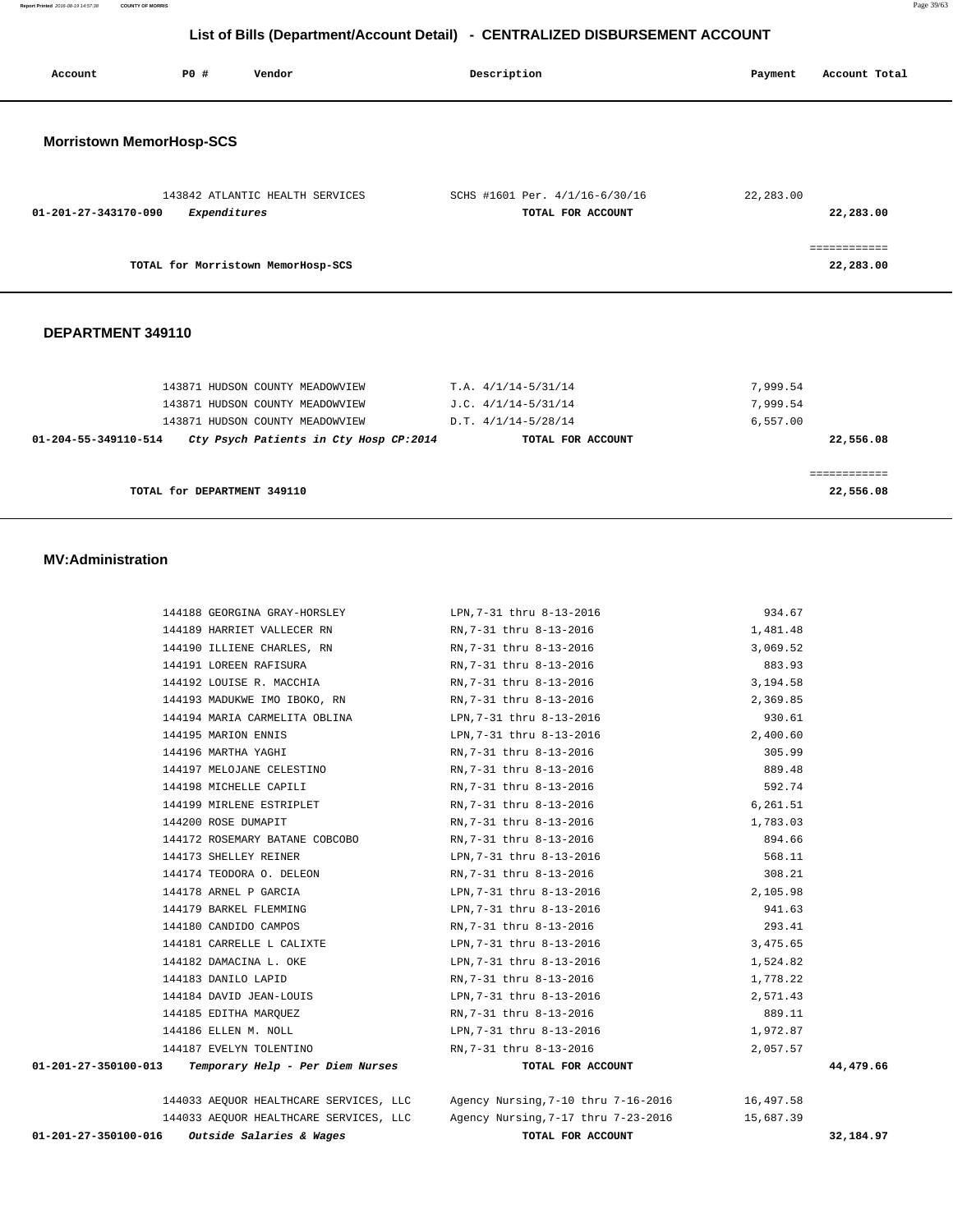**Report Printed** 2016-08-19 14:57:38 **COUNTY OF MORRIS** Page 40/63

# **List of Bills (Department/Account Detail) - CENTRALIZED DISBURSEMENT ACCOUNT**

| Account<br>. | PO# | Vendor | Description | Payment | Account Total |
|--------------|-----|--------|-------------|---------|---------------|
|              |     |        |             |         |               |

## **MV:Administration**

| <i>Consultation Fee</i><br>01-201-27-350100-035         | TOTAL FOR ACCOUNT                         |          | 25,000.00   |
|---------------------------------------------------------|-------------------------------------------|----------|-------------|
| 143758 FEDEX                                            | 3684-0206-0, 7-11-2016                    | 87.70    |             |
| 143758 FEDEX                                            | 3684-0206-0, 7-25-2016                    | 54.85    |             |
| 144290 COUNTY OF MORRIS                                 | 1ST HALF AUGUST 2016 METERED MAIL         | 171.33   |             |
| 01-201-27-350100-068<br>Postage & Metered Mail          | TOTAL FOR ACCOUNT                         |          | 313.88      |
| 143769 VERIZON                                          | 973-984-0357 078 33Y, 7-22 thru 8-21-2016 | 30.05    |             |
| $01 - 201 - 27 - 350100 - 146$<br>Telephone             | TOTAL FOR ACCOUNT                         |          | 30.05       |
| 141334 CDW GOVERNMENT LLC                               | Acct#:3167820,Item# :2468326 HP LaserJet  | 314.22   |             |
| 01-201-27-350100-164<br><i>Office Machines - Rental</i> | TOTAL FOR ACCOUNT                         |          | 314.22      |
| 142482 U.S. SECURITY ASSOCIATES, INC.                   | 27010,6-10 thru 6-16-2016                 | 6,522.72 |             |
| 142482 U.S. SECURITY ASSOCIATES, INC.                   | 27010,6-17 thru 6-23-2016                 | 6,665.52 |             |
| 142482 U.S. SECURITY ASSOCIATES, INC.                   | 27010,6-24 thru 6-30-2016                 | 6,615.54 |             |
| 142461 GRAINGER                                         | 806843231,6-10-2016                       | 219.04   |             |
| 142460 GRAINGER                                         | 806843231,5-17-2016                       | 112.79   |             |
| 01-201-27-350100-266<br>Safety Items                    | TOTAL FOR ACCOUNT                         |          | 20,135.61   |
|                                                         |                                           |          | =========== |
| TOTAL for MV:Administration                             |                                           |          | 122,458.39  |

# **MV:Building Services**

| 143777 SODEXO INC & AFFILIATES                     | 100022833, July~2016 | 189,492.96 |
|----------------------------------------------------|----------------------|------------|
| <i>Contracted Services</i><br>01-201-27-350110-036 | TOTAL FOR ACCOUNT    | 189,492.96 |
|                                                    |                      |            |
|                                                    |                      |            |
| TOTAL for MV: Building Services                    |                      | 189,492.96 |
|                                                    |                      |            |

# **MV:Dietary**

| 143815 SODEXO INC & AFFILIATES              | 100005746, July-2016  | 279,988.82 |
|---------------------------------------------|-----------------------|------------|
| Contracted Services<br>01-201-27-350115-036 | TOTAL FOR ACCOUNT     | 279,988.82 |
| 143767 STAR LEDGER                          | 947758, w/e 7-30-2016 | 66.25      |
| Coffee / Gift Shop<br>01-201-27-350115-186  | TOTAL FOR ACCOUNT     | 66.25      |
|                                             |                       |            |
| TOTAL for MV: Dietary                       |                       | 280,055.07 |

# **MV:Laundry**

| 143764 SODEXO INC & AFFILIATES                     | 100005746, July-2016 | 74,805.88 |
|----------------------------------------------------|----------------------|-----------|
| 01-201-27-350125-036<br><i>Contracted Services</i> | TOTAL FOR ACCOUNT    | 74,805.88 |
|                                                    |                      |           |
|                                                    |                      |           |
| TOTAL for MV:Laundry                               |                      | 74,805.88 |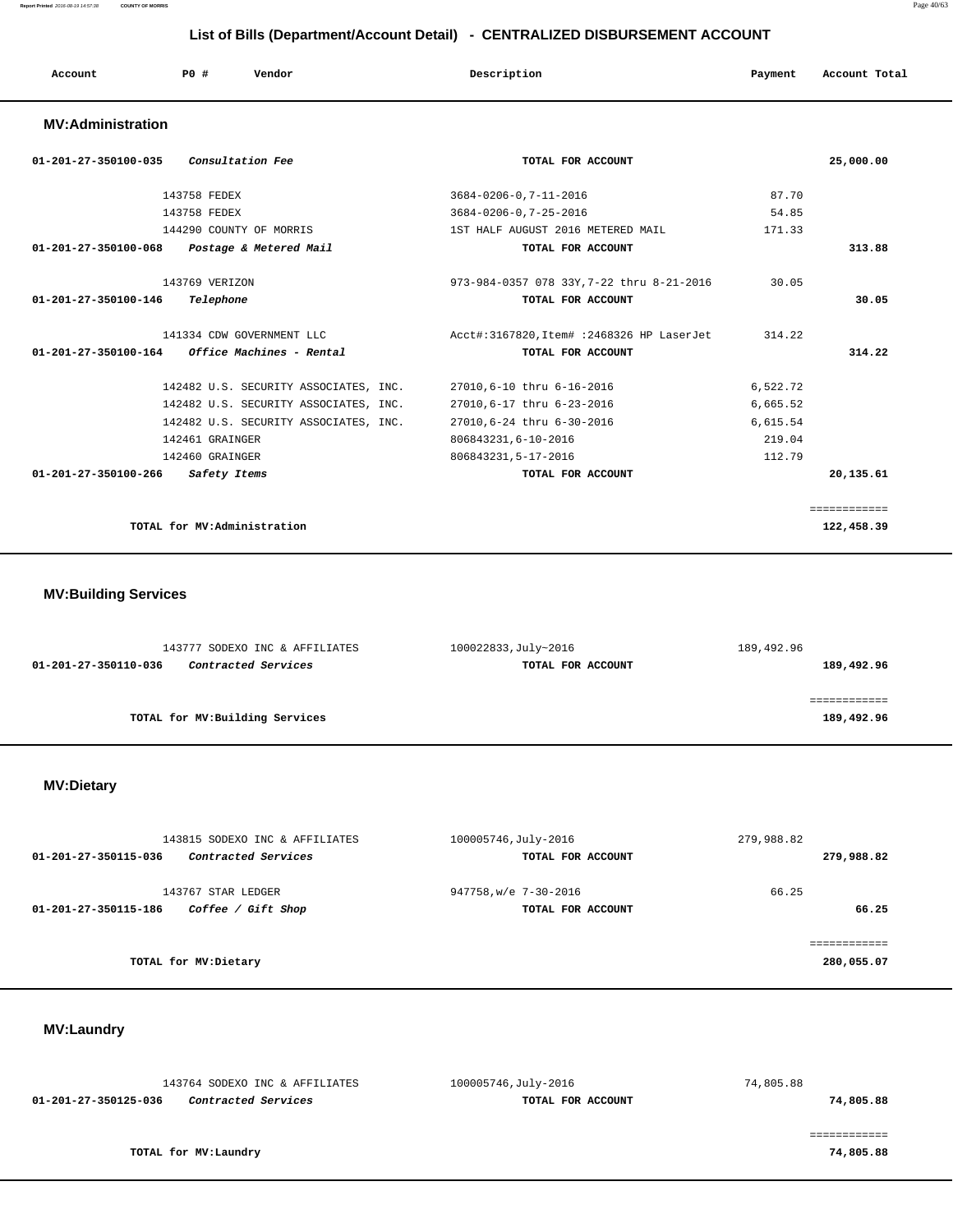**Report Printed** 2016-08-19 14:57:38 **COUNTY OF MORRIS** Page 41/63

## **List of Bills (Department/Account Detail) - CENTRALIZED DISBURSEMENT ACCOUNT**

| Account                            | PO#                   | Vendor                        | Description                        | Account Total<br>Payment |
|------------------------------------|-----------------------|-------------------------------|------------------------------------|--------------------------|
| <b>MV:Nursing</b>                  |                       |                               |                                    |                          |
|                                    |                       | 143813 JML MEDICAL INC.       | 5MOC02, 7-25-2016                  | 1,489.51                 |
| 01-201-27-350130-046               | General Stores        |                               | TOTAL FOR ACCOUNT                  | 1,489.51                 |
|                                    |                       |                               |                                    | ============             |
|                                    | TOTAL for MV: Nursing |                               |                                    | 1,489.51                 |
| <b>MV:Recreation/Volunteer Svc</b> |                       |                               |                                    |                          |
|                                    |                       | 143814 JENNIFER CARPINTERI    | Resident Activities for July, 2016 | 108.98                   |
|                                    |                       | 143759 MOONLIGHT DESIGNS      | Art Class in Atrium, 7-27-2017     | 165.00                   |
|                                    |                       | 143757 CREATING WITH CLAY LLC | Clay Class on $2D, 8-4-2016$       | 100.00                   |
|                                    |                       | 143757 CREATING WITH CLAY LLC | Clay Class in Atrium, 8-4-2016     | 100.00                   |

 143763 PRECIOUS GEMS MUSIC, LLC Music Program on 2D,7-28-2016 125.00  **01-201-27-350135-194 Patient Activities TOTAL FOR ACCOUNT 779.48** ============ **TOTAL for MV:Recreation/Volunteer Svc 779.48**

 143760 NICHOLAS L. ROCCAFORTE Music Program on 2D,8-1-2016 75.00 142476 PRAXAIR DISTRIBUTION 71615034,6-17-2016 105.50

 **County Adjuster** 

| 144290 COUNTY OF MORRIS                        | 1ST HALF AUGUST 2016 METERED MAIL | 271.75 |
|------------------------------------------------|-----------------------------------|--------|
| Postage & Metered Mail<br>01-201-27-357100-068 | TOTAL FOR ACCOUNT                 | 271.75 |
|                                                |                                   |        |
|                                                |                                   |        |
| TOTAL for County Adjuster                      |                                   | 271.75 |
|                                                |                                   |        |

### **County Library**

| 143153 BERNAN                  | 0782711 dated 06/30/16                   | 112.35 |
|--------------------------------|------------------------------------------|--------|
| 142845 BAKER & TAYLOR BOOKS    | 321652 C000745 3 B00000 dated 07/07/16   | 115.95 |
| 142846 GREY HOUSE PUBLISHING   | 796367 dated 06/24/16                    | 199.20 |
| 140398 GANN LAW BOOKS          | 000184-0 dated05/24/16                   | 138.00 |
| 142023 GALE                    | 116418 dated 06/10/16                    | 25.59  |
| 142023 GALE                    | 116418 dated 06/16/16                    | 216.00 |
| 142023 GALE                    | 116418 dated 06/16/16                    | 135.90 |
| 142023 GALE                    | 116418 dated 06/16/16                    | 135.90 |
| 142023 GALE                    | 116418 dated 06/16/16                    | 135.90 |
| 142829 INGRAM LIBRARY SERVICES | 20C0083 dated 07/06/16                   | 42.81  |
| 142829 INGRAM LIBRARY SERVICES | 20C0083 dated 07/06/16 Split Object Code | 85.50  |
| 142828 INGRAM LIBRARY SERVICES | 20C0083 dated 07/06/16                   | 126.70 |
| 142830 INGRAM LIBRARY SERVICES | 20C0083 dated 07/07/16                   | 19.77  |
| 142830 INGRAM LIBRARY SERVICES | 20C0083 dated 07/07/16                   | 80.00  |
| 142830 INGRAM LIBRARY SERVICES | 20C0083 dated 07/07/16                   | 271.39 |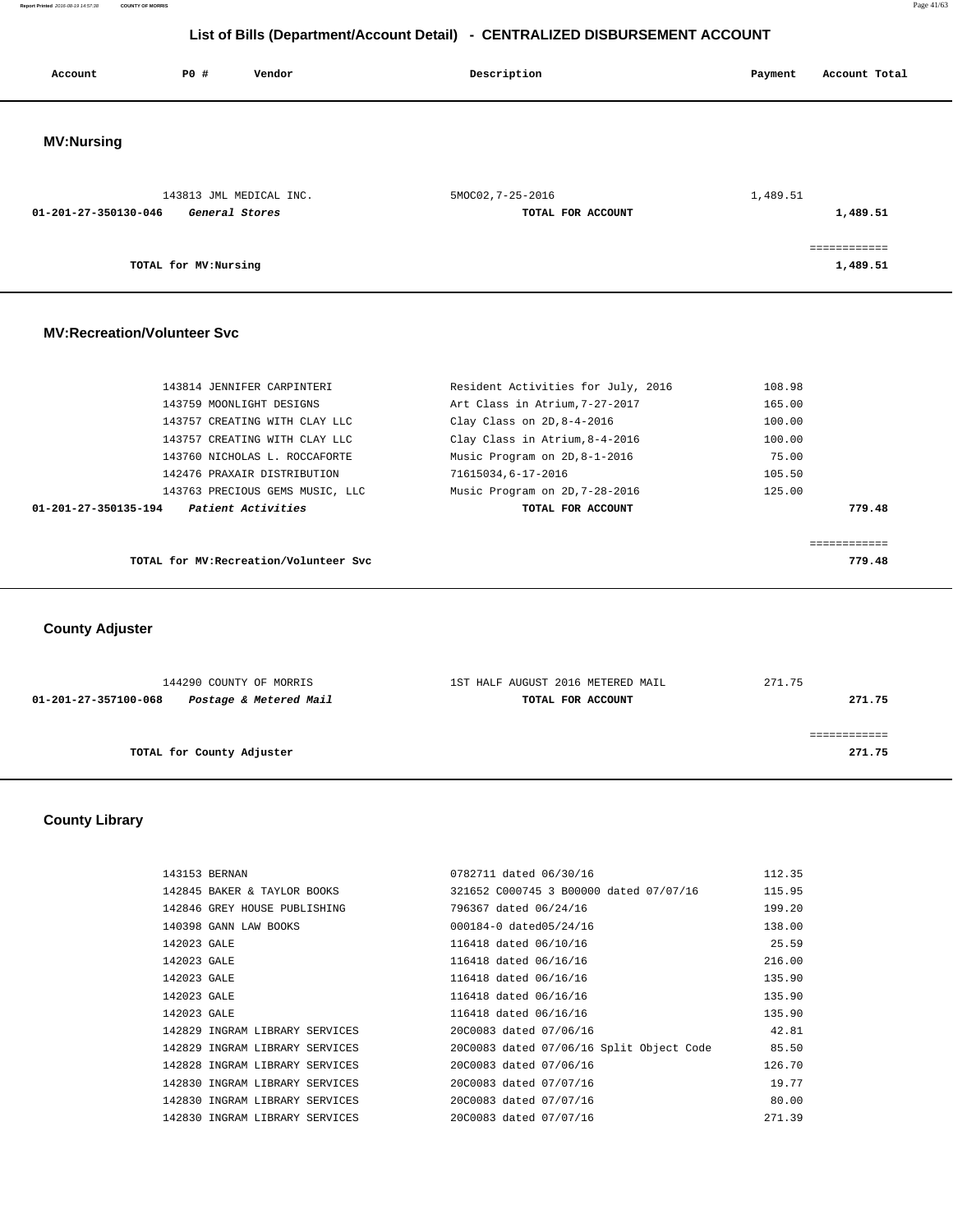| <b>County Library</b> |                                                    |                                                 |          |              |
|-----------------------|----------------------------------------------------|-------------------------------------------------|----------|--------------|
|                       | 142831 INGRAM LIBRARY SERVICES                     | 20C0083 dated 07/11/16                          | 162.98   |              |
|                       | 142832 INGRAM LIBRARY SERVICES                     | 20C0083 dated 07/08/16                          | 70.49    |              |
|                       | 142832 INGRAM LIBRARY SERVICES                     | 20C0083 dated 07/11/16                          | 15.05    |              |
|                       | 142832 INGRAM LIBRARY SERVICES                     | 20C0083 dated 07/12/16 Split Object Code        | 517.31   |              |
|                       | 142832 INGRAM LIBRARY SERVICES                     | 20C0083 dated 07/12/16                          | 569.78   |              |
|                       | 142832 INGRAM LIBRARY SERVICES                     | 20C0083 dated 07/13/16                          | 88.18    |              |
|                       | 142847 INGRAM LIBRARY SERVICES                     | 20C0083 dated 07/14/16                          | 207.19   |              |
|                       | 142842 J.R. O'DWYER COMPANY, INC.                  | Directory of Public Relations Firms date 103.00 |          |              |
|                       | 142841 MARQUIS WHO'S WHO LLC                       | 026206200 dated 06/17/16                        | 79.50    |              |
|                       | 142839 THOMSON REUTERS-WEST                        | 1003308031 dated 07/01/16                       | 1,544.38 |              |
| 01-201-29-390100-028  | Books & Periodicals                                | TOTAL FOR ACCOUNT                               |          | 5,229.10     |
|                       | 142840 BRODART CO                                  | 290667 dated 06/28/16                           | 348.60   |              |
|                       | 143712 W.B. MASON COMPANY INC                      | C1033751 dated 07/11/16                         | 56.69    |              |
|                       | 143712 W.B. MASON COMPANY INC                      | C1033751 dated 07/15/16 Split Object Cod        | 105.60   |              |
| 01-201-29-390100-058  | Office Supplies & Stationery                       | TOTAL FOR ACCOUNT                               |          | 510.89       |
|                       | 144290 COUNTY OF MORRIS                            | 1ST HALF AUGUST 2016 METERED MAIL               | 794.92   |              |
| 01-201-29-390100-068  | Postage & Metered Mail                             | TOTAL FOR ACCOUNT                               |          | 794.92       |
|                       | 142829 INGRAM LIBRARY SERVICES                     | 20C0083 dated 07/06/16 Split Object Code        | 126.46   |              |
|                       | 142832 INGRAM LIBRARY SERVICES                     | 20C0083 dated 07/12/16 Split Object Code        | 59.99    |              |
|                       | 142834 MIDWEST TAPE LLC                            | 2000001148 dated 06/17/16                       | 1,108.68 |              |
|                       | 142834 MIDWEST TAPE LLC                            | 2000001148 dated 06/24/16                       | 740.66   |              |
|                       | 142834 MIDWEST TAPE LLC                            | 2000001148 dated 07/08/16                       | 27.18    |              |
|                       | $01-201-29-390100-083$ Video & Film Materials      | TOTAL FOR ACCOUNT                               |          | 2,062.97     |
|                       | 142835 OCLC ONLINE COMPUTER                        | 010CLC00009592 dated 06/30/16; Catalogin        | 2,101.86 |              |
|                       | 01-201-29-390100-084     Other Outside Services    | TOTAL FOR ACCOUNT                               |          | 2,101.86     |
|                       | 143712 W.B. MASON COMPANY INC                      | C1033751 dated 07/15/16 Split Object Cod        | 283.86   |              |
|                       | 01-201-29-390100-095 Other Administrative Supplies | TOTAL FOR ACCOUNT                               |          | 283.86       |
|                       |                                                    |                                                 |          | ============ |
|                       | TOTAL for County Library                           |                                                 |          | 10,983.60    |

## **County Superintendent of Schoo**

| 144290 COUNTY OF MORRIS                                 | 1ST HALF AUGUST 2016 METERED MAIL        | 49.63  |
|---------------------------------------------------------|------------------------------------------|--------|
| 01-201-29-392100-068<br>Postage & Metered Mail          | TOTAL FOR ACCOUNT                        | 49.63  |
|                                                         |                                          |        |
| 143299 NESTLE WATERS NORTH AMERICA INC.                 | 0434565933<br>06/15/16-07/14/16          | 11.46  |
| <i>Furniture &amp; Fixtures</i><br>01-201-29-392100-162 | TOTAL FOR ACCOUNT                        | 11.46  |
|                                                         |                                          |        |
| 143068 RICOH AMERICAS CORPORATION                       | OUARTERLY PAYMENT FOR RICOH COPIER (JULY | 911.92 |
| Office Machines - Rental<br>01-201-29-392100-164        | TOTAL FOR ACCOUNT                        | 911.92 |
|                                                         |                                          |        |
|                                                         |                                          |        |
| TOTAL for County Superintendent of Schoo                |                                          | 973.01 |

# **List of Bills (Department/Account Detail) - CENTRALIZED DISBURSEMENT ACCOUNT**

 **Account P0 # Vendor Description Payment Account Total**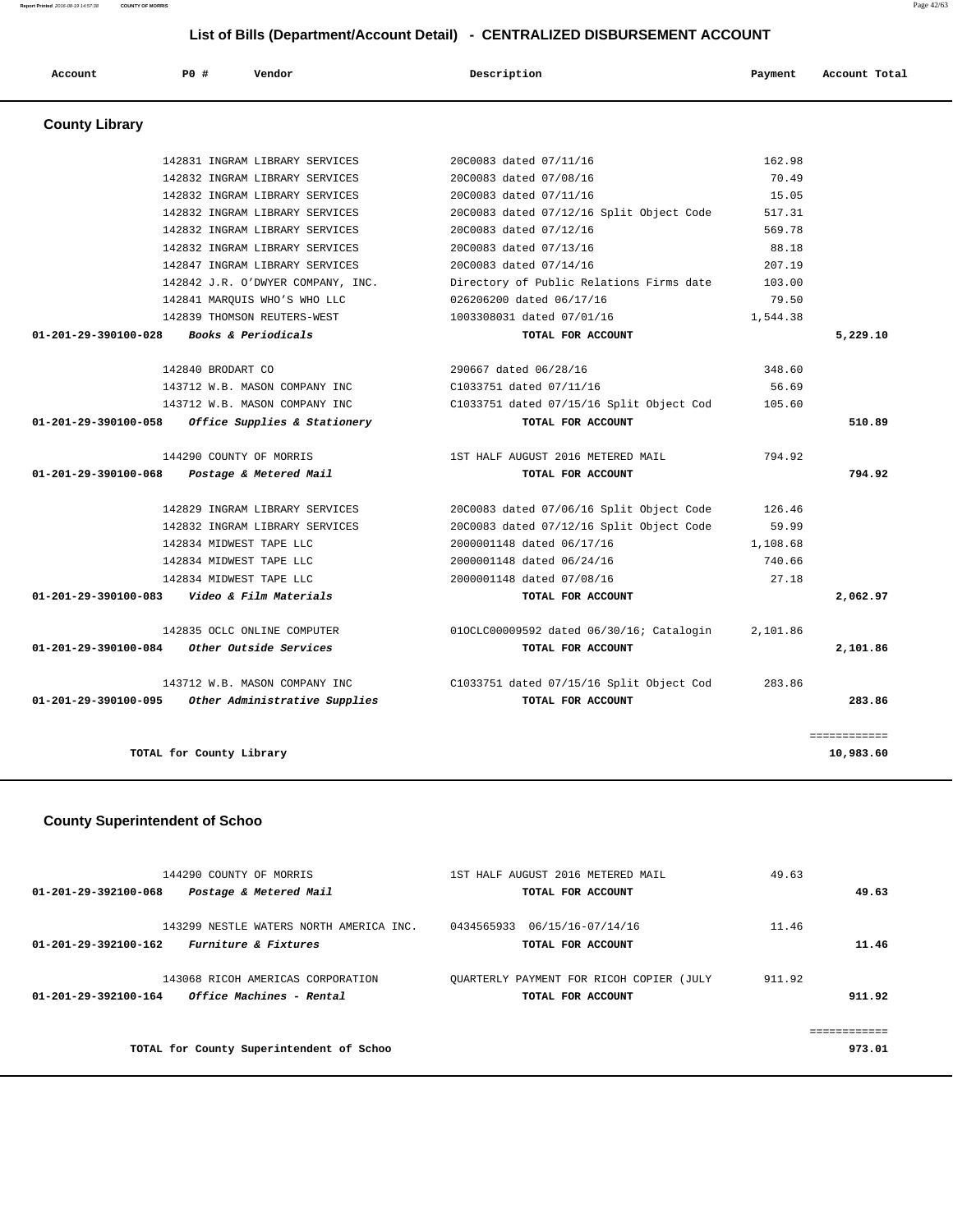| Account              | P0 #         | Vendor                                   | Description                                         | Account Total<br>Payment   |
|----------------------|--------------|------------------------------------------|-----------------------------------------------------|----------------------------|
| 01-201-29-395100-090 | Expenditures | 144288 COUNTY COLLEGE OF MORRIS          | 2ND HALF 8/16 OPERATING BUDGET<br>TOTAL FOR ACCOUNT | 492,916.67<br>492,916.67   |
|                      |              | TOTAL for Contribution to County College |                                                     | ------------<br>492,916.67 |

## **Rutgers Extension Service**

| 144318 RUTGERS THE STATE UNIVERSITY                  | Nitzsche, P.                      | 12,420.09 |
|------------------------------------------------------|-----------------------------------|-----------|
| 144318 RUTGERS THE STATE UNIVERSITY                  | Ross, D.                          | 5,474.00  |
| 01-201-29-396100-011<br>Salaries & Wages-Full Time   | TOTAL FOR ACCOUNT                 | 17,894.09 |
| 143670 W.B. MASON COMPANY INC                        | office supplies                   | 120.78    |
| Office Supplies & Stationery<br>01-201-29-396100-058 | TOTAL FOR ACCOUNT                 | 120.78    |
| 144290 COUNTY OF MORRIS                              | 1ST HALF AUGUST 2016 METERED MAIL | 40.21     |
| 01-201-29-396100-068<br>Postage & Metered Mail       | TOTAL FOR ACCOUNT                 | 40.21     |
|                                                      |                                   |           |
| TOTAL for Rutgers Extension Service                  |                                   | 18,055.08 |
|                                                      |                                   |           |

## **Fire and Police Academy**

| 142640 ATLANTIC TRAINING CENTER                 | CPR Card Fee                         | 112.50    |        |
|-------------------------------------------------|--------------------------------------|-----------|--------|
| Other General Expenses<br>01-201-29-407100-059  | TOTAL FOR ACCOUNT                    |           | 112.50 |
|                                                 |                                      |           |        |
| 144290 COUNTY OF MORRIS                         | 1ST HALF AUGUST 2016 METERED MAIL    | 174.59    |        |
| 01-201-29-407100-068<br>Postage & Metered Mail  | TOTAL FOR ACCOUNT                    |           | 174.59 |
| 142866 APOLLO FLAG CO                           | Service to Repair Internal Flagpole  | 300.00    |        |
| 142866 APOLLO FLAG CO                           | Internal Stainless Steel Winch       | 150.00    |        |
| 143069 TELE-MEASUREMENTS, INC.                  | VGA Cable with Audio                 | 49.00     |        |
| $01 - 201 - 29 - 407100 - 223$ Building Repairs | TOTAL FOR ACCOUNT                    |           | 499.00 |
|                                                 |                                      |           |        |
| 143137 MORRISTOWN LUMBER &                      | Bolts                                | 10.49     |        |
| 143137 MORRISTOWN LUMBER &                      | Screws                               | 12.99     |        |
| 143137 MORRISTOWN LUMBER &                      | HX Nuts                              | 3.79      |        |
|                                                 |                                      |           |        |
| 01-201-29-407100-239<br>Small Tools             | TOTAL FOR ACCOUNT                    |           | 27.27  |
| 141096 COUNTY WELDING SUPPLY CO                 | Cylinder Refill                      | 29.99     |        |
| 141096 COUNTY WELDING SUPPLY CO                 | Hazardous Material Compliance charge | 3.00      |        |
| 01-201-29-407100-258<br>Equipment               | TOTAL FOR ACCOUNT                    |           | 32.99  |
|                                                 |                                      |           |        |
| 143136 AIRPOWER INTERNATIONAL INC.              | Replace Bad Shock                    | 195.95    |        |
| 143136 AIRPOWER INTERNATIONAL INC.              | Labor                                | 95.00     |        |
| 143136 AIRPOWER INTERNATIONAL INC.              | Travel                               | 190.00    |        |
| 143136 AIRPOWER INTERNATIONAL INC.              | Deduct Travel Charges                | $-190.00$ |        |
| 143136 AIRPOWER INTERNATIONAL INC.              | Replace Valve                        | 75.00     |        |
| 143136 AIRPOWER INTERNATIONAL INC.              | Labor                                | 190.00    |        |
| 143136 AIRPOWER INTERNATIONAL INC.              | Travel                               | 190.00    |        |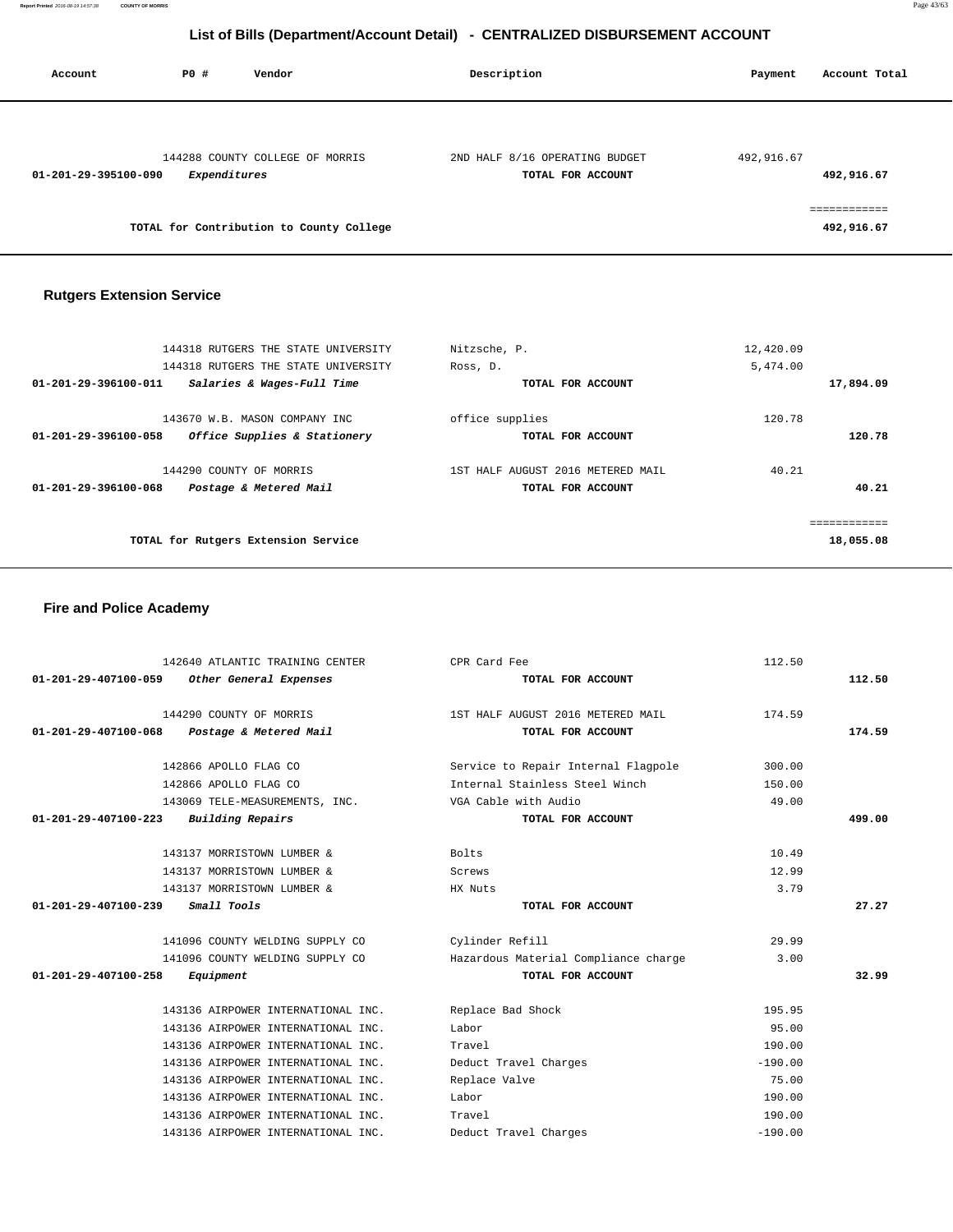**Report Printed** 2016-08-19 14:57:38 **COUNTY OF MORRIS** Page 44/63

### **List of Bills (Department/Account Detail) - CENTRALIZED DISBURSEMENT ACCOUNT**

| Account                        | <b>PO #</b> | Vendor                            | Description       | Account Total<br>Payment |                          |
|--------------------------------|-------------|-----------------------------------|-------------------|--------------------------|--------------------------|
| <b>Fire and Police Academy</b> |             |                                   |                   |                          |                          |
| 01-201-29-407100-291           |             | Vehicle Repairs                   | TOTAL FOR ACCOUNT |                          | 3,805.95                 |
|                                |             | TOTAL for Fire and Police Academy |                   |                          | ============<br>4,652.30 |

 143823 JERSEY CENTRAL POWER & LIGHT 20-00-00-0538-4-9,REMOTE LOCATIONS, DATE 3,917.63 143824 JERSEY CENTRAL POWER & LIGHT 20-00-00-0528-1-7 MASTER ACCOUNT DATED 8 47,825.64

### **Utilities**

|                                  | 143825 JERSEY CENTRAL POWER & LIGHT     | 100 004 885 628- MOSQUITO CONTROL 5/26/1 | 1,074.56  |            |
|----------------------------------|-----------------------------------------|------------------------------------------|-----------|------------|
|                                  | 143826 JERSEY CENTRAL POWER & LIGHT     | 20 00 00 0537 8 1 - MASTER ACCT - HILL 8 | 89,534.73 |            |
|                                  | 143589 JERSEY CENTRAL POWER & LIGHT     | 100 079 438 253 - CAC COMPLEX 6/18/16 -  | 10,250.11 |            |
|                                  | 143731 JERSEY CENTRAL POWER & LIGHT     | 10-00-89-1397-3-5 Rt 206 Chester 7-27-20 | 112.33    |            |
|                                  | 143739 BOROUGH OF BUTLER                | 8496-0 Rt 23 & Decker Ave                | 42.33     |            |
|                                  | 143739 BOROUGH OF BUTLER                | 8495-1 Rt 23 Traffic Light               | 105.10    |            |
|                                  | 143739 BOROUGH OF BUTLER                | 8495-0 Rt 23 So Light Pole #144          | 69.65     |            |
|                                  | 143744 JERSEY CENTRAL POWER & LIGHT     | 10-00-28-8978-6-4 Mt. Arlington 7-27-201 | 52.99     |            |
|                                  | 144024 JERSEY CENTRAL POWER & LIGHT     | 200-000-971-008 - RUTH DAVIS DRIVE 8/3/1 | 451.95    |            |
|                                  | 144136 JERSEY CENTRAL POWER & LIGHT     | 10-00-59-9968-9-0 Rt 15 & Dewey Ave 8-9- | 59.31     |            |
|                                  | 144150 JERSEY CENTRAL POWER & LIGHT     | 20-00-00-0539-3-0 120 E. Hanover Ave 8-1 | 537.51    |            |
|                                  | 144152 JERSEY CENTRAL POWER & LIGHT     | 10-00-64-2465-3-9 Rt 53 & Diamond Spring | 35.45     |            |
|                                  | 142216 TIOGA SOLAR MORRIS COUNTY 1 LLC  | 136242003/ RE: VOTING TECH               | 1,277.18  |            |
|                                  | 142216 TIOGA SOLAR MORRIS COUNTY 1 LLC  | 136242003/ RE: SCHUYLER BUILDING         | 571.01    |            |
|                                  | 142216 TIOGA SOLAR MORRIS COUNTY 1 LLC  | 136242003/ RE: SCHYULER GARAGE           | 856.60    |            |
| 01-201-31-430100-137 Electricity |                                         | TOTAL FOR ACCOUNT                        |           | 156,774.08 |
|                                  |                                         |                                          |           |            |
|                                  | 144313 NATIONAL FUEL OIL INC.           | FUEL CHARGES 7/16                        | 26,521.73 |            |
|                                  | 01-201-31-430100-140 Gas Purchases      | TOTAL FOR ACCOUNT                        |           | 26,521.73  |
|                                  |                                         |                                          |           |            |
|                                  | 143771 WOODRUFF ENERGY                  | 508-579, July~2016                       | 5,251.33  |            |
|                                  | 143771 WOODRUFF ENERGY                  | 508-584, July~2016                       | 1,694.40  |            |
|                                  | 143806 N.J. NATURAL GAS COMPANY         | 06-1126-4370-18 - WHARTON ROADS 7/5/16 - | 161.35    |            |
|                                  | 143807 N.J. NATURAL GAS COMPANY         | 22-0009-8231-77 WHARTON BRIDGE GEN 7/5/1 | 26.87     |            |
|                                  | 143804 N.J. NATURAL GAS COMPANY         | 06-1126-4174-12 WHARTON OFFICES 7/5/16 - | 27.76     |            |
|                                  | 143808 N.J. NATURAL GAS COMPANY         | 12-1157-4515-09/ RE: DOVER PROBATION 7/5 | 20.00     |            |
|                                  | 143805 N.J. NATURAL GAS COMPANY         | 06-1126-4355-14 WHARTON BRIDGES 7/5/16   | 264.99    |            |
|                                  | 143263 SUBURBAN PROPANE -2347           | Propane                                  | 205.64    |            |
|                                  | 143263 SUBURBAN PROPANE -2347           | Rounding                                 | 0.04      |            |
|                                  | 143263 SUBURBAN PROPANE -2347           | Safety P&T Fee                           | 9.92      |            |
|                                  | 143762 PSE&G CO                         | 65 858 068 08, July-2016                 | 1,541.20  |            |
|                                  | 143762 PSE&G CO                         | 66 472 055 00, July-2016                 | 571.09    |            |
|                                  | 143803 PSE&G CO                         | REF # MOMBAG/ 66-254-142-04 - 18 HIGHVIE | 44.62     |            |
|                                  | 144016 DIRECT ENERGY BUSINESS MARKETING | 706980 - 16 HIGHIVEW AVE                 | 2.25      |            |
|                                  | 144016 DIRECT ENERGY BUSINESS MARKETING | 706981 CAC COMPLEX                       | 19.68     |            |
|                                  | 144124 PSE&G CO                         | REF # MOMBAG/ COUNTY OF MORRIS - MUNICIP | 2,528.79  |            |
|                                  | 143588 DIRECT ENERGY BUSINESS MARKETING | 706982 6/24/16 - 7/25/16                 | 437.21    |            |
|                                  | 143588 DIRECT ENERGY BUSINESS MARKETING | 706983 6/24/16 - 7/25/16                 | 120.09    |            |
| 01-201-31-430100-141 Natural Gas |                                         | TOTAL FOR ACCOUNT                        |           | 12,927.23  |
|                                  |                                         |                                          |           |            |
|                                  | 143595 TAX COLLECTOR                    | 502-0 / A & R BLDG                       | 8,352.96  |            |
|                                  | 143595 TAX COLLECTOR                    | 2083-0 / COURTHOUSE                      | 13,865.28 |            |
|                                  | 143595 TAX COLLECTOR                    | 513-0 / 8 COURT ST                       | 126.75    |            |

143595 TAX COLLECTOR 2593-0 / SCHUYLER 1,689.60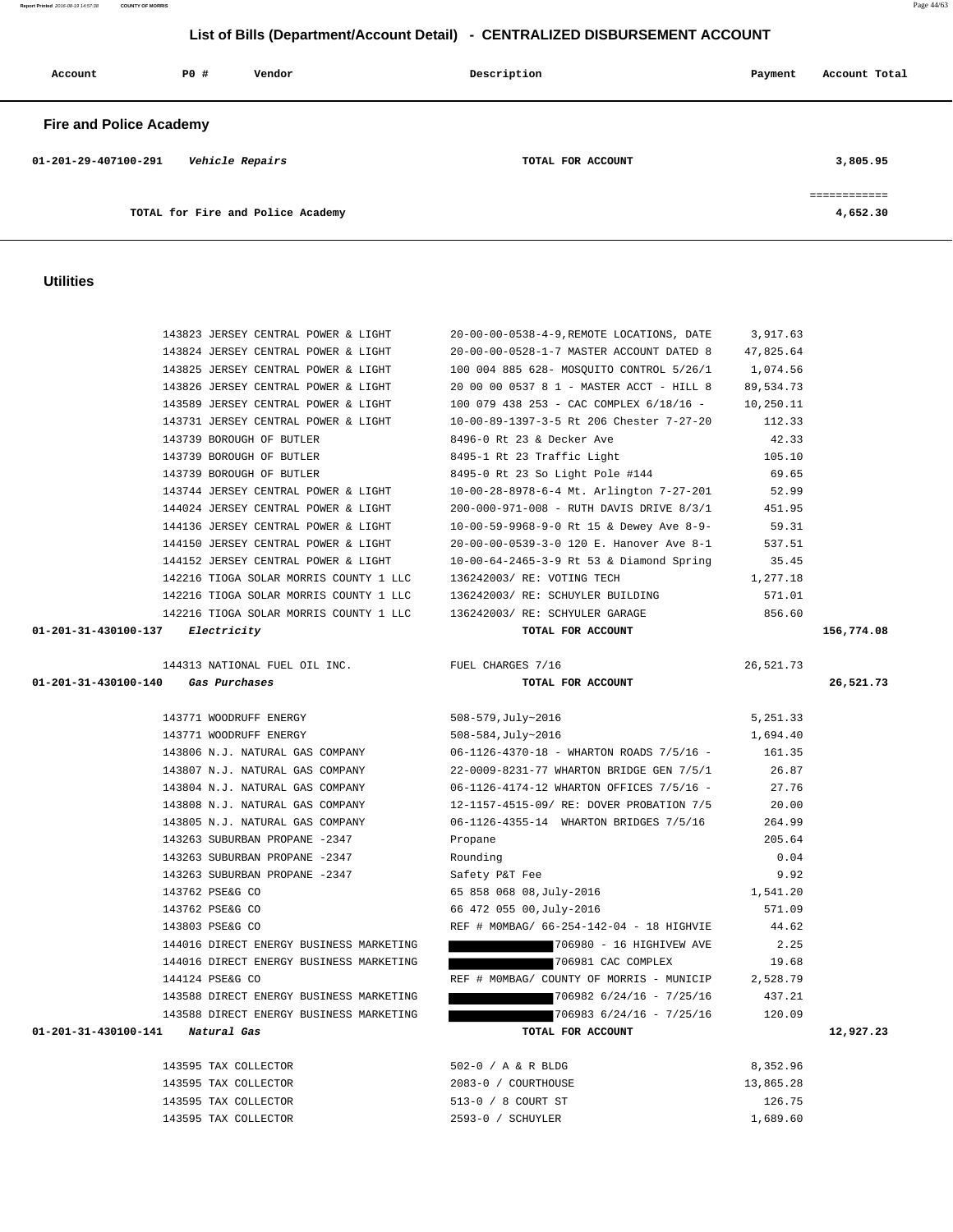| Account                        | PO#<br>Vendor                  | Description                                                                   | Payment   | Account Total              |
|--------------------------------|--------------------------------|-------------------------------------------------------------------------------|-----------|----------------------------|
| <b>Utilities</b>               |                                |                                                                               |           |                            |
|                                | 143595 TAX COLLECTOR           | 3688-0 / W & M                                                                | 142.48    |                            |
|                                | 143595 TAX COLLECTOR           | 5537-0 / CORRECTION FACILITY                                                  | 28,100.16 |                            |
| $01 - 201 - 31 - 430100 - 144$ | Sewer                          | TOTAL FOR ACCOUNT                                                             |           | 52,403.98                  |
|                                | 143612 CENTURYLINK             | 309973303, 7/19/16, T1 Chester site (7/1                                      | 1,785.33  |                            |
|                                | 142020 SHI INTERNATIONAL CORP  | Singlewire License Renewal - $09/17/2016$ 4,640.00                            |           |                            |
|                                | 143802 VERIZON                 | 973-455-0378 979 71Y / RE: PENTHOUSE- A                                       | 67.22     |                            |
|                                | 143608 VERIZON                 | 973-584-2050 195 53Y, 7/11/16, Mt Rd Rox                                      | 30.02     |                            |
|                                | 143608 VERIZON                 | 973-539-7933 842 07Y, 7/16/16, Randolph                                       | 30.04     |                            |
|                                | 143608 VERIZON                 | 973-697-0879 521 94Y, 7/22/16, Jefferson                                      | 30.05     |                            |
|                                | 143608 VERIZON                 | 973-326-8955 127 49Y, 7/25/16, Sheriff's                                      | 30.06     |                            |
|                                | 143611 VERIZON                 | 201 V03-7261 127 66Y, 7/16/16, 911 Switc                                      | 12,470.10 |                            |
|                                | 140730 VERIZON                 | 201 V03-7261 127 66Y, 6/16/16, 911 Switc                                      | 12,470.10 |                            |
|                                | 143729 DATA NETWORK SOLUTIONS  | Acocunt 10000009316                                                           | 11,847.82 |                            |
|                                | 142849 CDW GOVERNMENT LLC      | Telephone Cord Detangler                                                      | 168.00    |                            |
| 01-201-31-430100-146           | Telephone                      | TOTAL FOR ACCOUNT                                                             |           | 43,568.74                  |
|                                | 143816 SOUTHEAST MORRIS COUNTY | 2120000537.00,6-10 thru 7-13-2016                                             | 7,535.28  |                            |
| 01-201-31-430100-147           | Water                          | TOTAL FOR ACCOUNT                                                             |           | 7,535.28                   |
|                                |                                | 143848 NJ DEPARTMENT OF TREASURY THE RE: CENTRAL AVENUE / TWP OF PARSIPPANY-T | 108.50    |                            |
| 01-203-31-430100-144           | (2015) Sewer                   | TOTAL FOR ACCOUNT                                                             |           | 108.50                     |
|                                | TOTAL for Utilities            |                                                                               |           | ============<br>299,839.54 |

 **Nutrition** 

|              | 14.99    | S038772059 6/29/16                       | 143671 W.B. MASON COMPANY INC                                 |
|--------------|----------|------------------------------------------|---------------------------------------------------------------|
|              | 59.30    | INV.# 132370191 2/18/16                  | 136454 W.B. MASON COMPANY INC                                 |
|              | 259.83   | INV.#132430759 2/22/16                   | 136454 W.B. MASON COMPANY INC                                 |
|              | $-59.30$ | cr2887265 2/16/16                        | 136454 W.B. MASON COMPANY INC                                 |
| 274.82       |          | TOTAL FOR ACCOUNT                        | 01-201-41-716100-058<br>Office Supplies & Stationery          |
|              | 100.00   | Entertainment for Jefferson Nutrition Si | 144025 PETER LIMONE JR                                        |
| 100.00       |          | TOTAL FOR ACCOUNT                        | 01-201-41-716100-059<br>Other General Expenses                |
|              | 278.36   | Coarse Paper & Household Supplies        | 142658 JERSEY PAPER PLUS INC                                  |
|              | 63.92    | Coarse Paper & Household Supplies 7/7/16 | 142874 JERSEY PAPER PLUS INC                                  |
|              | 294.48   | 7/7/16 80199                             | 142874 JERSEY PAPER PLUS INC                                  |
| 636.76       |          | TOTAL FOR ACCOUNT                        | Other Operating&Repair Supply<br>01-201-41-716100-098         |
|              | 2,033.32 | FUEL CHARGES 7/16                        | 144313 NATIONAL FUEL OIL INC.                                 |
| 2,033.32     |          | TOTAL FOR ACCOUNT                        | $01 - 201 - 41 - 716100 - 140$<br><i><b>Gas Purchases</b></i> |
|              | 8,500.00 | Cost for rent & utilities for Butler Nut | 144123 BOROUGH OF BUTLER                                      |
|              | 2,000.00 | cost for rent & utilities for Dover Nut. | 144011 ST. JOHN EPISCOPAL CHURCH                              |
| 10,500.00    |          | TOTAL FOR ACCOUNT                        | Other Utilities<br>01-201-41-716100-148                       |
| ============ |          |                                          |                                                               |
| 13,544.90    |          |                                          | TOTAL for Nutrition                                           |

**Report Printed** 2016-08-19 14:57:38 **COUNTY OF MORRIS** Page 45/63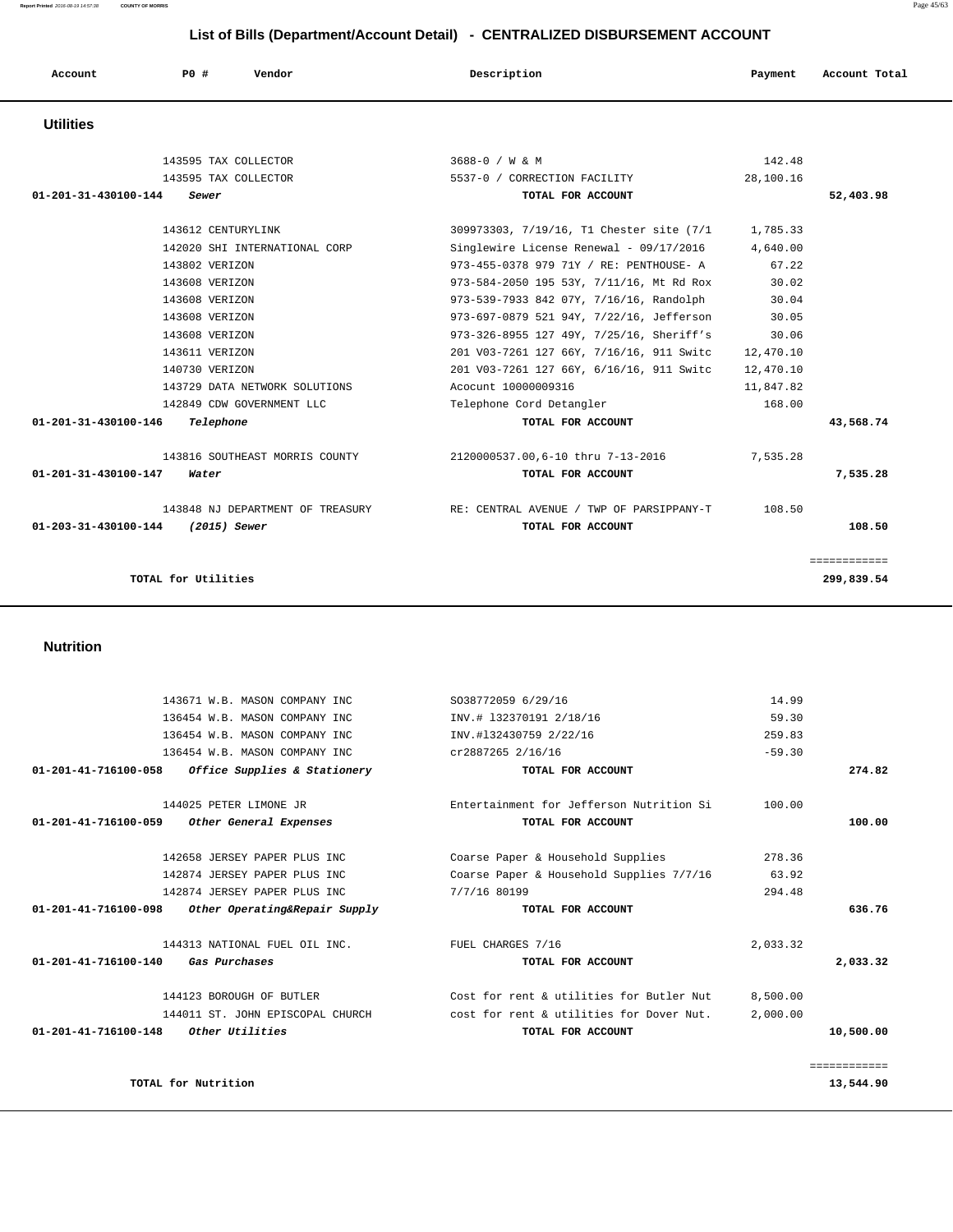|                      | List of Bills (Department/Account Detail) - CENTRALIZED DISBURSEMENT ACCOUNT |                                                        |           |               |  |  |
|----------------------|------------------------------------------------------------------------------|--------------------------------------------------------|-----------|---------------|--|--|
| Account              | PO#<br>Vendor                                                                | Description                                            | Payment   | Account Total |  |  |
|                      |                                                                              |                                                        |           |               |  |  |
|                      | 143677 CORNERSTONE FAMILY PROGRAMS                                           | 16-14-076 Per. 4/1/16-6/30/16                          | 2,043.00  |               |  |  |
|                      | 143840 NORWESCAP INC                                                         | 16-14-092 FVTR Per. 4/1/16-6/30/16                     | 12,831.00 |               |  |  |
|                      | 143839 NORWESCAP INC                                                         | RSVP 16-14-092 per. 4/1/16-6/30/16                     | 2,620.00  |               |  |  |
|                      | 143675 VISITING NURSE ASSOC. OF                                              | Title IIIE 16-14-077 PER. 4/1/16-6/30/16               | 6,597.00  |               |  |  |
| 01-201-41-716110-090 | Expenditures                                                                 | TOTAL FOR ACCOUNT                                      |           | 24,091.00     |  |  |
|                      |                                                                              |                                                        |           | ============  |  |  |
|                      | TOTAL for Area Plan Grant                                                    |                                                        |           | 24,091.00     |  |  |
|                      |                                                                              |                                                        |           |               |  |  |
| <b>ALPN</b>          |                                                                              |                                                        |           |               |  |  |
|                      |                                                                              |                                                        |           |               |  |  |
|                      | 143680 EMPLOYMENT HORIZONS, INC.                                             | SE GIASS#1604 Per. 4/1/16-6/30/16                      | 19,252.00 |               |  |  |
|                      | 143681 CFCS - HOPE HOUSE                                                     | CHORE GIASS #1603 per. 6/1-6/30/16                     | 6, 133.00 |               |  |  |
|                      | 143679 CORNERSTONE FAMILY PROGRAMS                                           | MV GIASS 1607 Per. 4/1/16-6/30/16                      | 34,110.00 |               |  |  |
|                      | 144017 DAWN CENTER FOR INDEPENDENT                                           | GIASS #1620 7/1/16-7/31/16                             | 2,862.00  |               |  |  |
|                      | 143838 NORWESCAP INC                                                         | GIASS 1615 PER. 4/1/16-6/30/16                         | 4,308.00  |               |  |  |
|                      | 143699 NEWBRIDGE SERVICES INC                                                | GIASS#1614 CM Per. 4/1/16-6/30/16                      | 6,229.00  |               |  |  |
|                      | 143693 VISITING NURSE ASSOC. OF                                              | GIASS#1616 CHAP Per. 4/1/16-6/30/16                    | 15,691.00 |               |  |  |
|                      | 143682 VISITING NURSE ASSOC. OF                                              | GIASS FH #1608 Per. 4/1/16-6/30/16                     | 41,470.00 |               |  |  |
| 01-201-41-759000-063 | 144122 LEGAL SERVICES OF NORTHWEST<br>ALPN Peer Grouping                     | GIASS 1612 PS Per. 4/1/16-6/30/16<br>TOTAL FOR ACCOUNT | 13,230.00 | 143,285.00    |  |  |

============

**TOTAL for ALPN** 143,285.00

**Report Printed** 2016-08-19 14:57:38 **COUNTY OF MORRIS** Page 46/63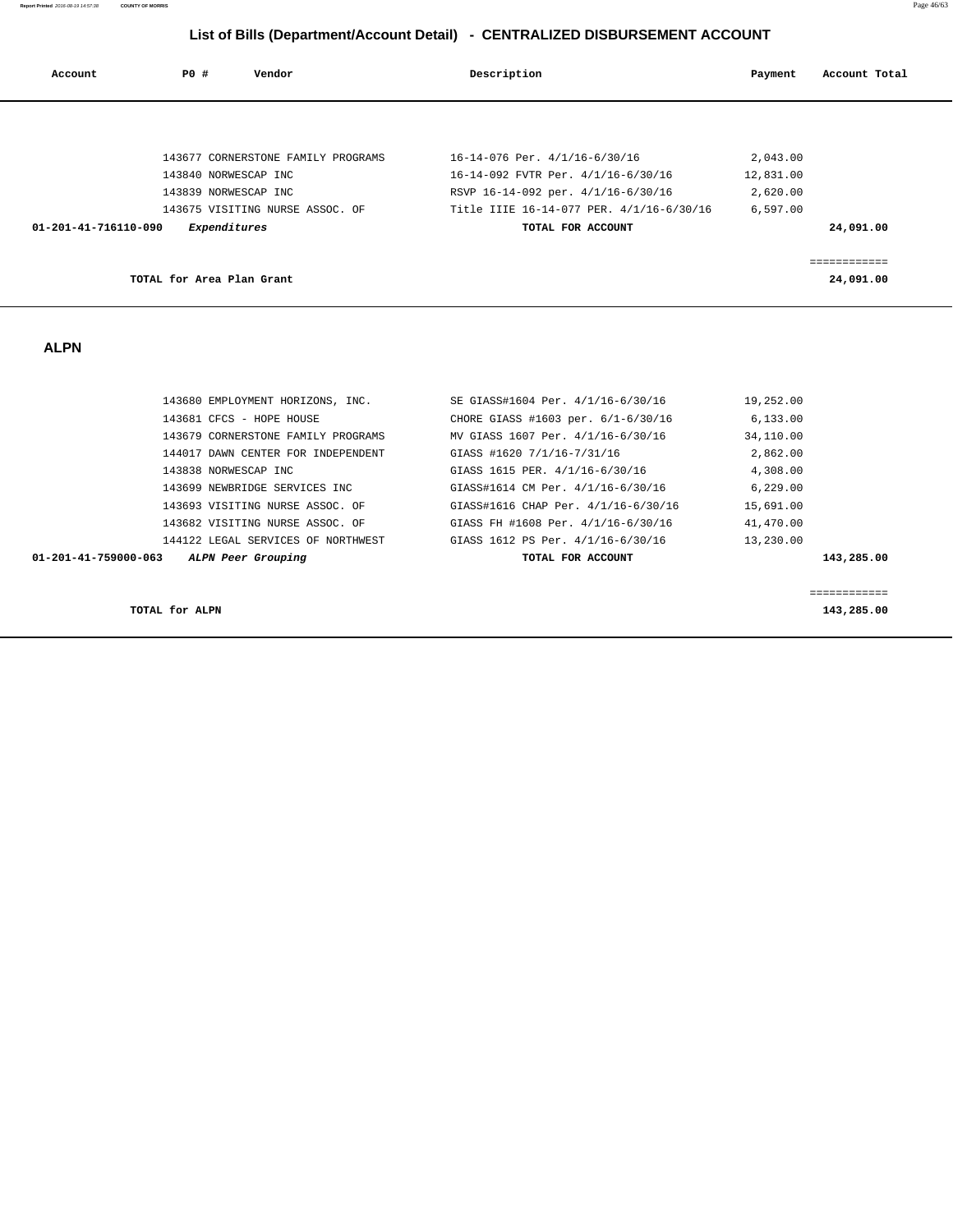**Report Printed** 2016-08-19 14:57:38 **COUNTY OF MORRIS** Page 47/63

# **List of Bills (Department/Account Detail) - CENTRALIZED DISBURSEMENT ACCOUNT**

| Account              | PO#                | Vendor                                                                 | Description                                                                                        | Payment          | Account Total          |
|----------------------|--------------------|------------------------------------------------------------------------|----------------------------------------------------------------------------------------------------|------------------|------------------------|
| DEPARTMENT 718710    |                    |                                                                        | <b>Grant Fund</b>                                                                                  |                  |                        |
| 02-213-41-718710-391 | 143775 CABLEVISION | 144291 COUNTY OF MORRIS<br>Public Health Emer Grant $(7/1/16-6/30/17)$ | 07876 616465 01 8 Billing period 8/1/201<br>1ST HALF AUGUST 2016 METERED MAIL<br>TOTAL FOR ACCOUNT | 242.49<br>109.54 | 352.03                 |
|                      |                    | TOTAL for DEPARTMENT 718710                                            |                                                                                                    |                  | ------------<br>352.03 |

### **DEPARTMENT 741615**

| TOTAL for DEPARTMENT 741615                                    |                                         |           | ============<br>16,717.55 |
|----------------------------------------------------------------|-----------------------------------------|-----------|---------------------------|
|                                                                |                                         |           |                           |
| $02 - 213 - 41 - 741615 - 392$ WFNJ-TANF $(7/1/15 - 12/31/16)$ | TOTAL FOR ACCOUNT                       |           | 16,717.55                 |
| 143201 GSETA                                                   |                                         | 12.00     |                           |
| 143201 GSETA                                                   |                                         | 12.00     |                           |
| 143967 AVTECH INSTITUTE                                        | Stephanie B.                            | 1,617.77  |                           |
| 143129 SPRINT NEXTEL                                           |                                         | 1.30      |                           |
| 140076 SPRINT NEXTEL                                           |                                         | 0.65      |                           |
| 143111 GSETA                                                   |                                         | 28.00     |                           |
| 143330 PLIC SBD GRAND ISLAND                                   |                                         | 10.46     |                           |
| 144003 LILLY HYMOWITZ                                          |                                         | 3.00      |                           |
| 143120 VERIZON                                                 |                                         | 11.45     |                           |
| 143112 TELESEARCH INC                                          | Julie G., W/E 7/3/16.                   | 1,016.05  |                           |
| 143112 TELESEARCH INC                                          |                                         | 24.57     |                           |
| 143126 TELESEARCH INC                                          |                                         | 24.57     |                           |
| 143119 TELESEARCH INC                                          |                                         | 19.66     |                           |
| 143177 W.B. MASON COMPANY INC                                  |                                         | 32.05     |                           |
| 138624 FLEMINGTON CHRYSLER                                     | Purchase of Jeep Patriot. Cutoff is May | 13,904.02 |                           |

### **DEPARTMENT 741620**

| 02-213-41-741620-392 | <i>WFNJ-General Assistance(7/1/15-12/31/16)</i> | TOTAL FOR ACCOUNT |          | 8,752.63 |
|----------------------|-------------------------------------------------|-------------------|----------|----------|
| 143201 GSETA         |                                                 |                   | 6.00     |          |
| 143201 GSETA         |                                                 |                   | 6.00     |          |
|                      | 143965 AVTECH INSTITUTE                         | Eartha W.         | 1,176.00 |          |
|                      | 143129 SPRINT NEXTEL                            |                   | 0.65     |          |
|                      | 140076 SPRINT NEXTEL                            |                   | 0.32     |          |
| 143111 GSETA         |                                                 |                   | 14.00    |          |
|                      | 143330 PLIC SBD GRAND ISLAND                    |                   | 5.23     |          |
|                      | 144003 LILLY HYMOWITZ                           |                   | 1.50     |          |
|                      | 143120 VERIZON                                  |                   | 5.72     |          |
|                      | 143112 TELESEARCH INC                           |                   | 12.29    |          |
|                      | 143126 TELESEARCH INC                           |                   | 12.29    |          |
|                      | 143119 TELESEARCH INC                           |                   | 9.83     |          |
|                      | 143177 W.B. MASON COMPANY INC                   |                   | 16.02    |          |
|                      | 138624 FLEMINGTON CHRYSLER                      |                   | 7,486.78 |          |
|                      |                                                 |                   |          |          |

**TOTAL for DEPARTMENT 741620 8,752.63**

============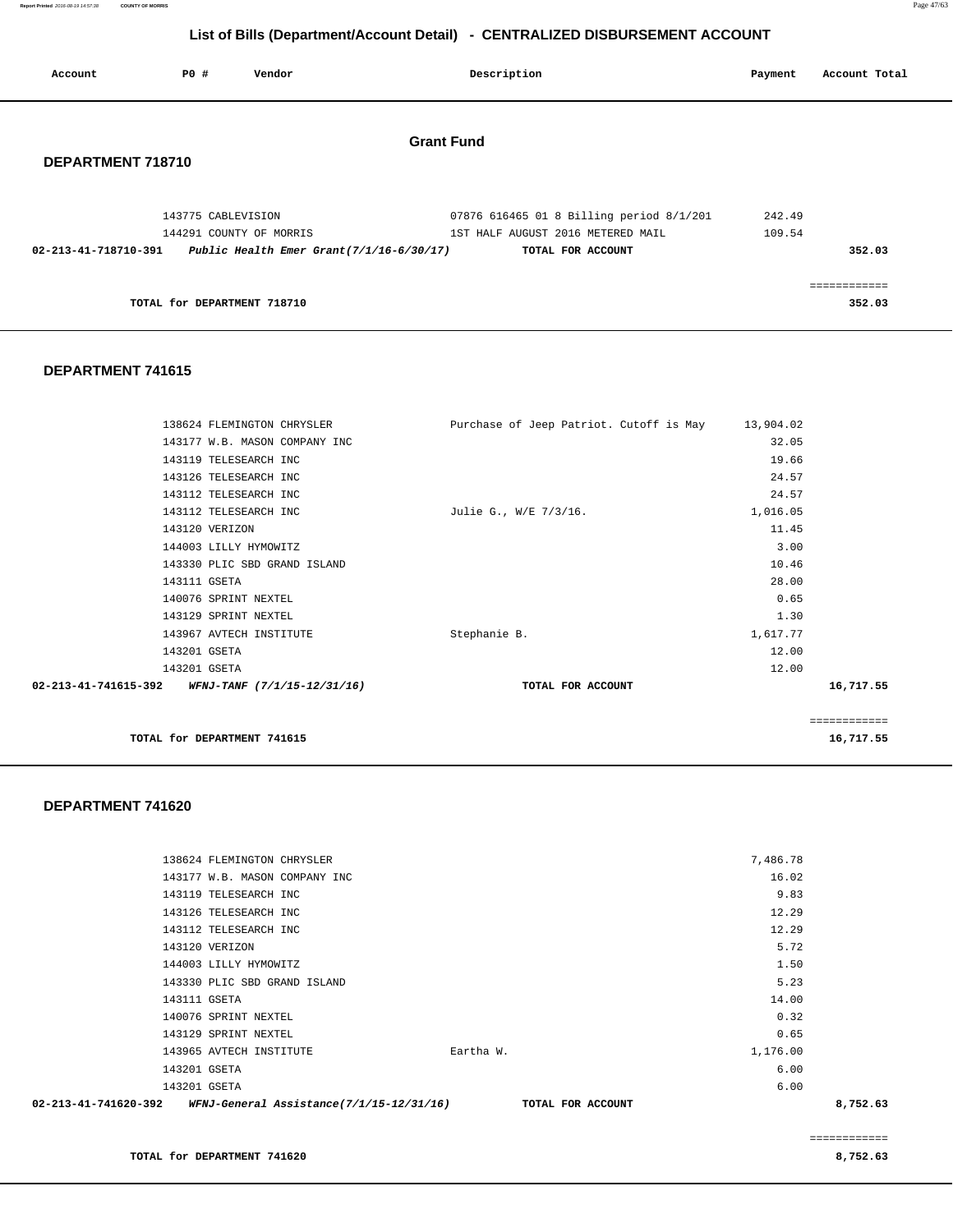**Report Printed** 2016-08-19 14:57:38 **COUNTY OF MORRIS** Page 48/63

# **List of Bills (Department/Account Detail) - CENTRALIZED DISBURSEMENT ACCOUNT**

| Account              | P0 #                        | Vendor                    | Description       | Account Total<br>Payment |
|----------------------|-----------------------------|---------------------------|-------------------|--------------------------|
|                      |                             |                           |                   |                          |
| DEPARTMENT 741635    |                             |                           |                   |                          |
|                      |                             | 143966 AVTECH INSTITUTE   | David Z.          | 2,432.00                 |
| 02-213-41-741635-392 |                             | WDPP-DW (7/1/15-12/31/16) | TOTAL FOR ACCOUNT | 2,432.00                 |
|                      |                             |                           |                   | ============             |
|                      | TOTAL for DEPARTMENT 741635 |                           |                   | 2,432.00                 |
|                      |                             |                           |                   |                          |
| DEPARTMENT 741715    |                             |                           |                   |                          |
|                      |                             |                           |                   |                          |

| TOTAL for DEPARTMENT 741715                         |                                         | 11,016.60 |
|-----------------------------------------------------|-----------------------------------------|-----------|
|                                                     |                                         |           |
| 02-213-41-741715-392<br>WFNJ-TANF (7/1/16-12/31/17) | TOTAL FOR ACCOUNT                       | 11,016.60 |
| 143977 AEROFUND FINANCIAL INC.                      | Transportation from 7/11/16 to 7/15/16. | 2,799.30  |
| 143978 AEROFUND FINANCIAL INC.                      | Transportation from 7/18/16 to 7/22/16. | 2,790.27  |
| 143987 AEROFUND FINANCIAL INC.                      | Transportation from 7/5/16 to 7/8/1.    | 2,383.92  |
| 143988 AEROFUND FINANCIAL INC.                      | Transportation from 7/25/16 to 7/29/16. | 3,043.11  |

### **DEPARTMENT 741720**

| 143988 AEROFUND FINANCIAL INC.<br>143987 AEROFUND FINANCIAL INC. |                   | 1,014.37<br>794.64    |  |
|------------------------------------------------------------------|-------------------|-----------------------|--|
| 143978 AEROFUND FINANCIAL INC.                                   |                   | 930.09                |  |
| 143977 AEROFUND FINANCIAL INC.                                   |                   | 933.10                |  |
| WFNJ-General Assistance(7/1/16-12/31/17)<br>02-213-41-741720-392 | TOTAL FOR ACCOUNT | 3,672.20              |  |
| TOTAL for DEPARTMENT 741720                                      |                   | =========<br>3,672.20 |  |

| 143177 W.B. MASON COMPANY INC        |                          | 288.41   |
|--------------------------------------|--------------------------|----------|
| 143119 TELESEARCH INC                |                          | 176.90   |
| 143126 TELESEARCH INC                |                          | 221.13   |
| 143112 TELESEARCH INC                | Lois Ann C., W/E 7/3/16. | 538.65   |
| 143112 TELESEARCH INC                |                          | 221.12   |
| 143120 VERIZON                       |                          | 103.04   |
| 143998 RUTGERS, THE STATE UNIVERSITY | Kelly S.                 | 3,196.00 |
| 144003 LILLY HYMOWITZ                |                          | 27.00    |
| 143976 AVTECH INSTITUTE              | Milagros A.              | 448.00   |
| 144002 EZ WHEELS DRIVING SCHOOL      | Anthony C.               | 956.76   |
| 143999 WILLIAM PATERSON UNIVERSITY   | Nydia v.                 | 1,400.00 |
| 143996 M.C. SCHOOL OF TECHNOLOGY     | Nichelle C.              | 1,073.71 |
| 143990 LASCOMP INSTITUTE             | Ilysa B.                 | 3,200.00 |
| 143989 LASCOMP INSTITUTE             | Randall H.               | 3,200.00 |
| 143991 LASCOMP INSTITUTE             | James H.                 | 3,200.00 |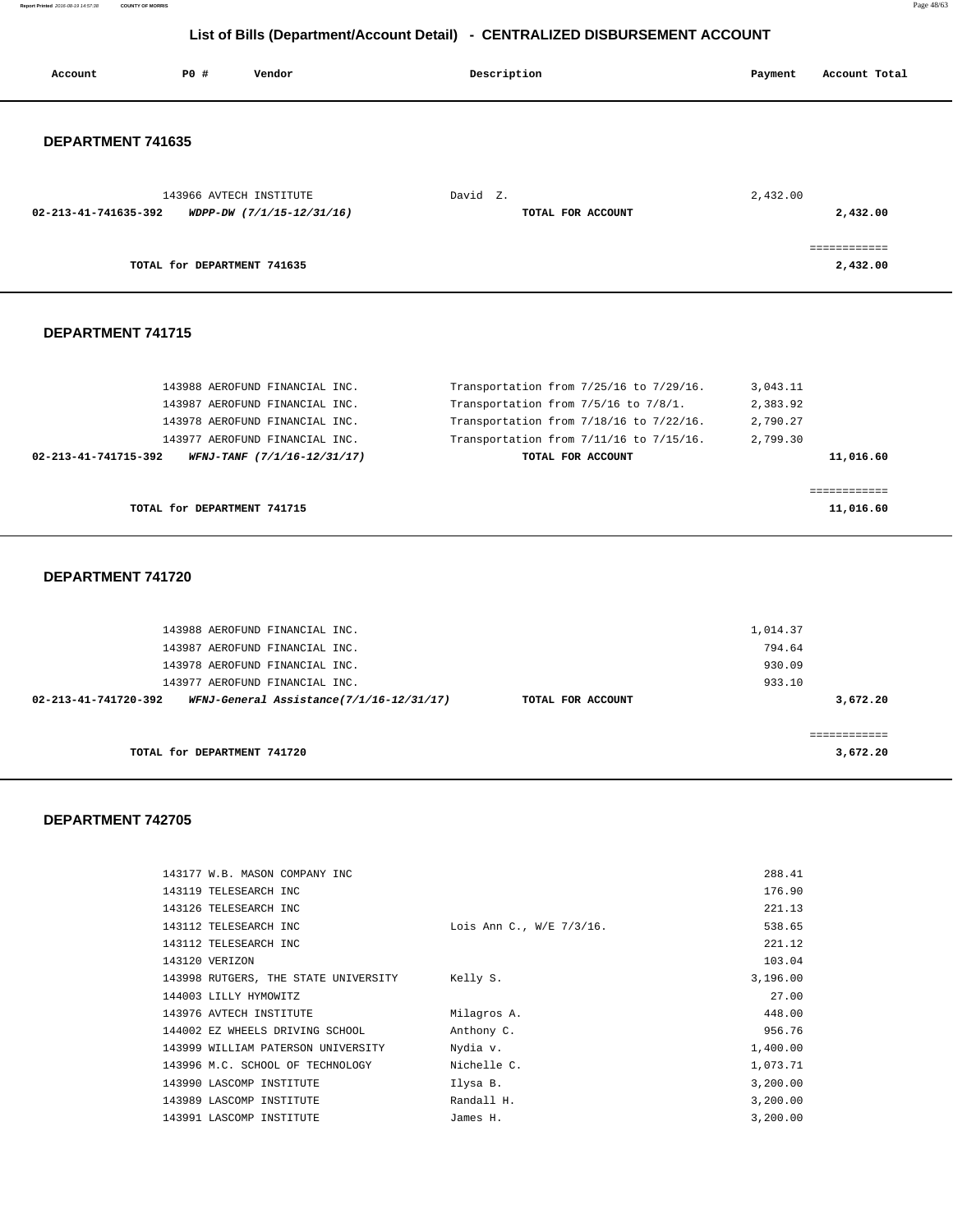### **Report Printed** 2016-08-19 14:57:38 **COUNTY OF MORRIS** Page 49/63

 **List of Bills (Department/Account Detail) - CENTRALIZED DISBURSEMENT ACCOUNT**

|                      | LIST OF BIIIS (Department/ACCOUNT Detail) - CENTRALIZED DISBURSEMENT ACCOUNT |                                 |                                          |          |               |  |  |
|----------------------|------------------------------------------------------------------------------|---------------------------------|------------------------------------------|----------|---------------|--|--|
| Account              | P0 #                                                                         | Vendor                          | Description                              | Payment  | Account Total |  |  |
| DEPARTMENT 742705    |                                                                              |                                 |                                          |          |               |  |  |
|                      |                                                                              | 143946 INFORMATION & TECHNOLOGY | Julia F.                                 | 1,080.00 |               |  |  |
|                      |                                                                              | 143959 AVTECH INSTITUTE         | Maria M.                                 | 1,288.00 |               |  |  |
|                      |                                                                              | 143960 AVTECH INSTITUTE         | Yadj K.                                  | 960.00   |               |  |  |
|                      |                                                                              | 140897 ROSETTA STONE LTD        | (6) Licenses for users for a subscriptio | 2,394.00 |               |  |  |
|                      | 143111 GSETA                                                                 |                                 |                                          | 252.00   |               |  |  |
|                      | 140076 SPRINT NEXTEL                                                         |                                 |                                          | 9.09     |               |  |  |
|                      | 143129 SPRINT NEXTEL                                                         |                                 |                                          | 11.71    |               |  |  |
|                      |                                                                              | 143964 AVTECH INSTITUTE         | Henry H.                                 | 1,440.00 |               |  |  |
|                      |                                                                              | 143968 AVTECH INSTITUTE         | Lyudmila K.                              | 464.00   |               |  |  |
|                      |                                                                              | 143969 AVTECH INSTITUTE         | Tracy L.                                 | 1,096.00 |               |  |  |
|                      | 143201 GSETA                                                                 |                                 |                                          | 108.00   |               |  |  |
|                      | 143201 GSETA                                                                 |                                 |                                          | 60.00    |               |  |  |
|                      | 143201 GSETA                                                                 |                                 |                                          | 108.00   |               |  |  |
|                      |                                                                              | 144313 NATIONAL FUEL OIL INC.   | FUEL CHARGES 7/16                        | 2.78     |               |  |  |
| 02-213-41-742705-391 |                                                                              | WIOA Adult (7/1/15-6/30/17)     | TOTAL FOR ACCOUNT                        |          | 27,618.47     |  |  |
|                      |                                                                              |                                 |                                          |          |               |  |  |

============

**TOTAL for DEPARTMENT 742705 27,618.47**

### **DEPARTMENT 742710**

|  | 02-213-41-742710-391 WIOA Dislocated Worker (7/1/15-6/30/17) | TOTAL FOR ACCOUNT                               |          | 29,276.66 |
|--|--------------------------------------------------------------|-------------------------------------------------|----------|-----------|
|  | 143201 GSETA                                                 | Registration fee annual conference for J        | 114.00   |           |
|  | 143201 GSETA                                                 | Registration fee for annual conference f 114.00 |          |           |
|  | 143953 COMPUTER INSIGHT LEARNING CENTER Raul C.              |                                                 | 3,200.00 |           |
|  | 143963 AVTECH INSTITUTE                                      | Myrna V.                                        | 896.00   |           |
|  | 143962 AVTECH INSTITUTE                                      | Reba B.                                         | 1,232.00 |           |
|  | 143129 SPRINT NEXTEL                                         | Bill dated: June 30, 2016. 973-765-3723.        | 12.37    |           |
|  | 140076 SPRINT NEXTEL                                         | $564861630 - 973-765-3723$ .                    | 16.90    |           |
|  | 143111 GSETA                                                 | Jack Patten - membership dues from July         | 266.00   |           |
|  | 143961 AVTECH INSTITUTE                                      | Nicholas S.                                     | 1,008.00 |           |
|  | 143958 EZ WHEELS DRIVING SCHOOL George W.S.                  |                                                 | 1,226.86 |           |
|  | 143957 LASCOMP INSTITUTE                                     | Alexander T.                                    | 3,200.00 |           |
|  | 143956 EZ WHEELS DRIVING SCHOOL                              | Alex M.                                         | 844.20   |           |
|  | 143955 RUTGERS CENTER FOR CONTINUING Kathy W.                |                                                 | 2,876.00 |           |
|  | 143980 BERGEN BLENDED ACADEMY                                | Elizabeth P.                                    | 764.00   |           |
|  | 143330 PLIC SBD GRAND ISLAND                                 | 1062765-10001 - Group life insurance pre        | 99.40    |           |
|  | 143992 LASCOMP INSTITUTE                                     | Sharon K.                                       | 3,200.00 |           |
|  | 143993 EZ WHEELS DRIVING SCHOOL                              | Gregory R.                                      | 550.48   |           |
|  | 143995 FORTIS INSTITUTE                                      | Robert W.                                       | 800.00   |           |
|  | 143997 EZ WHEELS DRIVING SCHOOL                              | Salvador V.                                     | 1,066.40 |           |
|  | 144000 MEDICAL & DENTAL INSTITUTE                            | James I.                                        | 3,200.00 |           |
|  | 144001 MASTER DRIVING SCHOOL INC.                            | Fabian V.                                       | 3,192.00 |           |
|  | 144003 LILLY HYMOWITZ                                        | County parking fees not covered by temp 28.50   |          |           |
|  | 144291 COUNTY OF MORRIS                                      | 1ST HALF AUGUST 2016 METERED MAIL               | 302.80   |           |
|  | 143120 VERIZON                                               | Phone service for 908-859-32220. Bill da        | 108.76   |           |
|  | 143112 TELESEARCH INC                                        | Lilly H., W/E 7/3/16.                           | 233.42   |           |
|  | 143126 TELESEARCH INC                                        | Lilly H., W/E 7/17/16.                          | 233.41   |           |
|  | 143119 TELESEARCH INC                                        | Lilly H., W/E 7/10/16.                          | 186.73   |           |
|  | 143177 W.B. MASON COMPANY INC                                | Office supplies, and inkjet cartridges.         | 304.43   |           |

 ============ **TOTAL for DEPARTMENT 742710 29,276.66**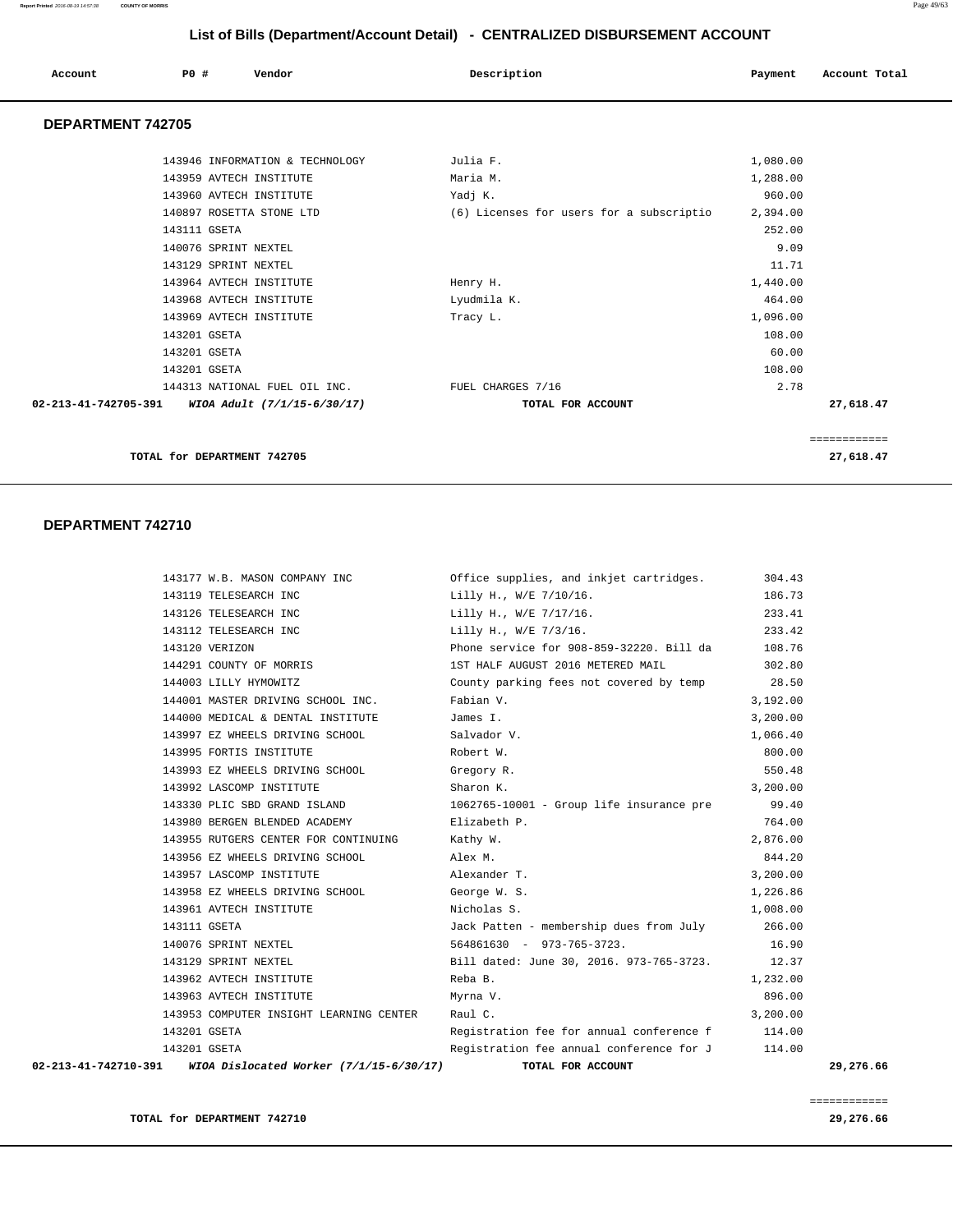| Account<br>. | <b>PO #</b> | Vendor | Description | Payment | Account Total |
|--------------|-------------|--------|-------------|---------|---------------|
|              |             |        |             |         |               |

# **DEPARTMENT 742720**

| 141817 MANPOWER                                  | Mileage from W/E $4/24/16$ through $6/19/16$ | 344.37   |              |
|--------------------------------------------------|----------------------------------------------|----------|--------------|
| 141817 MANPOWER                                  | Samantha P., Youth Counselor, W/E 6/26/1     | 918.40   |              |
| 143177 W.B. MASON COMPANY INC                    |                                              | 311.51   |              |
| 143119 TELESEARCH INC                            |                                              | 98.28    |              |
| 143126 TELESEARCH INC                            |                                              | 122.85   |              |
| 143112 TELESEARCH INC                            |                                              | 122.85   |              |
| 143120 VERIZON                                   |                                              | 57.24    |              |
| 144003 LILLY HYMOWITZ                            |                                              | 15.00    |              |
| 143994 WARREN COUNTY COMMUNITY COLL. Hannah N.   |                                              | 1,000.00 |              |
| 143330 PLIC SBD GRAND ISLAND                     |                                              | 52.32    |              |
| 143986 SAMANTHA POLANCO                          | Travel from 6/29/16 to 7/28/16.              | 160.08   |              |
| 143979 NEWBRIDGE SERVICES INC                    | Corey S.                                     | 92.00    |              |
| 143979 NEWBRIDGE SERVICES INC                    | Jake L.                                      | 92.00    |              |
| 143979 NEWBRIDGE SERVICES INC                    | Alyce H.                                     | 92.00    |              |
| 143979 NEWBRIDGE SERVICES INC                    | Sean H.                                      | 92.00    |              |
| 143979 NEWBRIDGE SERVICES INC                    | Nahtrelle J.                                 | 92.00    |              |
| 143954 COUNTY COLLEGE OF MORRIS                  | Alessandro C.                                | 845.00   |              |
| 143111 GSETA                                     |                                              | 140.00   |              |
| 140076 SPRINT NEXTEL                             |                                              | 5.52     |              |
| 143129 SPRINT NEXTEL                             |                                              | 6.51     |              |
| 143201 GSETA                                     |                                              | 60.00    |              |
| 02-213-41-742720-391 WIOA Youth (7/1/15-6/30/17) | TOTAL FOR ACCOUNT                            |          | 4,719.93     |
|                                                  |                                              |          |              |
|                                                  |                                              |          | ============ |
| TOTAL for DEPARTMENT 742720                      |                                              |          | 4,719.93     |
|                                                  |                                              |          |              |

### **DEPARTMENT 752620**

| 144167 NEWBRIDGE SERVICES INC                                      | 481.25 hours of employment services      | 21,522.00 |
|--------------------------------------------------------------------|------------------------------------------|-----------|
| 144169 CENTER FOR EVALUATION                                       | 2nd quarter 19 youth/275 hrs of group an | 23,375.00 |
| 144168 JERSEY BATTERED WOMEN'S                                     | 28 hours of service, 12 counseling, 3 ou | 1,400.00  |
| $SCP-Program$ Services $(1/1/16-12/31/16)$<br>02-213-41-752620-392 | TOTAL FOR ACCOUNT                        | 46,297.00 |
|                                                                    |                                          |           |
|                                                                    |                                          |           |
| TOTAL for DEPARTMENT 752620                                        |                                          | 46,297.00 |

# **Chapter 51**

| 143658 MORRIS COUNTY PREVENTION     | Recovery support contacts         | 6,180.00 |
|-------------------------------------|-----------------------------------|----------|
| 143665 MENTAL HEALTH ASSOCIATION OF | 8 hour workshop                   | 5,000.00 |
| 143835 CORNERSTONE FAMILY PROGRAMS  | 182 Social Work hours             | 6,679.00 |
| 143835 CORNERSTONE FAMILY PROGRAMS  | Client transportation costs       | 383.00   |
| 143786 CURA INC.                    | Bed days                          | 1,080.00 |
| 143626 CORNERSTONE FAMILY PROGRAMS  | Now You Know program - 14 clients | 3,850.00 |
| 143632 NEWBRIDGE SERVICES INC       | Individual sessions               | 5,031.00 |
| 143632 NEWBRIDGE SERVICES INC       | Group sessions                    | 656.00   |
| 143632 NEWBRIDGE SERVICES INC       | Case mgmt                         | 975.00   |
| 143632 NEWBRIDGE SERVICES INC       | Supervision units                 | 900.00   |
| 143662 NEW HOPE FOUNDATION INC.     | Enhanced Detox bed days           | 2,200.00 |
|                                     |                                   |          |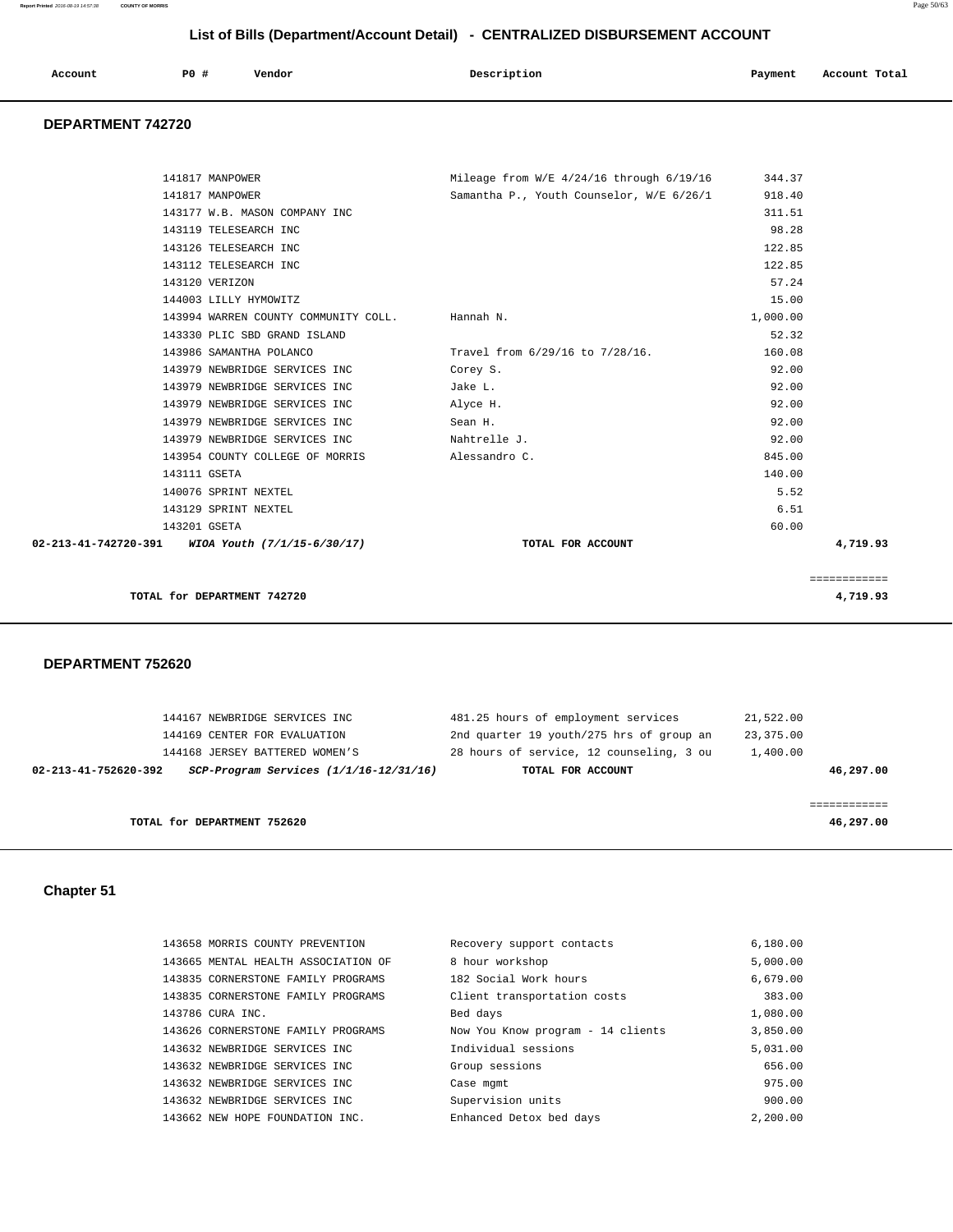| 143819 TOWNSHIP OF MENDHAM                                       | Mendham Municipal Alliance Fiscal Year 2 | 10,234.08 |              |
|------------------------------------------------------------------|------------------------------------------|-----------|--------------|
| 143532 MORRIS PLAINS MUNICIPAL ALL.                              | Morris Plains Municipal Alliance Fiscal  | 3,846.63  |              |
| 143533 TOWNSHIP OF MORRIS                                        | Morris Township / Morristown Municipal A | 7,770.55  |              |
| 143536 CHATHAM TOWNSHIP                                          | Chatham Municipal Alliance Fiscal Year 2 | 14,530.77 |              |
| 143870 WATCHUNG / LONG HILL                                      | Watching Hills Regional Municipal Allian | 4,232.48  |              |
| 143535 WATCHUNG / LONG HILL                                      | Long Hill/Watchung Regional Municipal Al | 560.00    |              |
| 143501 TOWNSHIP OF ROXBURY                                       | Roxbury Municipal Alliance Fiscal Year 2 | 1,695.33  |              |
| 143534 ROCKAWAY BOROUGH                                          | Rockaway Borough Municipal Alliance Fisc | 2,703.86  |              |
| 143502 PEOUANNOCK TOWNSHIP                                       | Pequannock Municipal Alliance Fiscal Yea | 685.92    |              |
| 143975 KINNELON MUNICIPAL ALLIANCE                               | Kinnelon Municipal Alliance Fiscal Year  | 3,911.79  |              |
| 143869 PEOUANNOCK TOWNSHIP                                       | Pequannock Municipal Alliance Fiscal Yea | 6,642.74  |              |
| 143865 TOWN OF BOONTON                                           | Boonton Municipal Alliance Fiscal Year 2 | 7,217.18  |              |
| 143974 BOROUGH OF MADISON                                        | Madison Municipal Alliance Fiscal Year 2 | 9,077.08  |              |
| 143973 M.O.M.A.C                                                 | Mt. Olive Municipal Alliance Fiscal Year | 1,680.00  |              |
| 144325 BOROUGH OF BUTLER                                         | Butler Municipal Alliance Fiscal Year 20 | 1,825.00  |              |
| 02-213-41-758610-392<br>Municipal Alliance (7/1/15-6/30/16)      | TOTAL FOR ACCOUNT                        |           | 76,613.41    |
| 143859 FIRST NIGHT MORRIS, INC.                                  | Sponsorship for First Night Morris 2016  | 1,500.00  |              |
| 143750 SODEXO INC & AFFILIATES                                   | Breakfast for 75 people for the educatio | 233.50    |              |
| 02-213-41-758610-394<br>Municipal Alliance $(1/1/16 - 12/31/16)$ | TOTAL FOR ACCOUNT                        |           | 1,733.50     |
|                                                                  |                                          |           | ============ |
| TOTAL for DEPARTMENT 758610                                      |                                          |           | 78,346.91    |

### **TOTAL for Chapter 51 82,959.00**

 **DEPARTMENT 758610** 

| Gridpler 31                     |                                   |                                |           |           |
|---------------------------------|-----------------------------------|--------------------------------|-----------|-----------|
|                                 | 143663 NEW HOPE FOUNDATION INC.   | Bed days                       | 10,878.00 |           |
| 143664 NEW HOPE FOUNDATION INC. |                                   | Halfway house bed days         | 513.00    |           |
| 143630 CFCS - HOPE HOUSE        |                                   | Individual Sessions            | 450.00    |           |
| 143630 CFCS - HOPE HOUSE        |                                   | Group Sessions                 | 680.00    |           |
| 143630 CFCS - HOPE HOUSE        |                                   | Case mgmt                      | 1,550.00  |           |
| 143630 CFCS - HOPE HOUSE        |                                   | Urine Screens                  | 250.00    |           |
| 143630 CFCS - HOPE HOUSE        |                                   | Evaluations                    | 400.00    |           |
| 143633 ALFRE INC.               |                                   | Halfway house bed days         | 14,760.00 |           |
|                                 | 143836 MORRISTOWN MEDICAL CENTER  | Evaluations                    | 400.00    |           |
|                                 | 143836 MORRISTOWN MEDICAL CENTER  | Drug screening                 | 50.00     |           |
|                                 | 143836 MORRISTOWN MEDICAL CENTER  | IOP Sessions                   | 6,670.00  |           |
| 143660 ST. CLARE'S HOSPITAL     |                                   | Detox Treatment days           | 8,976.00  |           |
|                                 | 143627 DAYTOP VILLAGE OF NJ, INC. | Eval and Urine - OP Adolescent | 1,020.00  |           |
|                                 | 143627 DAYTOP VILLAGE OF NJ, INC. | Urines - OP Adolescent         | 160.00    |           |
|                                 | 143627 DAYTOP VILLAGE OF NJ, INC. | IOP Adult                      | 1,300.00  |           |
|                                 | 143627 DAYTOP VILLAGE OF NJ, INC. | Urines - IOP Adult             | 140.00    |           |
|                                 | 143627 DAYTOP VILLAGE OF NJ, INC. | Eval and Urine - IOP Adult     | 170.00    |           |
|                                 | 143627 DAYTOP VILLAGE OF NJ, INC. | Med mgmt - IOP Adult           | 30.00     |           |
|                                 | 143627 DAYTOP VILLAGE OF NJ, INC. | Urines - OP Adult              | 140.00    |           |
|                                 | 143627 DAYTOP VILLAGE OF NJ, INC. | Med mgmt - OP ADult            | 60.00     |           |
| 02-213-41-757605-392            | Chapter 51 (1/1/16-12/31/16)      | TOTAL FOR ACCOUNT              |           | 82,959.00 |
|                                 |                                   |                                |           |           |

============

## **Chapter 51**

# **List of Bills (Department/Account Detail) - CENTRALIZED DISBURSEMENT ACCOUNT**

 **Account P0 # Vendor Description Payment Account Total**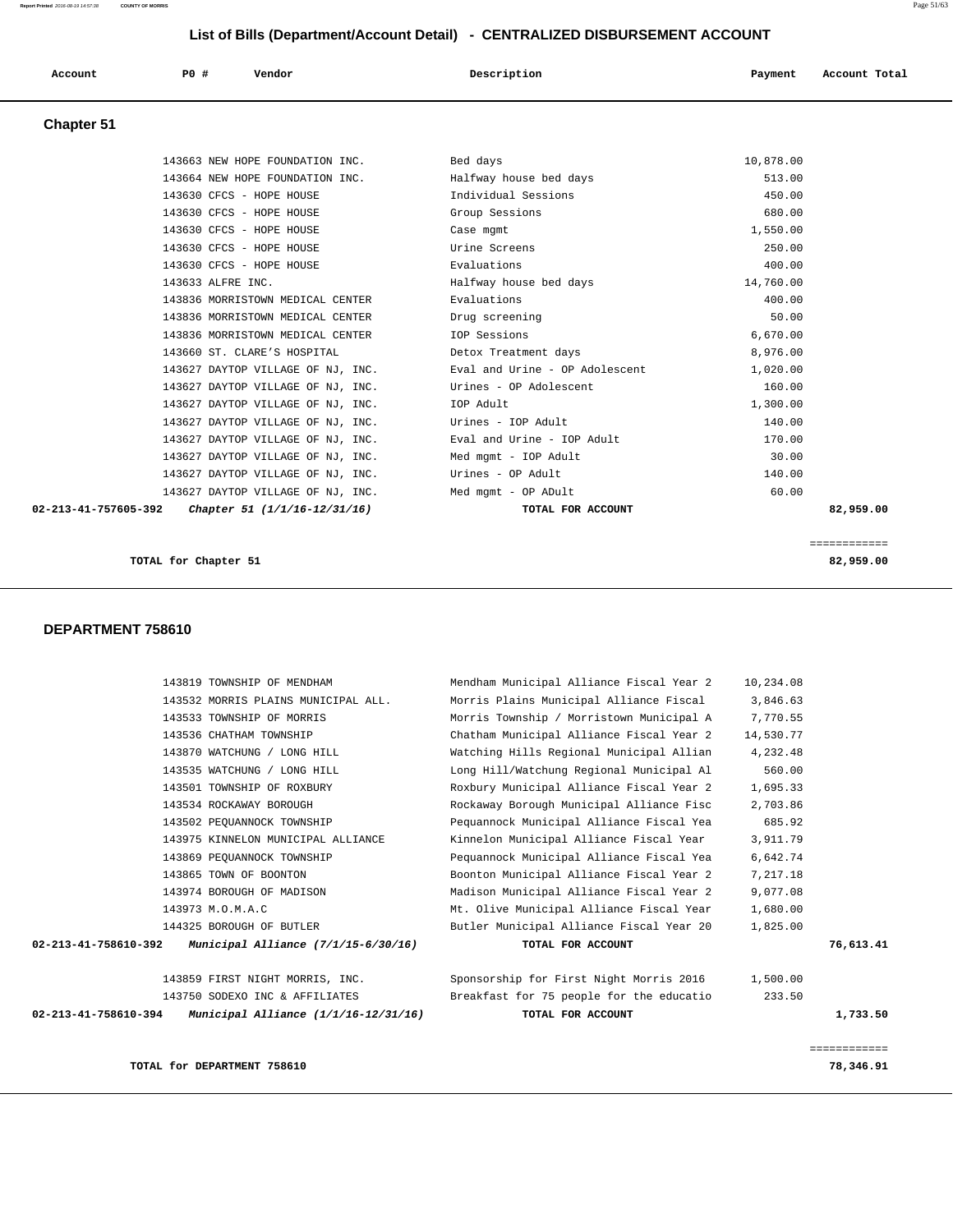| List of Bills (Department/Account Detail) - CENTRALIZED DISBURSEMENT ACCOUNT |             |                                          |                                                                                 |          |               |
|------------------------------------------------------------------------------|-------------|------------------------------------------|---------------------------------------------------------------------------------|----------|---------------|
| Account                                                                      | <b>PO #</b> | Vendor                                   | Description                                                                     | Payment  | Account Total |
|                                                                              |             |                                          |                                                                                 |          |               |
|                                                                              |             |                                          | 140733 ATLANTIC TACTICAL OF NJ, INC. $Quote$ #SQ-80470775**Mens Pants: Olive Dr | 175.05   |               |
|                                                                              |             |                                          | 140733 ATLANTIC TACTICAL OF NJ, INC. Pants. 24-7 Ladies ODG 6                   | 35.01    |               |
| 02-213-41-771610-391                                                         |             | Multi-Juriscd Task Force(7/1/15-6/30/16) | TOTAL FOR ACCOUNT                                                               |          | 210.06        |
|                                                                              |             |                                          |                                                                                 |          |               |
|                                                                              |             |                                          |                                                                                 |          | ============  |
|                                                                              |             | TOTAL for DEPARTMENT 771610              |                                                                                 |          | 210.06        |
|                                                                              |             |                                          |                                                                                 |          |               |
|                                                                              |             |                                          |                                                                                 |          |               |
| <b>DEPARTMENT 774605</b>                                                     |             |                                          |                                                                                 |          |               |
|                                                                              |             |                                          |                                                                                 |          |               |
|                                                                              |             |                                          |                                                                                 |          |               |
|                                                                              |             | 142769 MENDHAM TOWNSHIP POLICE DEPT.     | April 2016 DRE Grant Reimbursement                                              | 220.00   |               |
|                                                                              |             | 142773 MT OLIVE POLICE DEPT.             | April 2016 Grant Reimbursement                                                  | 165.00   |               |
|                                                                              |             | 142773 MT OLIVE POLICE DEPT.             | May 2016 Grant Reimbursement                                                    | 495.00   |               |
|                                                                              |             | 142773 MT OLIVE POLICE DEPT.             | June 2016 Grant Reimbursement                                                   | 220.00   |               |
|                                                                              |             | 142768 MENDHAM BOROUGH                   | April 2016                                                                      | 1,100.00 |               |
|                                                                              |             | 142768 MENDHAM BOROUGH                   | May 2016                                                                        | 1,540.00 |               |
|                                                                              |             | 142768 MENDHAM BOROUGH                   | June 2016 ** \$880.00 Minus \$110.00 over                                       | 770.00   |               |
|                                                                              |             | 142778 FLORHAM PARK POLICE DEPT.         | April 2016 DRE Grant Reimbursement                                              | 220.00   |               |
|                                                                              |             | 142774 WASHINGTON TWP POLICE DEPT        | April 2016 DRE Grant Reimbursement                                              | 440.00   |               |
|                                                                              |             | 142772 ROCKAWAY TOWNSHIP POLICE DEPT     | April 2016 DRE Reimbursement                                                    | 220.00   |               |

**Report Printed** 2016-08-19 14:57:38 **COUNTY OF MORRIS** Page 52/63

**TOTAL for DEPARTMENT 774605 5,390.00**

 **DEPARTMENT 774610** 

|                      | TOTAL for DEPARTMENT 774610         |                   | 1,500.00 |  |
|----------------------|-------------------------------------|-------------------|----------|--|
|                      |                                     |                   |          |  |
| 02-213-41-774610-391 | County DWI Grant (10/1/15-9/30/16)  | TOTAL FOR ACCOUNT | 1,500.00 |  |
|                      | 143316 PARSIPPANY-TROY HILLS POLICE | Ptl.Bloete        | 300.00   |  |
|                      | 143316 PARSIPPANY-TROY HILLS POLICE | Ptl.DeLoatch      | 300.00   |  |
|                      | 143316 PARSIPPANY-TROY HILLS POLICE | Ptl.Seeger        | 300.00   |  |
|                      | 143316 PARSIPPANY-TROY HILLS POLICE | Ptl.Hughs         | 300.00   |  |
|                      | 143316 PARSIPPANY-TROY HILLS POLICE | Sqt. Puso         | 300.00   |  |
|                      |                                     |                   |          |  |

 **02-213-41-774605-391 DRE Call Out (10/1/15-9/30/16) TOTAL FOR ACCOUNT 5,390.00**

============

 **Urban Areas Security Initiativ**

|                      | 143599 TETRA TECH INC              | Partial Payment of RO PO 128313 dated 11 | 34,551.00  |            |
|----------------------|------------------------------------|------------------------------------------|------------|------------|
|                      | 144203 RUTGERS UNIVERSITY          | Final Payment of RO PO 119930 for Inv Da | 149,529.05 |            |
| 02-213-41-784630-391 | <i>FFY14 UASI (9/1/14-8/31/16)</i> | TOTAL FOR ACCOUNT                        |            | 184,080.05 |
|                      |                                    |                                          |            |            |

**TOTAL for Urban Areas Security Initiativ 184,080.05**

============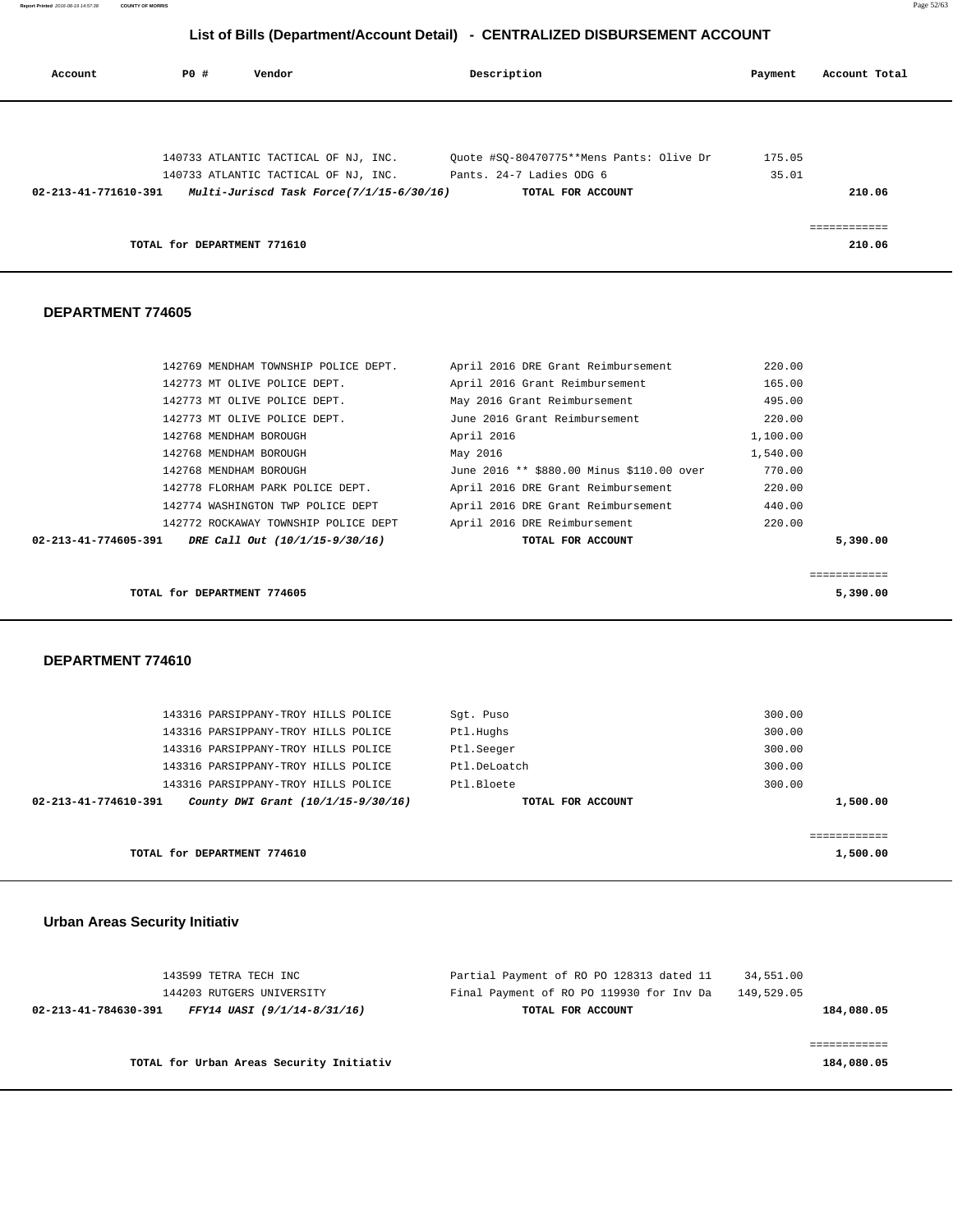**Report Printed** 2016-08-19 14:57:38 **COUNTY OF MORRIS** Page 53/63

# **List of Bills (Department/Account Detail) - CENTRALIZED DISBURSEMENT ACCOUNT**

| Account              | P0 #                        | Vendor                             | Description                              | Payment  | Account Total |
|----------------------|-----------------------------|------------------------------------|------------------------------------------|----------|---------------|
|                      |                             |                                    |                                          |          |               |
|                      |                             |                                    |                                          |          |               |
|                      | 140676 HILLS SIGNS          |                                    | Bar-coded reflective equipment tags - 1  | 1,110.00 |               |
|                      | 140676 HILLS SIGNS          |                                    | Shipping                                 | 10.00    |               |
|                      |                             | 142888 GENERATOR JOE INC.          | Fuel hoses per attached Quote Number 151 | 377.00   |               |
|                      |                             | 143914 TECHLINE TECHNOLOGIES, INC. | 7/23/16 LEFR-Section 19732               | 6,800.00 |               |
|                      |                             | 143914 TECHLINE TECHNOLOGIES, INC. | 7/26/16 B-Con-Section 19833              | 2,800.00 |               |
| 02-213-41-784820-391 |                             | FFY15 UASI (9/1/15-8/31/18)        | TOTAL FOR ACCOUNT                        |          | 11,097.00     |
|                      |                             |                                    |                                          |          | ------------  |
|                      | TOTAL for DEPARTMENT 784820 |                                    |                                          |          | 11,097.00     |

### **DEPARTMENT 786615**

| 144313 NATIONAL FUEL OIL INC.                                                                | FUEL CHARGES 7/16                      | 631.94           |
|----------------------------------------------------------------------------------------------|----------------------------------------|------------------|
| MAPS Section 5311 (7/1/15-12/31/16)<br>02-213-41-786615-391                                  | TOTAL FOR ACCOUNT                      | 631.94           |
| 144313 NATIONAL FUEL OIL INC.<br>MAPS Section 5311 (7/1/15-12/31/16)<br>02-213-41-786615-392 | FUEL CHARGES 7/16<br>TOTAL FOR ACCOUNT | 315.97<br>315.97 |
| TOTAL for DEPARTMENT 786615                                                                  |                                        |                  |
|                                                                                              |                                        | 947.91           |

### **DEPARTMENT 786625**

| 144313 NATIONAL FUEL OIL INC.                  | FUEL CHARGES 7/16 | 4,750.79    |
|------------------------------------------------|-------------------|-------------|
| 02-213-41-786625-392<br>MAPS (1/1/16-12/31/16) | TOTAL FOR ACCOUNT | 4,750.79    |
| 144313 NATIONAL FUEL OIL INC.                  | FUEL CHARGES 7/16 | 315.97      |
| 02-213-41-786625-394<br>MAPS (1/1/16-12/31/16) | TOTAL FOR ACCOUNT | 315.97      |
|                                                |                   | =========== |
| TOTAL for DEPARTMENT 786625                    |                   | 5,066.76    |

## **NYS&W Bicycle/Pedestrian Path**

| 143580 THE RBA GROUP INC.                                        | For Professional Services Rendered conce | 17,062.99 |
|------------------------------------------------------------------|------------------------------------------|-----------|
| NYS&W Bicycle/Ped Path 9/16/09-xt6/30/17<br>02-213-41-790015-391 | TOTAL FOR ACCOUNT                        | 17,062.99 |
|                                                                  |                                          |           |
|                                                                  |                                          |           |
| TOTAL for NYS&W Bicycle/Pedestrian Path                          |                                          | 17,062.99 |

## **Police & Fire Training**

| 142214 STATE TOXICOLOGY LABORATORY  | Drug Testing Fees 4/21/16  16L005118-16 | 405.00 |
|-------------------------------------|-----------------------------------------|--------|
| 02-213-41-803905-392<br>State Share | TOTAL FOR ACCOUNT                       | 405.00 |
|                                     |                                         |        |

**TOTAL for Police & Fire Training 405.00**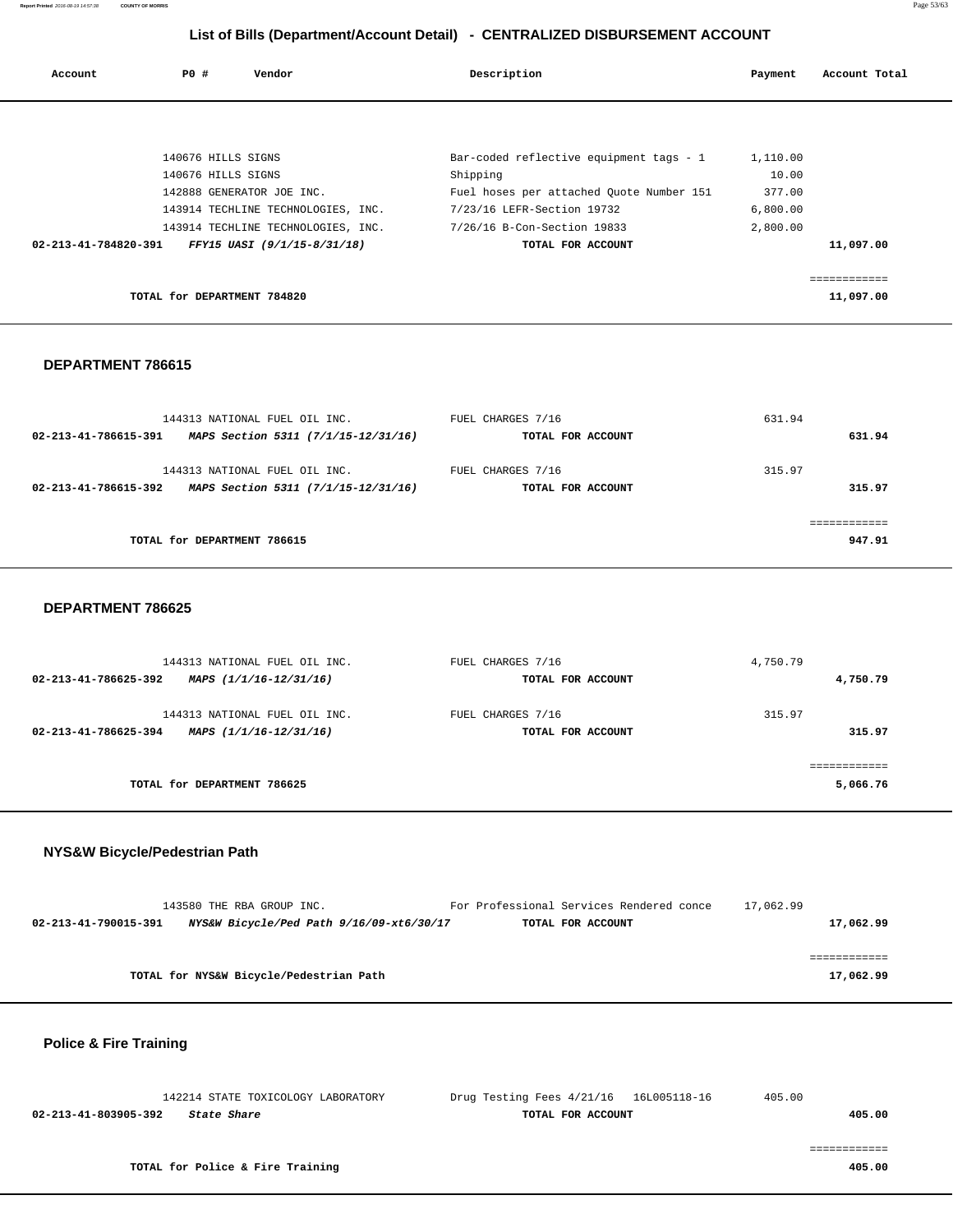**Report Printed** 2016-08-19 14:57:38 **COUNTY OF MORRIS** Page 54/63

# **List of Bills (Department/Account Detail) - CENTRALIZED DISBURSEMENT ACCOUNT**

### **DEPARTMENT 808620**

|                      | 142800 UCPO POLICE ACADEMY TRAINING     | Comprehensive Crime Scene/Digital Photog | 240.00 |        |
|----------------------|-----------------------------------------|------------------------------------------|--------|--------|
| 02-213-41-808620-391 | Megan's Law & LLEA $(3/1/16 - 8/31/16)$ | TOTAL FOR ACCOUNT                        |        | 240.00 |
|                      |                                         |                                          |        |        |
|                      |                                         |                                          |        |        |
|                      | TOTAL for DEPARTMENT 808620             |                                          |        | 240.00 |
|                      |                                         |                                          |        |        |

# **General Operating Support**

| 142672 MACCULLOCH HALL |                                         | Re-grant Agreements | 839.40 |
|------------------------|-----------------------------------------|---------------------|--------|
| 02-213-41-860605-392   | General Operating Spprt(7/1/15-6/30/16) | TOTAL FOR ACCOUNT   | 839.40 |
|                        |                                         |                     |        |
|                        |                                         |                     |        |
|                        | TOTAL for General Operating Support     |                     | 839.40 |

|                      | 143854 KONKUS CORPORATION                | Replacement of Bridge No. 1400-121 on Ri | 76,253.10 |           |
|----------------------|------------------------------------------|------------------------------------------|-----------|-----------|
| 02-213-41-864603-392 | Rdgdl AveBrg1400-121 (12/19/14-12/18/16) | TOTAL FOR ACCOUNT                        |           | 76,253.10 |
|                      |                                          |                                          |           |           |
|                      |                                          |                                          |           |           |
|                      | TOTAL for DEPARTMENT 864603              |                                          |           | 76,253.10 |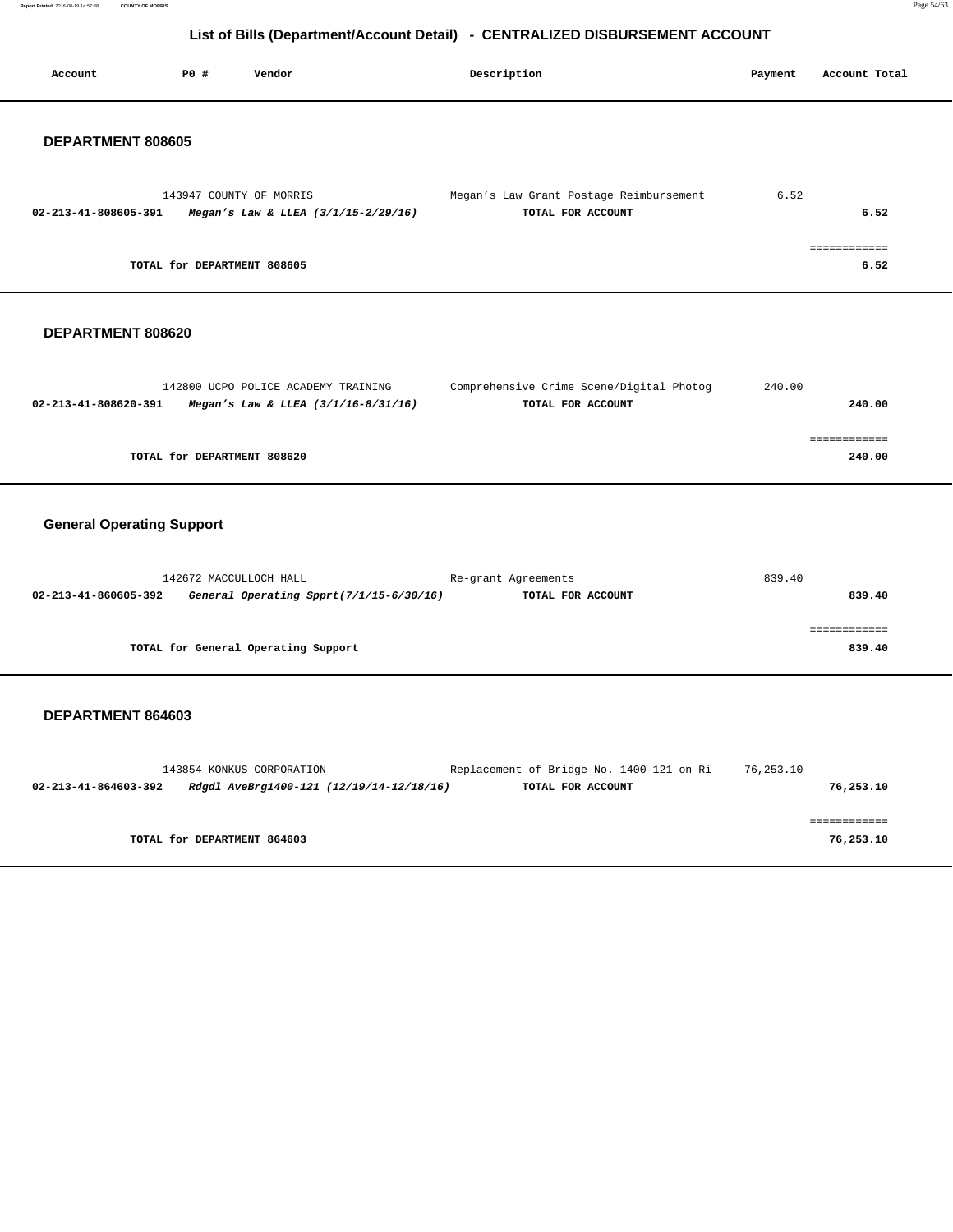| Report Printed 2016-08-19 14:57:38                                           | <b>COUNTY OF MORRIS</b>               |                                                                  |                                                        |          | Page 55/63               |  |  |
|------------------------------------------------------------------------------|---------------------------------------|------------------------------------------------------------------|--------------------------------------------------------|----------|--------------------------|--|--|
| List of Bills (Department/Account Detail) - CENTRALIZED DISBURSEMENT ACCOUNT |                                       |                                                                  |                                                        |          |                          |  |  |
| Account                                                                      | PO#                                   | Vendor                                                           | Description                                            | Payment  | Account Total            |  |  |
|                                                                              | Acq of prop in Twp of Washgtn         |                                                                  | <b>County Capital</b>                                  |          |                          |  |  |
| 04-216-55-953029-909                                                         |                                       | 143792 WATERS, MCPHERSON, MCNEILL, P.C.<br>Miscellaneous - Other | Acquisition<br>TOTAL FOR ACCOUNT                       | 815.55   | 815.55                   |  |  |
|                                                                              |                                       | TOTAL for Acq of prop in Twp of Washgtn                          |                                                        |          | ============<br>815.55   |  |  |
|                                                                              | Abatmnt/demol-Fac on Greystone        |                                                                  |                                                        |          |                          |  |  |
| 04-216-55-953087-909                                                         |                                       | 143937 DECOTIIS, FITZPATRICK &<br>Miscellaneous - Other          | Legal services rendered<br>TOTAL FOR ACCOUNT           | 1,641.75 | 1,641.75                 |  |  |
|                                                                              |                                       | TOTAL for Abatmnt/demol-Fac on Greystone                         |                                                        |          | ============<br>1,641.75 |  |  |
|                                                                              | Analy dam condition, rehab dams       |                                                                  |                                                        |          |                          |  |  |
| 04-216-55-953113-909                                                         |                                       | 143581 MORRIS COUNTY PARK COMMISSION<br>Miscellaneous - Other    | Freshwater Wetland general permit<br>TOTAL FOR ACCOUNT | 1,000.00 | 1,000.00                 |  |  |
|                                                                              |                                       | TOTAL for Analy dam condition, rehab dams                        |                                                        |          | ============<br>1,000.00 |  |  |
|                                                                              | <b>Cty Road Drainage Improvements</b> |                                                                  |                                                        |          |                          |  |  |

| 140589 MALICK AND SCHERER PC<br>140588 MALICK AND SCHERER PC | County Right of Way Dedication & Multi E<br>County Right of Way Dedication & Deed De | 540.00<br>360.00 |
|--------------------------------------------------------------|--------------------------------------------------------------------------------------|------------------|
| Miscellaneous - Other<br>04-216-55-953178-909                | TOTAL FOR ACCOUNT                                                                    | 900.00           |
|                                                              |                                                                                      |                  |
| TOTAL for Cty Road Drainage Improvements                     |                                                                                      | 900.00           |

# **Bridge DesignConst varCty Loc**

| 143854 KONKUS CORPORATION                       |                   | 35,026.80 |
|-------------------------------------------------|-------------------|-----------|
| Building & Improvements<br>04-216-55-953184-951 | TOTAL FOR ACCOUNT | 35,026.80 |
|                                                 |                   |           |
|                                                 |                   |           |
| TOTAL for Bridge DesignConst varCty Loc         |                   | 35,026.80 |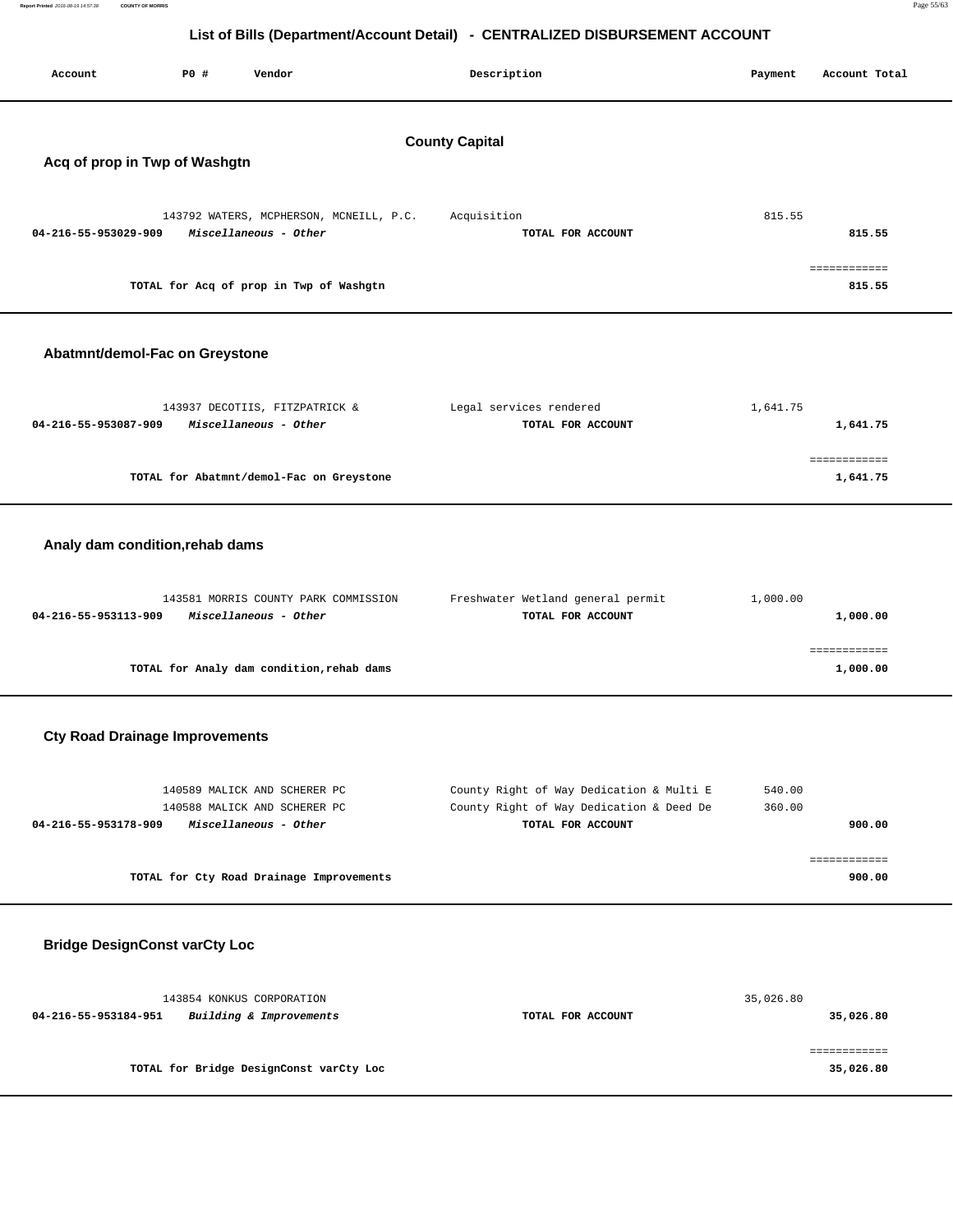**Report Printed** 2016-08-19 14:57:38 **COUNTY OF MORRIS** Page 56/63

# **List of Bills (Department/Account Detail) - CENTRALIZED DISBURSEMENT ACCOUNT**

| Account                  | P0 #                        | Vendor                                                                 | Description                                                   | Payment  | Account Total            |
|--------------------------|-----------------------------|------------------------------------------------------------------------|---------------------------------------------------------------|----------|--------------------------|
|                          |                             |                                                                        |                                                               |          |                          |
|                          |                             | 143667 BOSWELL ENGINEERING INC                                         | Engineering Services MC-105 Bridge Nav L                      | 3,413.80 |                          |
| 04-216-55-953225-909     |                             | 143651 SUBURBAN CONSULTING<br>Bridge Design, Renov, Construc - Var Loc | Morris Twp. Replacement of County Bridge<br>TOTAL FOR ACCOUNT | 712.50   | 4,126.30                 |
|                          |                             |                                                                        |                                                               |          |                          |
|                          | TOTAL for DEPARTMENT 953225 |                                                                        |                                                               |          | ============<br>4,126.30 |
|                          |                             |                                                                        |                                                               |          |                          |
| <b>DEPARTMENT 953269</b> |                             |                                                                        |                                                               |          |                          |
|                          |                             |                                                                        |                                                               |          |                          |
|                          |                             | 142951 CUPPDY WFBFB 6 ACCOC BC                                         | Clork of the Works Agreement for the Con                      | 0.190.00 |                          |

| TOTAL for DEPARTMENT 953269                                  |                                          | 35,713.00 |
|--------------------------------------------------------------|------------------------------------------|-----------|
|                                                              |                                          |           |
| Bridge Design/Constr - var locations<br>04-216-55-953269-909 | TOTAL FOR ACCOUNT                        | 35,713.00 |
| 144034 KELLER & KIRKPATRICK                                  | Construction Inspection-Clerk of the Wor | 11,700.00 |
| 143789 DEWBERRY ENGINEERS, INC                               | Construction Inspection Services for Rep | 15,533.00 |
| 143851 CHERRY WEBER & ASSOC. PC                              | Clerk of the Works Agreement for the Con | 8,480.00  |

### **DEPARTMENT 953314**

| 143016 MOUNT VERNON GROUP                                        | MORRIS COUNTY CORRECTIONAL - ROOM RENOVA | 644.54 |
|------------------------------------------------------------------|------------------------------------------|--------|
| Repair/Rplcment/Upgrd VarEquip-BldgGrnds<br>04-216-55-953314-909 | TOTAL FOR ACCOUNT                        | 644.54 |
|                                                                  |                                          |        |
|                                                                  |                                          |        |
| TOTAL for DEPARTMENT 953314                                      |                                          | 644.54 |
|                                                                  |                                          |        |

### **DEPARTMENT 953323**

|                      | 143852 CHERRY WEBER & ASSOC. PC          | Construction Inspection Services for the | 18,720.00 |
|----------------------|------------------------------------------|------------------------------------------|-----------|
| 04-216-55-953323-909 | Bridge Design/Constr VarLoc-Public Works | TOTAL FOR ACCOUNT                        | 18,720.00 |
|                      |                                          |                                          |           |
|                      |                                          |                                          |           |
|                      | TOTAL for DEPARTMENT 953323              |                                          | 18,720.00 |
|                      |                                          |                                          |           |

### **DEPARTMENT 953335**

|                      |                             | 143866 MAARV WATERPROOFING, INC. |                                         | Construction Services rendered for the A | 629,929.31 |            |
|----------------------|-----------------------------|----------------------------------|-----------------------------------------|------------------------------------------|------------|------------|
| 04-216-55-953335-951 |                             |                                  | Demo Des, Demo&Feasibility Des-AnnStGar | TOTAL FOR ACCOUNT                        |            | 629,929.31 |
|                      |                             |                                  |                                         |                                          |            |            |
|                      |                             |                                  |                                         |                                          |            |            |
|                      | TOTAL for DEPARTMENT 953335 |                                  |                                         |                                          |            | 629,929.31 |
|                      |                             |                                  |                                         |                                          |            |            |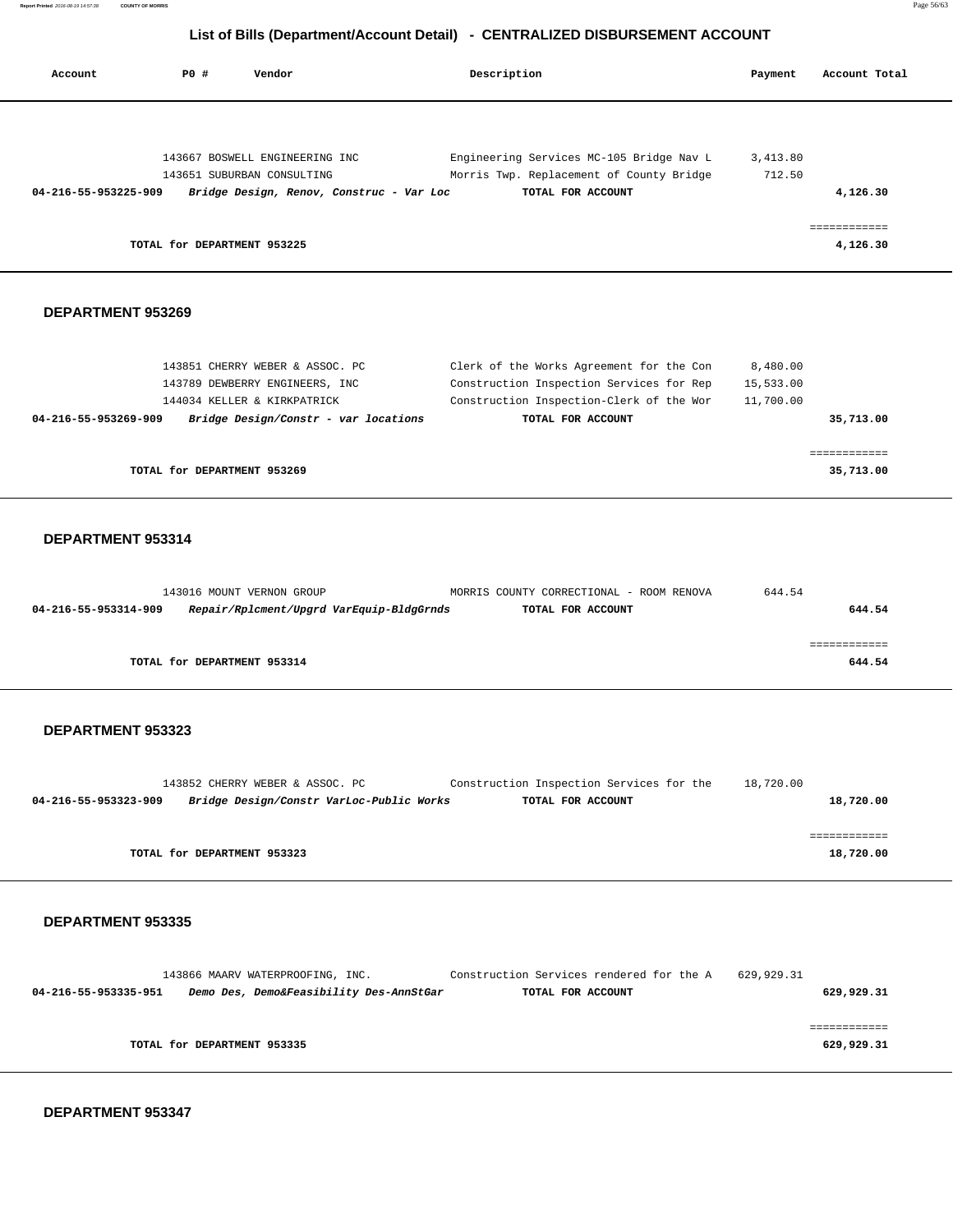**Report Printed** 2016-08-19 14:57:38 **COUNTY OF MORRIS** Page 57/63

# **List of Bills (Department/Account Detail) - CENTRALIZED DISBURSEMENT ACCOUNT**

| Account              | PO#<br>Vendor                                                                                                                                                                                   | Description                                                                                                                                 | Payment                                      | Account Total             |
|----------------------|-------------------------------------------------------------------------------------------------------------------------------------------------------------------------------------------------|---------------------------------------------------------------------------------------------------------------------------------------------|----------------------------------------------|---------------------------|
| DEPARTMENT 953347    |                                                                                                                                                                                                 |                                                                                                                                             |                                              |                           |
| 04-216-55-953347-951 | 143512 AUTOMATED BUILDING CONTROLS<br>HVAC-Replace or Repair Various Bldgs                                                                                                                      | RE: COUNTY LIBRARY/ 07-15-16<br>TOTAL FOR ACCOUNT                                                                                           | 357.50                                       | 5,127.50                  |
|                      | TOTAL for DEPARTMENT 953347                                                                                                                                                                     |                                                                                                                                             |                                              | ============<br>5,127.50  |
| DEPARTMENT 953349    |                                                                                                                                                                                                 |                                                                                                                                             |                                              |                           |
| 04-216-55-953349-956 | 143790 PANCIELLO CONSTRUCTION LLC<br>144008 PANCIELLO CONSTRUCTION LLC<br>143514 R.D. SALES DOOR & HARDWARE LLC<br>143514 R.D. SALES DOOR & HARDWARE LLC<br>Various Bldging Repairs-County Wide | RE: HILL CURBS & K-9/ 08-04-16<br>RE: K-9 CONCRETE PAD/ 08-11-16<br>RE: CH/ 03-15-16<br>RE: LAW & PUB SAFETY/ 07-20-16<br>TOTAL FOR ACCOUNT | 4,370.00<br>1,440.00<br>4,075.00<br>1,975.00 | 11,860.00                 |
|                      | TOTAL for DEPARTMENT 953349                                                                                                                                                                     |                                                                                                                                             |                                              | ============<br>11,860.00 |
| DEPARTMENT 953352    |                                                                                                                                                                                                 |                                                                                                                                             |                                              |                           |
| 04-216-55-953352-951 | 142957 CONSOLIDATED STEEL<br>Replace-Carpet, Flooring, etc Various Bldg                                                                                                                         | RE: LAW & PUBLIC SAFETY/ 06-30-16<br>TOTAL FOR ACCOUNT                                                                                      | 7,420.00                                     | 7,420.00                  |
|                      | TOTAL for DEPARTMENT 953352                                                                                                                                                                     |                                                                                                                                             |                                              | ============<br>7,420.00  |
| DEPARTMENT 953353    |                                                                                                                                                                                                 |                                                                                                                                             |                                              |                           |
| 04-216-55-953353-951 | 144202 GPC, INC.<br>Various Improvements at Courthouse                                                                                                                                          | Alteration and Conversion of First Floor<br>TOTAL FOR ACCOUNT                                                                               | 16,410.38                                    | 16,410.38                 |
|                      | TOTAL for DEPARTMENT 953353                                                                                                                                                                     |                                                                                                                                             |                                              | ============<br>16,410.38 |
|                      |                                                                                                                                                                                                 |                                                                                                                                             |                                              |                           |

|                      | 140367 COMPLETE SECURITY SYSTEMS, INC.  | PLEASE SUPPLY AND INSTALL 4 TRIPPLITE SM | 4,740.00 |
|----------------------|-----------------------------------------|------------------------------------------|----------|
| 04-216-55-953362-951 | Security Improvement AR Bldg/Courthouse | TOTAL FOR ACCOUNT                        | 4,740.00 |
|                      |                                         |                                          |          |
|                      |                                         |                                          |          |
|                      |                                         |                                          |          |
|                      | TOTAL for DEPARTMENT 953362             |                                          | 4,740.00 |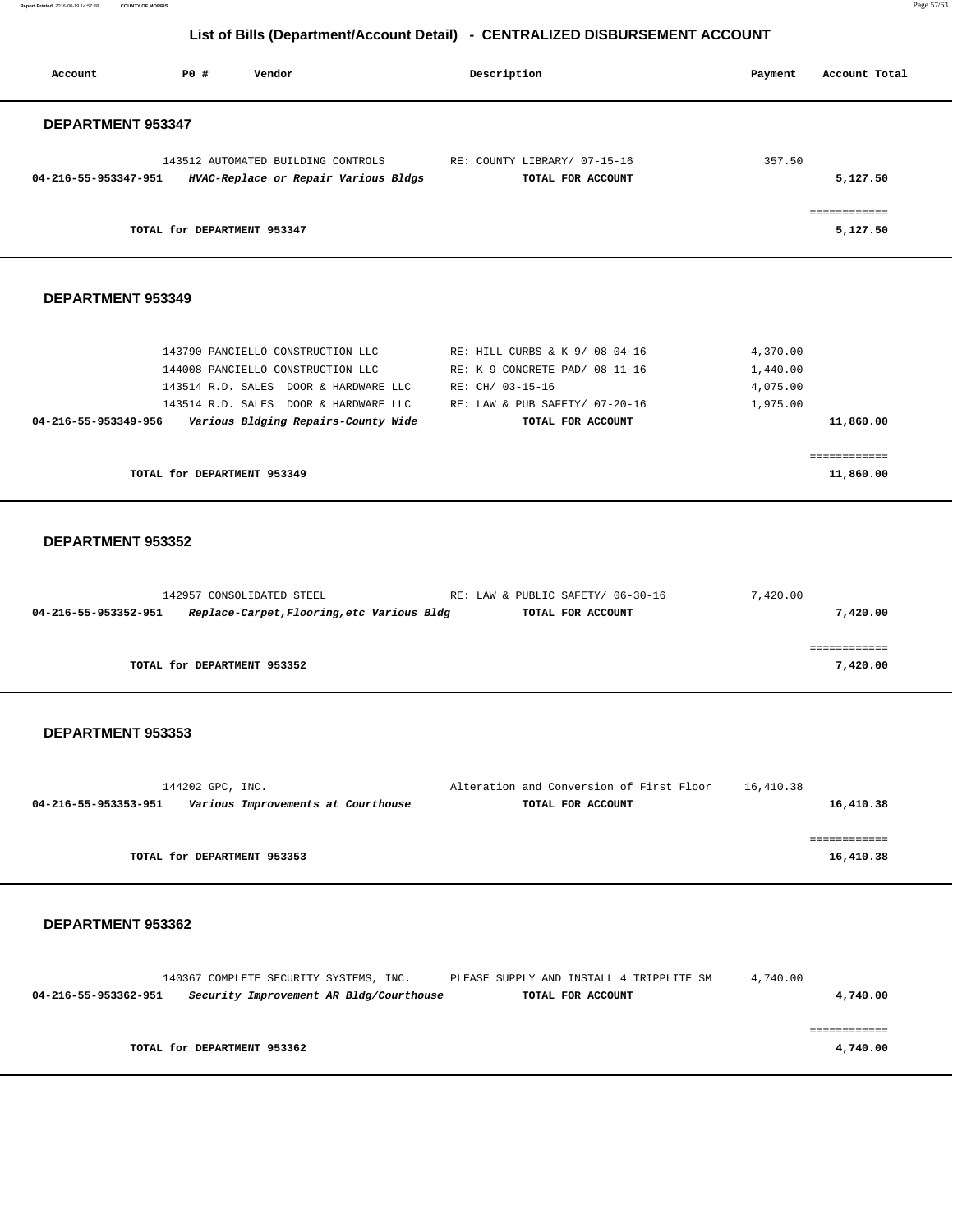**DEPARTMENT 953387** 

| 143861 T & M ASSOCIATES<br>04-216-55-953384-909<br>Greystone/CAC Improvements | Prof. Svcs. rendered for the Greystone C<br>TOTAL FOR ACCOUNT | 10,744.75<br>10,744.75 |
|-------------------------------------------------------------------------------|---------------------------------------------------------------|------------------------|
| TOTAL for DEPARTMENT 953384                                                   |                                                               | 10,744.75              |

### **DEPARTMENT 953384**

| TOTAL for DEPARTMENT 953383                                |                                               | 17,671.50 |
|------------------------------------------------------------|-----------------------------------------------|-----------|
|                                                            |                                               |           |
| 04-216-55-953383-940<br>B&G Interior Building Improvements | TOTAL FOR ACCOUNT                             | 17,671.50 |
| 143482 CLIFTON ELEVATOR SERVICE CO INC                     | $RE: LPS - 450 W$ . HANOVER - (2) CAR(S)      | 294.00    |
| 143482 CLIFTON ELEVATOR SERVICE CO INC                     | $RE: PSTA - 500 W. HANOVER - (1) CAR(S)$      | 294.00    |
| 143482 CLIFTON ELEVATOR SERVICE CO INC                     | RE: HOMELESS CENTER- 540 W. HANOVER - (1      | 378.00    |
| 143482 CLIFTON ELEVATOR SERVICE CO INC                     | RE: HUMAN SERVICES - 340 W. HANOVER - (2)     | 696.00    |
| 143482 CLIFTON ELEVATOR SERVICE CO INC                     | $RE: SEU - 102 RAYNOR RD - (1) CAR(S)$        | 294.00    |
| 143482 CLIFTON ELEVATOR SERVICE CO INC                     | RE: CAC COMPLEX - 1 MEDICAL DR - (1) CA       | 294.00    |
| 143482 CLIFTON ELEVATOR SERVICE CO INC                     | RE: LIBRARY - 30 E. HANOVER - $(1)$ CAR $(S)$ | 294.00    |
| 143482 CLIFTON ELEVATOR SERVICE CO INC                     | RE: SCHUYLER ANNEX - 30 SCHUYLER - (2) C      | 720.00    |
| 143482 CLIFTON ELEVATOR SERVICE CO INC                     | $RE: CH - 15 COURT ST- (3) CAR(S)$            | 782.00    |
| 143482 CLIFTON ELEVATOR SERVICE CO INC                     | $RE: A & R BLDG - 10 COURT ST - (4) CAR(S)$   | 1,768.00  |

136088 CLIFTON ELEVATOR SERVICE CO INC RE: SCHUYLER - ELEVATORS 1&2/ AS PER ATT 11,857.50

### **DEPARTMENT 953383**

| 04-216-55-953368-956 | 143074 ROUTE 23 AUTOMALL LLC<br>Acq Vehicles & Equip Plan & Public Works | ONE NEW 2016 FORD F550 W/DUMP BODY, SNOW<br>TOTAL FOR ACCOUNT | 74,927.10 | 74,927.10 |
|----------------------|--------------------------------------------------------------------------|---------------------------------------------------------------|-----------|-----------|
|                      | TOTAL for DEPARTMENT 953368                                              |                                                               |           | 74,927.10 |

| Account              | PO#                         | Vendor                                  | Description                              | Payment  | Account Total |
|----------------------|-----------------------------|-----------------------------------------|------------------------------------------|----------|---------------|
|                      |                             |                                         |                                          |          |               |
|                      |                             | 143545 HARRY L. SCHWARZ & CO.           | Carl Weber Green Properties, LLC 1164 Su | 270.00   |               |
|                      |                             | 143811 WATERS, MCPHERSON, MCNEILL, P.C. | Sussex Randolph Building, LP             | 220.25   |               |
|                      |                             | 143811 WATERS, MCPHERSON, MCNEILL, P.C. | Randolph Town Center Associates          | 253.73   |               |
|                      |                             | 143811 WATERS, MCPHERSON, MCNEILL, P.C. | Bl.224-Lots 1,2,3 and 83                 | 2,532.03 |               |
| 04-216-55-953363-909 |                             | Paving & Resurfacing Various Roads      | TOTAL FOR ACCOUNT                        |          | 3,276.01      |
|                      |                             |                                         |                                          |          |               |
|                      | TOTAL for DEPARTMENT 953363 |                                         |                                          |          | 3,276.01      |
|                      |                             |                                         |                                          |          |               |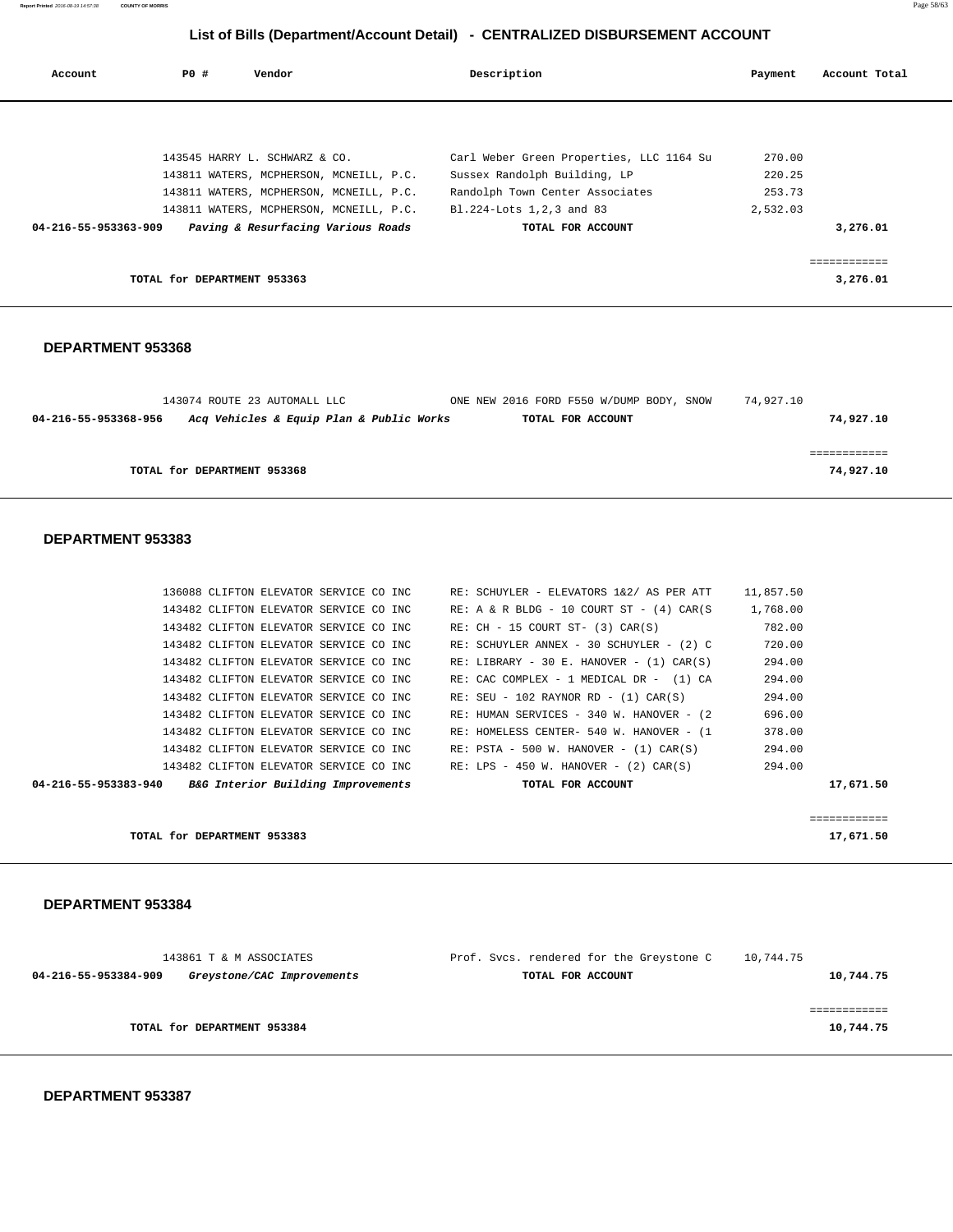**Report Printed** 2016-08-19 14:57:38 **COUNTY OF MORRIS** Page 59/63

# **List of Bills (Department/Account Detail) - CENTRALIZED DISBURSEMENT ACCOUNT**

| Account              | PO#<br>Vendor                           | Description                              | Payment  | Account Total |
|----------------------|-----------------------------------------|------------------------------------------|----------|---------------|
| DEPARTMENT 953387    |                                         |                                          |          |               |
|                      | 143563 CHERRY WEBER & ASSOC. PC         | Engineering Design Services for Bridge N | 8,325.67 |               |
|                      | 143545 HARRY L. SCHWARZ & CO.           | Schmidt, Valerie                         | 1,350.00 |               |
|                      | 143545 HARRY L. SCHWARZ & CO.           | Wistuk, Joshua                           | 1,350.00 |               |
|                      | 142537 VAN CLEEF ENGINEERING ASSOC      | Repairs/Rehabilitation of County Route 5 | 2,095.40 |               |
|                      | 143794 WATERS, MCPHERSON, MCNEILL, P.C. | Wistuk, Joshua                           | 714.67   |               |
|                      | 143794 WATERS, MCPHERSON, MCNEILL, P.C. | Schmidt, Valerie                         | 983.70   |               |
| 04-216-55-953387-909 | Various Bridge Replacement              | TOTAL FOR ACCOUNT                        |          | 24,805.59     |
|                      |                                         |                                          |          |               |
|                      |                                         |                                          |          | ============  |
|                      | TOTAL for DEPARTMENT 953387             |                                          |          | 24,805.59     |

### **DEPARTMENT 953419**

| 144117 HARRY L SCHWARZ & CO                                     | Appraisal Services: New York, Susquehann | 8,415.00 |
|-----------------------------------------------------------------|------------------------------------------|----------|
| PublicWorks-Railroad&Road Constr/Resurf<br>04-216-55-953419-909 | TOTAL FOR ACCOUNT                        | 8,415.00 |
|                                                                 |                                          |          |
|                                                                 |                                          |          |
| TOTAL for DEPARTMENT 953419                                     |                                          | 8,415.00 |

### **DEPARTMENT 953420**

| 143585 LS ENGINEERING ASSOCIATES CORP.                       | MORRIS COUNTY COURTHOUSE MAIN ENTRANCE, | 8,000.00 |
|--------------------------------------------------------------|-----------------------------------------|----------|
| B&G - Interior Building Improvements<br>04-216-55-953420-909 | TOTAL FOR ACCOUNT                       | 8,000.00 |
|                                                              |                                         |          |
|                                                              |                                         |          |
| TOTAL for DEPARTMENT 953420                                  |                                         | 8,000.00 |
|                                                              |                                         |          |

### **DEPARTMENT 953421**

|                      | 144009 THE MUSIAL GROUP PA            | JURY ASSEMBLY ROOM PROJECT 113516.00, PR | 3,267.00 |
|----------------------|---------------------------------------|------------------------------------------|----------|
| 04-216-55-953421-909 | B&G-Constrc,Upgrd&Equip CrimnlJustRef | TOTAL FOR ACCOUNT                        | 3,267.00 |
|                      |                                       |                                          |          |
|                      |                                       |                                          |          |
|                      | TOTAL for DEPARTMENT 953421           |                                          | 3,267.00 |

# **Cty Bridge Design&Construction**

| 143853 CHERRY WEBER & ASSOC. PC               | Engineering Services for the Replacement | 556.60 |
|-----------------------------------------------|------------------------------------------|--------|
| Miscellaneous - Other<br>04-216-55-953908-909 | TOTAL FOR ACCOUNT                        | 556.60 |
|                                               |                                          |        |
|                                               |                                          |        |
| TOTAL for Cty Bridge Design&Construction      |                                          | 556.60 |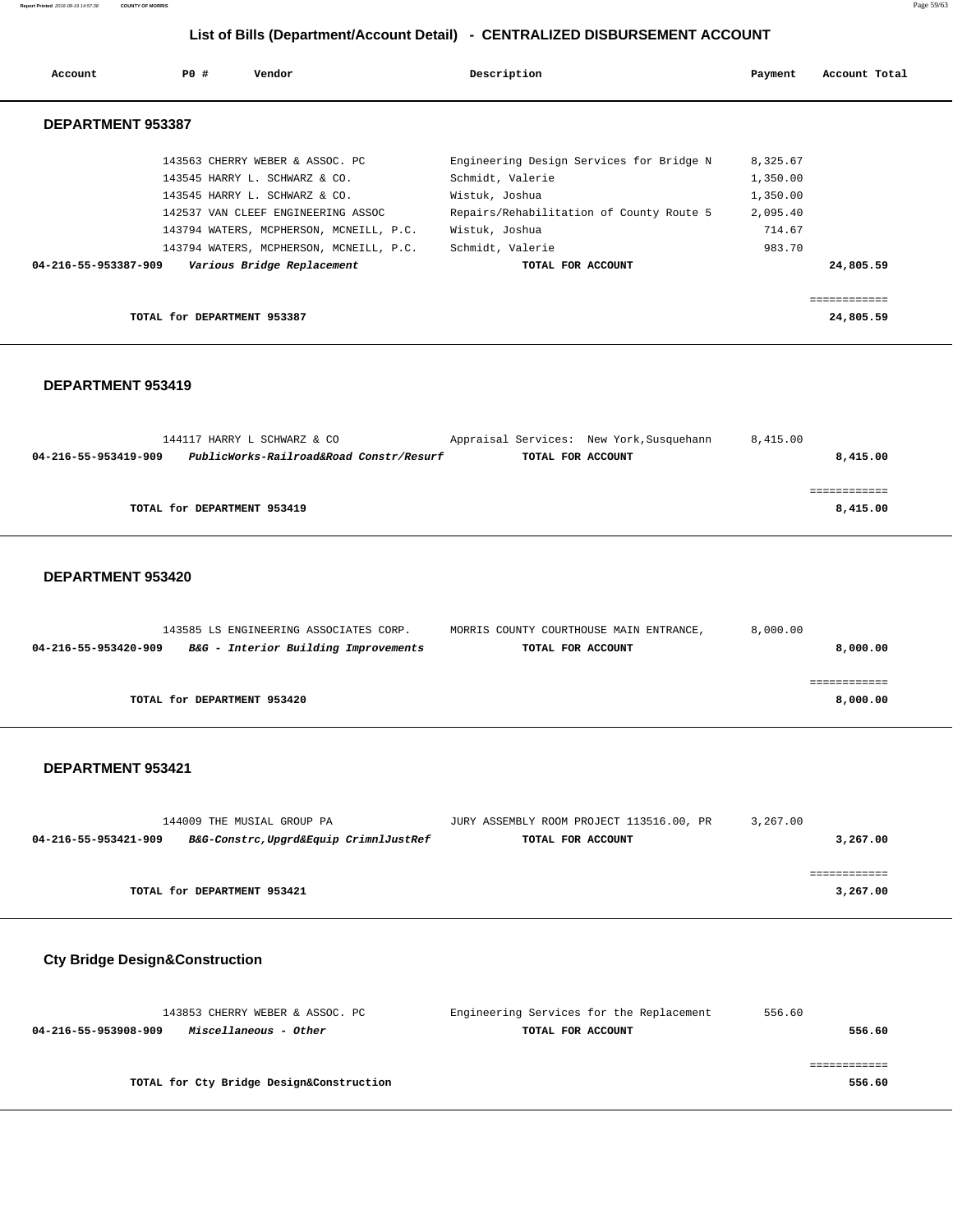**Report Printed** 2016-08-19 14:57:38 **COUNTY OF MORRIS** Page 60/63

## **List of Bills (Department/Account Detail) - CENTRALIZED DISBURSEMENT ACCOUNT**

| Account              | P0 #<br>Vendor                                                                                                                                                                                                                                                           |                                         | Description                                                                                                                          | Payment                                                                       | Account Total                            |
|----------------------|--------------------------------------------------------------------------------------------------------------------------------------------------------------------------------------------------------------------------------------------------------------------------|-----------------------------------------|--------------------------------------------------------------------------------------------------------------------------------------|-------------------------------------------------------------------------------|------------------------------------------|
| 04-216-55-954396-956 | 124879 DAY CHEVROLET INC<br>124879 DAY CHEVROLET INC<br>Sheriff-Replacement of 12 Vehicles<br>TOTAL for DEPARTMENT 954396                                                                                                                                                |                                         | 2016 CHEVROLET TAHOE PPV AS PER CONTRACT<br>TWO EXTRA FOB & KEY -- ONE PER VEHICLE<br>TOTAL FOR ACCOUNT                              | 112,120.50<br>277.40                                                          | 112,397.90<br>============<br>112,397.90 |
|                      |                                                                                                                                                                                                                                                                          |                                         |                                                                                                                                      |                                                                               |                                          |
| DEPARTMENT 954434    |                                                                                                                                                                                                                                                                          |                                         |                                                                                                                                      |                                                                               |                                          |
| 04-216-55-954434-956 | 141723 ATLANTIC TACTICAL OF NJ, INC.<br>140639 LAWMEN SUPPLY CO OF NJ, INC.<br>140639 LAWMEN SUPPLY CO OF NJ, INC.                                                                                                                                                       | Sheriff - Various Upgrades & Equipment  | ITEM #Product/TCI PM-HR/___-1.0 Patrol T<br>ITEM #PLT016ECSN - Custom Point Blank -<br>Shipping<br>TOTAL FOR ACCOUNT                 | 723.40<br>7,000.00<br>23.86                                                   | 7,747.26                                 |
|                      | TOTAL for DEPARTMENT 954434                                                                                                                                                                                                                                              |                                         |                                                                                                                                      |                                                                               | ============<br>7,747.26                 |
| DEPARTMENT 955403    | 142470 MEDLINE INDUSTRIES INC<br>142470 MEDLINE INDUSTRIES INC                                                                                                                                                                                                           |                                         | 1183053, 4-21-2016<br>1183053, 4-29-2016                                                                                             | 3,981.20<br>500.40                                                            |                                          |
| 04-216-55-955403-951 |                                                                                                                                                                                                                                                                          | MV-Long Term Health Center Improvements | TOTAL FOR ACCOUNT                                                                                                                    |                                                                               | 4,481.60                                 |
|                      | TOTAL for DEPARTMENT 955403                                                                                                                                                                                                                                              |                                         |                                                                                                                                      |                                                                               | ============<br>4,481.60                 |
| DEPARTMENT 962398    |                                                                                                                                                                                                                                                                          |                                         |                                                                                                                                      |                                                                               |                                          |
| 04-216-55-962398-955 | 138974 CDW GOVERNMENT LLC<br>138974 CDW GOVERNMENT LLC<br>138974 CDW GOVERNMENT LLC<br>138974 CDW GOVERNMENT LLC<br>138974 CDW GOVERNMENT LLC<br>138974 CDW GOVERNMENT LLC<br>142852 CDW GOVERNMENT LLC<br>140709 DELL MARKETING L.P.<br>ITD-Computer & Newtork Upgrades |                                         | Misc PC/Laptop Accessories<br>Quote 1BN38N8<br>APC Switched Rack PDU 2G - power distrib<br>Dell Precision T5810<br>TOTAL FOR ACCOUNT | 193.75<br>77.52<br>51.68<br>50.70<br>306.50<br>174.33<br>1,741.00<br>2,621.00 | 5,216.48                                 |
|                      |                                                                                                                                                                                                                                                                          |                                         |                                                                                                                                      |                                                                               | ============                             |
|                      | TOTAL for DEPARTMENT 962398                                                                                                                                                                                                                                              |                                         |                                                                                                                                      |                                                                               | 5,216.48                                 |

### **DEPARTMENT 962432**

 140339 SHI INTERNATIONAL CORP Checkpoint Equipment, Service and Subscr 57,664.10 140339 SHI INTERNATIONAL CORP Quotation #: 11574061 12,207.75  **04-216-55-962432-955 OIT-Computer & Network Upgrades & Equip TOTAL FOR ACCOUNT 69,871.85**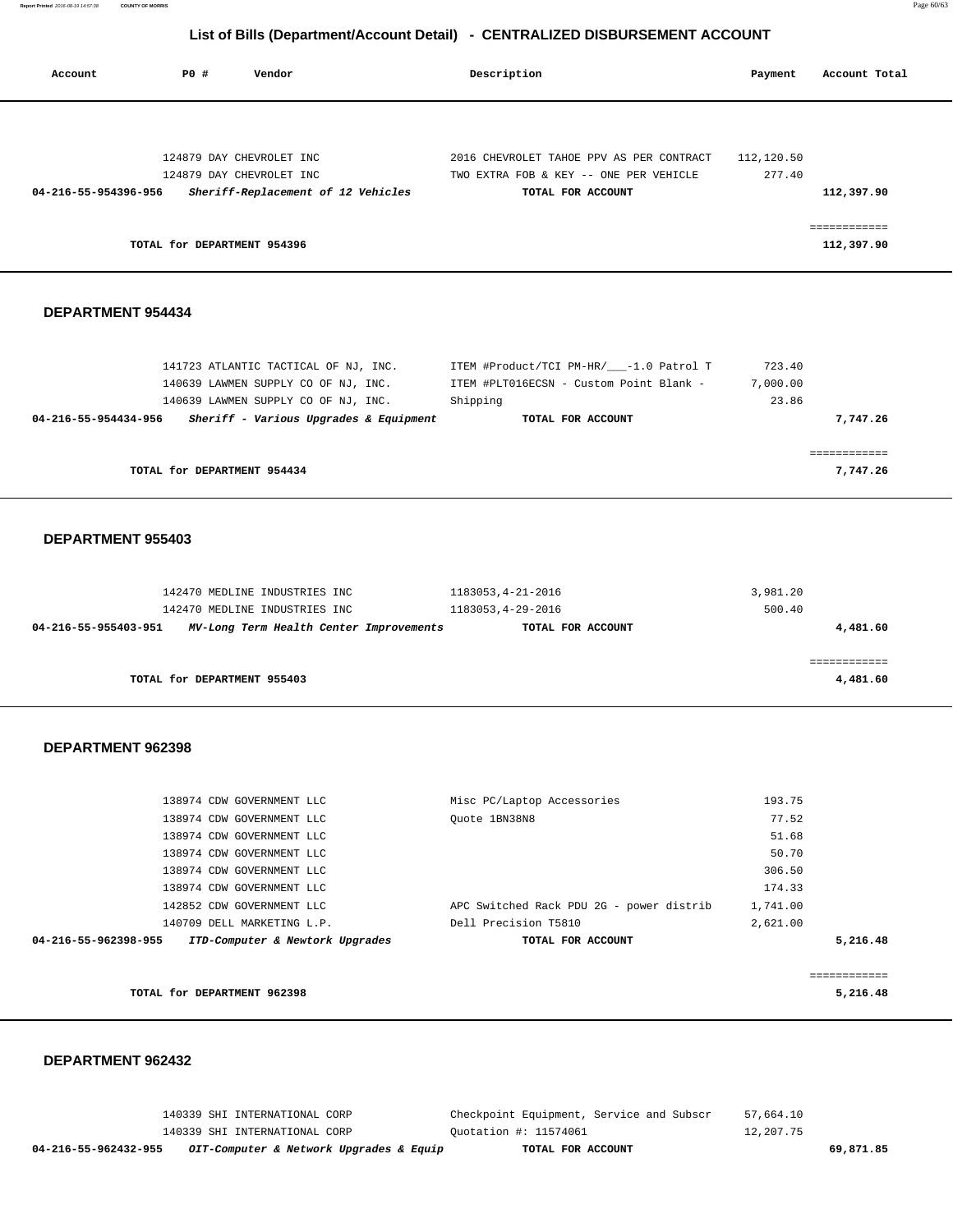| Account           | PO#                         | Vendor | Description | Payment | Account Total |
|-------------------|-----------------------------|--------|-------------|---------|---------------|
| DEPARTMENT 962432 |                             |        |             |         |               |
|                   |                             |        |             |         | ---------     |
|                   | TOTAL for DEPARTMENT 962432 |        |             |         | 69,871.85     |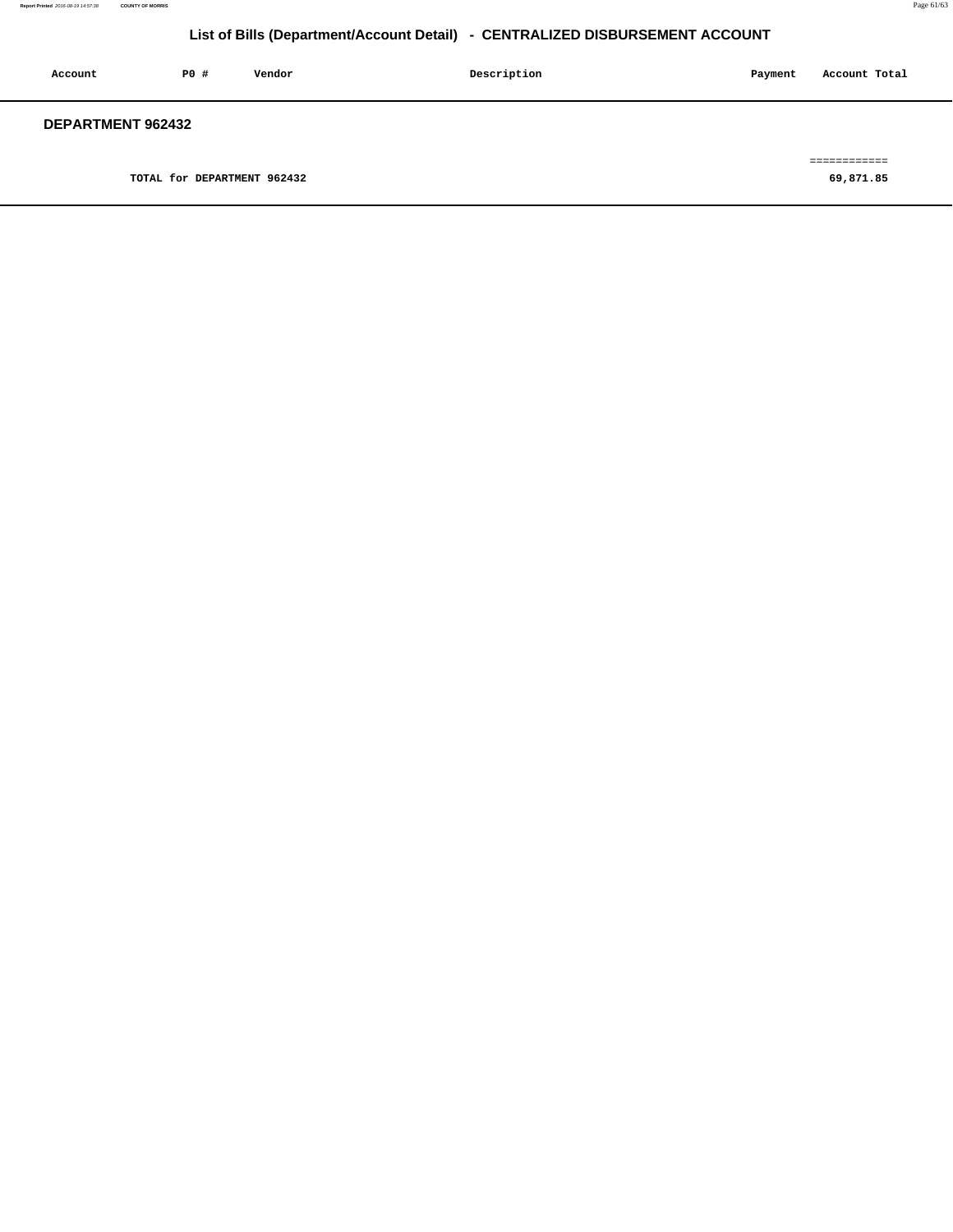| Report Printed 2016-08-19 14:57:38 | <b>COUNTY OF MORRIS</b> | Page 62/63 |
|------------------------------------|-------------------------|------------|
|                                    |                         |            |

| List of Bind (Bepartment/Toodant Betail)<br><b>PERTITALIZED DIODOROEMENT ACCOOMT</b> |                              |                                                |                                                               |            |                            |  |
|--------------------------------------------------------------------------------------|------------------------------|------------------------------------------------|---------------------------------------------------------------|------------|----------------------------|--|
| Account                                                                              | P0 #                         | Vendor                                         | Description                                                   | Payment    | Account Total              |  |
| <b>Dedicated Trust</b><br><b>Motor Vehicle Fines</b>                                 |                              |                                                |                                                               |            |                            |  |
| 13-290-56-575701-888                                                                 |                              | 144317 COUNTY OF MORRIS<br>Motor Vehicle Fines | TRANSFER FUNDS FOR DEDICATED TRUST MOTOR<br>TOTAL FOR ACCOUNT | 109,445.81 | 109,445.81                 |  |
|                                                                                      |                              | TOTAL for Motor Vehicle Fines                  |                                                               |            | ============<br>109,445.81 |  |
| <b>Weights &amp; Measures</b>                                                        |                              |                                                |                                                               |            |                            |  |
| 13-290-56-575801-888                                                                 |                              | 144316 COUNTY OF MORRIS<br>Weights & Measures  | TRANSFER FUNDS FOR DEDICATED WEIGHTS & M<br>TOTAL FOR ACCOUNT | 98,096.51  | 98,096.51                  |  |
|                                                                                      | TOTAL for Weights & Measures |                                                |                                                               |            | ============<br>98,096.51  |  |
| <b>Construction Board of Appeals</b>                                                 |                              |                                                |                                                               |            |                            |  |
|                                                                                      | 143847 TOM SERETIS           | _ _ _ _ _                                      | Refund of appeal fee for case MC#2016-10                      | 200.00     | $\cdots$                   |  |

| 200.00 | TOTAL FOR ACCOUNT | Construction Board of Appeals           | 13-290-56-576801-888 |
|--------|-------------------|-----------------------------------------|----------------------|
|        |                   |                                         |                      |
| 200.00 |                   | TOTAL for Construction Board of Appeals |                      |

# **Environ Quality & Enforcement**

| 13-290-56-578901-888 | Environ Quality & Enforcement    | TOTAL FOR ACCOUNT                                         | 2,100.00 |
|----------------------|----------------------------------|-----------------------------------------------------------|----------|
|                      | 143749 LUM, DRASCO & POSITAN LLC |                                                           | 96.00    |
|                      | 143749 LUM, DRASCO & POSITAN LLC |                                                           | 72.00    |
|                      | 143749 LUM, DRASCO & POSITAN LLC |                                                           | 24.00    |
|                      | 143749 LUM, DRASCO & POSITAN LLC |                                                           | 96.00    |
|                      | 143749 LUM, DRASCO & POSITAN LLC |                                                           | 24.00    |
|                      | 143749 LUM, DRASCO & POSITAN LLC |                                                           | 48.00    |
|                      | 143749 LUM, DRASCO & POSITAN LLC |                                                           | 288.00   |
|                      | 143749 LUM, DRASCO & POSITAN LLC |                                                           | 132.00   |
|                      | 143749 LUM, DRASCO & POSITAN LLC |                                                           | 36.00    |
|                      | 143749 LUM, DRASCO & POSITAN LLC |                                                           | 108.00   |
|                      | 143749 LUM, DRASCO & POSITAN LLC |                                                           | 84.00    |
|                      | 143749 LUM, DRASCO & POSITAN LLC |                                                           | 216.00   |
|                      | 143749 LUM, DRASCO & POSITAN LLC |                                                           | 24.00    |
|                      | 143749 LUM, DRASCO & POSITAN LLC |                                                           | 24.00    |
|                      | 143749 LUM, DRASCO & POSITAN LLC |                                                           | 108.00   |
|                      | 143749 LUM, DRASCO & POSITAN LLC |                                                           | 60.00    |
|                      |                                  | 143749 LUM, DRASCO & POSITAN LLC CEHA Enforcement Actions | 660.00   |

============

**TOTAL for Environ Quality & Enforcement 2,100.00**